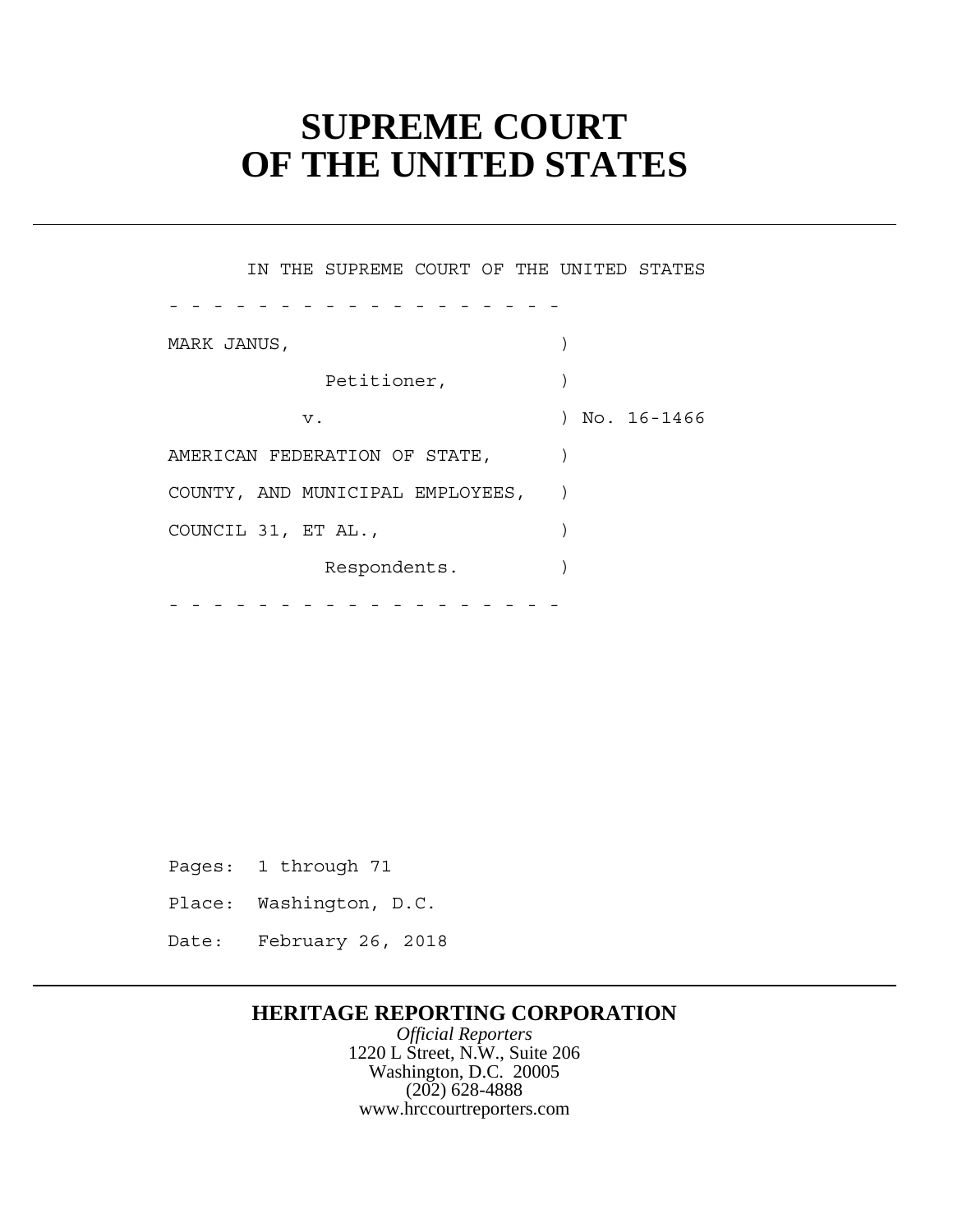IN THE SUPREME COURT OF THE UNITED STATES 2 - - - - - - - - - - - - - - - - - - MARK JANUS, ) AMERICAN FEDERATION OF STATE, ) COUNTY, AND MUNICIPAL EMPLOYEES, ) COUNCIL 31, ET AL.,  $\qquad \qquad$  argument before the Supreme Court of the United States at 10:06 a.m. 10 - - - - - - - - - - - - - - - - - - Petitioner,  $)$ v. ) No. 16-1466 Respondents. Washington, D.C. Monday, February 26, 2018 The above-entitled matter came on for oral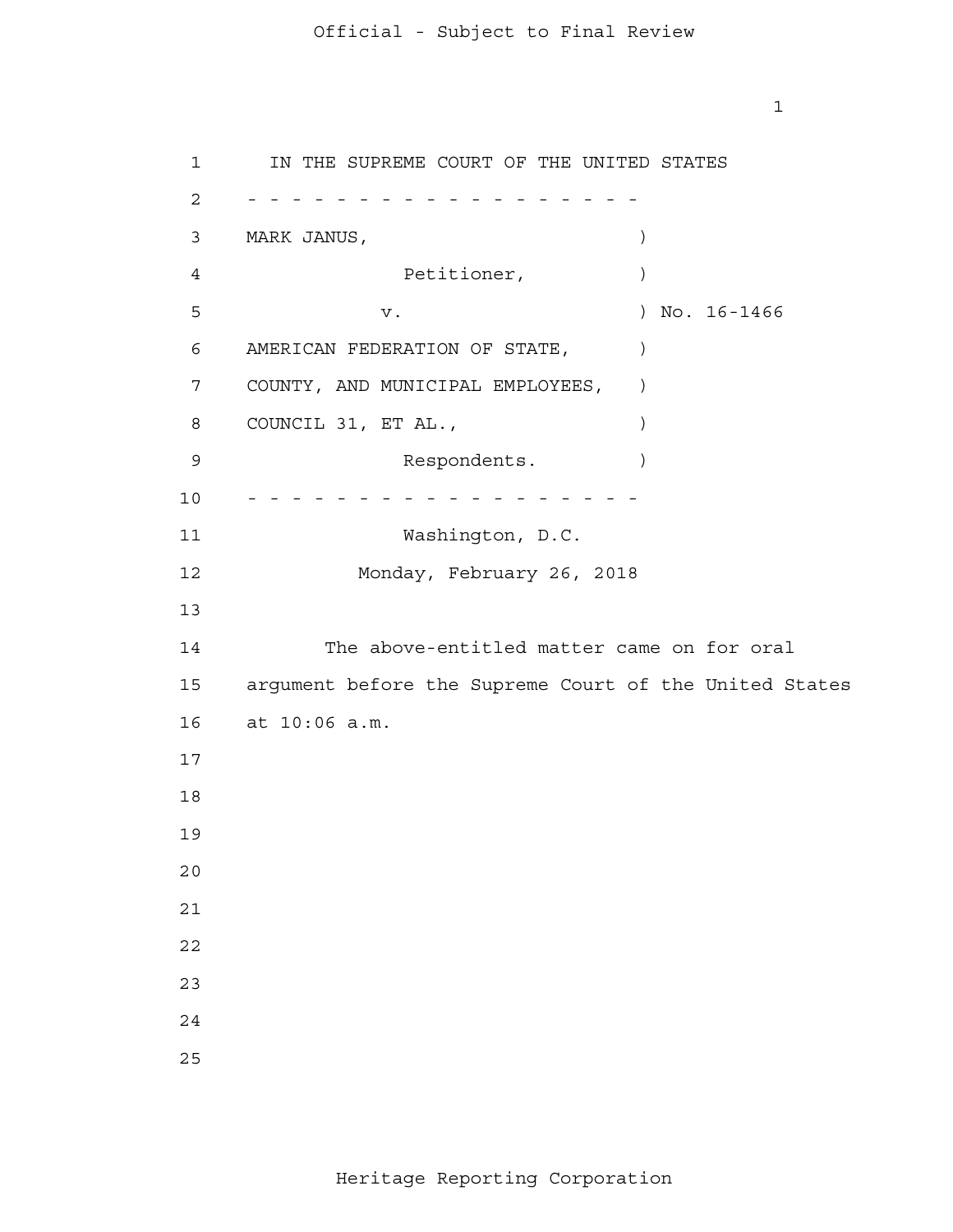```
 1 
 2
 3 
 4 
<u>5</u>
 6 
 7 
 8 
 9 
           10
           11 
           12 
           13 
           14
           15 
           16 
           17
           18
           19
           20
           21
           22
           23
           24
           25
               APPEARANCES:
               WILLIAM L. MESSENGER, ESQ., Springfield, Virginia; on
                   behalf of the Petitioner.
               GEN. NOEL J. FRANCISCO, Solicitor General,
                   Department of Justice, Washington, D.C.; on
                   behalf of the United States, as amicus curiae,
                   in support of the Petitioner.
               DAVID L. FRANKLIN, Solicitor General of Illinois,
                   Chicago, Illinois; on behalf of the State
                   Respondents.
               DAVID C. FREDERICK, ESQ. Washington, D.C.; on behalf
                   of Respondent AFSCME Council 31.
```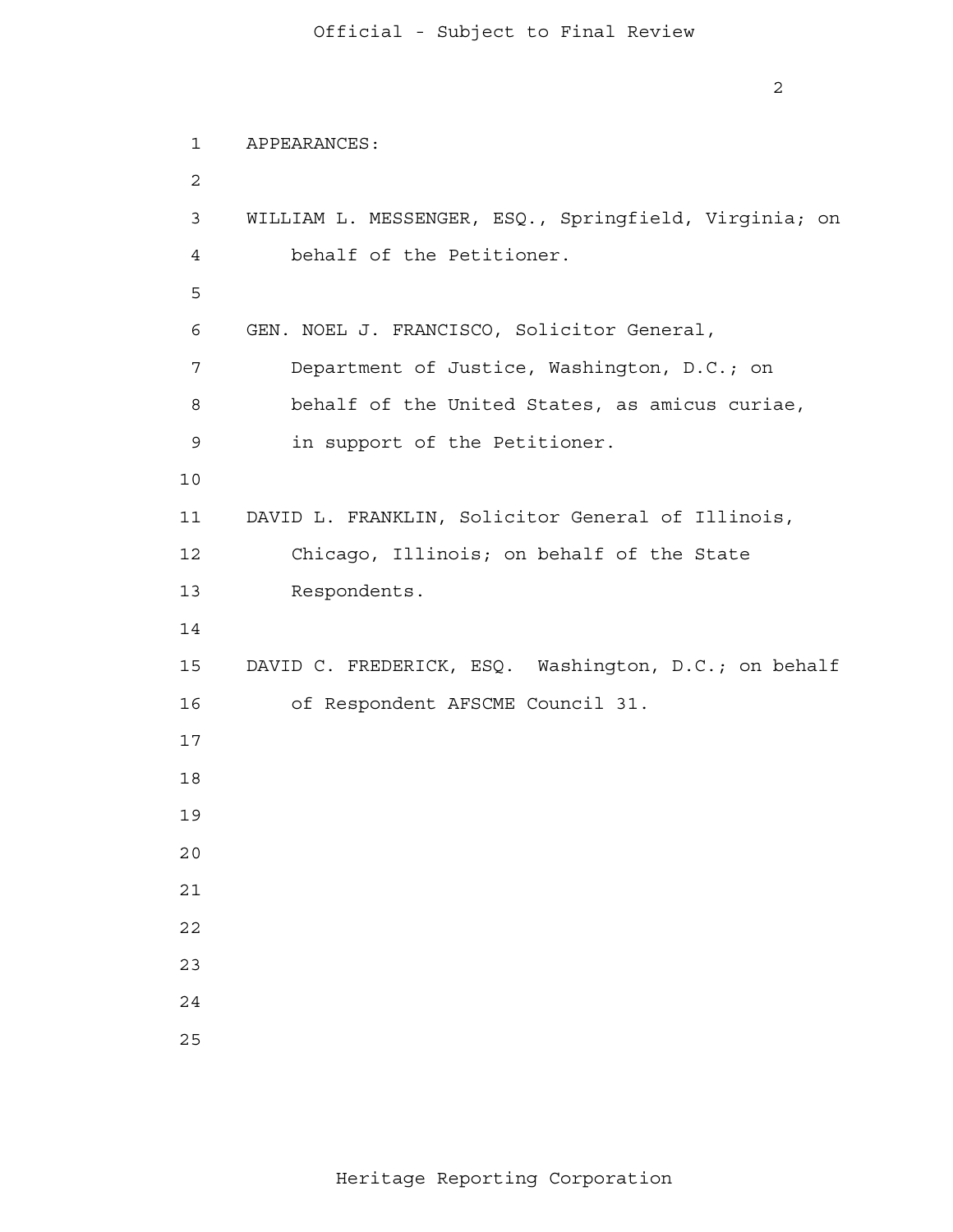| $\mathbf{1}$   | CONTENTS                           |       |
|----------------|------------------------------------|-------|
| $\overline{2}$ | ORAL ARGUMENT OF:                  | PAGE: |
| 3              | WILLIAM L. MESSENGER               |       |
| 4              | On behalf of the Petitioner        | 4     |
| 5              | ORAL ARGUMENT OF:                  |       |
| 6              | GEN. NOEL J. FRANCISCO             |       |
| 7              | On behalf of the United States,    |       |
| 8              | as amicus curiae, in support of    |       |
| 9              | the Petitioner                     | 22    |
|                | 10 ORAL ARGUMENT OF:               |       |
| 11             | DAVID L. FRANKLIN                  |       |
| 12             | On behalf of the State Respondents | 35    |
| 13             | ORAL ARGUMENT OF:                  |       |
| 14             | DAVID C. FREDERICK                 |       |
| 15             | On behalf of Respondent            |       |
| 16             | AFSCME Council 31                  | 51    |
| 17             | REBUTTAL ARGUMENT OF:              |       |
| 18             | WILLIAM L. MESSENGER               |       |
| 19             | On behalf of the Petitioner        | 68    |
| 20             |                                    |       |
| 21             |                                    |       |
| 22             |                                    |       |
| 23             |                                    |       |
| 24             |                                    |       |
| 25             |                                    |       |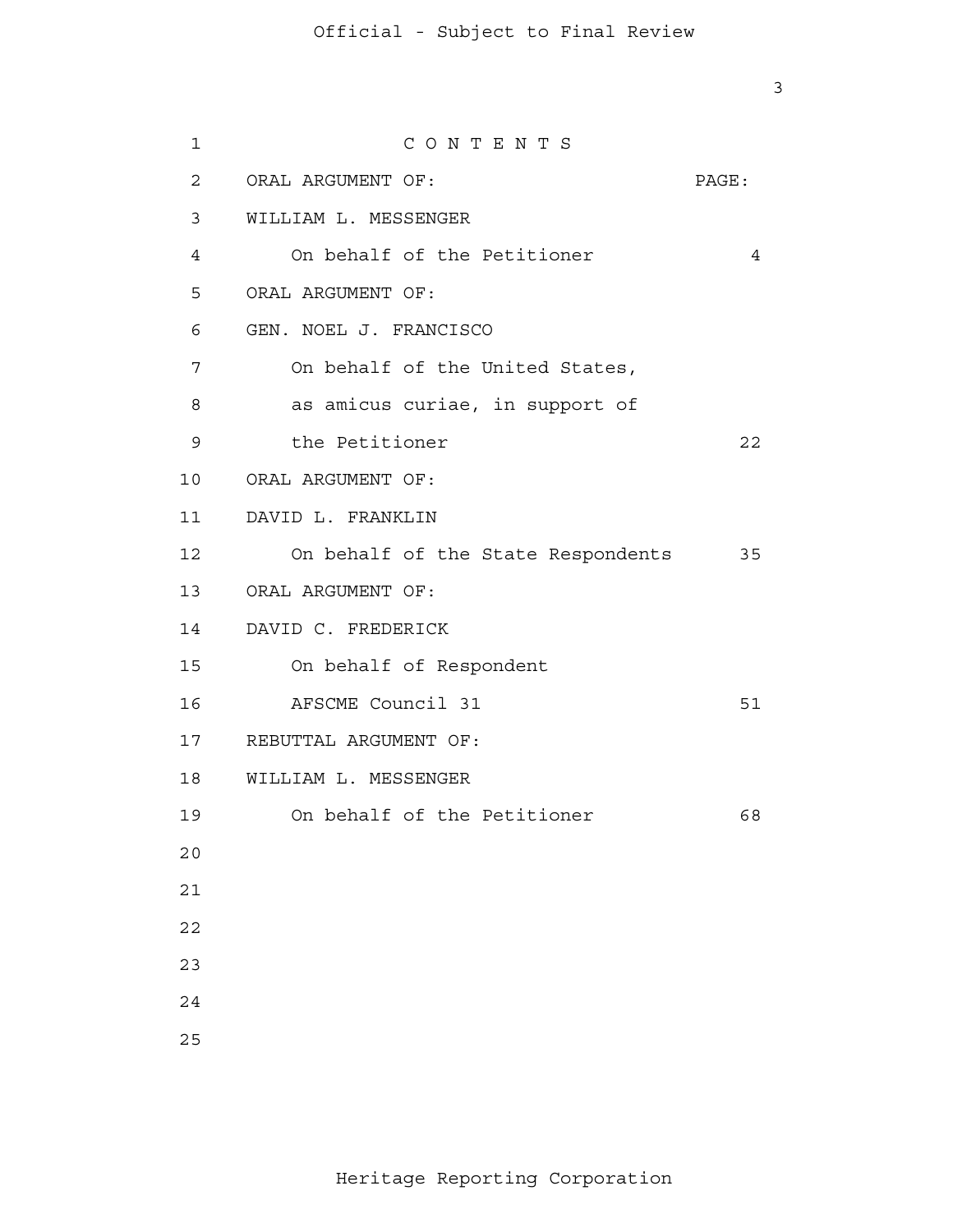1 2 3 4 **5**  6 7 8 9 10 11 12 13 14 15 16 17 18 19 20 21 22 23 24 25 P R O C E E D I N G S (10:06 a.m.) CHIEF JUSTICE ROBERTS: We'll hear argument first this morning in Case 16-1466, Janus versus the American Federation of State, County, and Municipal Employees. Mr. Messenger. ORAL ARGUMENT OF WILLIAM L. MESSENGER ON BEHALF OF THE PETITIONER MR. MESSENGER: Mr. Chief Justice, and may it please the Court: Abood should be overruled because it failed to apply heightened First Amendment scrutiny to a compulsory fee for speech to influence governmental policies. Abood's failure places it at odds with Harris, with Knox, and a slew of other speech and association precedents. Now Respondents attempt to justify Abood's results with rationales found nowhere in that decision, which undercuts any stare decisis value in retaining Abood. JUSTICE GINSBURG: May I ask, Mr. Messenger, if you are right about agency fees, what about three things: One is student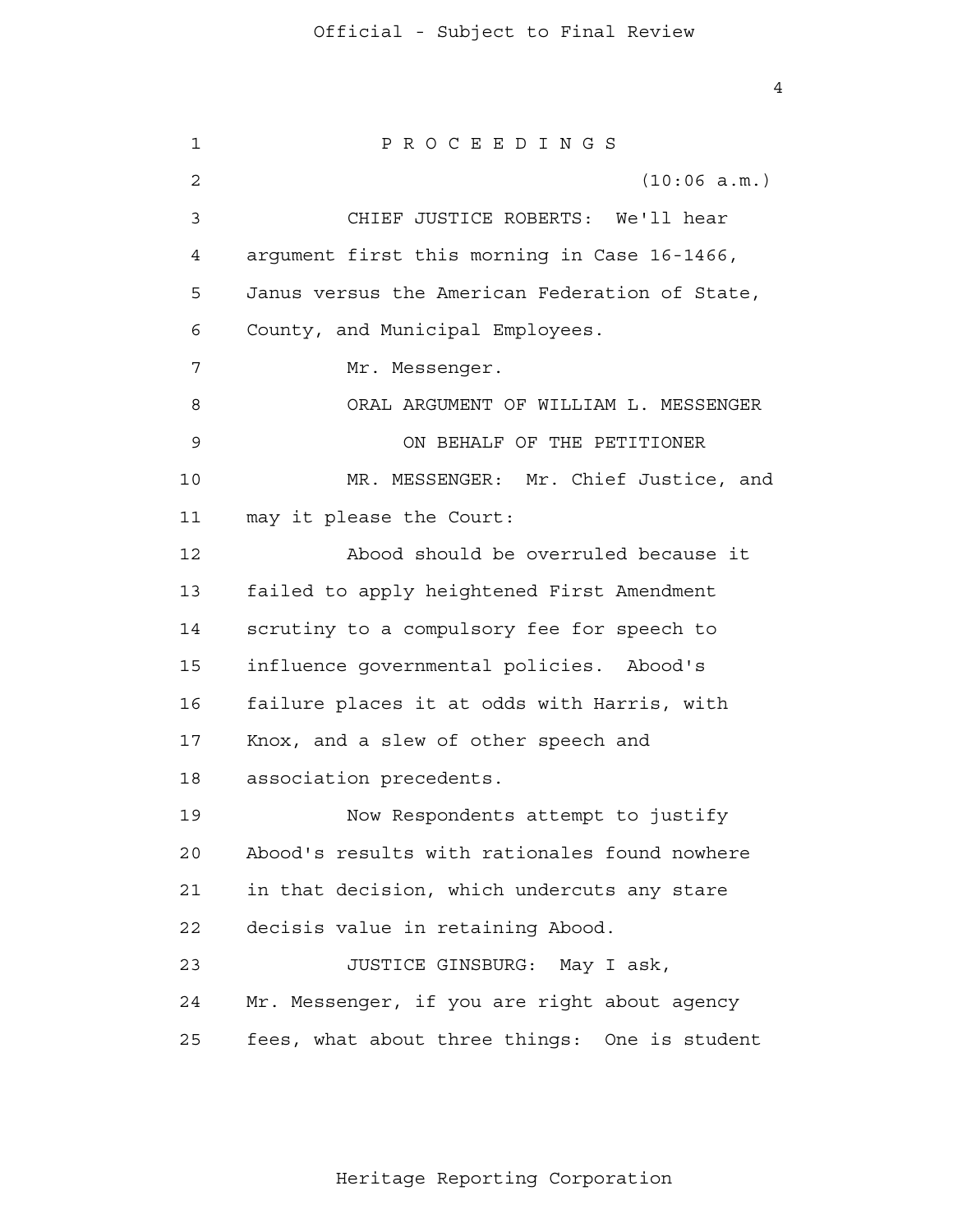$\overline{5}$ 

 1 2 3 4 **5**  6 7 8 9 10 11 12 13 14 15 16 17 18 19 20 21 **22**  23 24 25 activities fees. Are they different and, if so, why? Another is mandatory bar association payments. And the third is you have a public sector case. What about the private sector, agency fees compelled by state law in the private sector? MR. MESSENGER: Yes, Your Honor. With respect to the first two instances, the student association or student fees and the bar association fees, those cases are distinguishable for reasons stated in Harris. They're justified by different interests. The state bar associations are justified by the state's compelling government interest in regulating the practice of law before its courts. The student association fees are justified by the government's or what -- a university's compelling interest in setting up a viewpoint-neutral forum for speech. And then, with respect to the private sector cases, they hinge on a question of state action. So, in this case, only public sector union fees are being challenged. In the private sector, you'd have a question of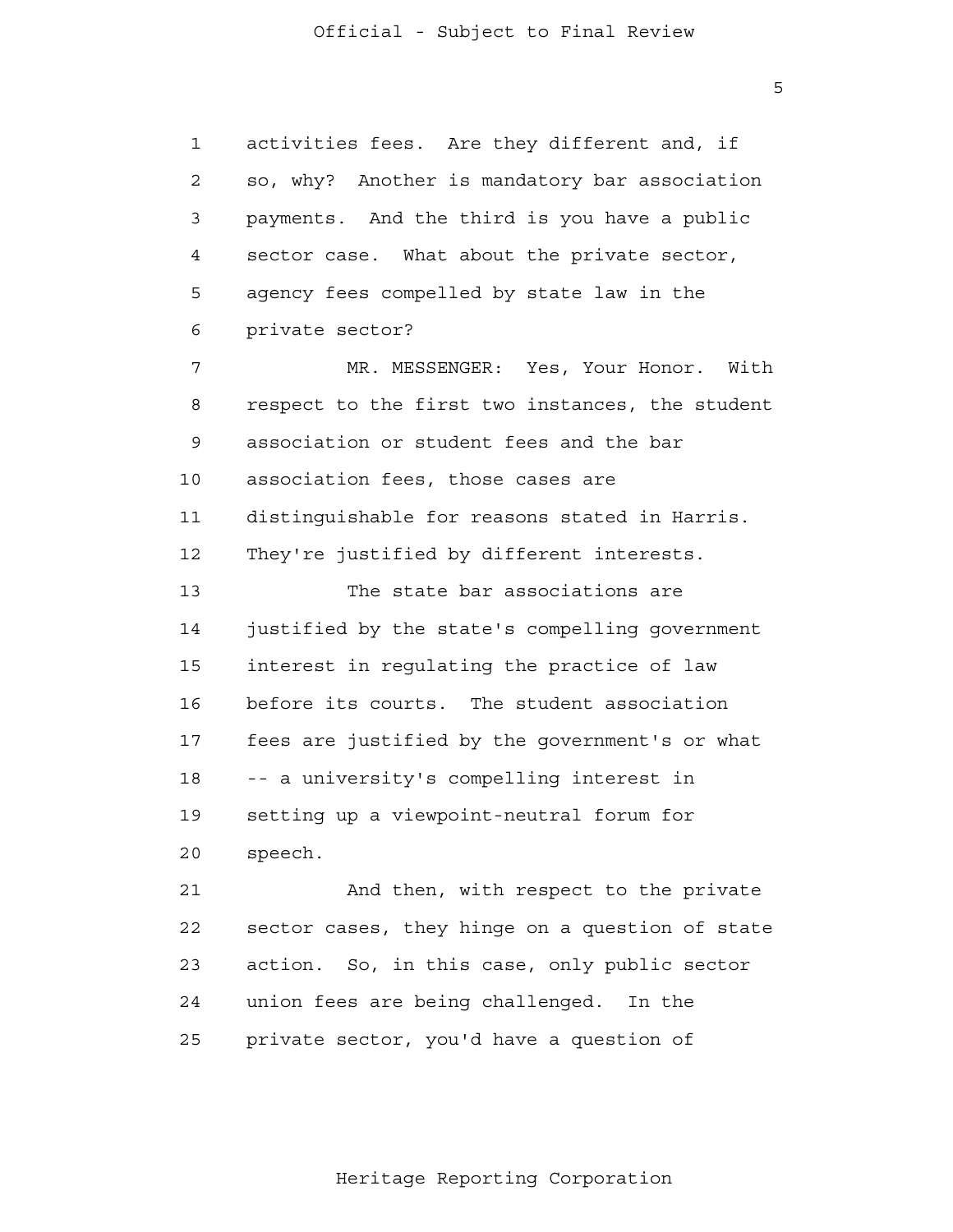1 2 3 4 **5**  6 7 8 9 10 11 12 13 14 15 16 17 18 19 20 21 22 23 whether state action applied, and, therefore, the rule of Janus would apply to that case. JUSTICE SOTOMAYOR: I'm sorry, I thought that we had always recognized that the government as employer had a compelling interest in regulating its employment decisions. We permit the government to fire people, deprive them of all money, not just a fair share fee, but deprive them of any income if they speak outside of the government's approved policy messages or messages generally. So, if we can permit the government as employer to have a compelling interest to do something as dramatic as firing someone, why can't that interest in having workplace peace, workplace routine in which issues are decided in a -- in a collective way, why isn't that a compelling interest comparable to the others? MR. MESSENGER: Well, the government's interests in restricting speech don't apply to compelling support for speech. In fact, oftentimes they cut the opposite way.

 24 25 So the government's interest in restricting speech, for example, in the Hatch

Heritage Reporting Corporation

 $\overline{6}$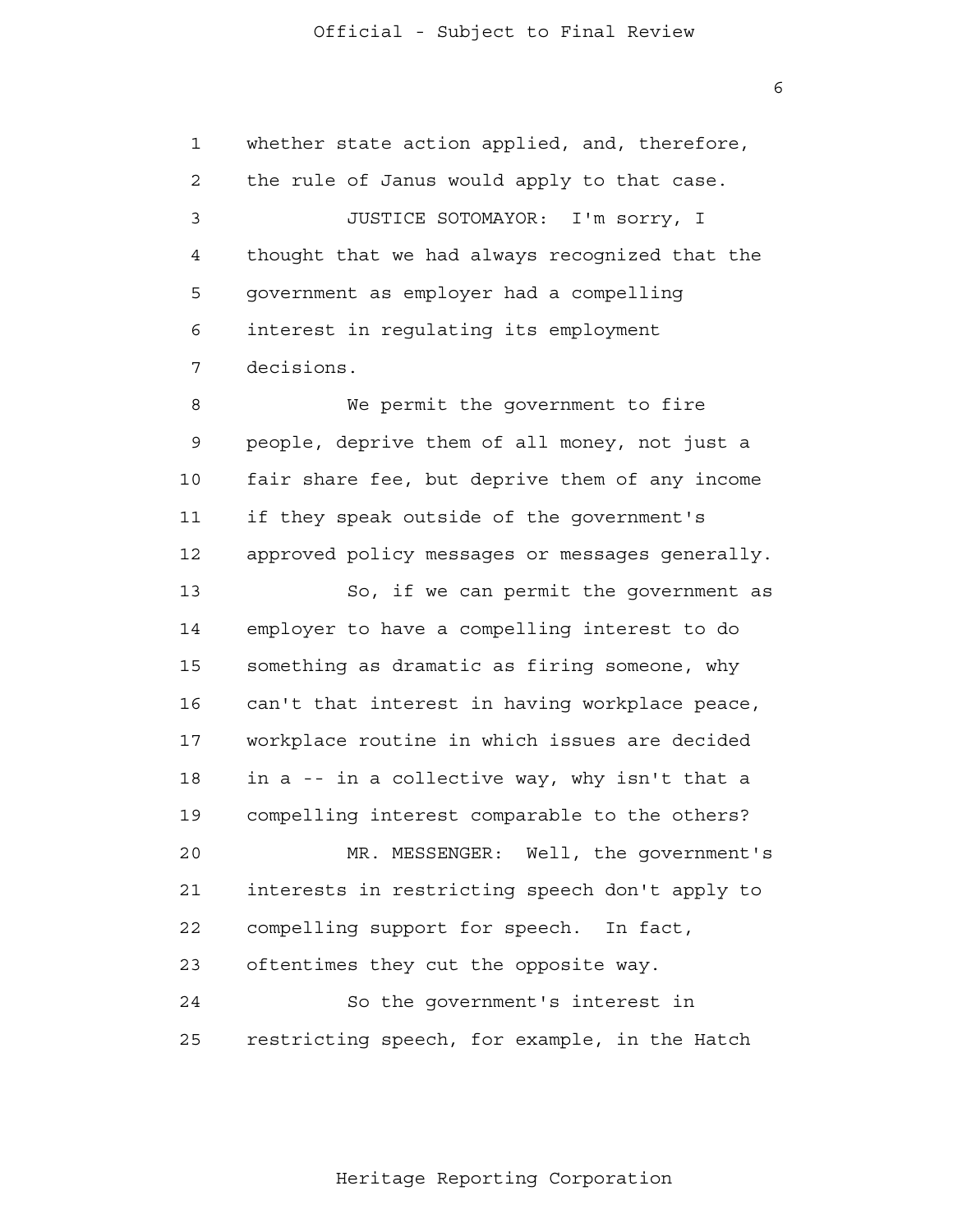1 2 3 4 **5**  6 7 8 9 10 11 12 13 14 15 16 17 18 19 20 21 22 23 24 25 Act, restricting political activities, was in preventing the politicalization of the workforce and preventing government employees from being organized into a political machine. Of course, those same interests don't justify forcing individuals to support the speech of an advocacy group. JUSTICE SOTOMAYOR: But that's no different than forcing student -- student participation in fees to provide a public forum, to have a bar association regulated. These are all forcing the subsidization of private interests for a government purpose. And the government purpose here is labor relations and labor peace. Why isn't -- you still haven't told me why that's not a compelling state interest. MR. MESSENGER: Well, irrespective of whether --JUSTICE SOTOMAYOR: Or -- I shouldn't say state. A compelling federal -- government interest. MR. MESSENGER: Yes, Your Honor. The Court doesn't need to reach whether or not labor peace into that -- such

7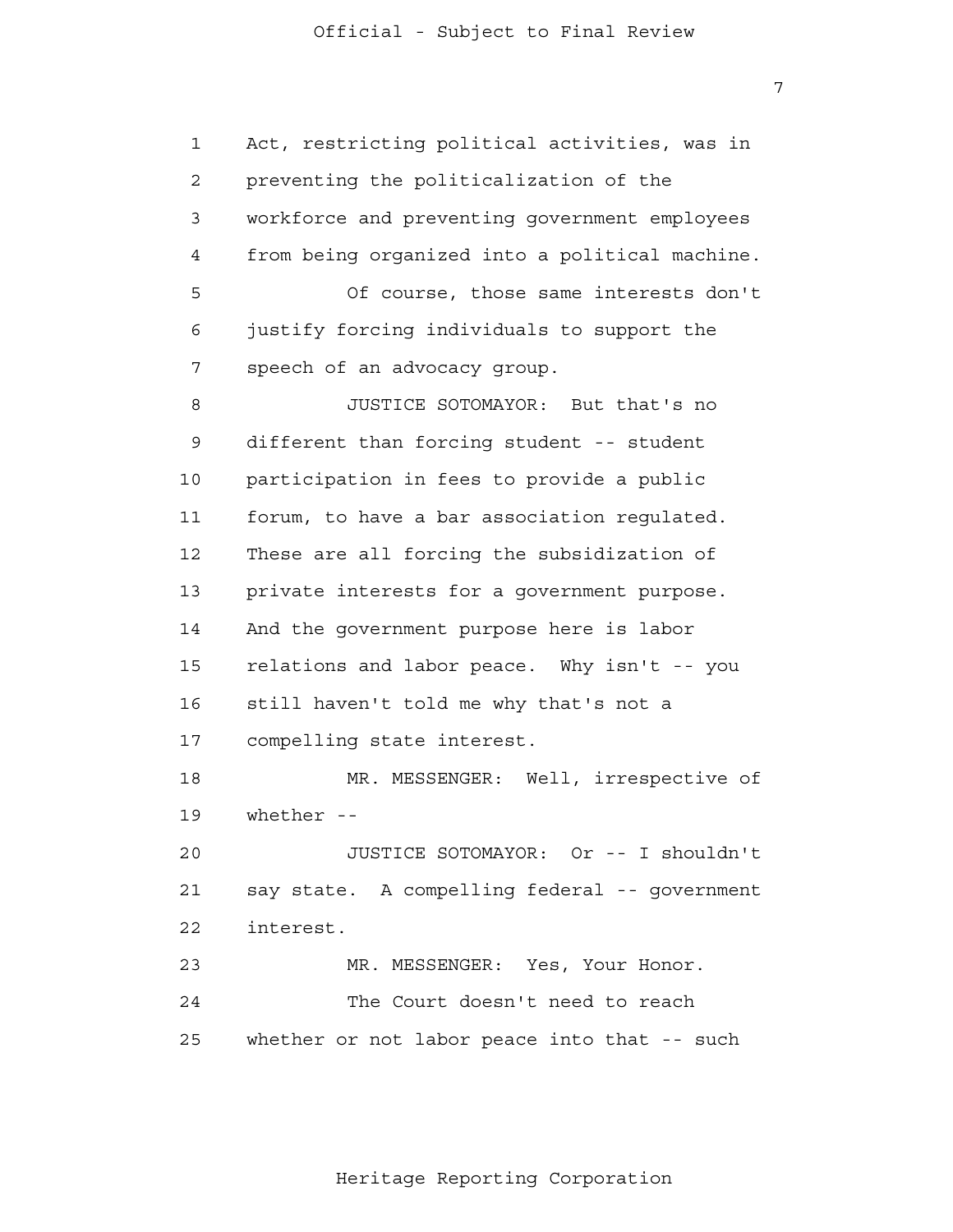8

| $\mathbf 1$ | interests are compelling because agency fees    |
|-------------|-------------------------------------------------|
| 2           | are not a least restrictive means to satisfy    |
| 3           | any labor peace interest the government may     |
| 4           | have in listening to one union.                 |
| 5           | So the labor peace interest, as this            |
| 6           | Court has explained in Abood, is the            |
| 7           | government's interest in listening only to one  |
| 8           | union so it doesn't have to listen to multiple  |
| 9           | unions.                                         |
| 10          | JUSTICE SOTOMAYOR: Well, there's                |
| 11          | another way of doing student fees. You can      |
| 12          | have students who don't pay not participate in  |
| 13          | any student activity because the price of -- of |
| 14          | being permitted to participate. You can have    |
| 15          | bar associations that the state runs. You can   |
| 16          | have alternatives of all kinds, but the         |
| 17          | question is, is the alternative that the state  |
| 18          | has chosen one that is well-fitted to the -- to |
| 19          | its need?<br>Is it well-tailored, narrowly      |
| 20          | tailored?                                       |
| 21          | I don't see how you can do that given           |
| 22          | the interests of the government in ensuring     |
| 23          | that unions represent everybody.                |
| 24          | MR. MESSENGER: Well, an agency fee              |
| 25          | isn't necessary for exclusive representation.   |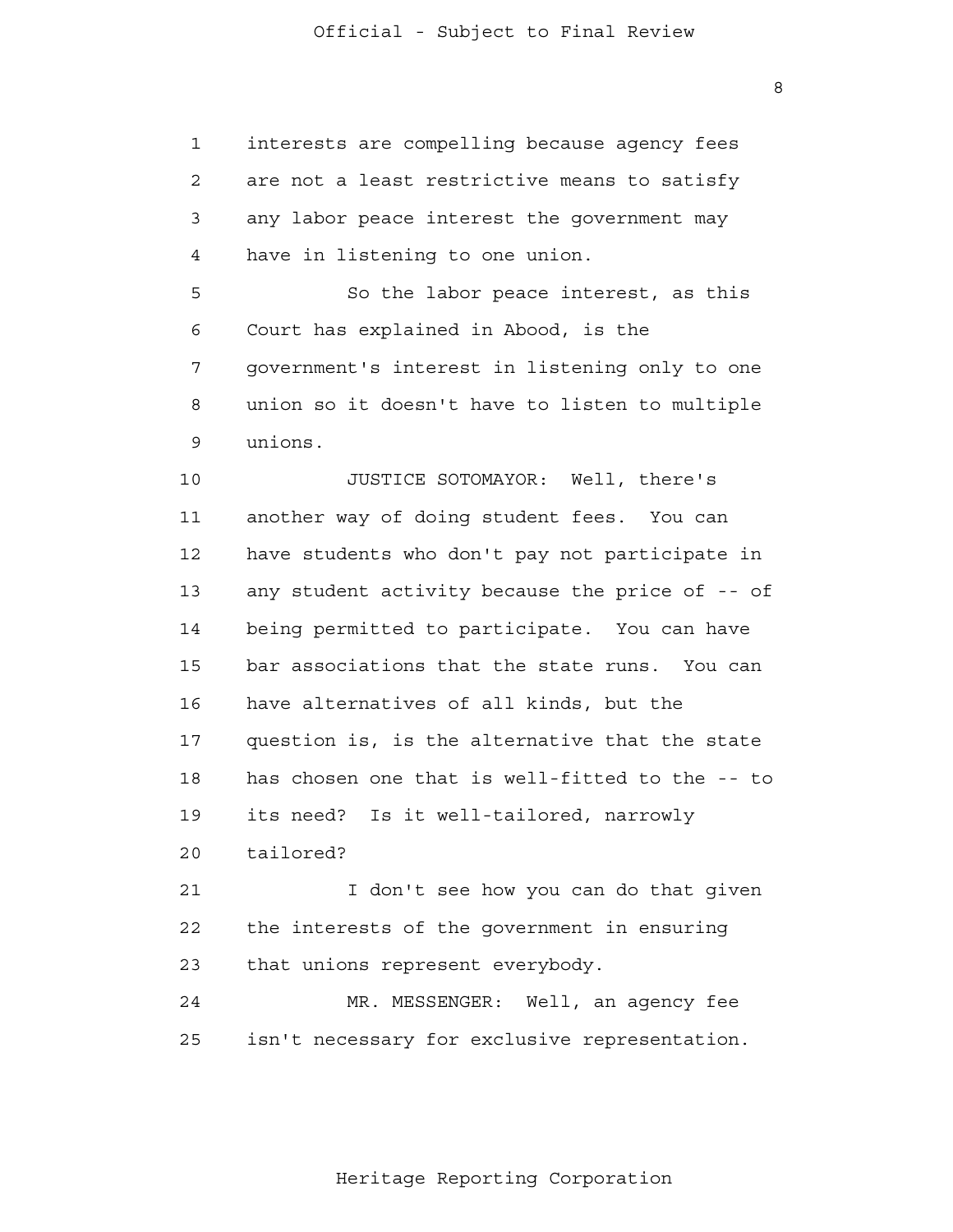1 2 JUSTICE SOTOMAYOR: Why not? You have free riding.

 3 4 **5**  6 7 8 9 MR. MESSENGER: Well, the reason, Your Honor, is exclusive representation in and of itself is a valuable benefit for a union. It provides unions with extraordinary powers to compel the government to listen to it at the bargaining table, to not listen to other advocacy groups.

 10 11 12 13 14 15 16 17 18 19 20 21 22 23 JUSTICE GINSBURG: But it drains it of resources that make it an equal partner in the marketing setting. If you are right, that it's not only the people who are opposed to the union but also union supporters who may think I'd rather keep the money in my own pocket, and then you'll have a union with diminished resources, not able to investigate what it should demand at the bargaining table, not equal to the employer that it faces. MR. MESSENGER: Well, I think there's two things in that question, Your Honor. The first, the question is, does the duty to represent non-members raise union

 24 <u>25</u> bargaining costs? And I submit that it does not. The union -- there's no reason why

Heritage Reporting Corporation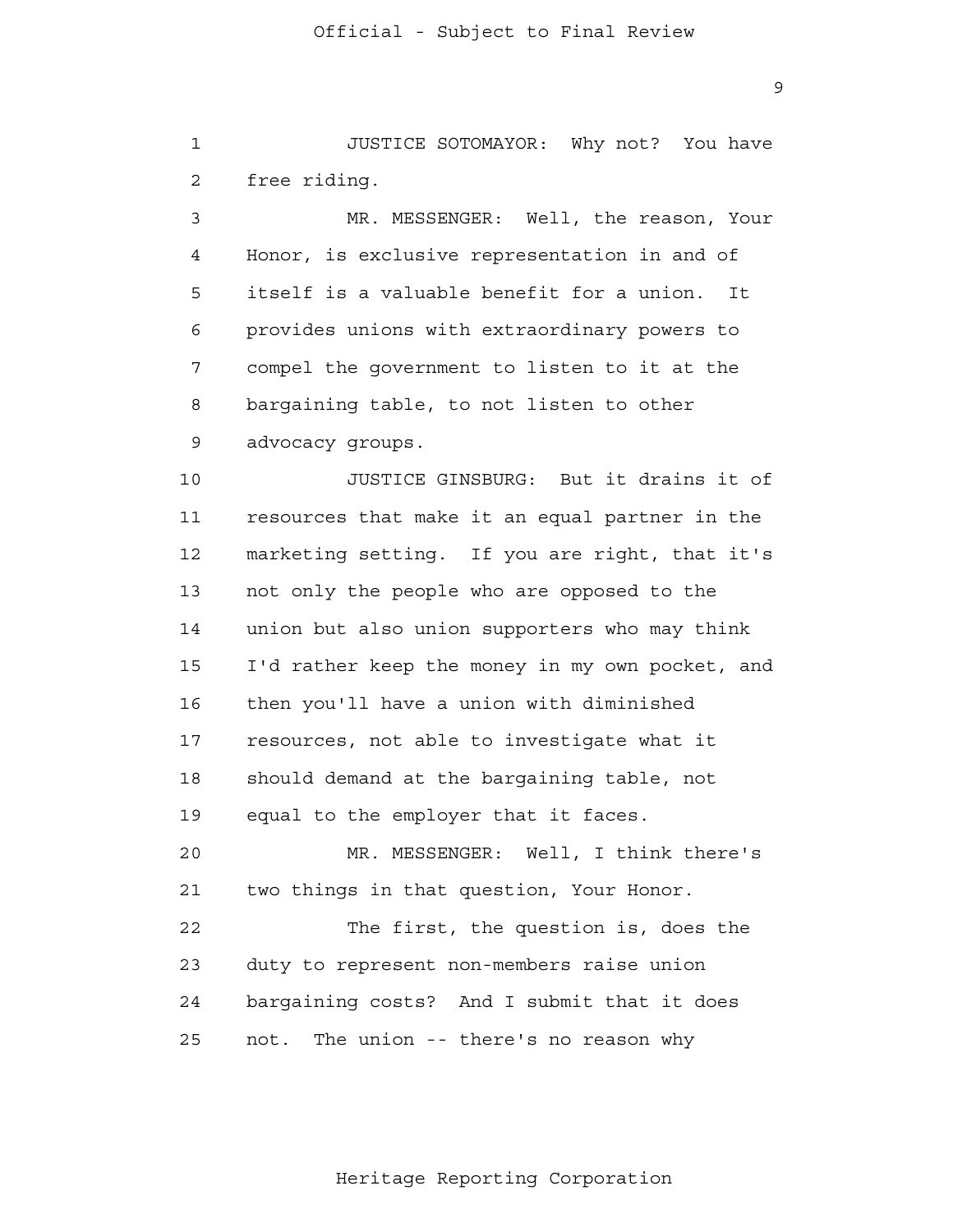10

 1 2 3 4 **5**  6 7 8 9 10 11 12 13 14 15 16 17 18 19 20 21 **22**  23 24 <u>25</u> negotiating a contract for all employees in a unit would be more expensive than negotiating a contract just for the union members, because the union's discretion in bargaining is incredibly wide. And so the duty that the union has to the non-members, which it assumes over them by assuming exclusive representative authority, doesn't necessarily add any costs above and beyond what the union would already confer. JUSTICE GINSBURG: But you're not taking into account what I - JUSTICE KENNEDY: Have unions - JUSTICE GINSBURG: -- I suggested, that it's not just the people who oppose the union but the people who support the union but say we have a chance to get out of paying fees to the union, and so, although not for idealogical reasons, we're going to pass and we're not going to pay dues either. MR. MESSENGER: Well, I submit, Your Honor, it's immaterial why an individual does not wish to support union advocacy. The First Amendment prohibits the government from probing into individuals' subjective belief.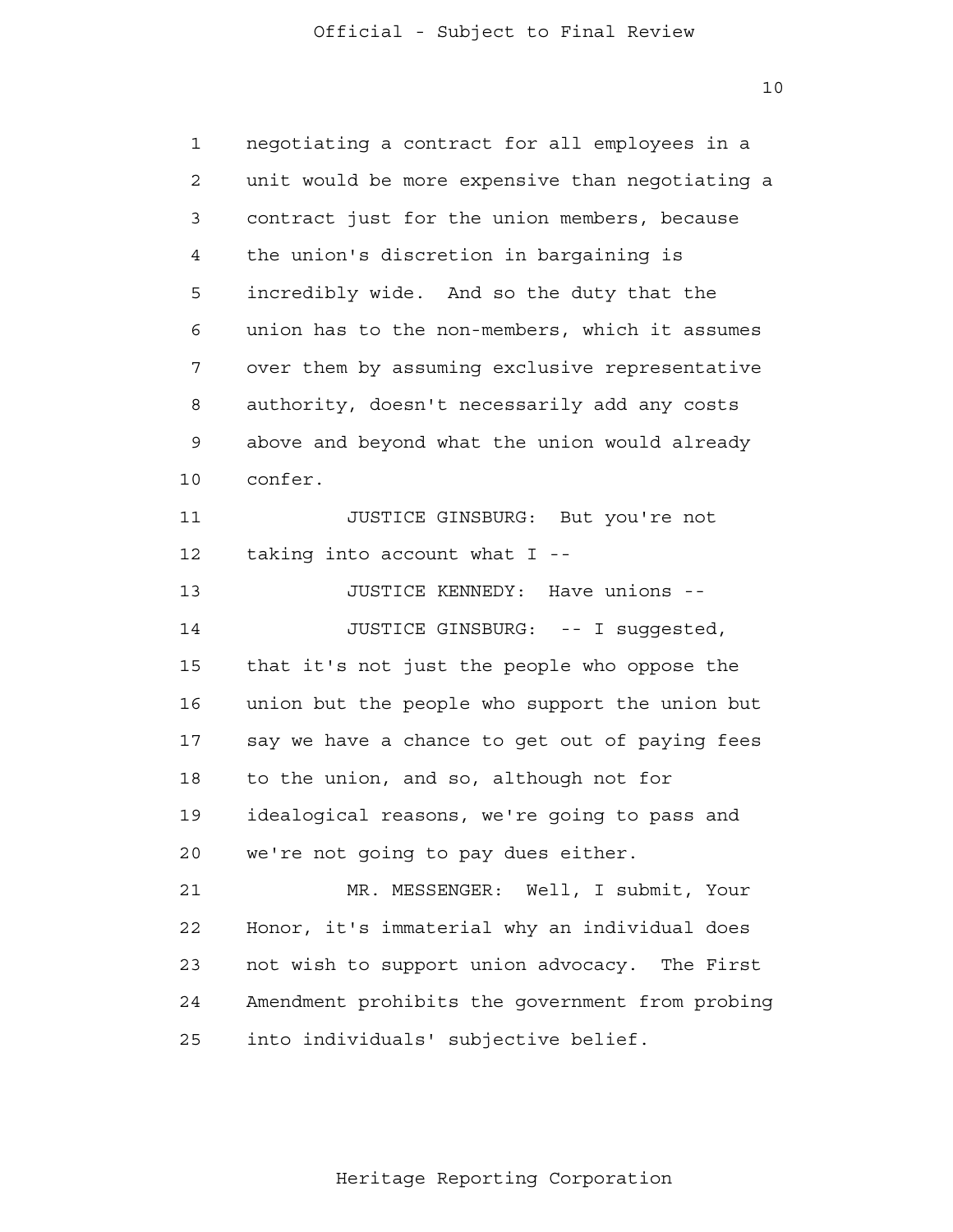1 2 3 4 **5**  6 7 8 9 10 11 12 13 14 15 16 17 18 19 20 21 22 23 24 25 JUSTICE GINSBURG: So you're saying that you do then recognize that the unions can be in a position where they will be -- that the resources available to them could be substantially diminished? MR. MESSENGER: Well, to -- to the degree to which the union resources are diminished by individuals exercising their First Amendment right not to subsidize that union, I submit that's a perfectly acceptable result. The - JUSTICE ALITO: Does -- does the Constitution require states to demand that unions provide services for non-members? For example, is there a constitutional requirement for a union to handle the grievances of non-members, or is that something that's imposed by state law? MR. MESSENGER: It varies, Your Honor. In the federal law, this Court implied the duty  $of$   $-$ JUSTICE ALITO: Well, no, we're talking about state law. MR. MESSENGER: Yes. In state law, for example, in Illinois state law, there is a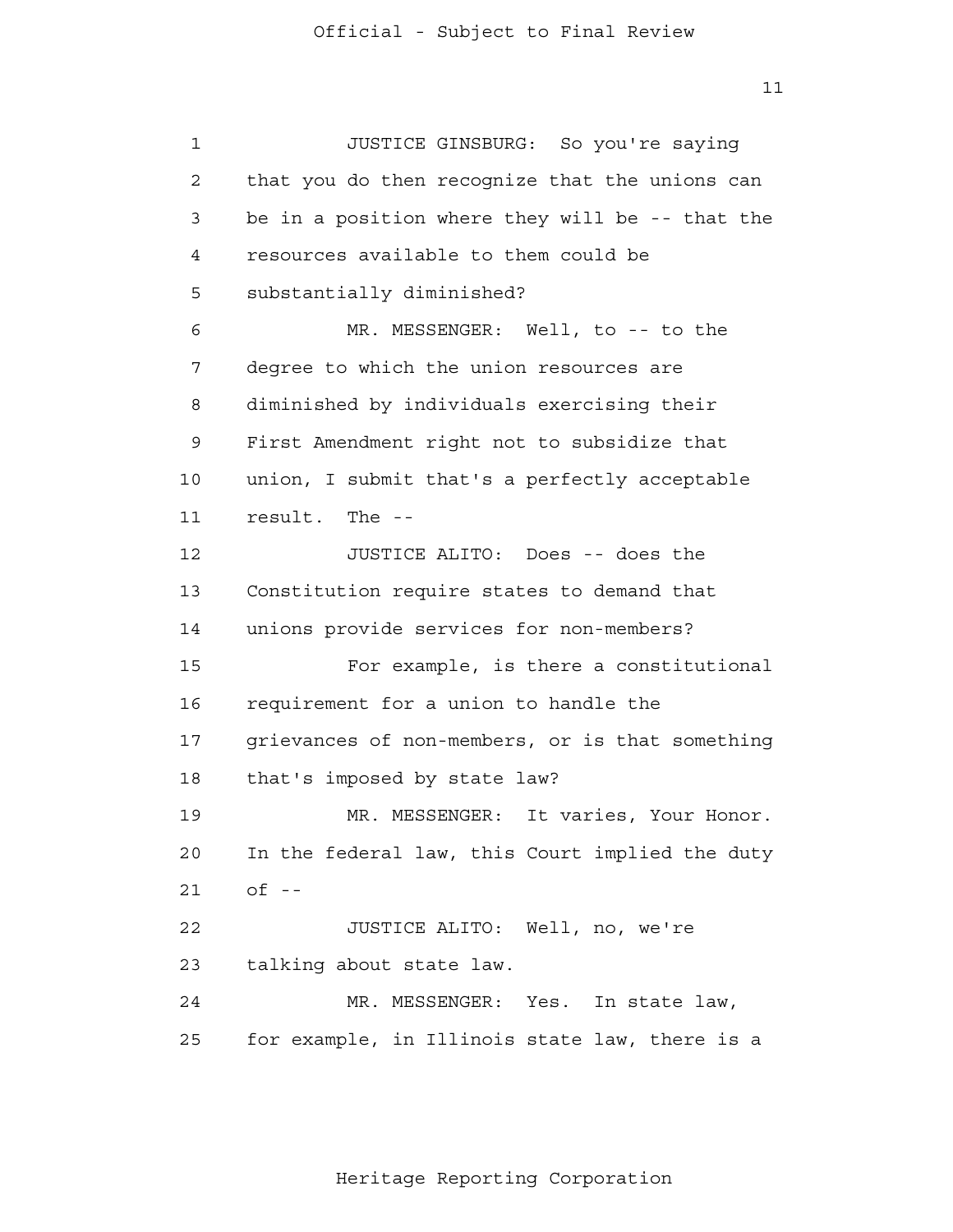1 2 3 4 **5**  6 7 8 9 10 11 12 13 14 15 16 17 18 19 20 21 22 23 24 25 provision in the Illinois Labor Relations Act that expressly provides a duty of fair representation. JUSTICE ALITO: Yeah, I understand that. Are they -- is that constitutionally required? MR. MESSENGER: No, Your Honor. JUSTICE KENNEDY: With reference to some of the other cases they've discussed, have the unions at any point in this litigation or any point in their history ever said that they're committed to the -- to the idea of viewpoint neutrality? MR. MESSENGER: No, Your Honor. JUSTICE BREYER: I wonder, since your time is limited, let me say three -- three quick questions. What you're doing basically is trying to apply a more modern framework to some older cases. This has been the law for 50 years just about. Okay? Holmes and Brandeis didn't know about these modern framework. How many cases should we go back? Do you think we should apply modern frameworks to all old cases, begin with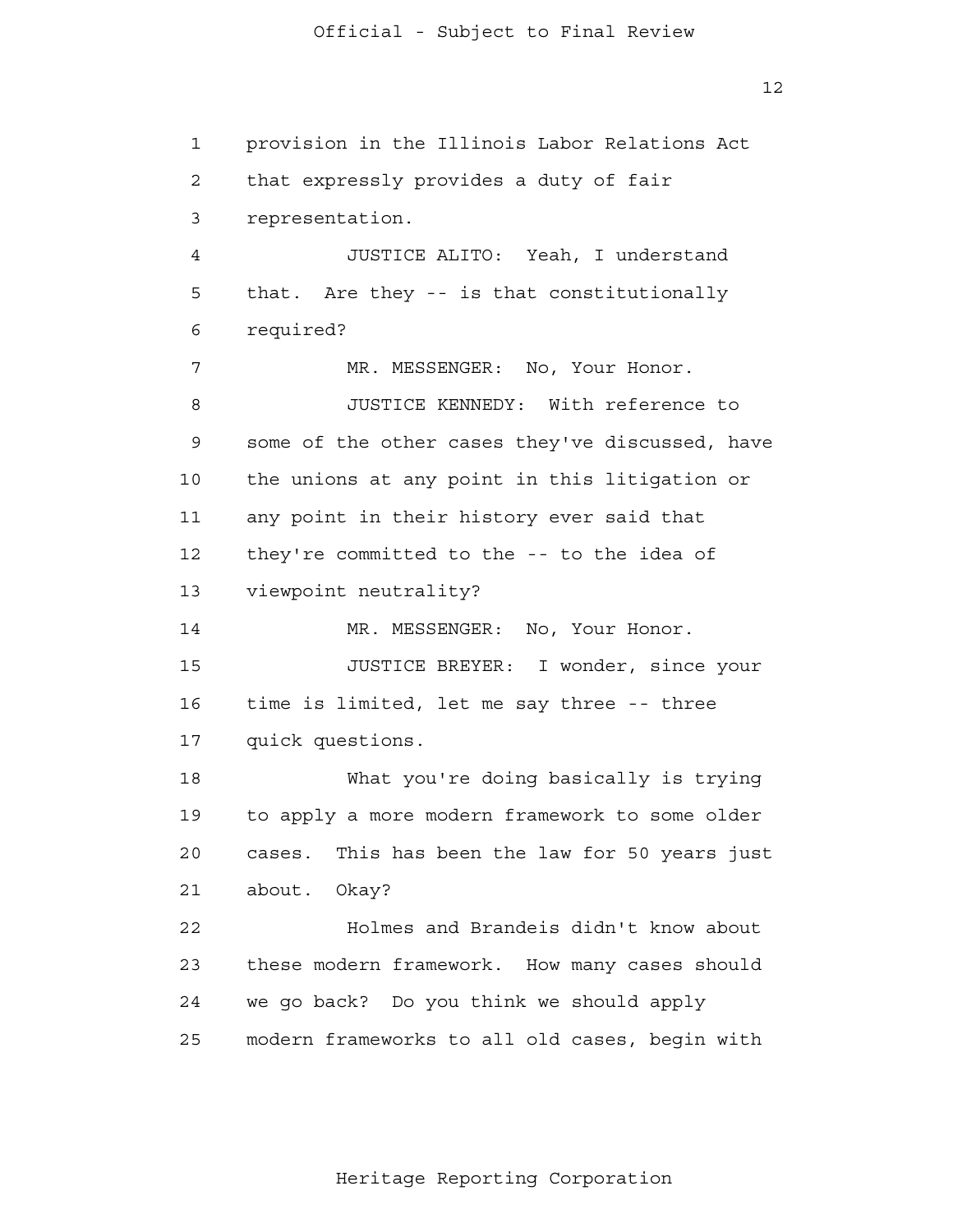1 2 3 4 **5**  6 7 8 9 10 11 12 13 14 15 16 17 18 19 20 21 **22**  23 24 25 Marbury versus Madison? There are lots of very good lawyers in this room. They will think of all kinds of older cases where we haven't applied modern frameworks. So, one, what's your limiting principle there? Two, what is your limiting principle on the matter that we're talking about? I mean, Stewart, Justice Stewart, who wrote Abood in the '70s, thought the case is identical or near identical to the Railway Labor Act cases. Railway Labor Act, that's a railroad, they're regulated, government's involved, just as your clients are involved, you know, just as the unions here. What's the distinction, if you're going to try to make one? And -- and -- and -- and really, three, and this is for all of you, all the lawyers here, what do you think of the -- what I think of as a compromise put forth by Justices Kennedy, Scalia, Souter, and O'Connor in Lerner, called to our attention specifically by the brief of Professor Freed and Professor Post? Does that solve most of your problem for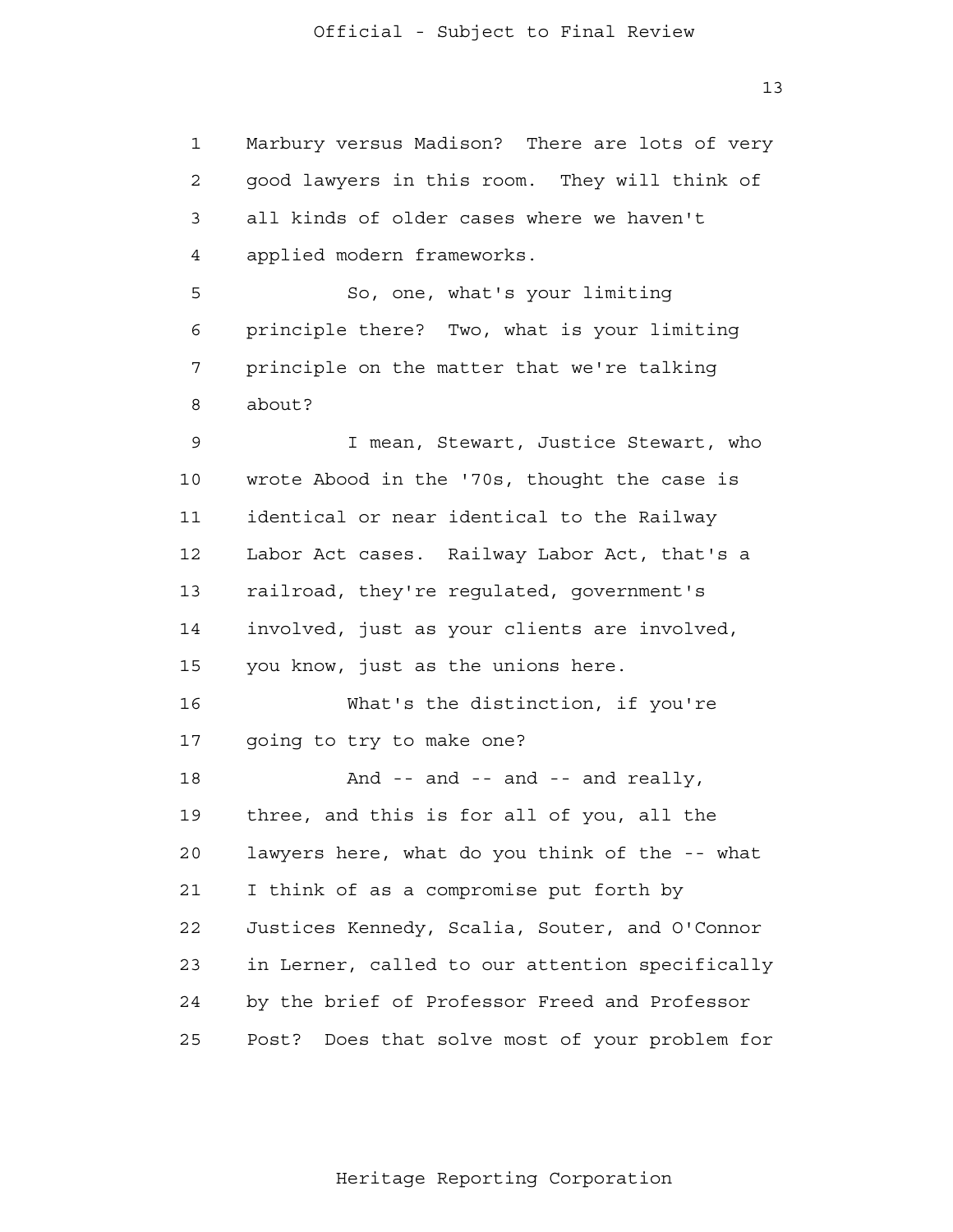2

3

4

**5** 

6

7

8

9

11

14

10

12

13

 14 any side? Those are the three. You see? Stare decisis, even if it weren't there, how do you distinguish all the other unions, particularly those in regulated industries, and, three, what about the compromise? MR. MESSENGER: Yes. So, to address your questions in order, Justice Breyer, on the first point, Abood is not only inconsistent with cases that came after it; it was inconsistent with cases that came before it, such as Elrod. Even the dissent in Elrod, Justice Powell would have applied exacting First Amendment scrutiny to patronage.

> 15 16 17 18 19 20 21 So Abood wasn't just a departure or isn't just inconsistent with prior precedent or -- sorry, subsequent precedents, but with the precedents that came before it. So this would not necessarily be solely applying a new doctrine to Abood but applying what the law was even prior to Abood.

 22 23 24 25 With the Railway Labor Act, as this Court explained in Harris, there you have the private sector. You don't have the union in dealing with government, which, of course, is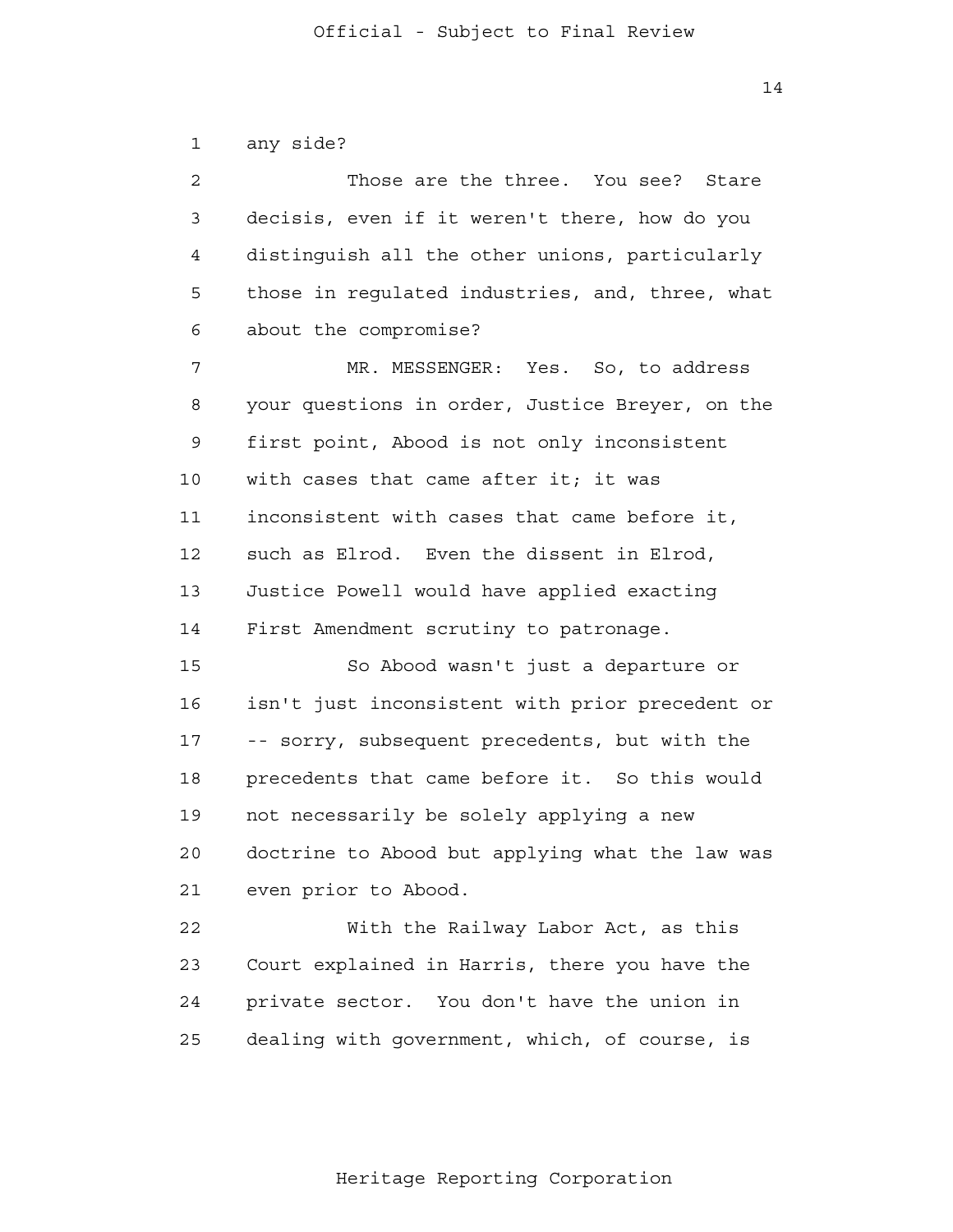1 2 3 4 political advocacy, and that political advocacy is subject to heightened First Amendment protection, which you don't necessarily have in the private sector.

**5**  6 7 8 9 10 And then, with respect to the third point, the test suggested in the dissent in Leonard, the problem with that is that it allows for charging of collective bargaining and anything else that the government decided that the union had a duty to bargain over.

 11 12 13 14 So, in other words, that test, the statutory duties test, allows the government to decide what is constitutionally chargeable under the First Amendment.

> 15 16 17 18 19 So that test would, of course, among other things, allow for charging of collective bargaining. But here collective bargaining is the core political activity, which we submit individuals cannot be compelled to support.

> 20 21 22 23 24 25 JUSTICE SOTOMAYOR: Is it just the collective nature of the union? You're not suggesting that if an employee goes to the state and tries to negotiate his or her wages that that's a First Amendment activity. We've said it's not, right?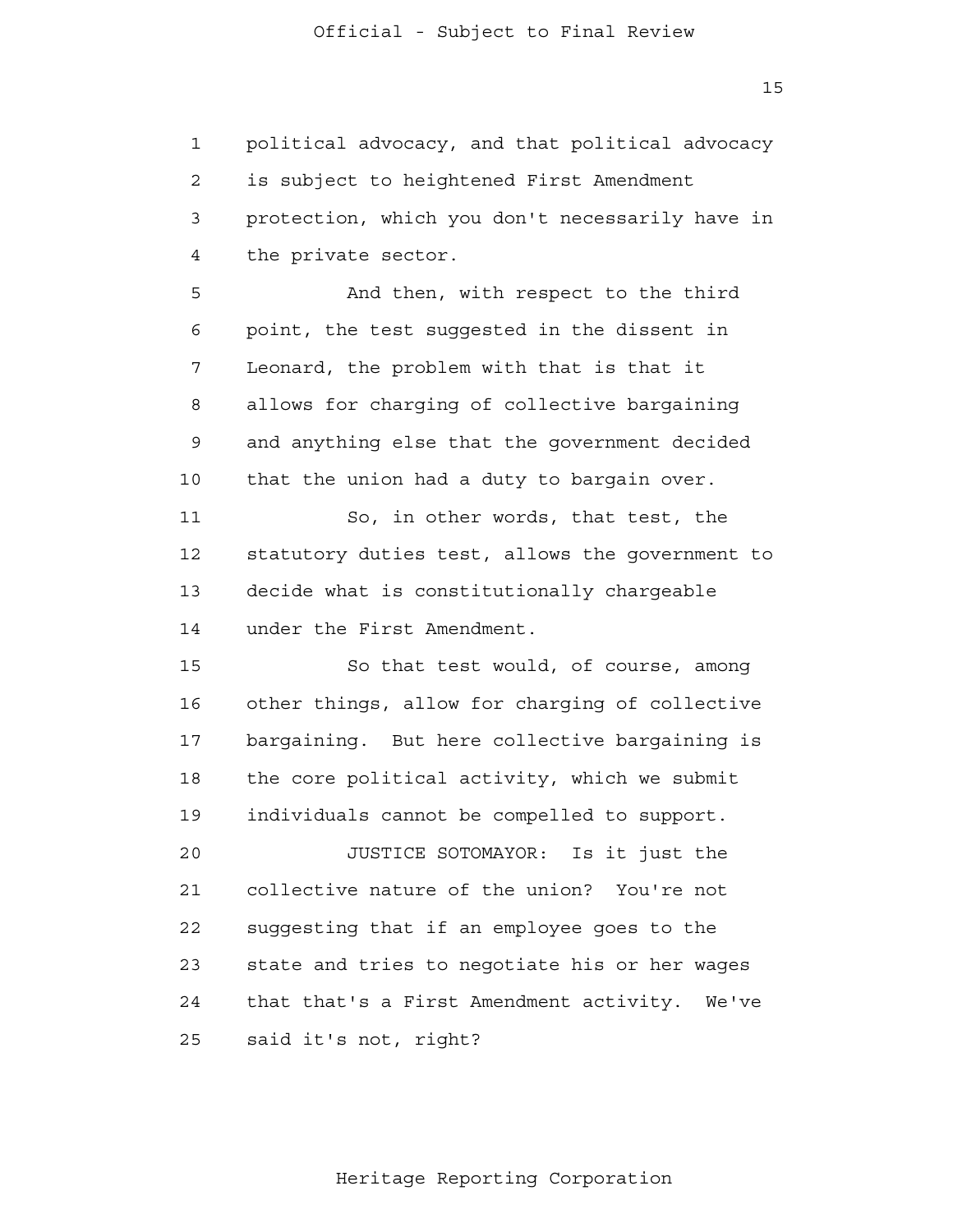16

 1 2 3 4 **5**  6 7 8 9 10 11 12 13 14 15 16 17 18 19 20 21 22 23 24 25 MR. MESSENGER: Yes, Your Honor. JUSTICE SOTOMAYOR: That employment-related issues are not entitled to First Amendment protection, correct? MR. MESSENGER: Yes, Your Honor, generally speaking. JUSTICE SOTOMAYOR: So, if an employee is disciplined by the state for some malfeasance, that's an employment-related issue not entitled to First Amendment protection? MR. MESSENGER: Oftentimes. JUSTICE SOTOMAYOR: Oftentimes. If employees come to the union -- come to the state and want greater training, employment issue, correct? MR. MESSENGER: Generally, yes. JUSTICE SOTOMAYOR: So why does it transform into some entitlement to First Amendment protection merely because a collective body of employees are coming to the table at once? What's the transformative nature now of making these substantive questions matters of public policy? MR. MESSENGER: As this Court recognized in Harris, it's the scale. So here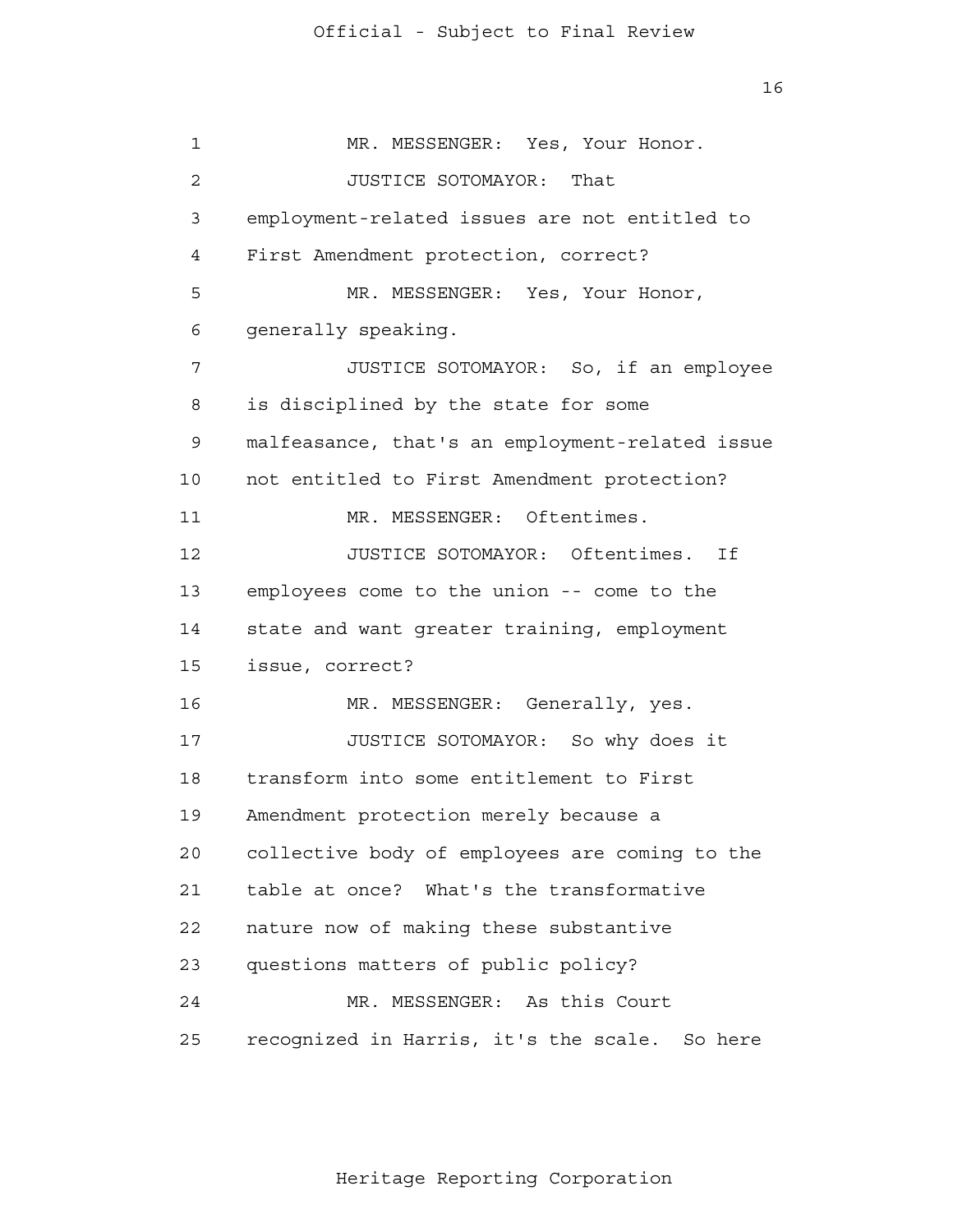1 2 3 4  $5 -$ you have AFSCME bargaining over issues that affect hundreds of millions of dollars and affect thousands of employees across the board. The scale of that is what makes it a political

 6 7 8 9 10 11 12 13 14 JUSTICE SOTOMAYOR: It's not going to change whether the union asks for it or the employees come -- what you're now saying is if the employees came into an auditorium at a business site of the state and every one of them got up and said, I want higher wages, the scale of that demand makes it protected by the First Amendment? It's still a work-related demand.

> 15 16 17 18 19 MR. MESSENGER: Well, in that hypothetical, it would arguably be a matter of public concern if there was a stage-in, you know, at a public auditorium in which employees stood up.

 20 21 22 23 24 JUSTICE SOTOMAYOR: Well, let's let's not -- don't put in facts. They have permission to be in the auditorium. They walk in as a group. Every one of them gets up and says, I want higher wages.

 25 Is that an employment issue, or does

Heritage Reporting Corporation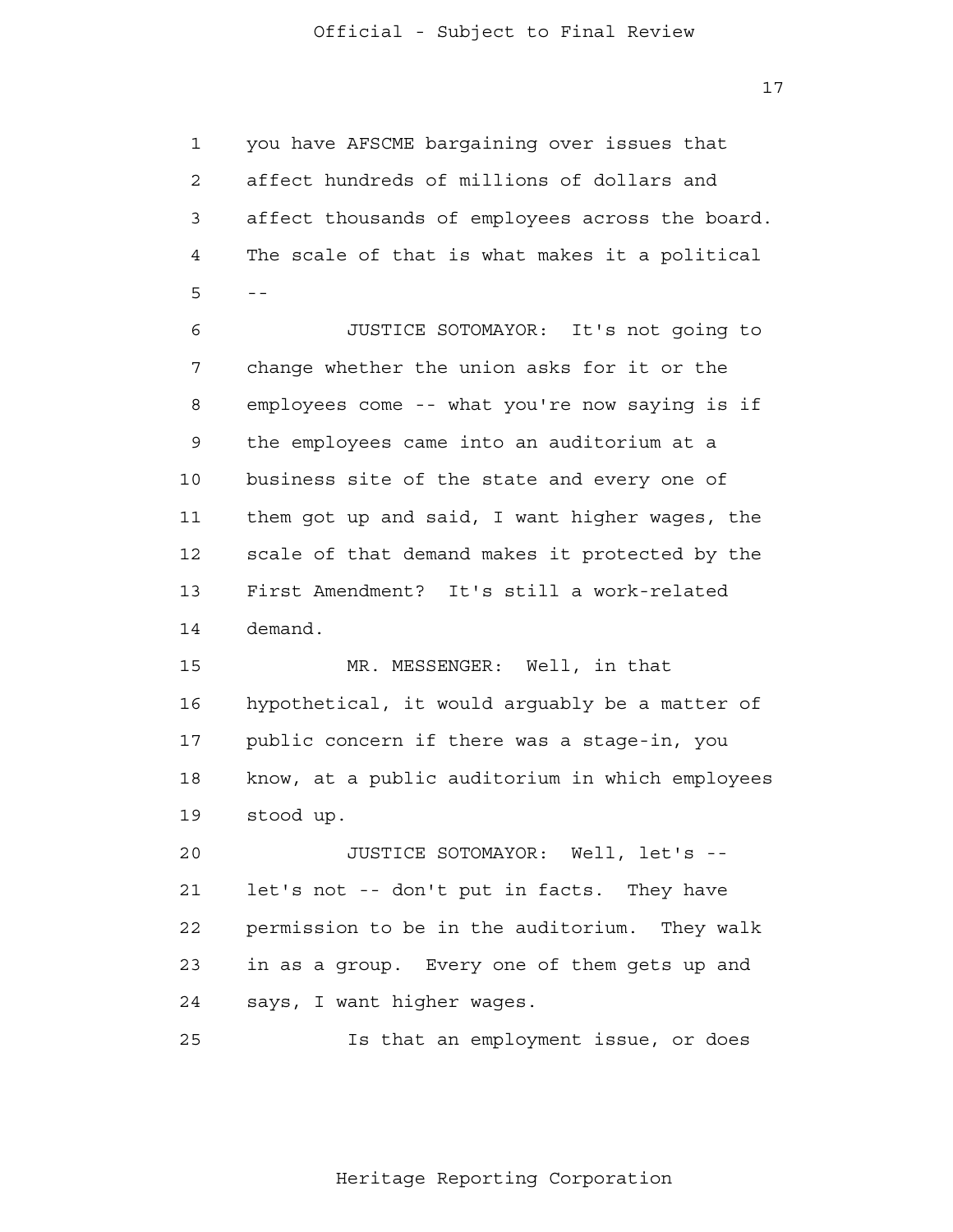18

 1 2 3 4 **5**  6 7 8 9 10 11 12 13 14 15 16 17 18 19 20 21 **22**  23 24 25 that now become public policy because, something that every employee wants, they've now articulated? MR. MESSENGER: I would submit that it starts to move towards a matter of public policy if it isn't entirely. JUSTICE SOTOMAYOR: So it's now scale, not subject? MR. MESSENGER: Well, it's both scale and subject. I mean, here the subject are wages, health insurance, many ways in which the government operates which are very important both to the public fisc and to the operation and delivery of services. JUSTICE SOTOMAYOR: Scale - JUSTICE KAGAN: Mr. Messenger, may I ask you about reliance interests here? I don't think that we have ever overruled a case where reliance interests are remotely as strong as they are here. So just a few things to put on the table. Twenty-three states, the District of Columbia, Puerto Rico, all would have their statutes declared unconstitutional at once. Thousands of municipalities would have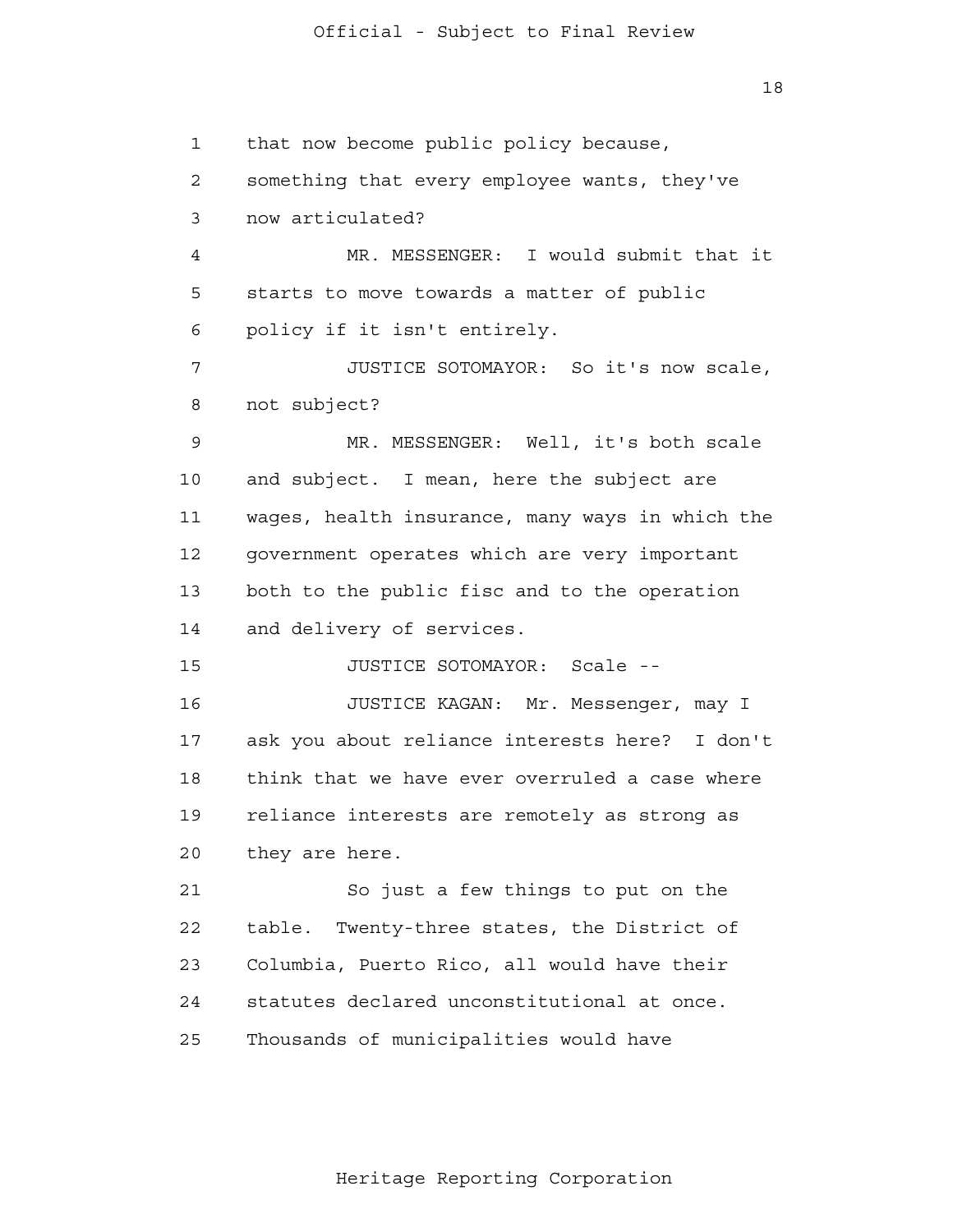1

2

3

4

**5** 

6

7

8

9

11

14

10

12

13

15

16

17

18

19

20

21

22

23

24

25

contracts invalidated. Those contracts probably cover millions, maybe up to over 10 million, workers. So property and contract rights, the -- the -- the -- the statutes of many states and the livelihoods of millions of individuals affected all at once. When have we ever done something like that? What would be the justification for doing something like that? MR. MESSENGER: Well, I'd say two things, Justice Kagan. The first is that the prevalence of these compulsory unionism provisions isn't reason for retaining Abood; it's reason for reversing Abood. You have wide-scale First Amendment violations, as you said, in 23 states affected. JUSTICE KAGAN: But that would be to flip our usual stare decisis doctrine. Our usual stare decisis doctrine makes it quite clear that reliance is an important consideration on the scales. MR. MESSENGER: Reliance on something

Heritage Reporting Corporation

that's constitutional. Reliance on an illegal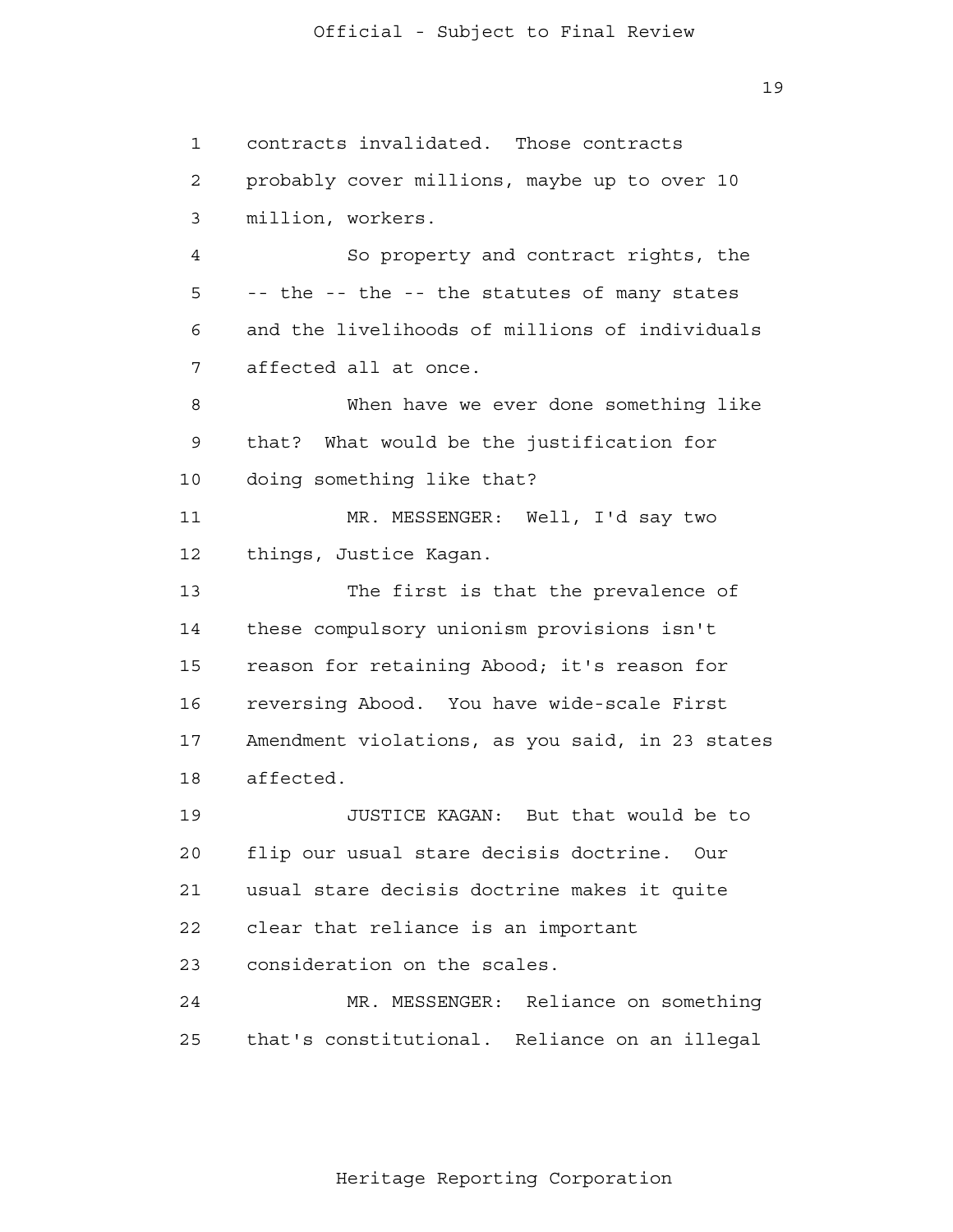20

 1 2 3 4 **5**  6 7 8 9 10 11 12 13 14 15 16 17 18 19 20 21 22 23 24 25 practice, no. For example, in Arizona v. Gant, which involved searches of cars under the Fourth Amendment, the Court said the fact this was occurring in many places across the board is a reason for reversing it, and many individuals' Fourth Amendment rights were being violated. And so, in that instance, the prevalence of compulsory unionism in the states is a reason for reversing it. And then, in terms of contracts in general, I submit the contracts will survive, except for the excision of the compulsory unionism provisions due to severability. JUSTICE KAGAN: Well, why is that? How many of these contracts have severability clauses, do you know? MR. MESSENGER: I couldn't find a number for the public sector, Your Honor, but the general -- most contracts at least I have seen for anecdotal do have severability clauses and the general rule under the Restatement of Contracts, I think it's 184. JUSTICE BREYER: California says the opposite. I mean, California has a whole brief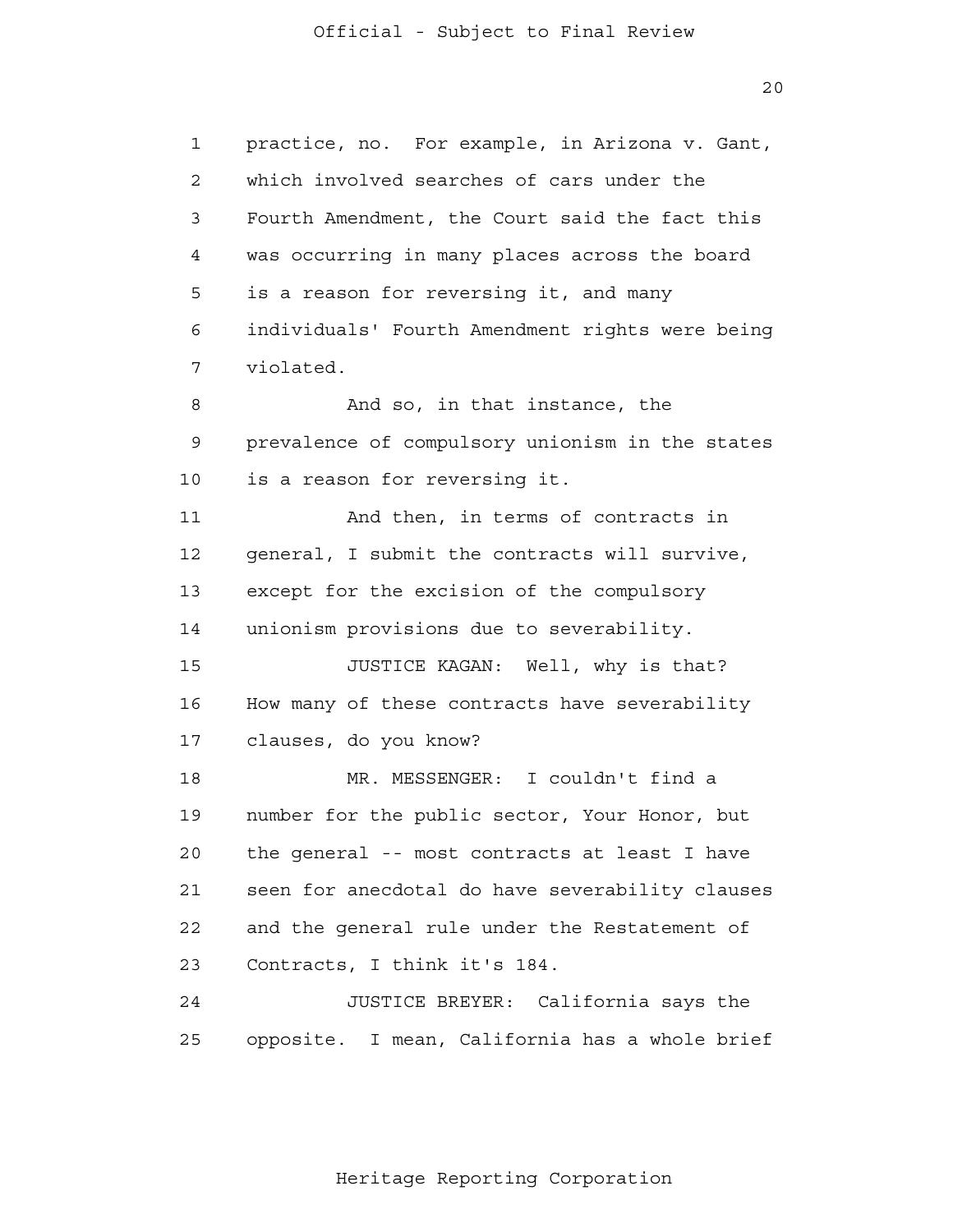21

 1 2 3 4 **5**  6 7 8 9 10 11 12 13 14 15 16 17 18 19 20 21 22 23 24 25 there. You've read that. MR. MESSENGER: Of course, yes, Your Honor. JUSTICE BREYER: So what's the answer to that? MR. MESSENGER: The answer, Your Honor, is that I submit they're severable in California because they're not an essential provision of the contract that would require the excision of anything more than the clause. JUSTICE KAGAN: Of course, even if that's true, presumably they're bargained-for provisions. The contract would have been different if the unions and the employers had known that this was going to be declared unconstitutional. So to leave the contract as is, except for one particular bargained-for provision, is to do something that's inequitable for the union. MR. MESSENGER: Well, I don't think that's necessarily always true as a legal matter. Foremost in some states, compulsory unionism is mandated by the statute, for example, in California. And in other states,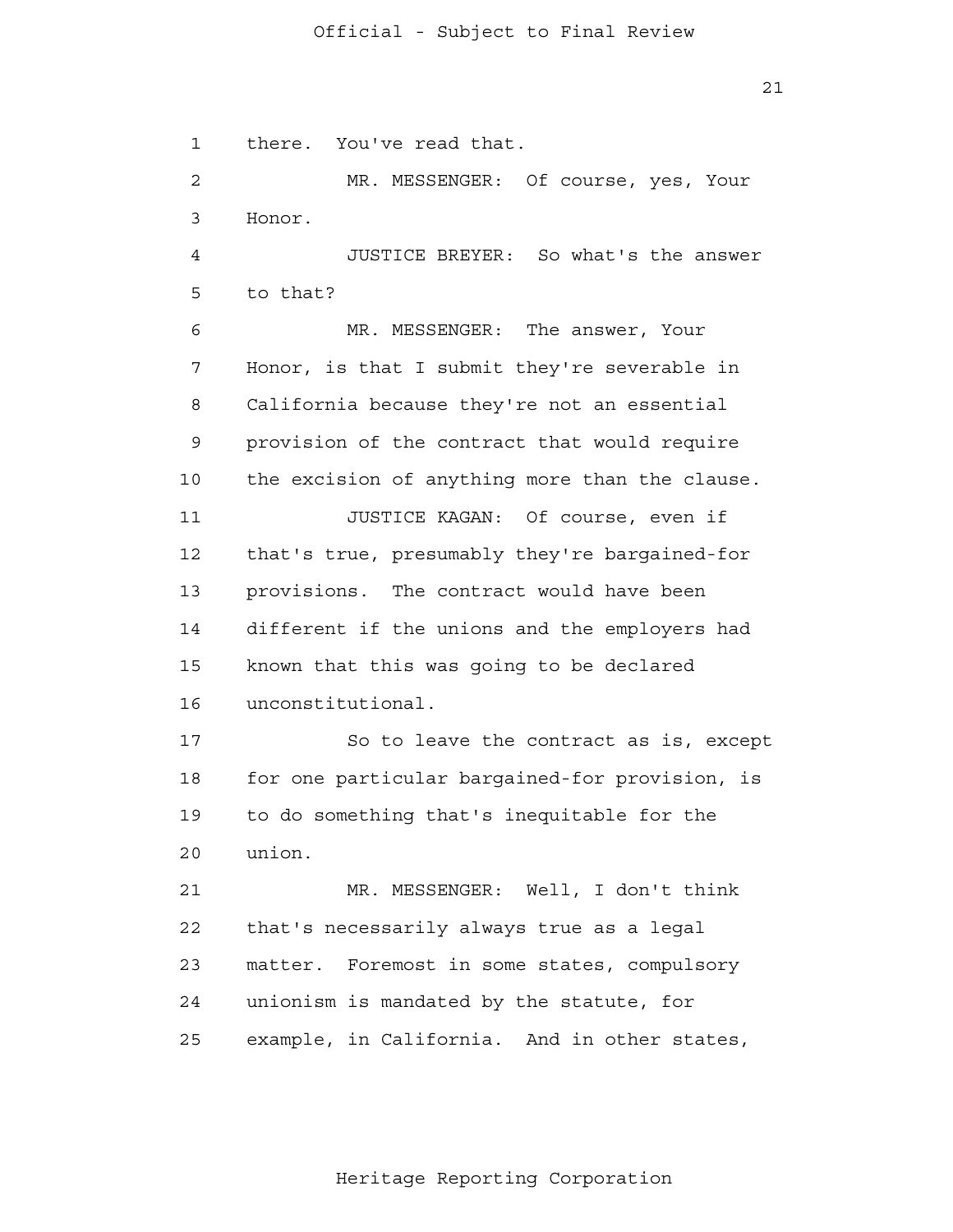22

| $\mathbf{1}$   | once the provision is there, it stays there, so   |
|----------------|---------------------------------------------------|
| $\overline{2}$ | it's not even a subject of bargaining usually.    |
| 3              | It's something that was always there from the     |
| 4              | prior contract. It's taken as an assumption.      |
| 5              | And even to the extent it was a                   |
| 6              | bargained-for issue in a recent contract, these   |
| 7              | contracts will expire the next one to three       |
| 8              | years and need to be renegotiated anyways. So     |
| 9              | I don't think that really changes the reliance    |
| 10             | interests.                                        |
| 11             | Mr. Chief Justice, if I can reserve               |
| 12             | the remainder of my time.                         |
| 13             | CHIEF JUSTICE ROBERTS: Thank you,                 |
| 14             | counsel.                                          |
| 15             | General Francisco.                                |
| 16             | ORAL ARGUMENT OF GENERAL NOEL J. FRANCISCO        |
| 17             | ON BEHALF OF THE UNITED STATES, AS AMICUS CURIAE, |
| 18             | IN SUPPORT OF THE PETITIONER                      |
| 19             | GENERAL FRANCISCO: Mr. Chief Justice,             |
| 20             | and may it please the Court:                      |
| 21             | I'd like to focus on three basic                  |
| 22             | The first is the government's interest<br>issues. |
| 23             | in having a necessity of agency fees.<br>The      |
| 24             | second is the stare decisis question that we've   |
| 25             | been talking about, and then the third is the     |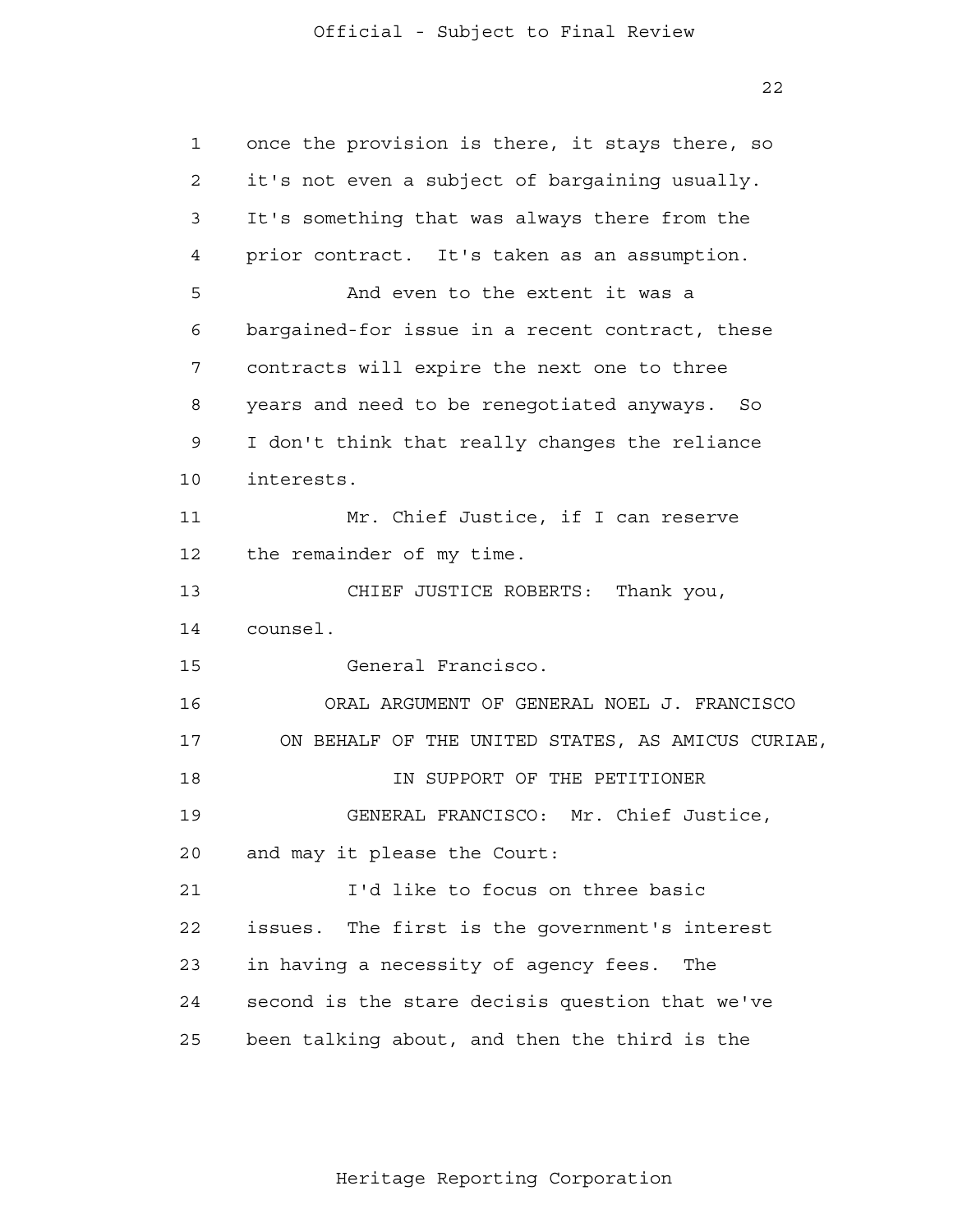1 2 3 4 **5**  6 7 8 9 10 11 12 13 14 15 16 17 18 19 20 21 **22**  23 24 Lehnert issue. In terms of whether agency fees are necessary to further the compelling interest in having an exclusive bargaining representative on the other side of the table, I don't think there's really any basis for concluding that. For example, in the federal government, we don't have agency fees either in the government generally or under the - JUSTICE SOTOMAYOR: We also have more benefits that are given without unions. GENERAL FRANCISCO: Not in the Postal Service, Your Honor. The Postal Service - JUSTICE SOTOMAYOR: Well, that may be a different one, but doesn't that beg the question, Mr. General, about not having a record here? It's an awful lot of assumptions that have been bandied back and forth by both sides on the actual effects of this. You're saying it's okay because the federal government's the same, the Postal Service is like other jobs, but that's a whole lot of allegations about the reality, factual reality -

> 25 GENERAL FRANCISCO: Right.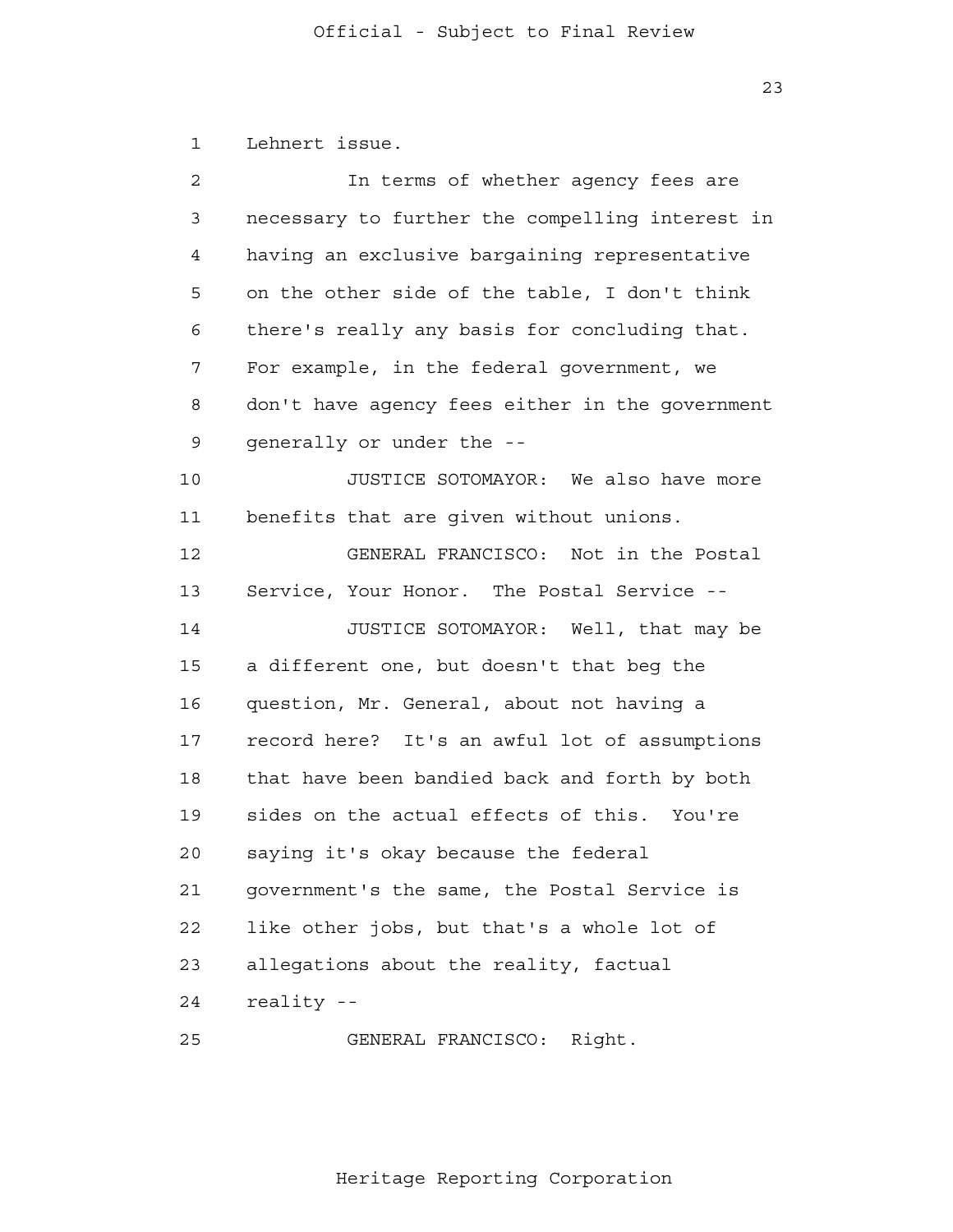24

 1 2 3 4 **5**  6 7 8 9 10 11 12 13 14 15 16 17 18 19 20 21 **22**  23 24 25 JUSTICE SOTOMAYOR: -- of things that have not been tested anywhere. GENERAL FRANCISCO: Right. Well, two responses, Your Honor. First, the Postal Service does have the full range of negotiation. And in the rest of the federal government, I would submit that the more limited bargaining range should make it harder for them to recruit members into the union. And, In fact, in the Postal Service, according to Bureau of Labor Statistics data, we find that about 94 percent of employees who are subject to collective bargaining agreements are members of the union even though you don't have agency fees. In the federal government generally, including the Postal Service, that number is about 80 percent, and if you just take the -- the Postal Service out and look at the federal government, it's still north of 80 percent. JUSTICE SOTOMAYOR: How much of the workplace - GENERAL FRANCISCO: That's according to Bureau of Labor Statistics data. JUSTICE SOTOMAYOR: How much of the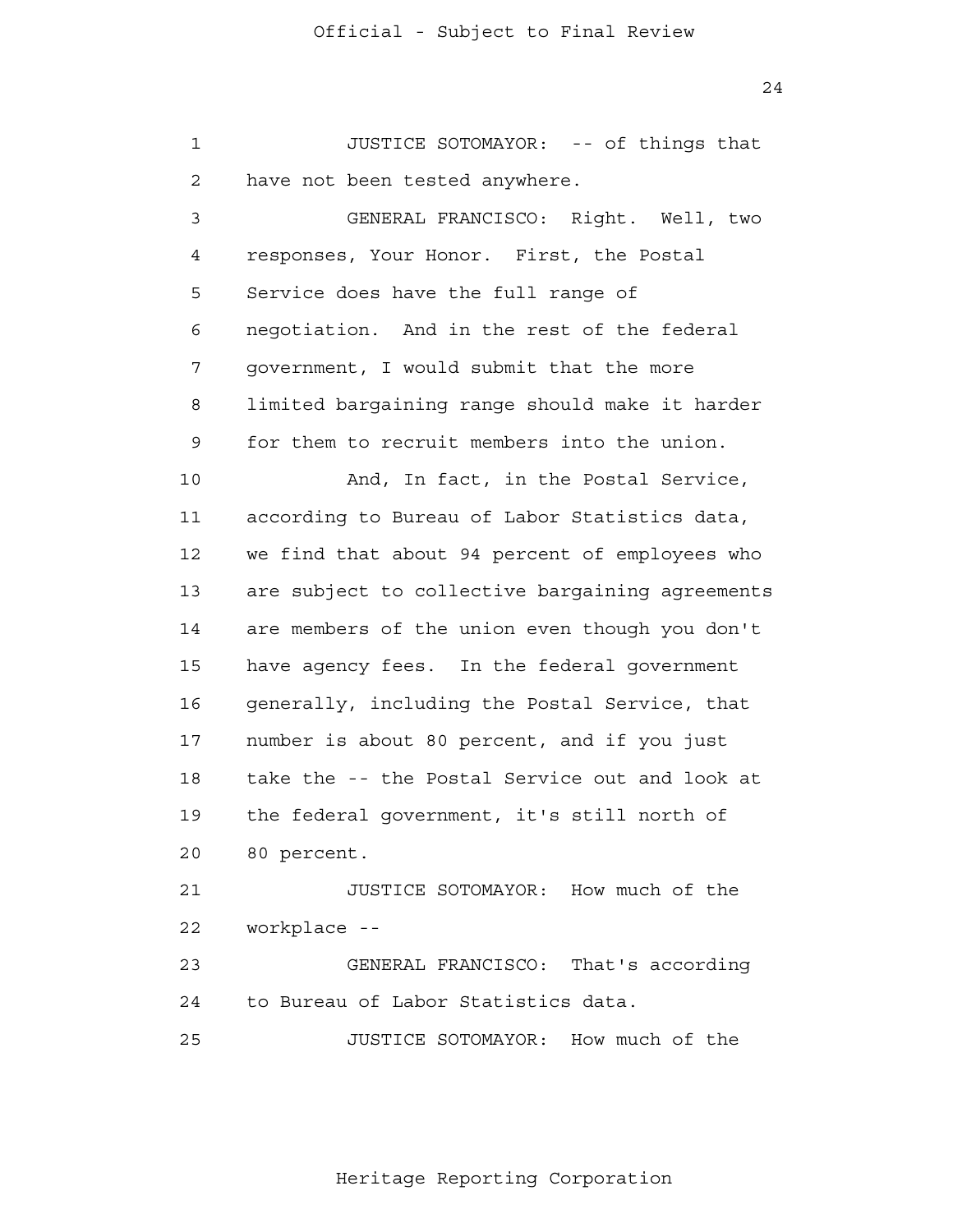25

 1 2 3 4 **5**  6 7 8 9 10 11 12 13 14 15 16 17 18 19 20 21 22 23 24 25 workplace is unionized for the federal government? GENERAL FRANCISCO: I believe that in the federal government generally, about a quarter of the workplace, a quarter to a third of the workplace is unionized. JUSTICE SOTOMAYOR: And how much is their unionization in the general corporate sector? GENERAL FRANCISCO: I think - JUSTICE SOTOMAYOR: Or private sector? GENERAL FRANCISCO: My -- I -- I don't know for sure. I think it's on the order of - I think it's less than that, but I'm not exactly sure what the private sector rate is. JUSTICE SOTOMAYOR: In the mechanical industry, in the printing industry, in -- I know a lot of industries - GENERAL FRANCISCO: Yeah. JUSTICE SOTOMAYOR: -- that are controlled by union. GENERAL FRANCISCO: I don't have that number. JUSTICE SOTOMAYOR: I don't mean that in a negative sense.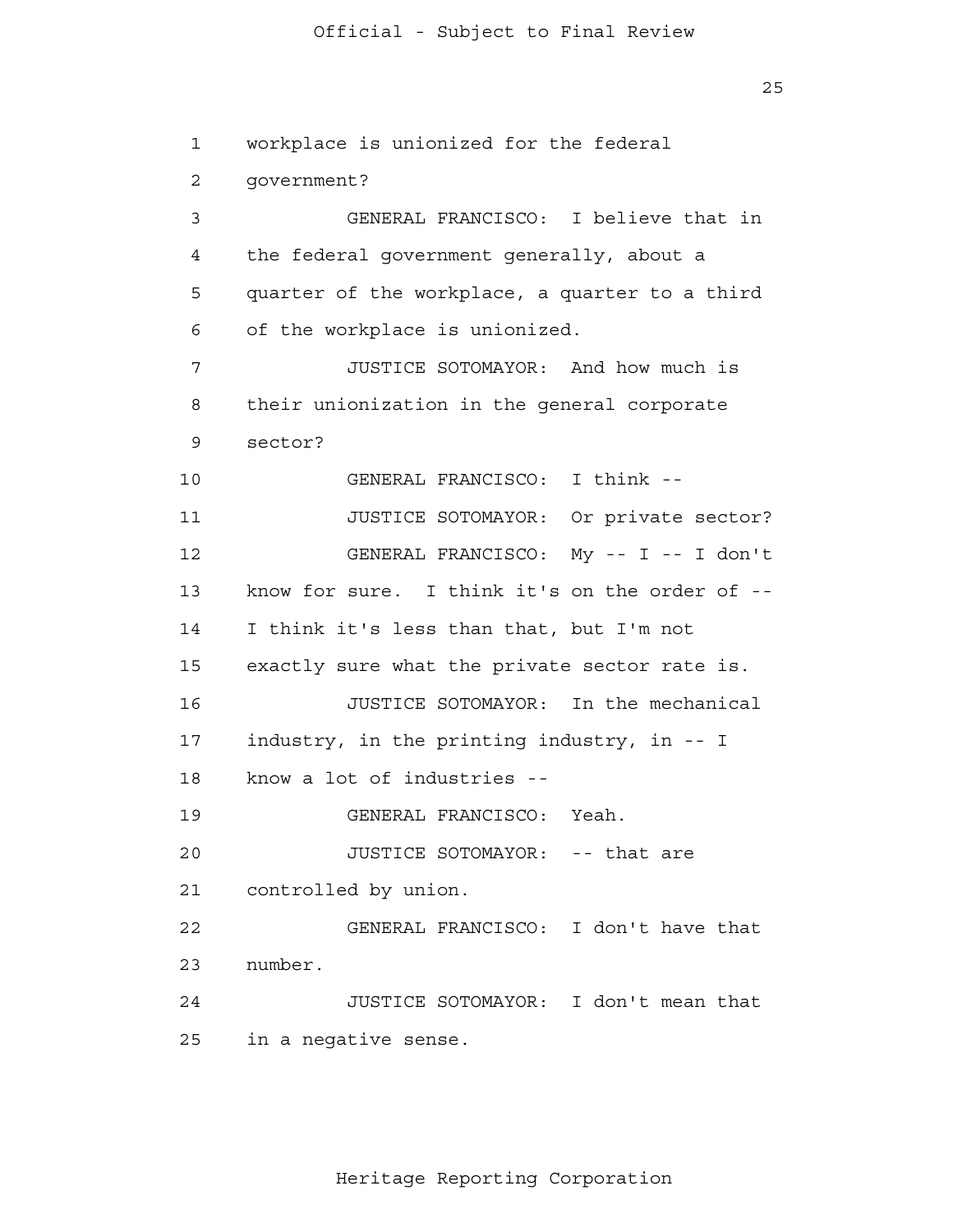26

 1 2 3 4 **5**  6 7 8 9 10 11 12 13 14 15 16 17 18 19 20 21 **22**  23 24 25 GENERAL FRANCISCO: No, no. JUSTICE SOTOMAYOR: Meaning that almost all work - GENERAL FRANCISCO: And I -- and I don't have that number at the top of my head, Your Honor. JUSTICE KENNEDY: You -- you were trying to get to two other points. GENERAL FRANCISCO: Yes. So my other point was on the motion to dismiss issue, the need for a record, this case came up on a motion to dismiss. So I think the appropriate course is, as in Harris, you reverse the motion to dismiss and you send it back. Turning to the stare decisis point and particularly the reliance interests, collective bargaining agreements are generally two- to four-year contracts. So that means that almost all of them were negotiated under the shadow of Harris and Knox. So I don't think that there was an enormous amount of reliance on the continued vitality of Abood. But even if there were some reliance, I think it would be very short-lived, until the next negotiating session, where any new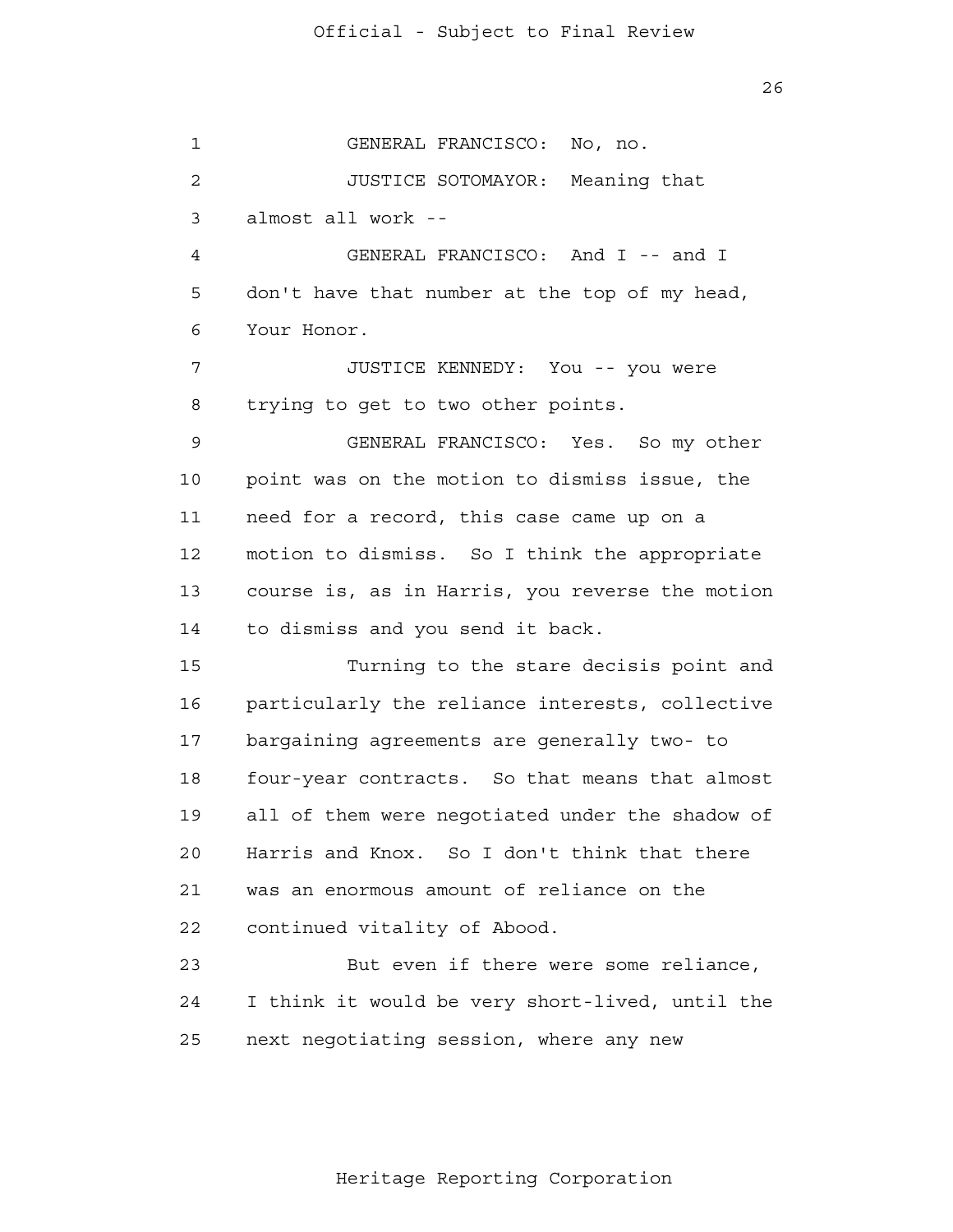27

| $\mathbf{1}$ | decisions from this Court would be factored in. |
|--------------|-------------------------------------------------|
| 2            | And I do agree that there also probably         |
| 3            | wouldn't be much disruption at all since you    |
| 4            | would simply invalidate individual agency fee   |
| 5            | provisions. Now --                              |
| 6            | JUSTICE GINSBURG: General Francisco,            |
| 7            | I would like to get your answer to the question |
| 8            | I asked Mr. Messenger and didn't have time to   |
| 9            | ask him a follow-up.                            |
| 10           | Let's say you prevail in this case.             |
| 11           | What happens in the private sector? We have a   |
| 12           | doctrine you know well, Shelley against         |
| 13           | Kraemer, that says if a contract is illegal,    |
| 14           | the court can't enforce it.                     |
| 15           | GENERAL FRANCISCO: Uh-huh.                      |
| 16           | Respectfully, Your Honor, I don't think         |
| 17           | anything would happen in the private sector for |
| 18           | largely the reasons that Justice Alito          |
| 19           | identified in his Third Circuit opinion on the  |
| 20           | issue and the D.C. Circuit identified in an     |
| 21           | opinion that I -- I believe you were part of,   |
| 22           | which held that in the private sector, there    |
| 23           | simply is no state action when it comes to      |
| 24           | collective bargaining agreements.               |
| 25           | JUSTICE BREYER:<br>Look, the $-$                |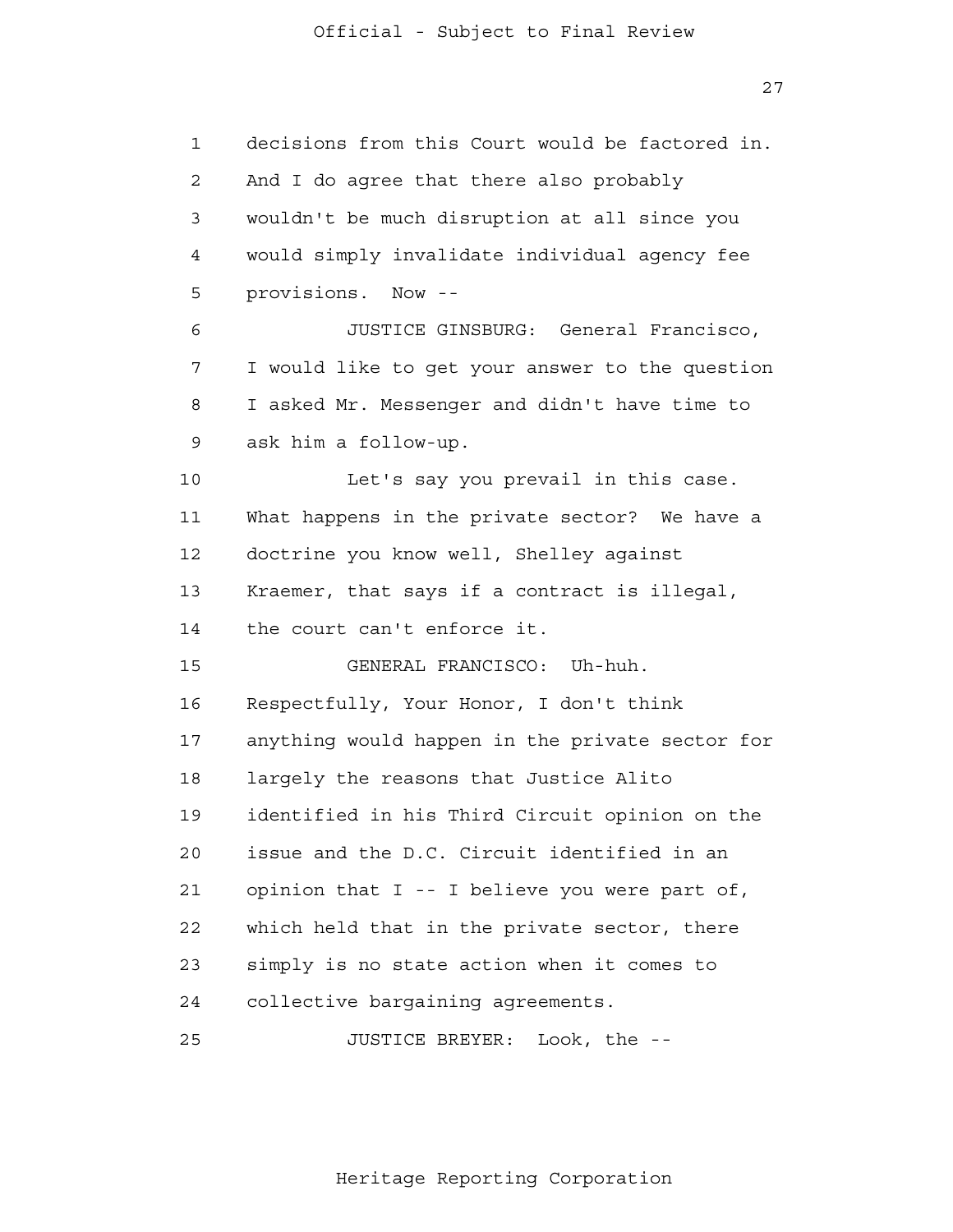| $\mathbf{1}$   | GENERAL FRANCISCO: That's also what               |
|----------------|---------------------------------------------------|
| $\overline{2}$ | the United States argued in its Beck amicus       |
| 3              | brief here a few -- a few years ago.              |
| 4              | JUSTICE BREYER: Labor peace, I once               |
| 5              | heard Archie Cox, maybe it was in your position   |
| 6              | right here, say the greatest instrument for       |
| 7              | labor peace and prosperity from the years 1945    |
| 8              | to 1970 was grievance arbitration in the          |
| 9              | unions.                                           |
| 10             | GENERAL FRANCISCO: Uh-huh.                        |
| 11             | JUSTICE BREYER: So suddenly we're                 |
| 12             | changing the method of financing that. You        |
| 13             | say, well, it's just public unions.               |
| 14             | But if I were in a regulated industry,            |
| 15             | and I read the Court's opinion siding with you,   |
| 16             | I would wonder if it didn't apply to me.          |
| 17             | GENERAL FRANCISCO: Uh-huh.                        |
| 18             | JUSTICE BREYER: And not all workers               |
| 19             | And all they've seen is that this<br>are lawyers. |
| 20             | Court has suddenly cut legs, at least one, out    |
| 21             | of the financing of a system that at least in     |
| 22             | some aspects, though it's debatable, some         |
| 23             | people think it brought labor peace.              |
| 24             | GENERAL FRANCISCO:<br>Right.                      |
| 25             | JUSTICE BREYER:<br>Now you are the                |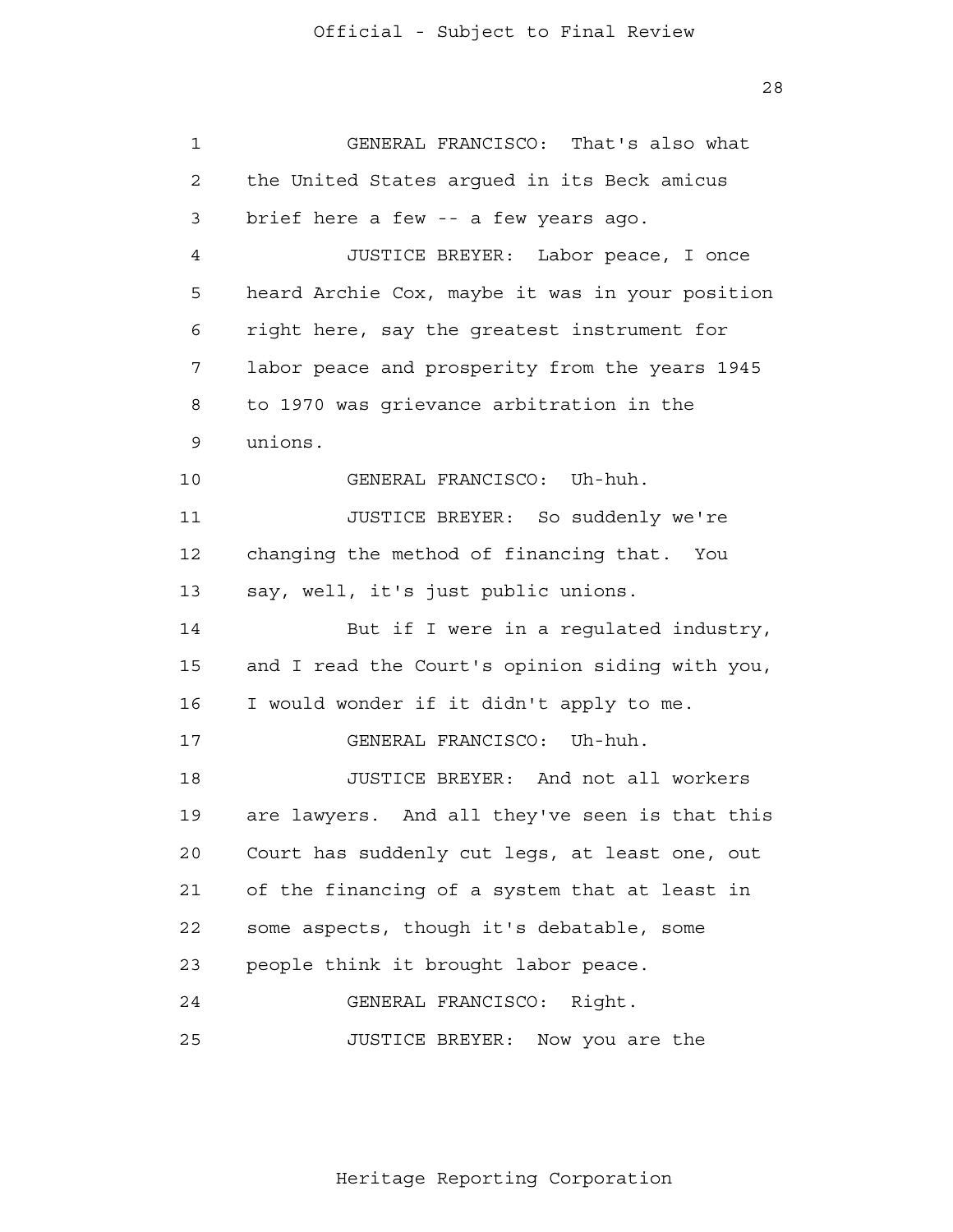29

| $\mathbf 1$ | government of the United States. What do you    |
|-------------|-------------------------------------------------|
| 2           | think about that?                               |
|             |                                                 |
| 3           | GENERAL FRANCISCO: Well, Your Honor,            |
| 4           | I think that the core of this issue goes to --  |
| 5           | and I'm reading from the agency brief -- the    |
| 6           | agency fee provision itself, the cost of the    |
| 7           | collective bargaining process.                  |
| 8           | And that's separate from the grievance          |
| 9           | process. I actually think the grievance         |
| 10          | process raises serious First Amendment concerns |
| 11          | as well, but for purposes of this case, the     |
| 12          | focus is on the cost of collective bargaining,  |
| 13          | and I don't think you necessarily have to go    |
| 14          | any further than that to resolve this case,     |
| 15          | since the whole --                              |
| 16          | JUSTICE KAGAN: Please.                          |
| 17          | GENERAL FRANCISCO: -- since the whole           |
| 18          | idea of agency fees, their justification and    |
| 19          | their purpose, has been predicated on the need  |
| 20          | to compel support for the collective bargaining |
| 21          | process.                                        |
| 22          | JUSTICE KAGAN: General, an important            |
| 23          | part of Mr. Messenger's argument is the idea    |
| 24          | that all speech about employment conditions,    |
| 25          | about pay, about vacation, you know, about all  |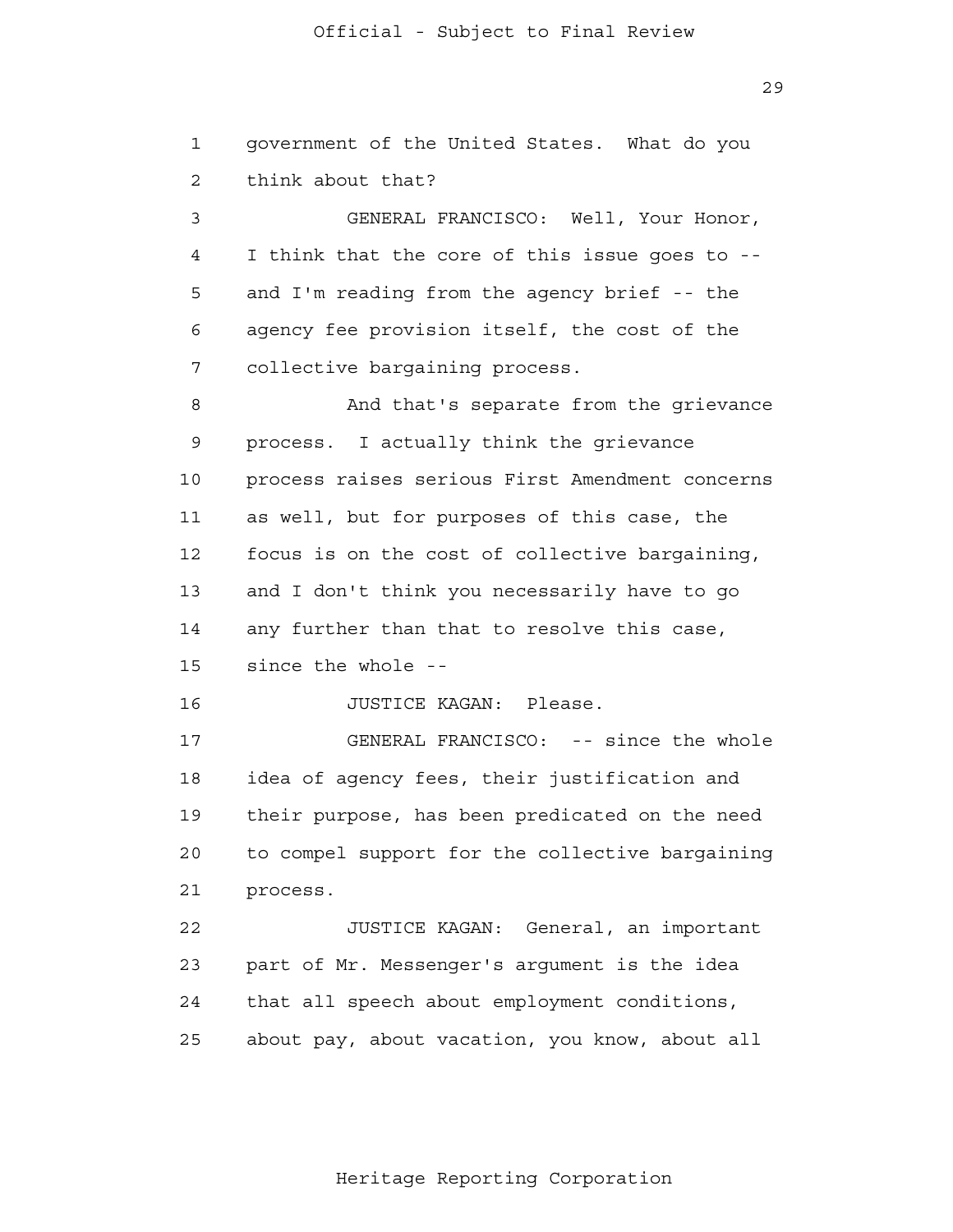30

 1 2 3 4 **5**  6 7 8 9 10 11 12 13 14 15 16 17 18 19 20 21 **22**  23 24 25 of the various employee benefits that -- that are subjects of collective bargaining, that are really the heart of collective bargaining, that all speech about that is -- are matters of public concern when it happens in the public workplace because they all cost money and, as taxpayers, we would be interested in things that cost money. Is that the government's position as well, that all of that speech is a matter of public concern? GENERAL FRANCISCO: Yes, Your Honor. I think in the public bargaining context, all of it goes to the size, structure, cost of government, and the delivery of public services, although I would agree that there are some things that more vividly implicate public policy than others. JUSTICE KAGAN: Can I ask -- and it strikes me as a very unusual position for the government to be taking, looking after the long-term interests of the United States Government, because essentially what that means is that you will have to litigate all employee/employer disputes under the - GENERAL FRANCISCO: Yeah.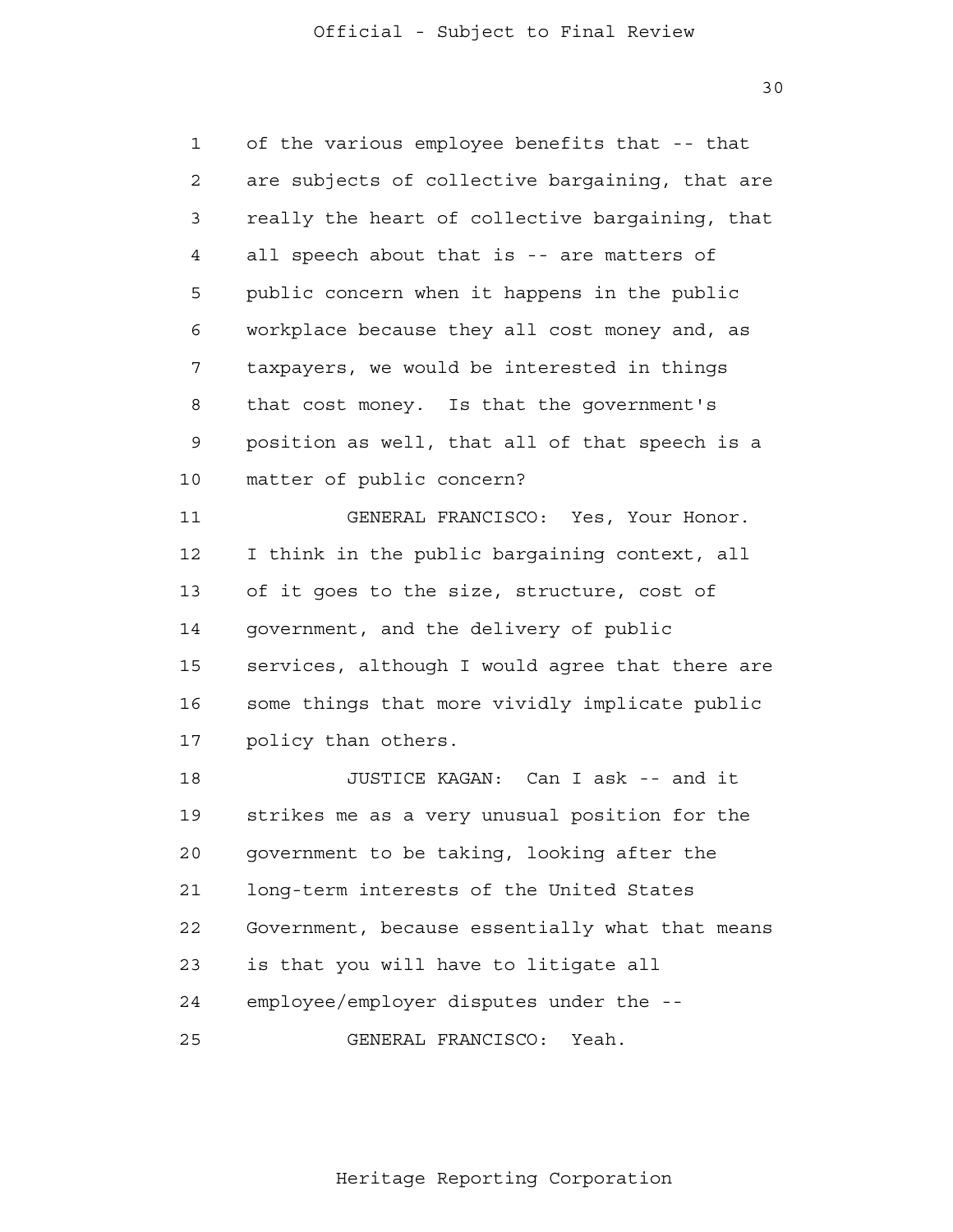| $\mathbf 1$ | JUSTICE KAGAN: -- second step of                |
|-------------|-------------------------------------------------|
| 2           | Pickering rather than under the first --        |
| 3           | GENERAL FRANCISCO: Well --                      |
| 4           | JUSTICE KAGAN: -- which is quite a              |
| 5           | striking thing for the government to be saying  |
| 6           | that it agrees with.                            |
| 7           | GENERAL FRANCISCO: Yeah. Well, I --             |
| 8           | I very much disagree with that, Your Honor. I   |
| 9           | think the Pickering framework is an established |
| 10          | framework that works very well, and the nature  |
| 11          | of individual wage disputes, the reason it      |
| 12          | rises to the level of public interest when it   |
| 13          | comes to collective bargaining agreements is    |
| 14          | because it really does all go to the overall    |
| 15          | size, structure, and the cost of the            |
| 16          | government. Pickering is very different.        |
| 17          | JUSTICE KAGAN: So you're saying that            |
| 18          | when a union collectively bargains, it's a      |
| 19          | matter of public concern but that if employees  |
| 20          | in their workplace, 10 or 20 of them, get       |
| 21          | together without the formal collective          |
| 22          | bargaining that a union does, that that's not a |
| 23          | matter of public concern?                       |
| 24          | GENERAL FRANCISCO: Very much so, Your           |
| 25          | Honor, because when an individual employee is   |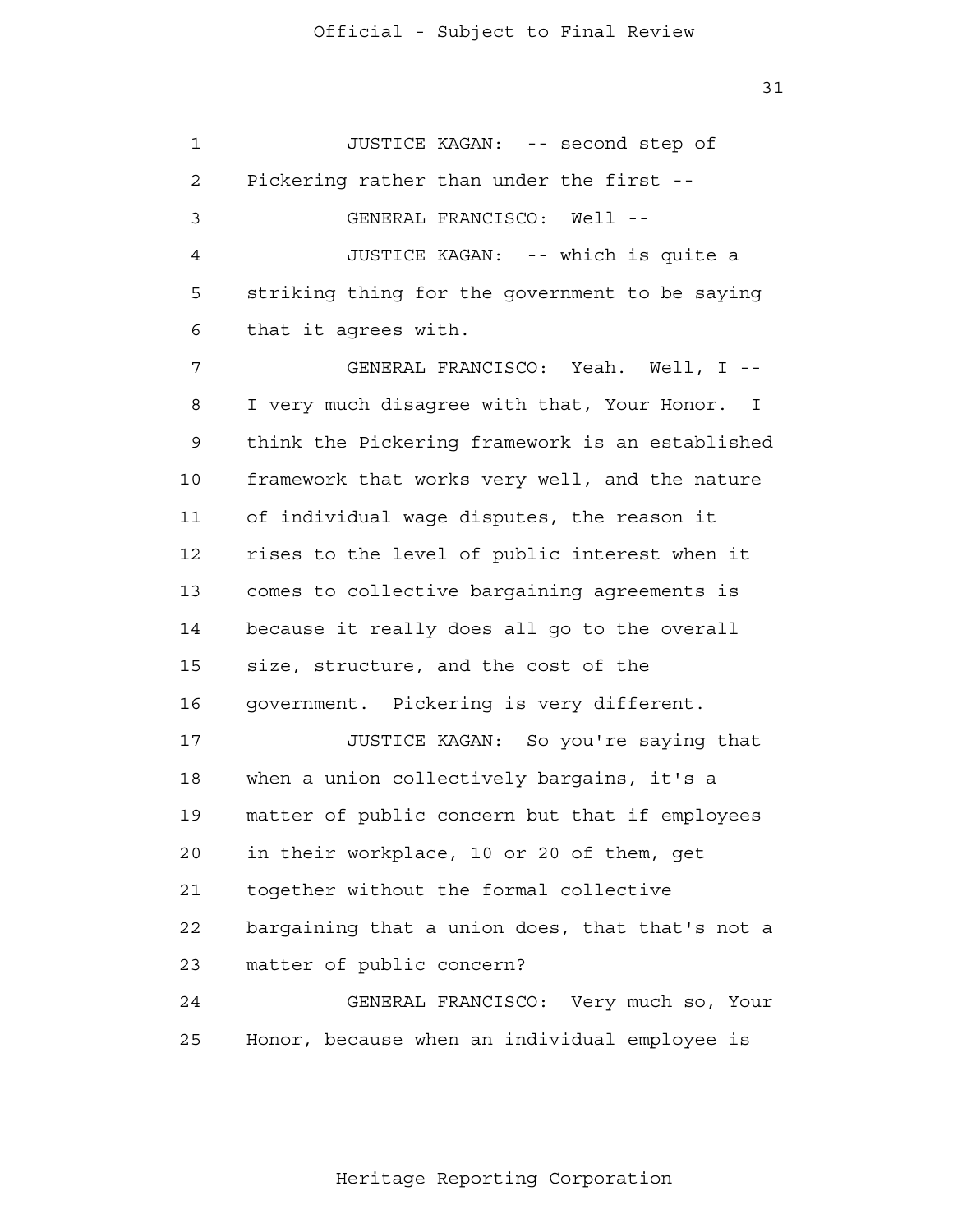32

 1 2 3 4 **5**  6 7 8 9 10 11 12 13 14 15 16 17 18 19 20 21 22 23 24 25 negotiating with his employer over his particular wage, that's a negotiation that's taking place between the employee and the employer. In the public sector collective bargaining context, it's taking place between a private third-party organization, a union, and the government in order to set the overall size, scope, and structure of government. JUSTICE KAGAN: Well, that union is a representative of the employees and has been chosen to represent the employees so that the employees can better wield their power - GENERAL FRANCISCO: Right. And - JUSTICE KAGAN: -- over terms and conditions of employment. So why should it matter -- I mean, that's -- I'm -- I'm trying to understand this because it struck me as a quite amazing thing - GENERAL FRANCISCO: Yeah. JUSTICE KAGAN: -- for the government to be saying that these were matters of public concern. Why should it matter if 50 employees get together and say we want higher wages and then, on the other hand, if employees get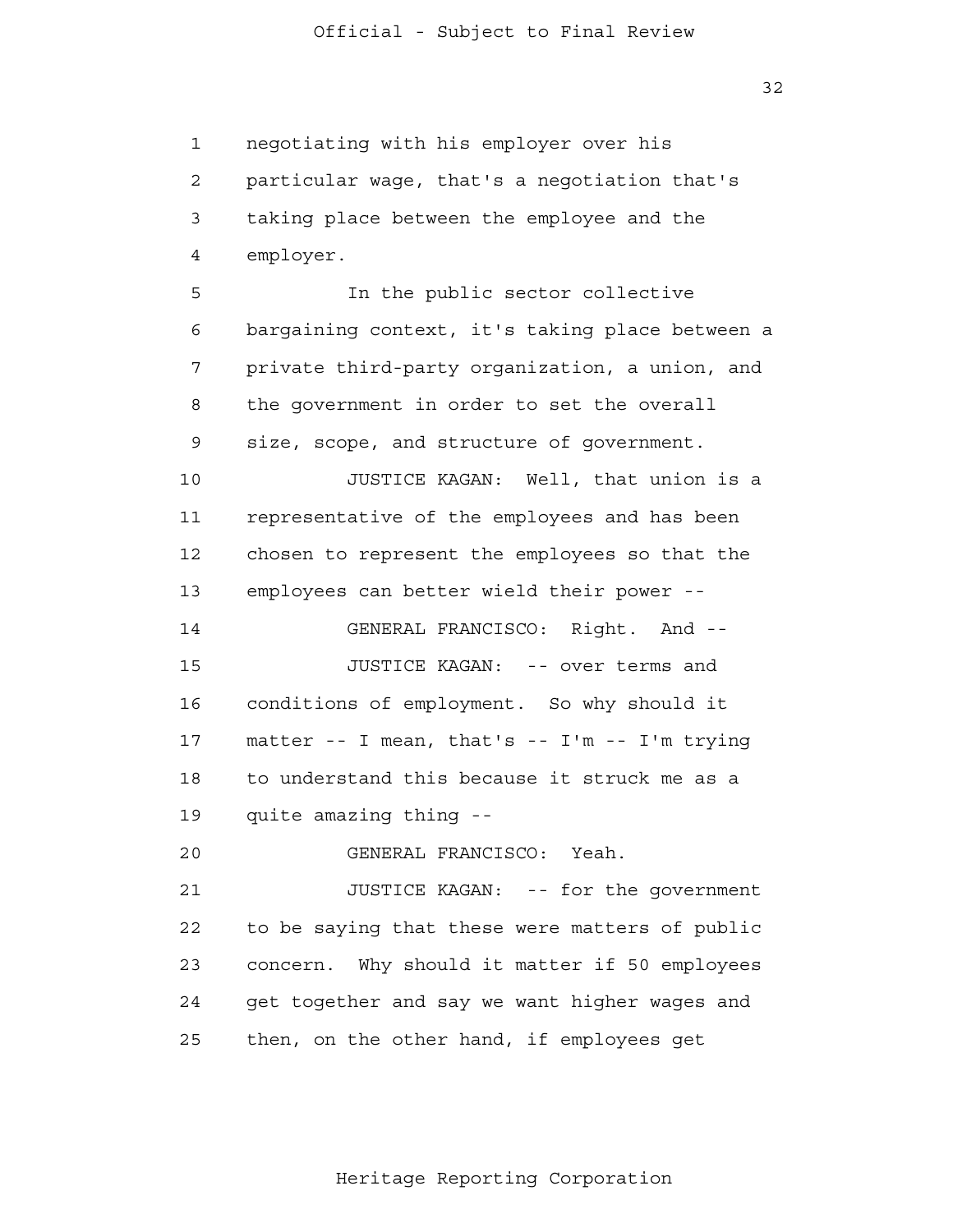1 2 3 4 **5**  6 7 8 9 10 11 12 13 14 15 16 17 18 19 20 21 **22**  23 24 25 together and say, you know what, we think it's right to elect a union so that the union can say that, it's the exact same subjects and the exact same speech that's going to be involved. GENERAL FRANCISCO: And I think it matters for two reasons: One is the scope of the issue. But, two, and more importantly, it's the nature of Pickering. Even in Pickering, the government is allowed to prohibit core political speech when it interferes with the employee's ability to do their job. JUSTICE SOTOMAYOR: I'm sorry. GENERAL FRANCISCO: And that's the - JUSTICE SOTOMAYOR: If we're going to get into scope under the Pickering test, then the employee who, contrary to the chain of command, talks about rampant corruption in a government agency, then we're not going to permit, as we already have, that employee to be fired because the scope of that affects the public fisc in a huge way. GENERAL FRANCISCO: I very much disagree with that, Your Honor. JUSTICE SOTOMAYOR: I -- I -- I don't

Heritage Reporting Corporation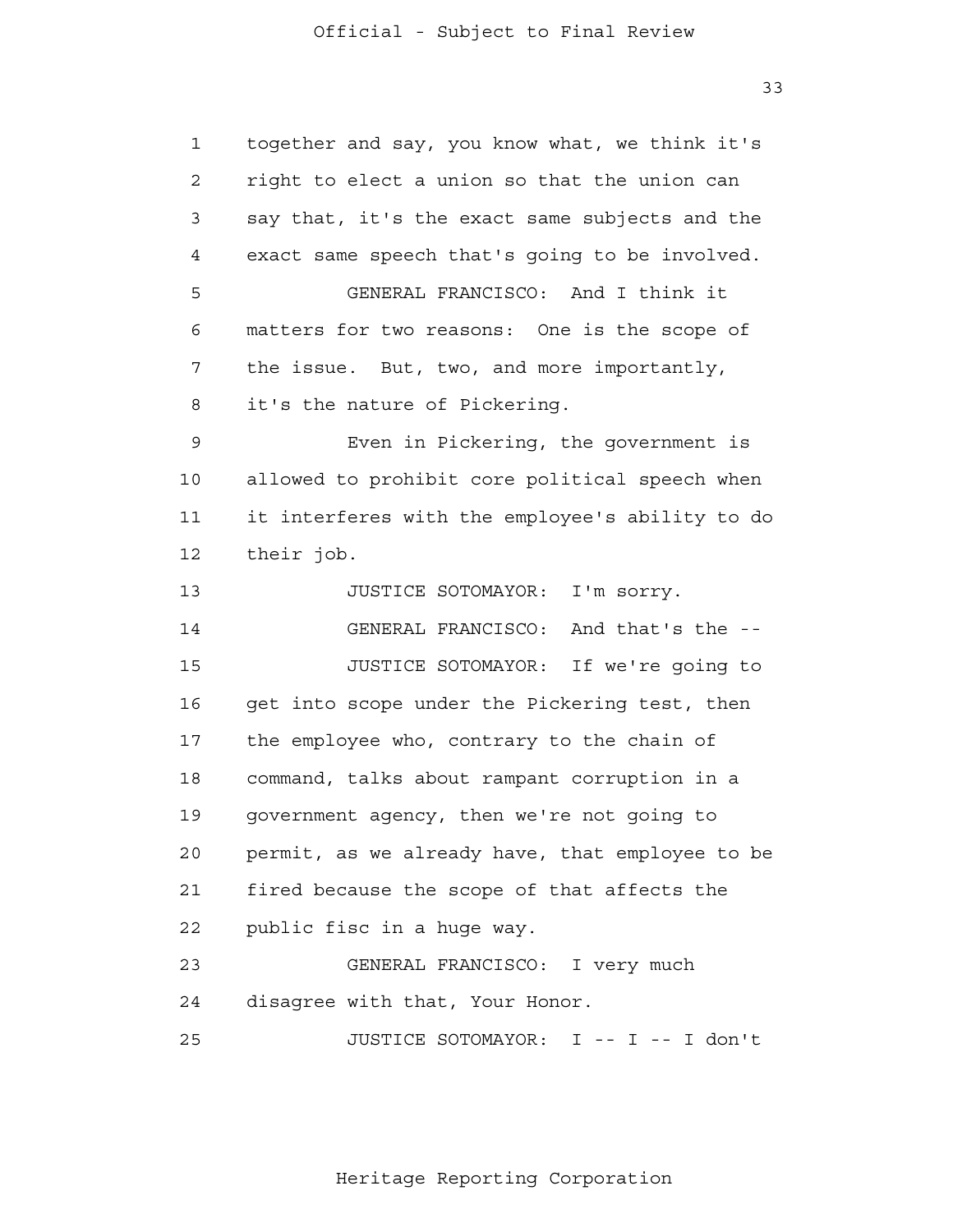1 2 3 4 **5**  6 7 8 9 10 11 12 13 14 15 16 17 18 19 20 21 22 23 24 25 understand what you're arguing. This is such a radical new position on your part. GENERAL FRANCISCO: I don't -- I don't think - JUSTICE SOTOMAYOR: Mr. -- Mr. General, by the way, how many times this term already have you flipped positions from prior administrations? GENERAL FRANCISCO: Your Honor, I believe - JUSTICE SOTOMAYOR: This may be -- how many? GENERAL FRANCISCO: Your Honor, I think that we have revised the position in so far three cases. JUSTICE BREYER: That's fair. Regardless, what is -- what is the answer to Justice Kagan's question? GENERAL FRANCISCO: Yeah. The answer to the question goes to the nature of the Pickering inquiry itself. Pickering reflects the government's interest in controlling the words and actions of its employees in order to make sure they're doing their jobs. And Pickering reflects the teaching

Heritage Reporting Corporation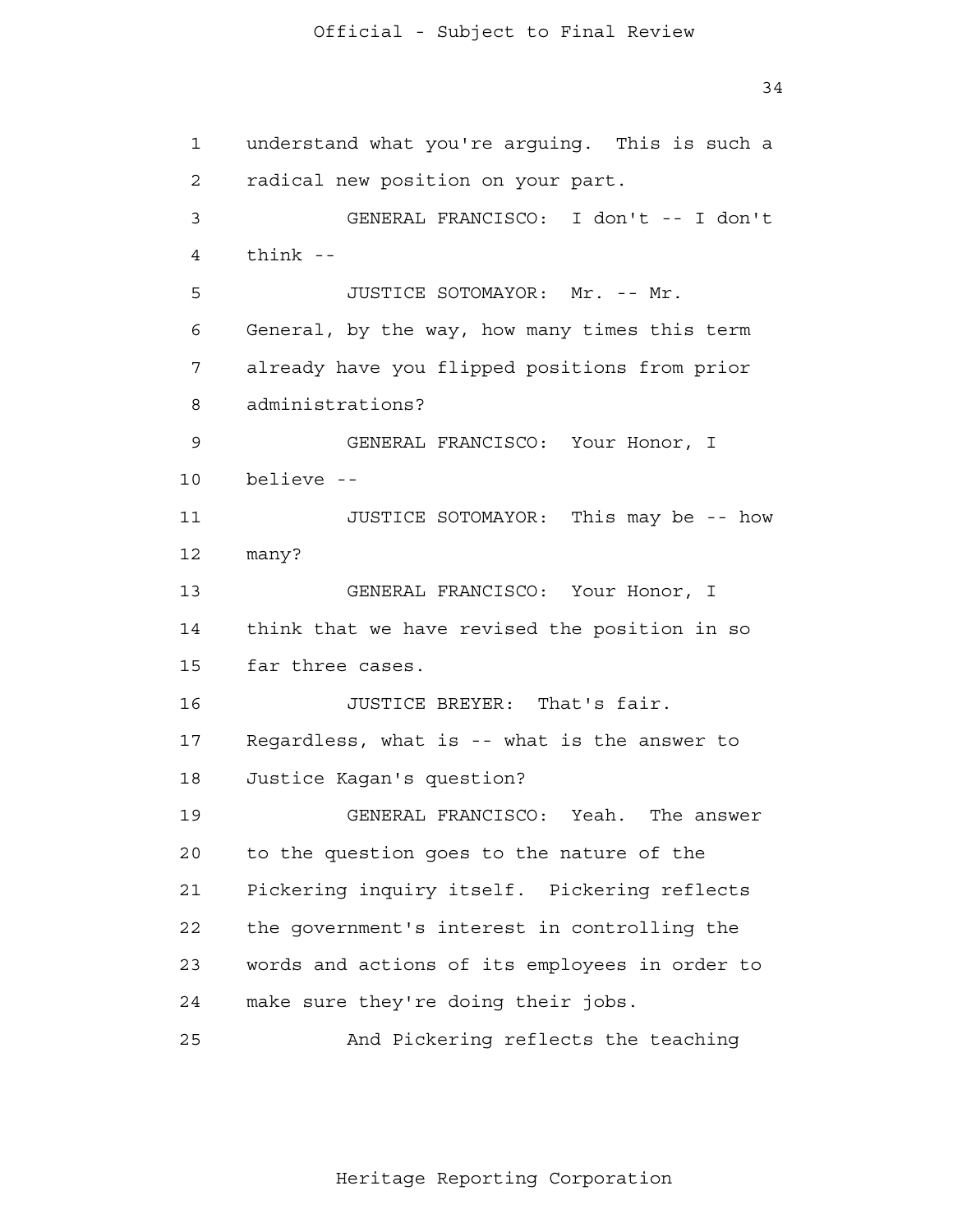35

| $\mathbf{1}$   | that heightened scrutiny is fundamentally       |
|----------------|-------------------------------------------------|
| $\overline{a}$ | incompatible with that interest, since if you   |
| 3              | apply heightened scrutiny to it, you basically  |
| 4              | prohibit employee -- employers from controlling |
| 5              | their words and actions. But there's no         |
| 6              | corresponding interest when it comes to         |
| 7              | compelling employees to subsidize third-party   |
| 8              | advocacy.                                       |
| 9              | CHIEF JUSTICE ROBERTS:<br>Thank you,            |
| 10             | General.                                        |
| 11             | Mr. Franklin.                                   |
| 12             | ORAL ARGUMENT OF DAVID L. FRANKLIN,             |
| 13             | SOLICITOR GENERAL OF ILLINOIS,                  |
| 14             | ON BEHALF OF THE STATE RESPONDENTS              |
| 15             | Thank you, Mr. Chief<br>MR. FRANKLIN:           |
| 16             | Justice, and may it please the Court:           |
| 17             | This Court's cases uniformly recognize          |
| 18             | that the state has a much freer hand when it    |
| 19             | manages its personnel as an employer than when  |
| 20             | it regulates its citizens as a sovereign, and   |
| 21             | this has come up already today, that freer hand |
| 22             | includes broad authority to put conditions on   |
| 23             | employees' speech.                              |
| 24             | Now my friends on the other side this           |
| 25             | morning argue that that deference to the        |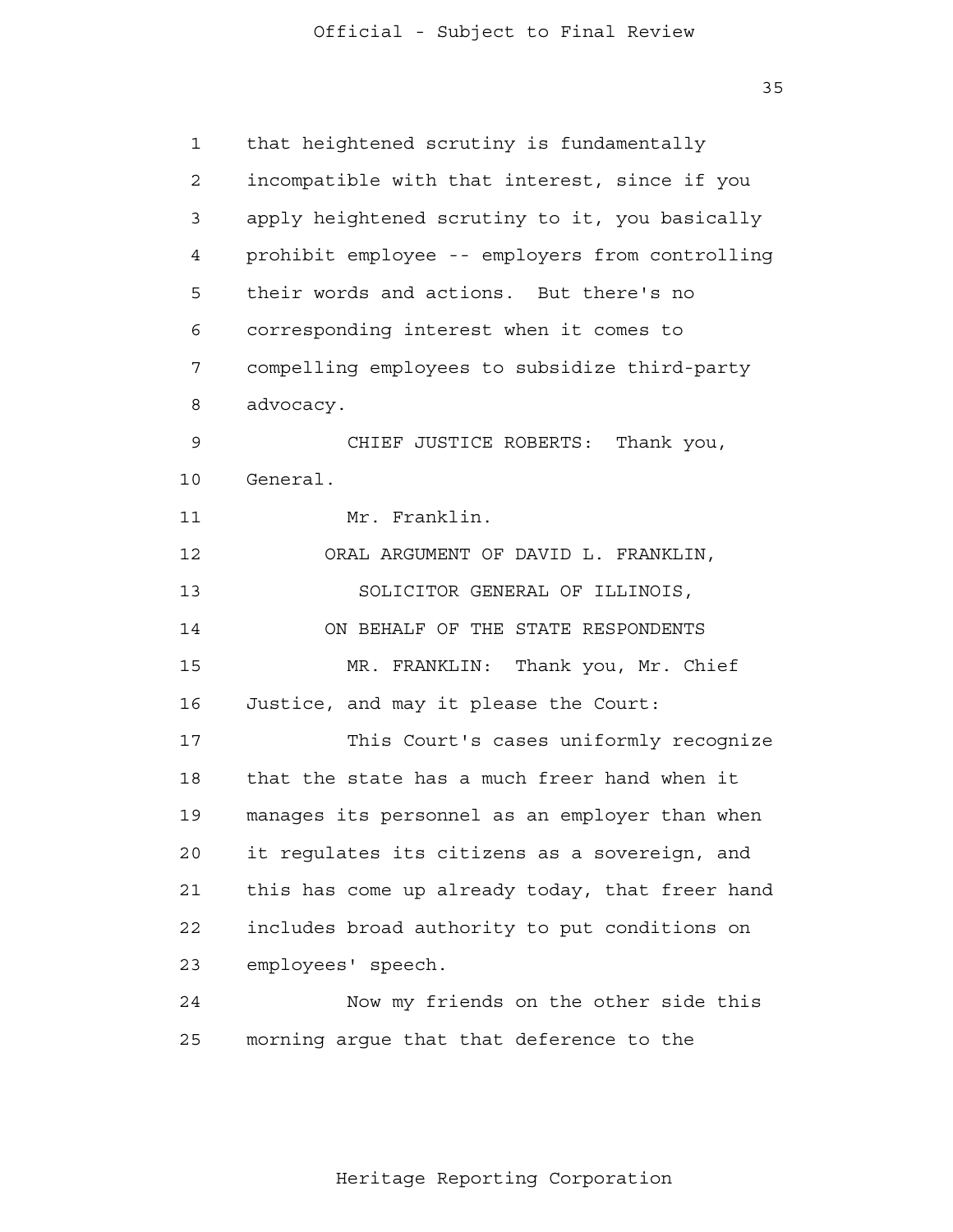1 2 3 employer's prerogatives somehow depends on the scale or the scope of the speech in question. That has never been the law.

 4 **5**  6 7 8 9 The government is still acting as an employer when it treats with its employees as a group or as a whole. That's why this Court has repeatedly used the Pickering framework and other deferential public employee tests to uphold generally applicable workplace policies.

> 10 11 12 13 14 You see that in the Letter Carriers case, upholding the Hatch Act. You see that in San Diego versus Roe, the rule in Garcetti applies to millions of public employees around the country.

 15 16 17 18 19 20 JUSTICE KENNEDY: Garcetti involved government speech. What we're talking about here is compelled justification and compelled subsidization of a private party, a private party that expresses political views constantly.

 21 22 23 24 25 MR. FRANKLIN: I'm happy to speak to that, Justice Kennedy. You're right. The Garcetti case is an official duties case, and we're not arguing this case as an official duties case.

Heritage Reporting Corporation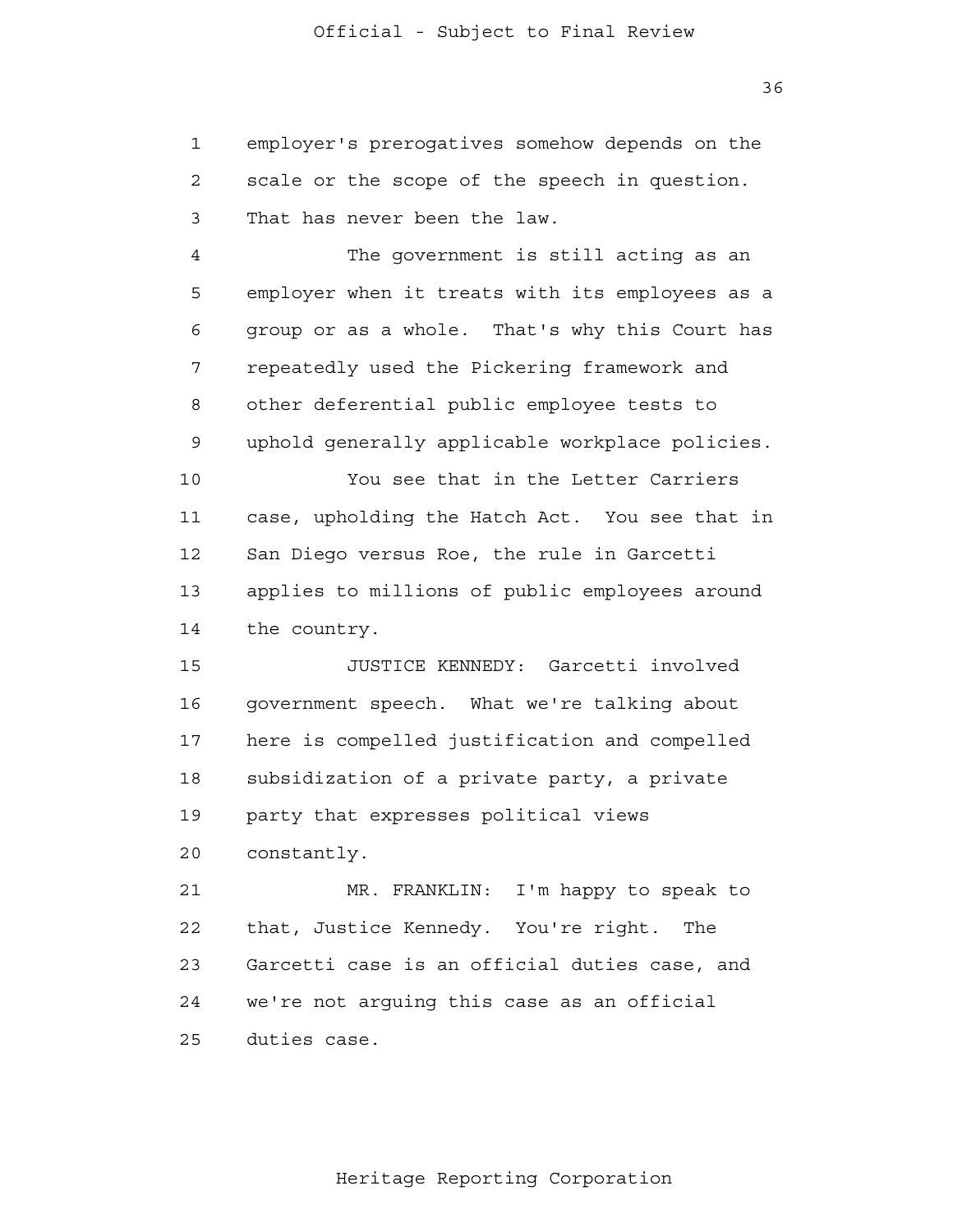37

 1 2 3 4 **5**  6 7 8 9 10 11 12 13 14 15 16 17 18 19 -- 20 21 22 23 24 25 However, agency fees are a condition of public employment because they pay for the workplace services -- not just collective bargaining -- but as Justice Breyer pointed out referencing General Cox, day-to-day workplace grievance resolution under an employment contract. All of those activities involve speech by an employee representative to an employer in an employment - JUSTICE KENNEDY: Suppose that suppose that 80 percent of the fees of the union dues went to matters that were highly political in nature and 20 percent to wage and grievance -- wage hour -- wage negotiations and grievances. Would that change your view? MR. FRANKLIN: I -- I don't know that it would, Your Honor. You know, the Abood case, the Keller case, Beck, Ellis, all of them JUSTICE KENNEDY: Then -- then it seems -- then it seems to me your argument doesn't have much weight. MR. FRANKLIN: Well, first of all, we don't know what percentage of the union's activities are wrapped up with grievances. If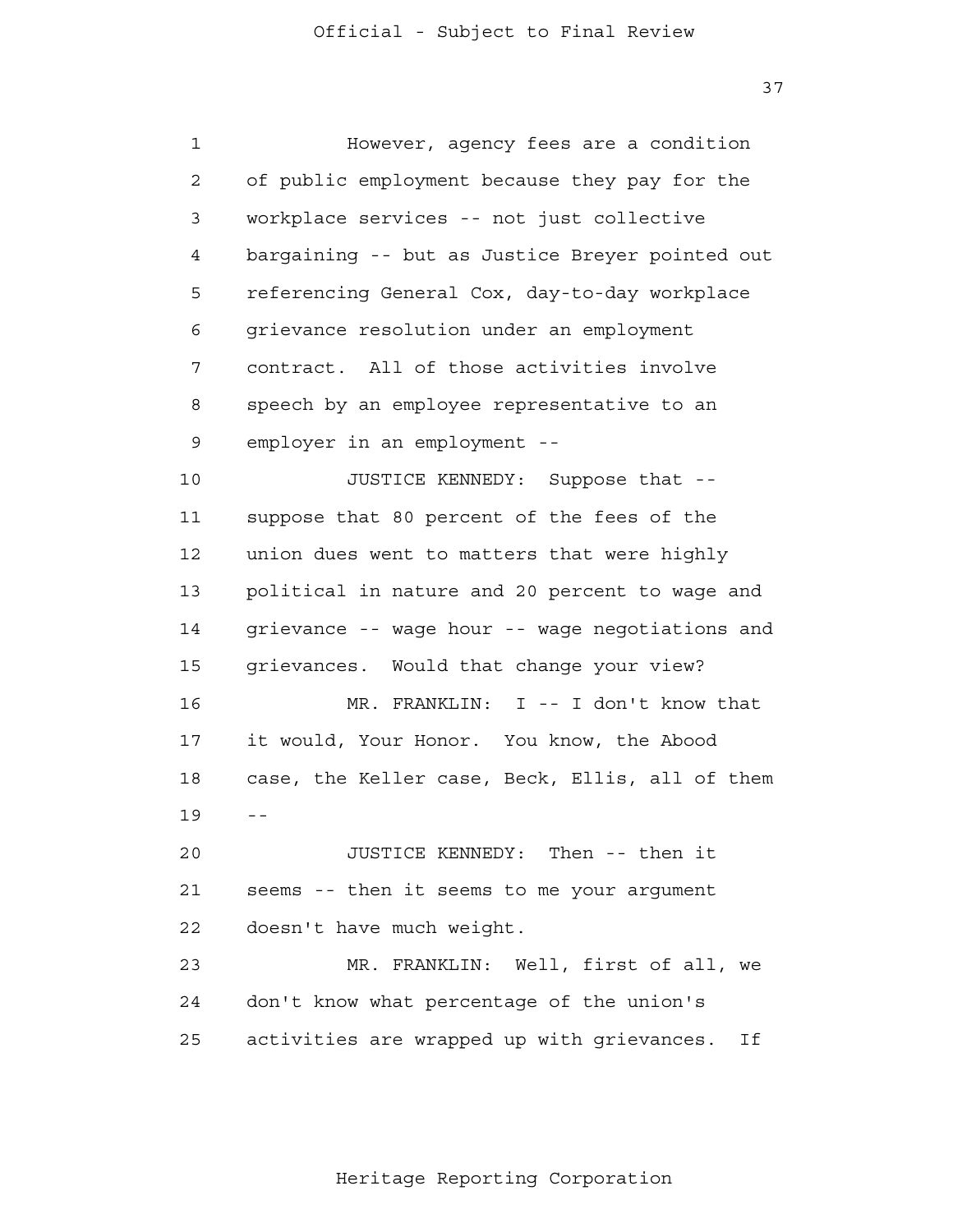1 2 you -- you know, we don't have a record here. We're on a motion to dismiss.

 3 4 **5**  6 7 8 9 10 11 12 13 14 But if you look at publicly available Hudson notices that do break out categories of chargeable expenses in this way, which ours in the record doesn't happen to do, you'll find that in many cases, especially in the out-years when the CBA is not being renegotiated, charges for field representatives -- those are the people in -- day in and day out who are doing workplace grievance work, advising employees, et cetera -- can be three times, six times, seven times as much on the chargeable expenses line than the line for collective bargaining.

 15 16 17 18 19  $20$  --So to decide this case in an evidentiary vacuum on the basis of assumptions about how that speech breaks down or how those expenses break down would in our view be irresponsible, frankly, because what you've got

 21 **22**  23 24 25 JUSTICE ALITO: There are -- there are numerous differences between Pickering and the situation here, but let me just ask you about one. Do you think there are any limitations on the authority of the State of Illinois to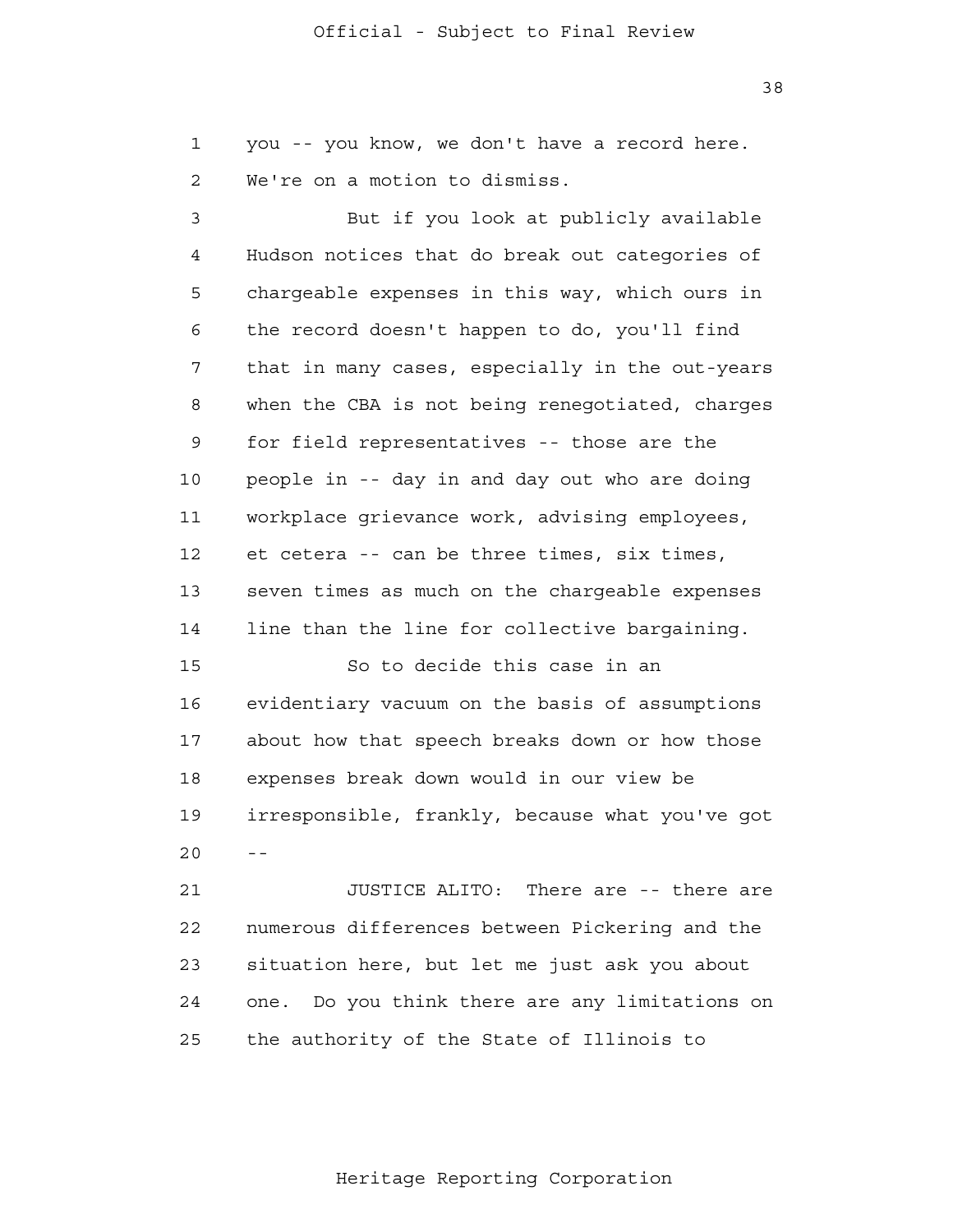39

 1 2 3 4 **5**  6 7 8 9 10 11 12 13 14 15 16 17 18 19 20 21 22 23 24 25 compel its employees to say what the state wants them to say? And if there are limitations, what are they? MR. FRANKLIN: If the -- if what the state wants them to say is a function of their official duties in the workplace, that's Garcetti - JUSTICE ALITO: No, if it's not a function of their official duties. I understand you could not -- you probably agree with the position you're arguing, but if you didn't, coming here representing the State of Illinois, you couldn't just argue what you like. MR. FRANKLIN: No, my boss is right behind me. JUSTICE ALITO: That's right. (Laughter.) MR. FRANKLIN: I -- I -- I -- I'm acting pursuant to official duties, Your Honor. JUSTICE ALITO: I know. I understand that and in that situation. MR. FRANKLIN: Right. No, but, I understand you're not - JUSTICE ALITO: But aside from your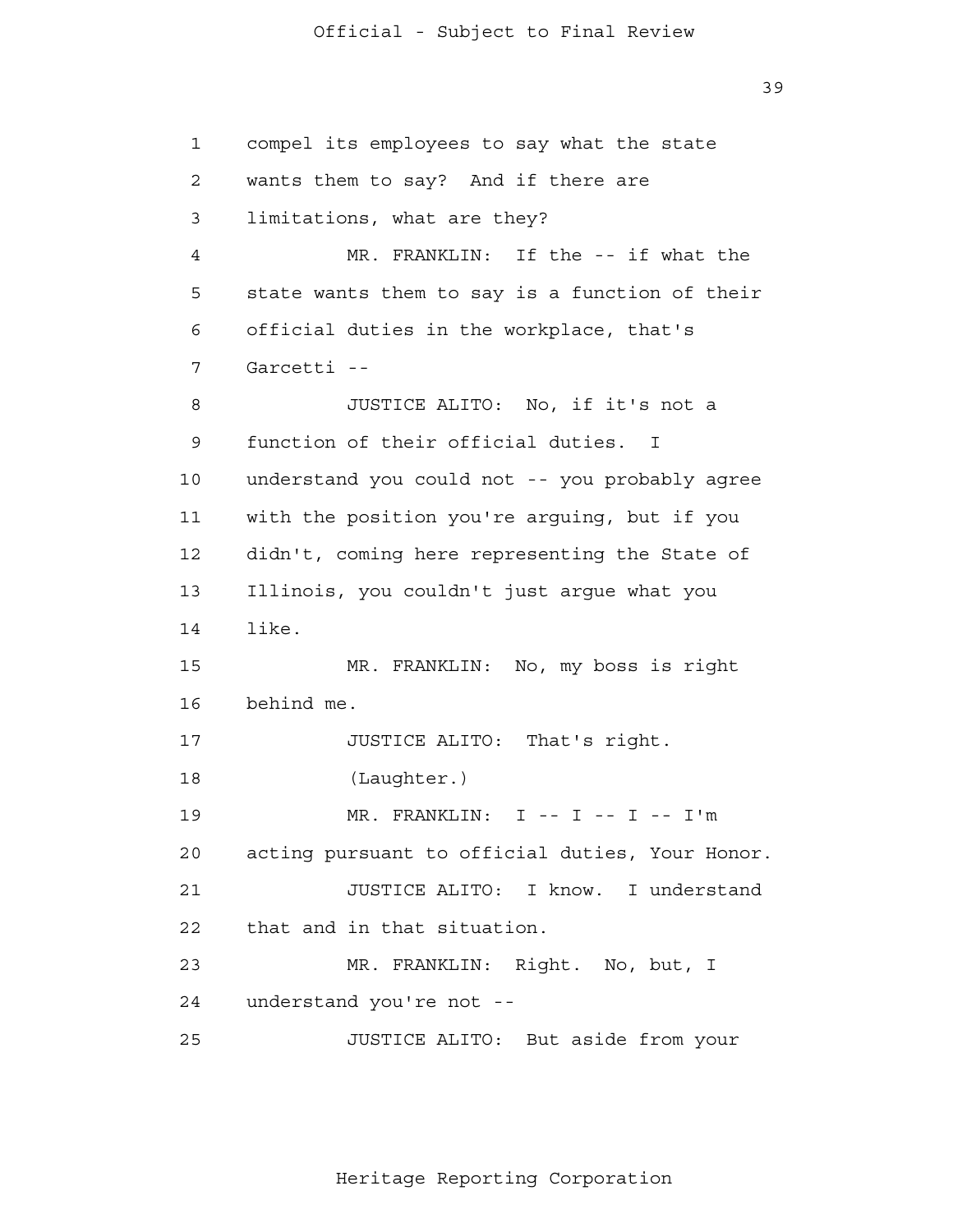40

| What the Garcetti case                                                                     |
|--------------------------------------------------------------------------------------------|
|                                                                                            |
|                                                                                            |
| leverages that relationship in such a way as to                                            |
| have an effect on the broader marketplace of                                               |
| citizen speech, so that the employer interest                                              |
| is really pretextual, then we're --- we've got                                             |
|                                                                                            |
| Pickering accounts for this, Justice                                                       |
|                                                                                            |
| JUSTICE ALITO: Well, let me ask you,                                                       |
|                                                                                            |
| Connick, an assistant district attorney -- the                                             |
| Court held that an assistant district attorney                                             |
| could be fired for circulating a writing that                                              |
| suggested that there was a lack of confidence                                              |
| It                                                                                         |
|                                                                                            |
| Do you think the case would have been                                                      |
| the same if the district attorney required the                                             |
| assistant district attorney to appear before a                                             |
| I                                                                                          |
| underlines is that when the state takes the<br>meeting of everybody in the office and say: |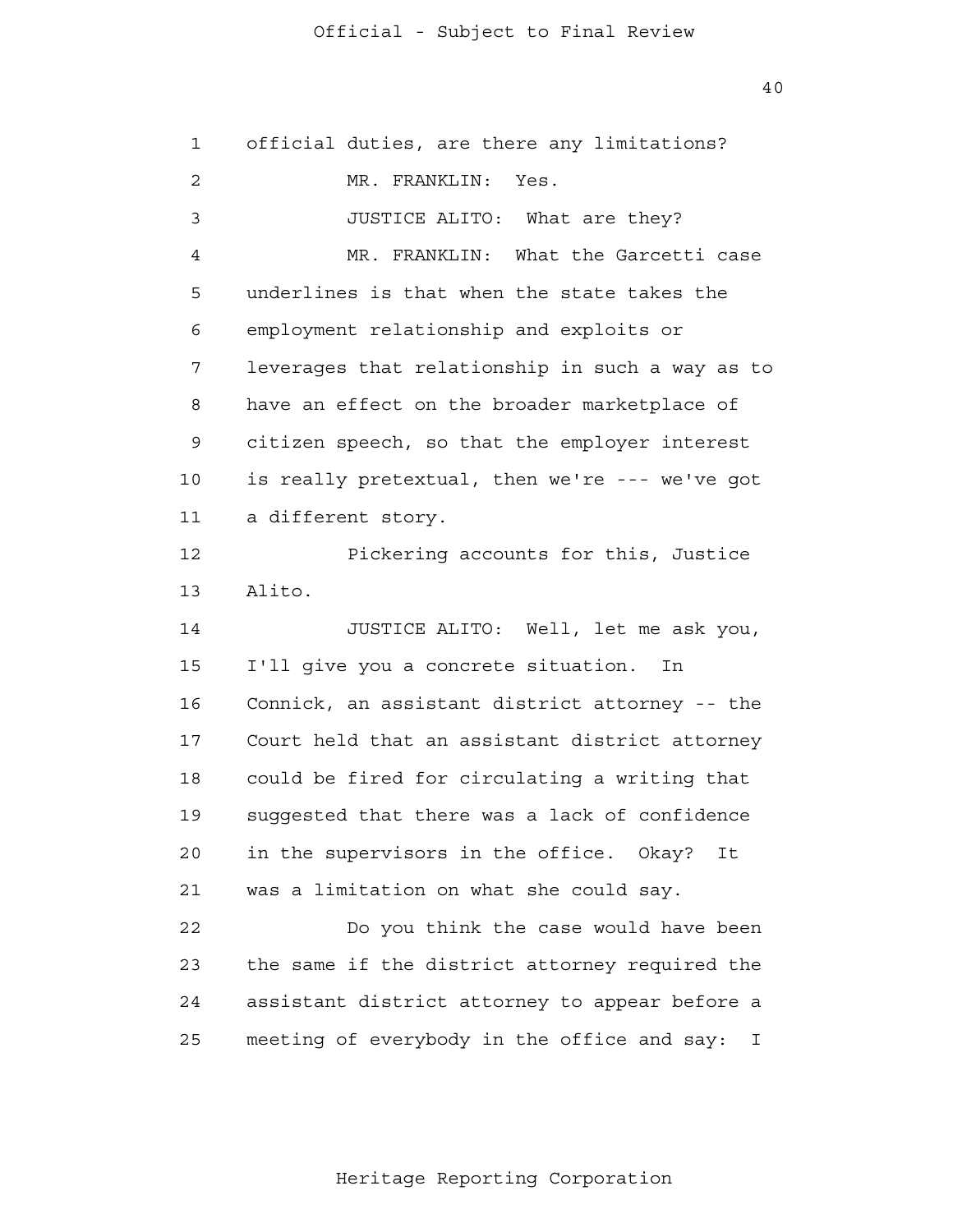41

 1 2 3 4 **5**  6 7 8 9 10 11 12 13 14 15 16 17 18 19 20 21 22 23 24 25 love my supervisors; they are the best supervisors anybody could possibly want? MR. FRANKLIN: It would -- I'll answer your question. But the preface to my answer has to be, though, because I want to lay this marker down, that would still be analyzed under Pickering, step 2. Okay? Under Pickering, step 2, we -- we'd assess the strength of the state's - JUSTICE ALITO: No, the Court said that that was a matter of -- that was a -- that was a subject of private concern. MR. FRANKLIN: Well, it's possible that if you've got an Orwellian scenario where the employee is being required in the workplace to speak about matters of public concern, we would get to step 2. JUSTICE ALITO: Private concern. Private concern. MR. FRANKLIN: What we wouldn't get to is strict scrutiny then. The -- the -- the the Petitioner wants to vault over all of the break points in this Court's First Amendment law with respect to public employees and go straight to strict scrutiny.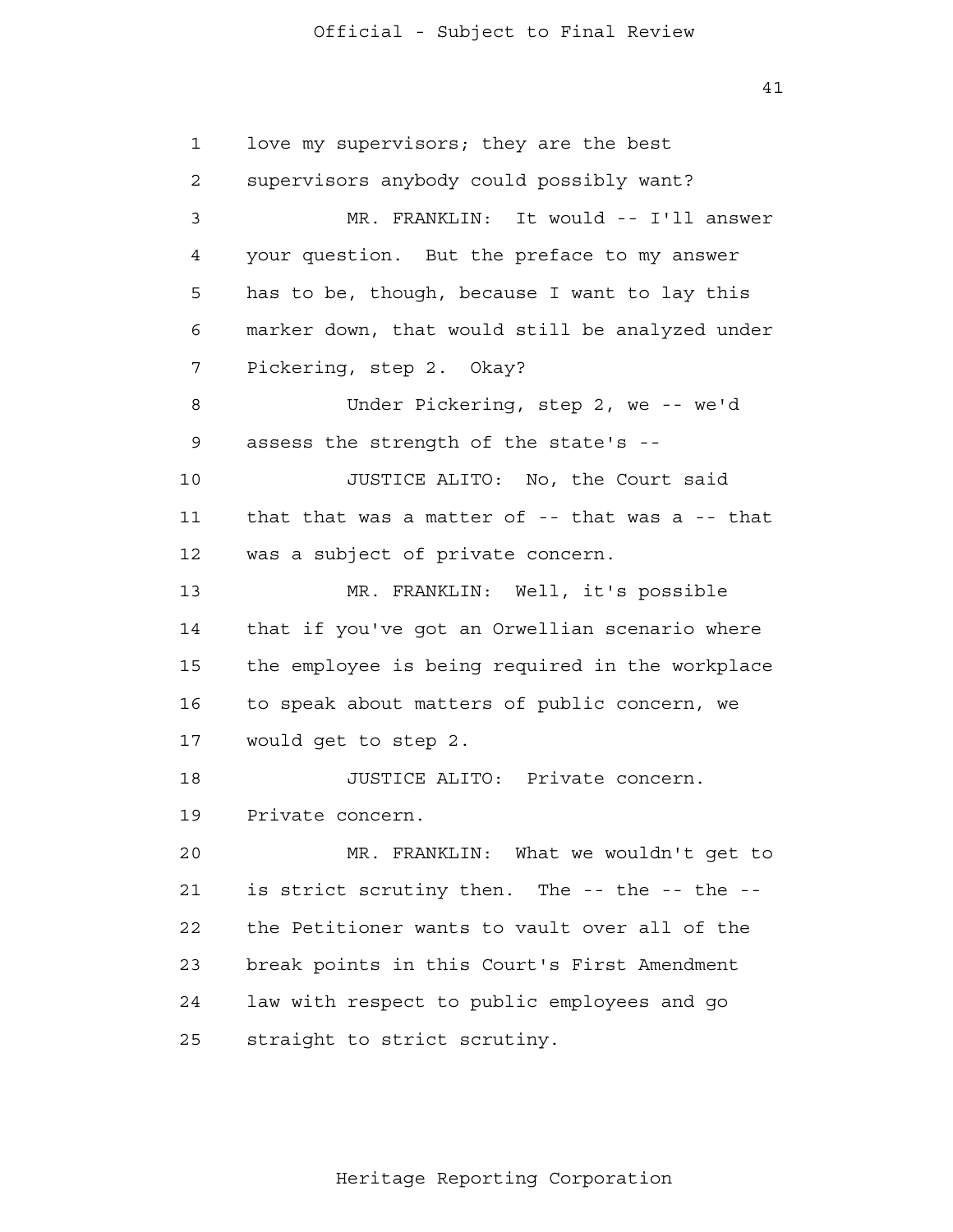| $\mathbf 1$    | And the fact is this Court has never            |
|----------------|-------------------------------------------------|
| $\overline{2}$ | applied strict scrutiny to a condition of       |
| 3              | public employment that was backed by a bona     |
| 4              | fide interest that the state has as an          |
| 5              | employer. Never, not once.                      |
| 6              | And I'm happy to talk about the -- the          |
| 7              | political affiliation cases, because I don't    |
| 8              | think they are to the contrary.                 |
| 9              | So, you know, implicit I think in your          |
| 10             | question, Justice Alito, was the distinction    |
| 11             | that my friend tried to draw between compulsion |
| 12             | and restriction. But this Court has said again  |
| 13             | and again in Wooley, in Riley, and elsewhere,   |
| 14             | that compulsion and restriction of speech are   |
| 15             | two sides of the same coin.                     |
| 16             | JUSTICE ALITO: Then why won't you               |
| 17             | answer my question about what the assistant     |
| 18             | district attorney could be required to do?      |
| 19             | Throughout history, many people have            |
| 20             | drawn a line between a restriction on their     |
| 21             | speech and compelled speech.                    |
| 22             | I'll give you an example that's only            |
| 23             | -- that's quite different given the nature of   |
| 24             | the -- of the subject from what's involved      |
| 25             | here.                                           |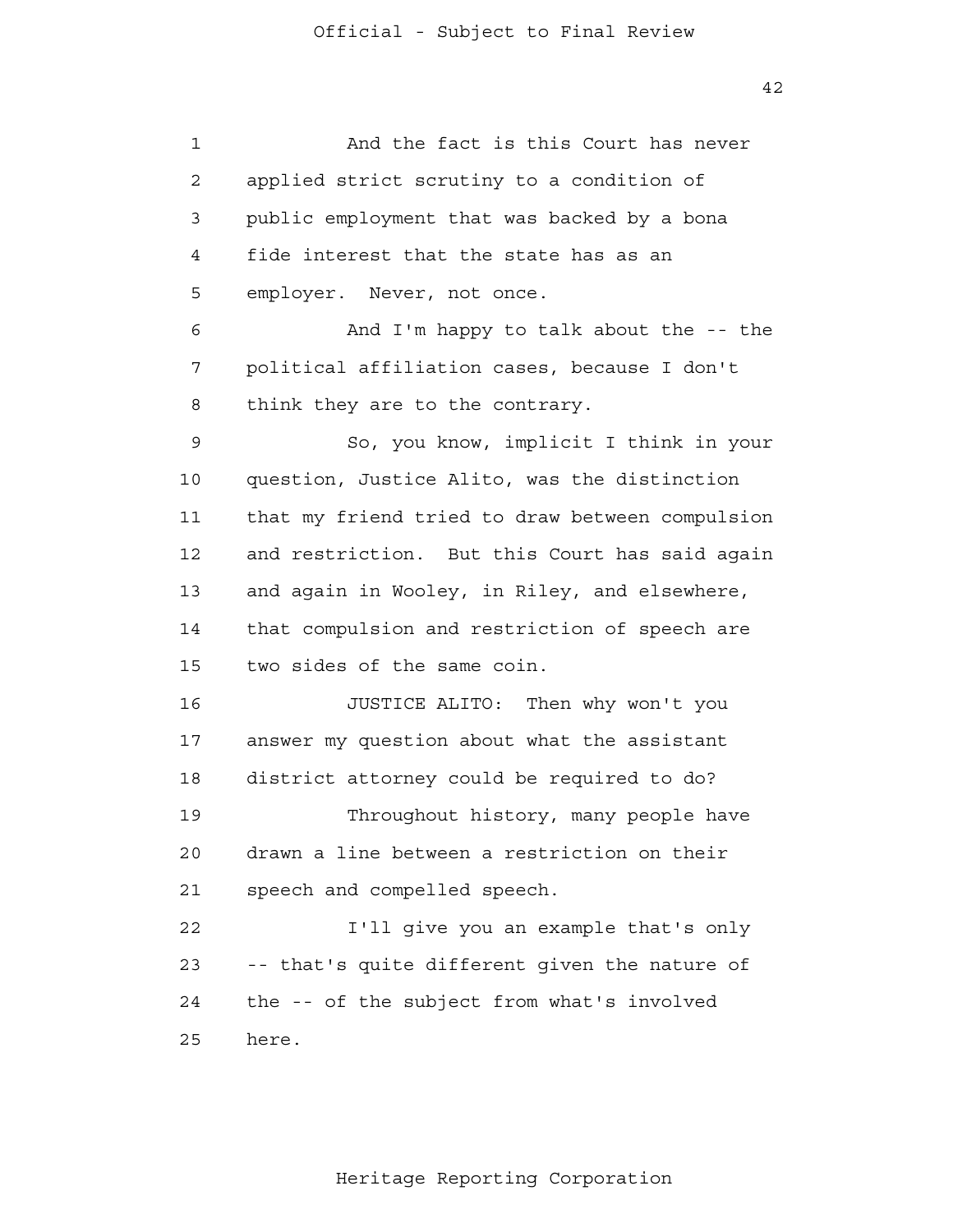43

 1 2 3 4 **5**  6 7 8 9 10 11 12 13 14 15 16 17 18 19 20 21 22 23 24 25 Do you remember the -- the -- the movie and the play "A Man For All Seasons"? So Thomas Moore didn't insist on saying that he thought the act of supremacy was wrong, but he drew a line and paid for it with his life because he would not affirmatively say that it was wrong. When you compel somebody to speak, don't you infringe that person's dignity and conscience in a way that you do not when you restrict what the person says? MR. FRANKLIN: You do, Your Honor, in some circumstances. But what we're talking about here is a compelled payment of a fee. So it's one step removed from compelled speech. And I don't want to disparage the First Amendment interests that are at issue here. Abood recognized them. We take them seriously. But it's important to recognize that agency fees are not a man for all seasons scenario by any stretch. They don't - JUSTICE ALITO: No, they're not a it's not a man for all seasons scenario. MR. FRANKLIN: Right. JUSTICE ALITO: But I'm just asking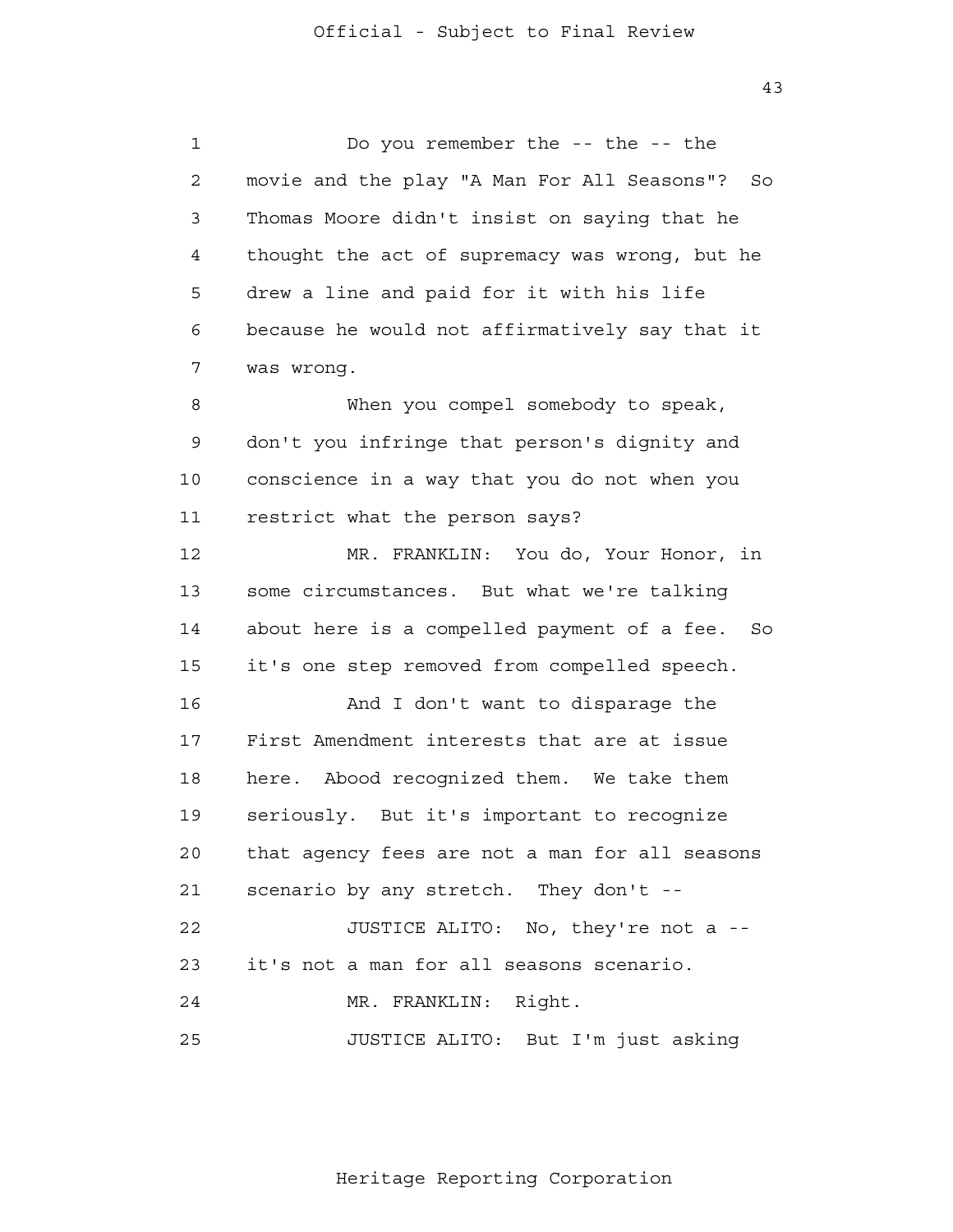44

 1 2 3 4 **5**  6 7 8 9 10 11 12 13 14 15 16 17 18 19 20 21 22 23 24 25 you about the point whether you think that compelling somebody to speak is exactly the same thing as saying you may not speak? MR. FRANKLIN: No, it's not exactly the same, Your Honor. JUSTICE ALITO: No. MR. FRANKLIN: The Pickering balance could come out differently in certain instances. I would grant you that. I do think, not to use Garcetti again, but if Mr. Ceballos had been required to write a disposition memo and has said I won't do it, as opposed to what actually happened, which was that he wrote one and was disciplined for what was in it, nothing about the logic or the outcome would change. JUSTICE SOTOMAYOR: Counsel, what is there -- what is there about compelled speech? I mean, our line has drawn a big difference between compelled speech and compelled subsidy. MR. FRANKLIN: I agree with that, Justice Sotomayor. I mean, if you look at the cases - JUSTICE SOTOMAYOR: And -- and we've compelled people to pay bar associations, so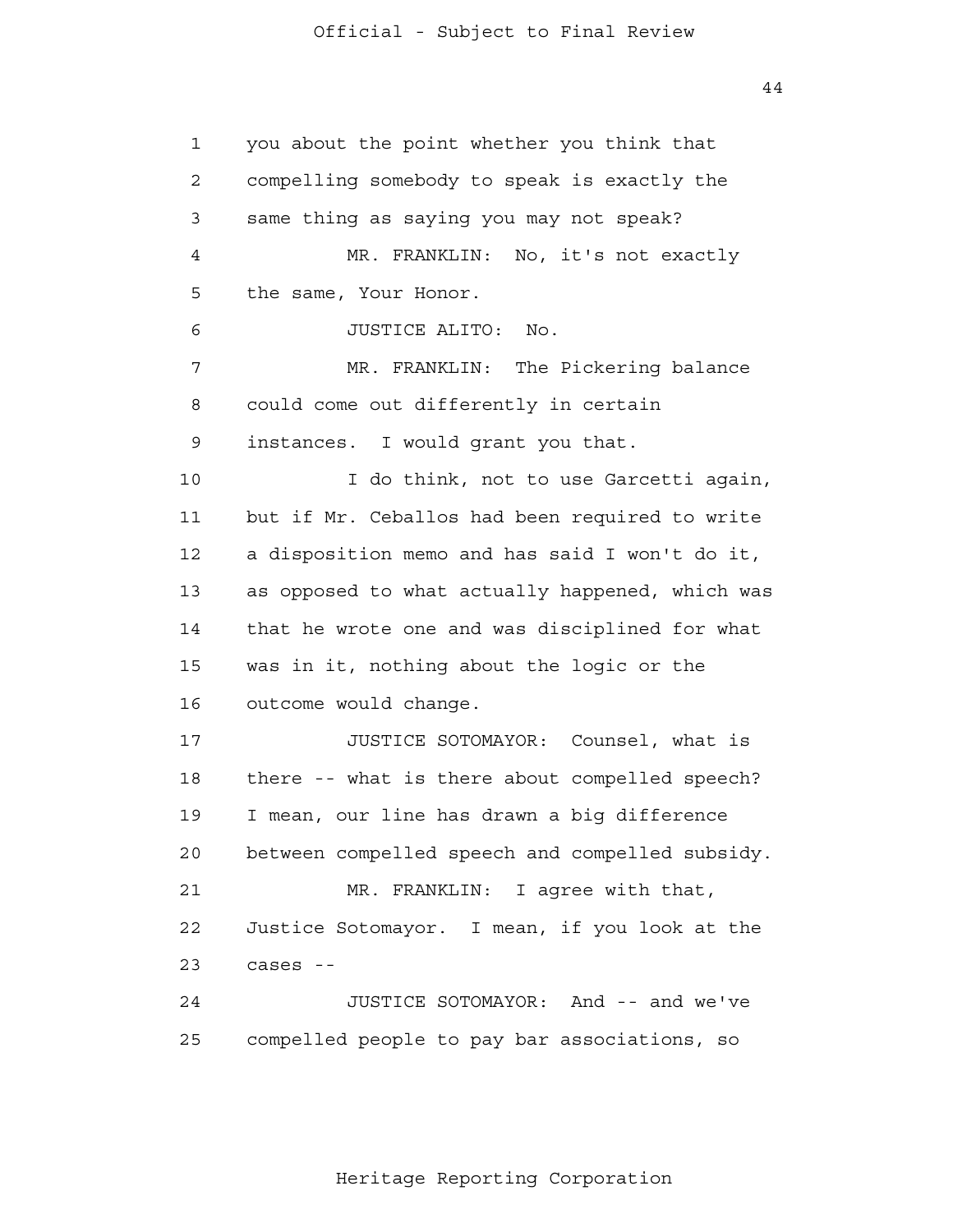45

 1 2 3 4 **5** long as you're not compelled or stopped from speaking when you disagree. We've said that's a compelled subsidy. MR. FRANKLIN: And all --JUSTICE SOTOMAYOR: Bar members can

 6 7 8 9 10 11 come out any day they want and say they don't take the same position on a policy question as the bar association. Any union member is free to get up publicly in any setting he or she wants to say they don't agree with the position the union is taking, correct?

 12 13 14 15 16 17 MR. FRANKLIN: Correct. And all of those cases, Keller, Southworth, Glickman, were outside of the workplace context, where the state has always been recognized to have paramount interests in ensuring that its managerial prerogatives can be carried out.

> 18 19 20 21 22 23 24 You know, the state's interest here, if I can spend just a few moments talking about that, is, first, we have an interest in dealing with a single spokesman for the -- for the employees. Second, we have an interest in imposing on that spokesman a legal duty to represent everyone.

<u>25</u> But as regards agency fees, they are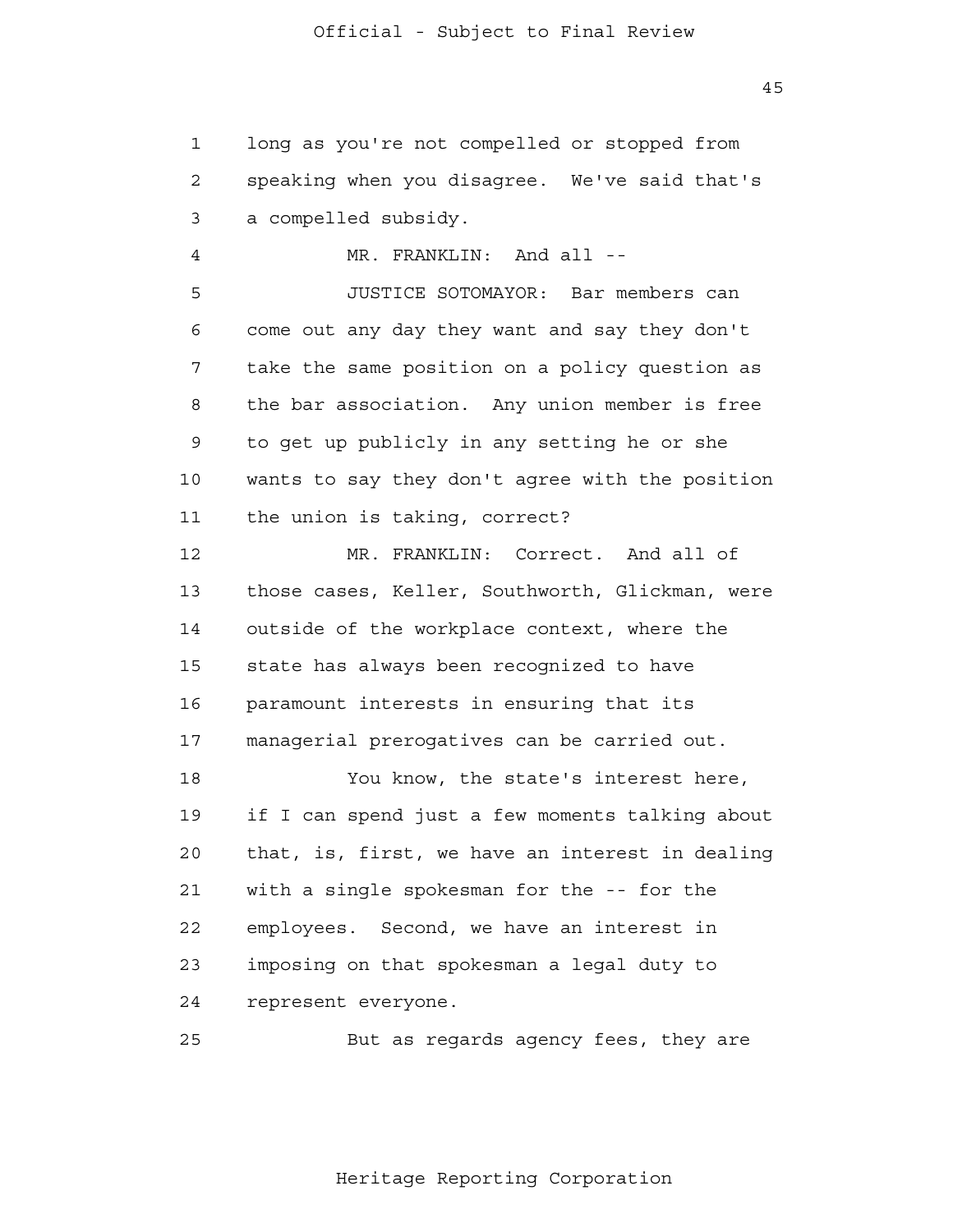46

 1 2 3 4 **5**  6 7 8 9 10 11 12 13 14 15 16 17 18 19 20 21 22 23 24 <u>25</u> complementary to those first two interests. They serve our managerial interests in two ways. First, they allow us to avoid a situation where some employees bear the cost of representing others who contribute nothing. That kind of two-tiered workplace would be corrosive to our ability to cultivate collaboration, cohesion, good working relationships among our personnel. Second, independent of that, we have an interest at the end of the day in being able to work with a stable, responsible, independent counterparty that's well-resourced enough that it can be a partner with us in the process of not only contract negotiation - JUSTICE KENNEDY: It can be a partner with you in advocating for a greater size workforce, against privatization, against merit promotion, against -- for teacher tenure, for higher wages, for massive government, for increasing bonded indebtedness, for increasing taxes? That's -- that's the interest the state has? MR. FRANKLIN: No. The -- the state has no interest or no overriding interest -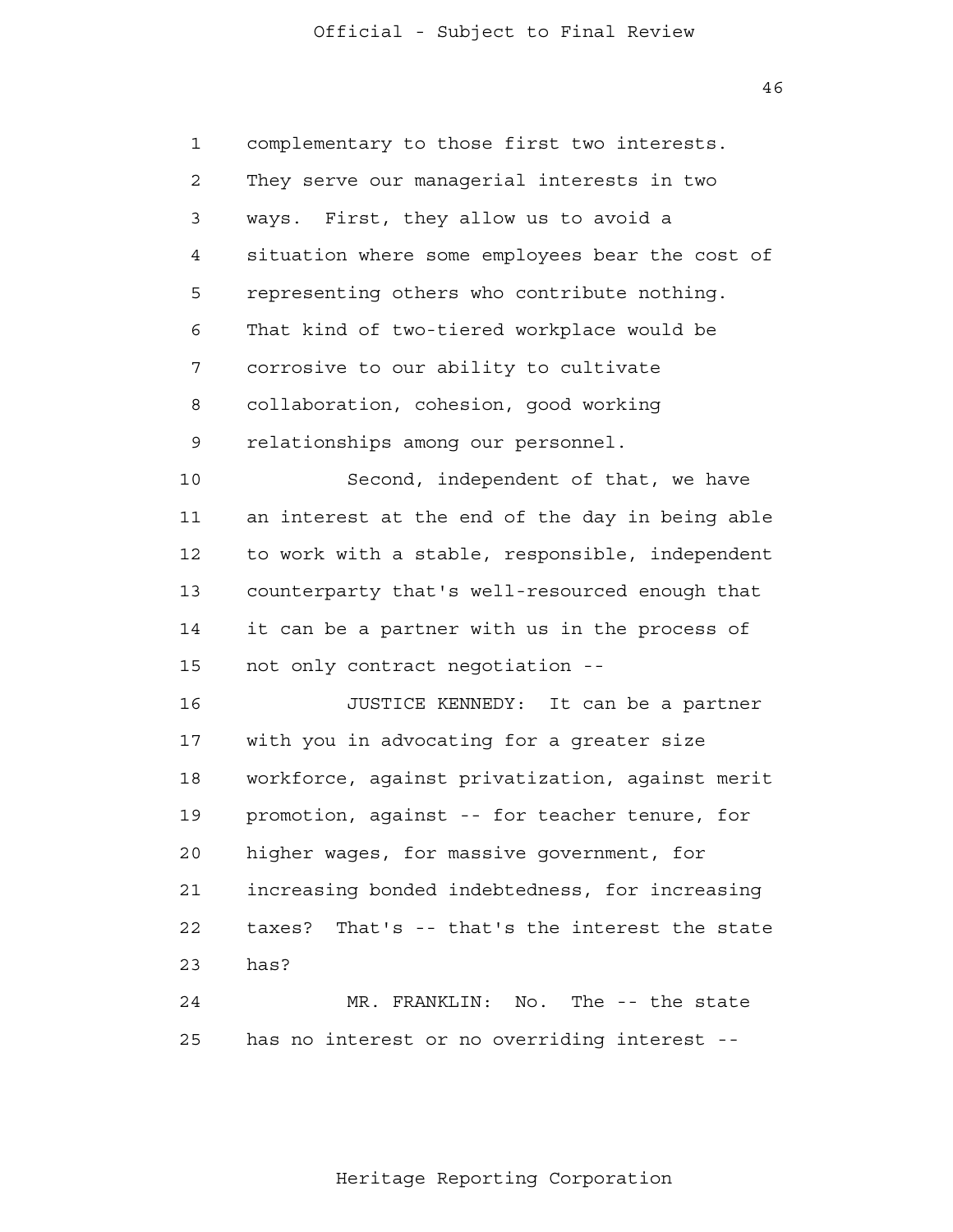| 1  | JUSTICE KENNEDY: Doesn't it --                  |
|----|-------------------------------------------------|
| 2  | doesn't it -- doesn't it blink reality to deny  |
| 3  | that that is what's happening here?             |
| 4  | MR. FRANKLIN: We -- with all due                |
| 5  | respect, Justice Kennedy, we've never denied    |
| 6  | that many of the topics that come up at the     |
| 7  | bargaining table with public employee unions    |
| 8  | have serious fiscal and public policy           |
| 9  | implications. We've never denied that.          |
| 10 | JUSTICE BREYER: All right. So what              |
| 11 | about the compromise?                           |
| 12 | MR. FRANKLIN: The -- the line that              |
| 13 | Justice Scalia drew in his Lehnert separate     |
| 14 | opinion was, in our view, superior to the one   |
| 15 | that was drawn by the plurality.                |
| 16 | We've offered a test for where to draw          |
| 17 | the line between chargeable and non-chargeable  |
| 18 | expenses that, in practice, would overlap with, |
| 19 | would coincide with, Justice Scalia's line in   |
| 20 | most cases, but the reason that we think that   |
| 21 | it's superior to the plurality's line is that   |
| 22 | the germaneness test does have a vagueness      |
| 23 | problem and in -- in some instances, it allows  |
| 24 | what it shouldn't allow, which is, for          |
| 25 | chargeability, for speech to the government as  |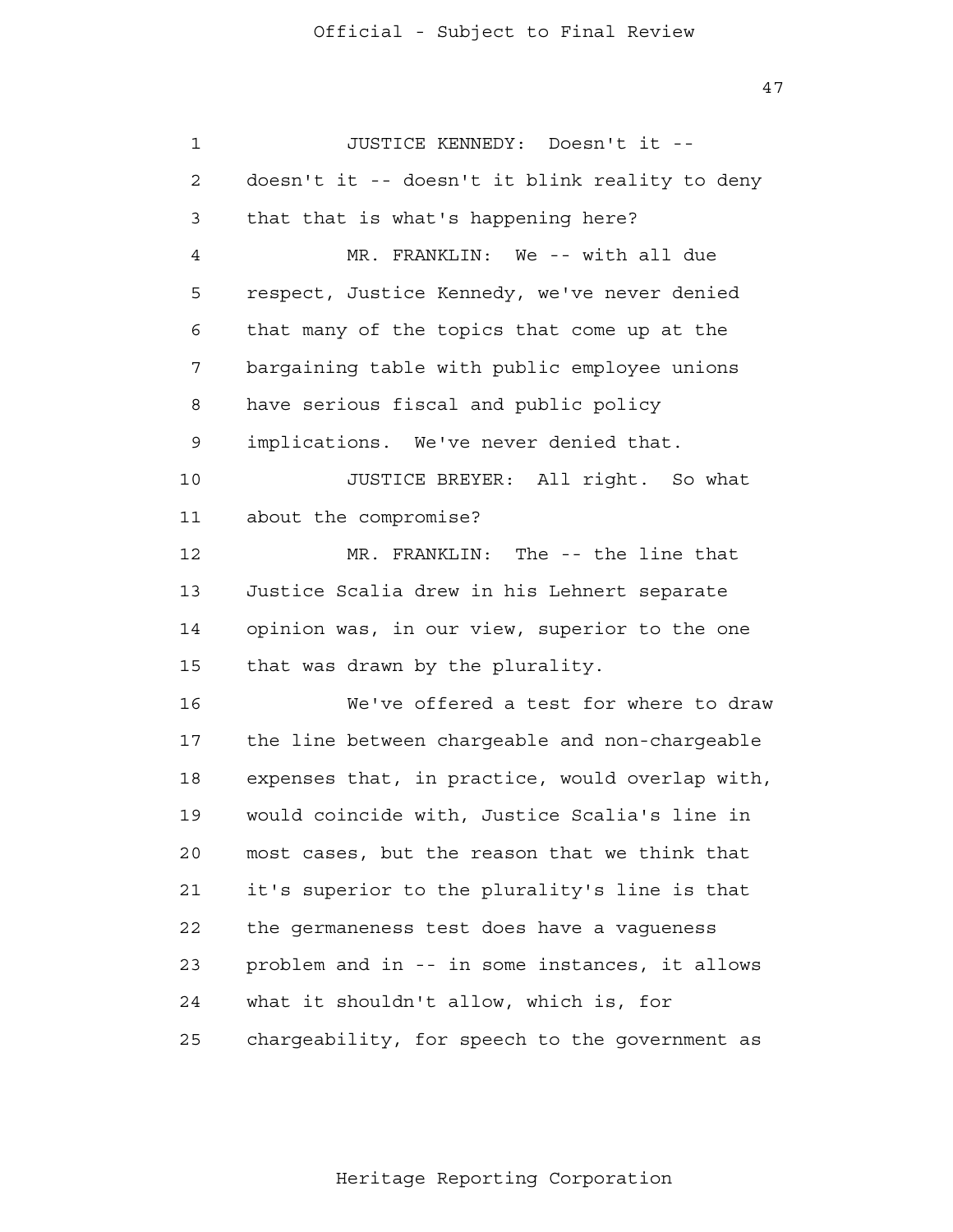48

 1 2 a sovereign. And we think a very firm line can be drawn there.

 3 4 **5**  6 7 8 9 JUSTICE KAGAN: Mr. -- Mr. Franklin, Mr. Messenger has suggested, and -- and -- and General Francisco, that if we overruled Abood, things would in a few years get back to normal. The state would pass a new statute, and these municipal contracts would all be renegotiated and it wouldn't be any real issue.

 10 11 12 13 So could you -- what do you think about that? What would the difficulties be, if any, if the state -- if -- if the Court were to overrule Abood?

 14 15 16 17 18 19 20 21 **22**  23 24 25 MR. FRANKLIN: I'm happy to speak to that, Justice Kagan. Here's what we know, and, obviously, we're on a motion to dismiss, but more broadly, what we know is that tangibly, when these kinds of obligations of financial support become voluntary, union membership goes down, union density rates go down, union resources go down. We've seen it again and again. Mancur Olson spoke about it in the foundational text of behavioral economics. We also know that, intangibly, there are plenty of studies that show that when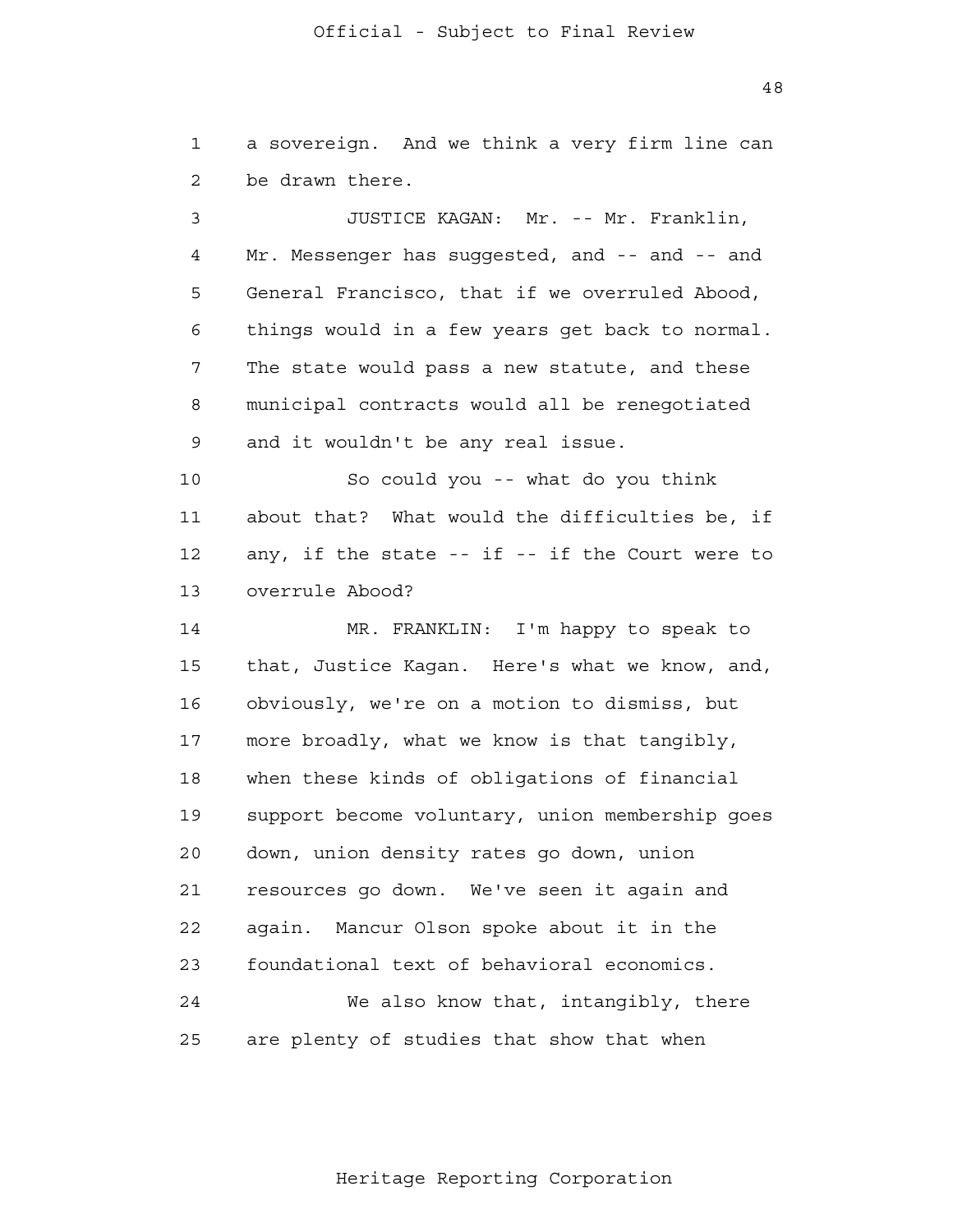1 2 3 4 **5** unions are deprived of agency fees, they tend to become more militant, more confrontational, they go out in search of short-term gains that they can bring back to their members and say stick with us.

 6 7 8 9 10 11 CHIEF JUSTICE ROBERTS: Well, the argument on the other side, of course, is that the need to attract voluntary payments will make the unions more efficient, more effective, more attractive to a broader group of their employees. What's wrong with that?

 12 13 14 15 16 17 18 19 20 21 **22**  23 24 <u>25</u> MR. FRANKLIN: Well, two things that -- that I would say about that. First, the studies that I've read indicate that, yes, there can be an initial first flush of mobilization and organizing when something like this gets taken away, but that over the long term, human nature and basic economics dictate that the free-rider problem will become endemic and, not only that, but contagious, because if I'm an employee and I stick with a union and others over time decide not to, my fees and my dues are going to go up and up and up and the pressure on me to make the same choice will increase as well.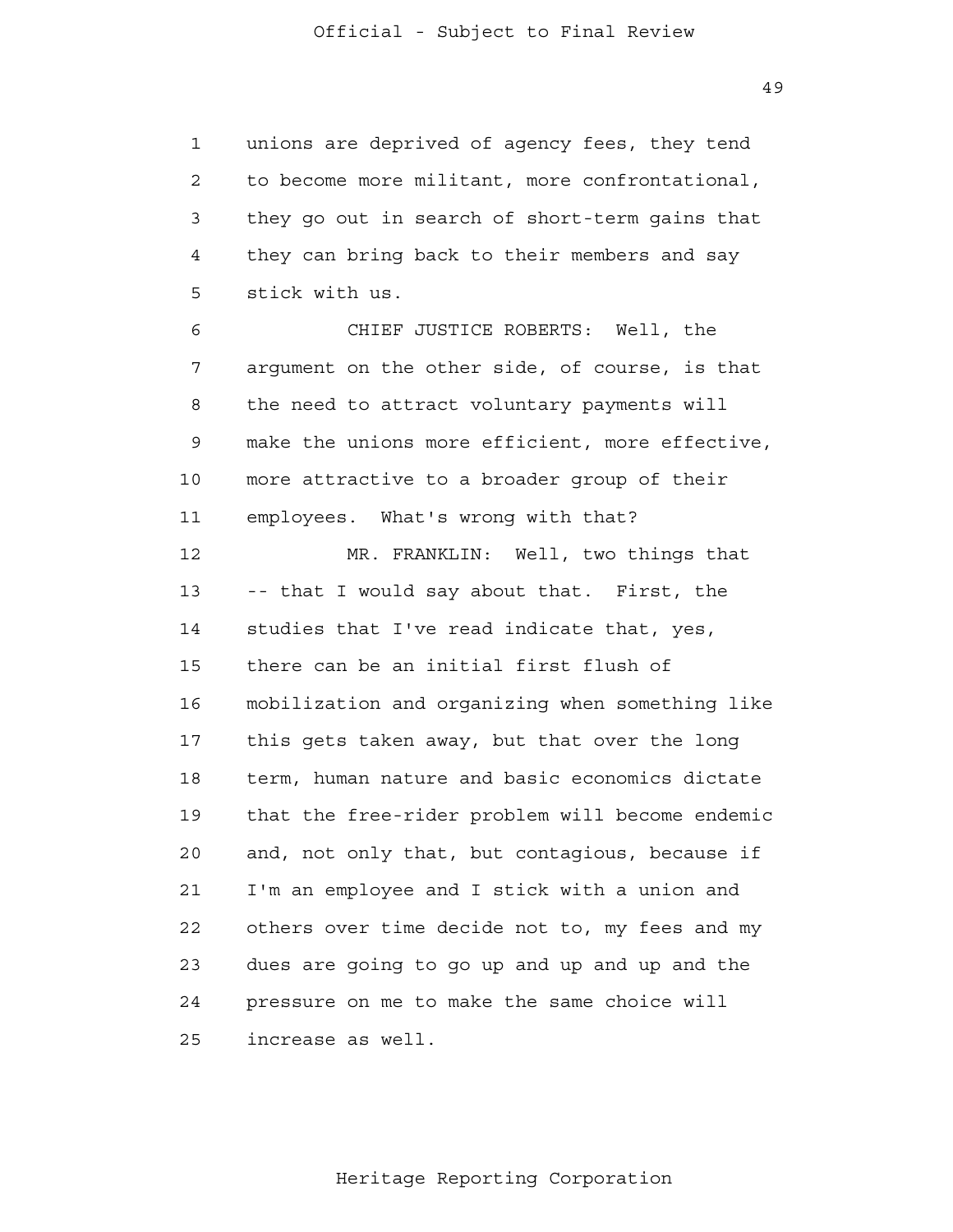| $\mathbf 1$    | But the other point I'd make would be           |
|----------------|-------------------------------------------------|
| $\overline{a}$ | a legal point. You know, this Court has said,   |
| 3              | for example, in the Connick case that there     |
| 4              | ought to be judicial deference to the           |
| 5              | predictive judqments about workplace harm and   |
| 6              | that in particular -- this is a quote from      |
| 7              | Connick -- "we do not see the necessity for an  |
| 8              | employer to allow events to unfold to the       |
| 9              | extent that the destruction of working          |
| 10             | relationships has to be manifest before the     |
| 11             | state can take prophylactic action to stop it." |
| 12             | This is an area, Your Honor, where not          |
| 13             | only has this Court -- we're, of course, aware  |
| 14             | this Court has addressed this topic three times |
| 15             | in the past, what, four years, but also the     |
| 16             | people around the country are addressing this   |
| 17             | issue in a very visible and sustained way.      |
| 18             | JUSTICE KAGAN:<br>Mr. -- Mr. Franklin, I        |
| 19             | mean, you just addressed what you considered to |
| 20             | be the harmful effects of a different rule, but |
| 21             | I was trying to get at a slightly different     |
| 22             | question. I was asking you, even beyond that,   |
| 23             | what are the effects on -- given that this rule |
| 24             | has been in place for so long?                  |
| 25             | MR. FRANKLIN: Mr. Chief Justice --              |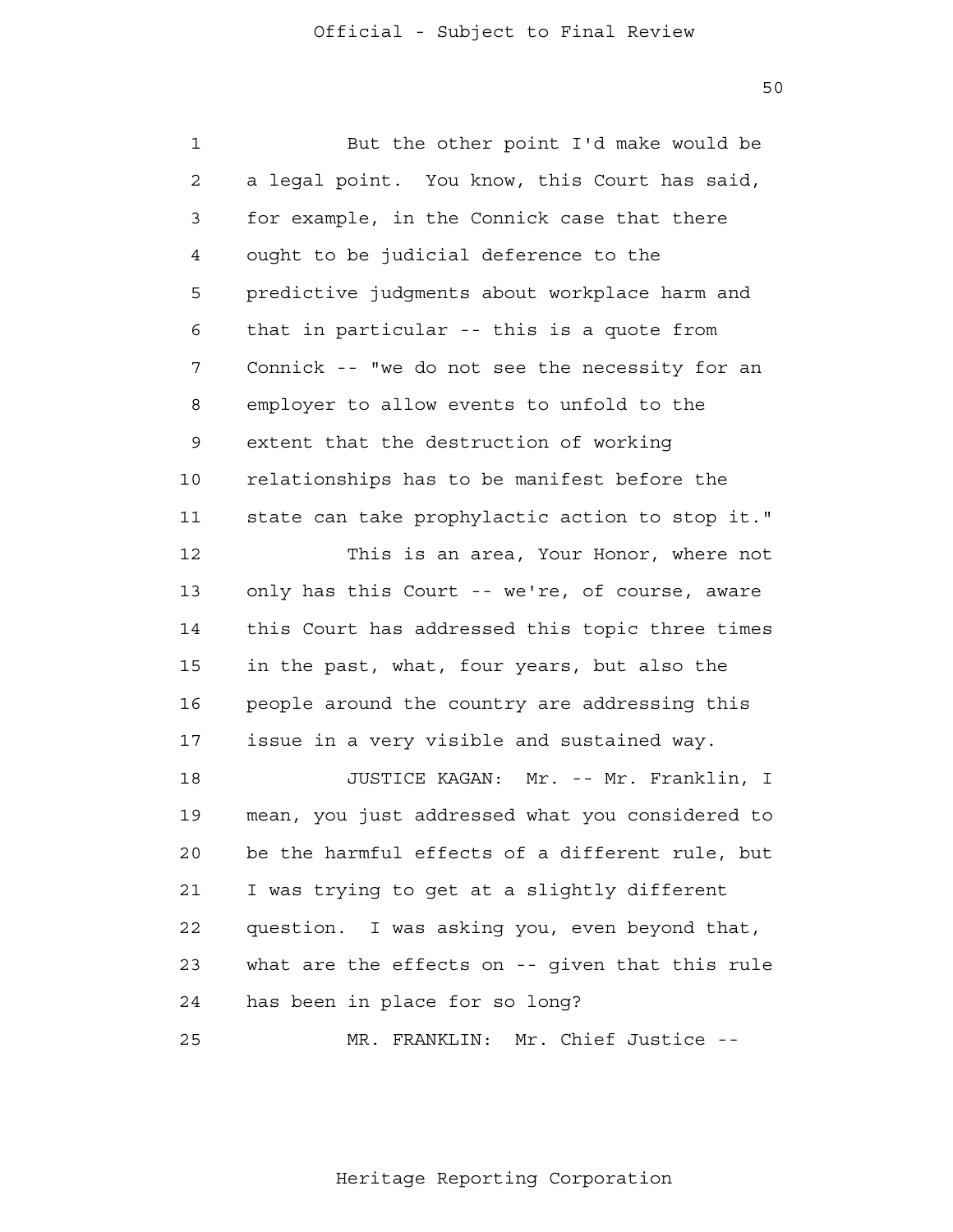| 1  | CHIEF JUSTICE ROBERTS: Please.                 |
|----|------------------------------------------------|
| 2  | MR. FRANKLIN: -- may I respond?                |
| 3  | We do think the reliance interests are         |
| 4  | serious here. Under state law, because of the  |
| 5  | severability clause, there would be state law  |
| 6  | contract issues. There might even be a duty to |
| 7  | bargain that kicks in under state law where we |
| 8  | would have to renegotiate not only this        |
| 9  | provision but surrounding provisions. That's a |
| 10 | serious reliance interest in our view.         |
| 11 | Thank you.                                     |
| 12 | CHIEF JUSTICE ROBERTS: Thank you,              |
| 13 | counsel.                                       |
| 14 | Mr. Frederick.                                 |
| 15 | ORAL ARGUMENT OF DAVID C. FREDERICK            |
| 16 | ON BEHALF OF RESPONDENT AFSCME COUNCIL 31      |
| 17 | MR. FREDERICK: Thank you, Mr. Chief            |
| 18 | Justice, and may it please the Court:          |
| 19 | I would note at the beginning that all         |
| 20 | of these arguments were before the Court 40    |
| 21 | years ago in Abood. And when the Court         |
| 22 | unanimously upheld the idea of agency fees, it |
| 23 | considered whether or not these issues would   |
| 24 | constrain the constitutional prerogatives of   |
| 25 | government to act under democratic impulses to |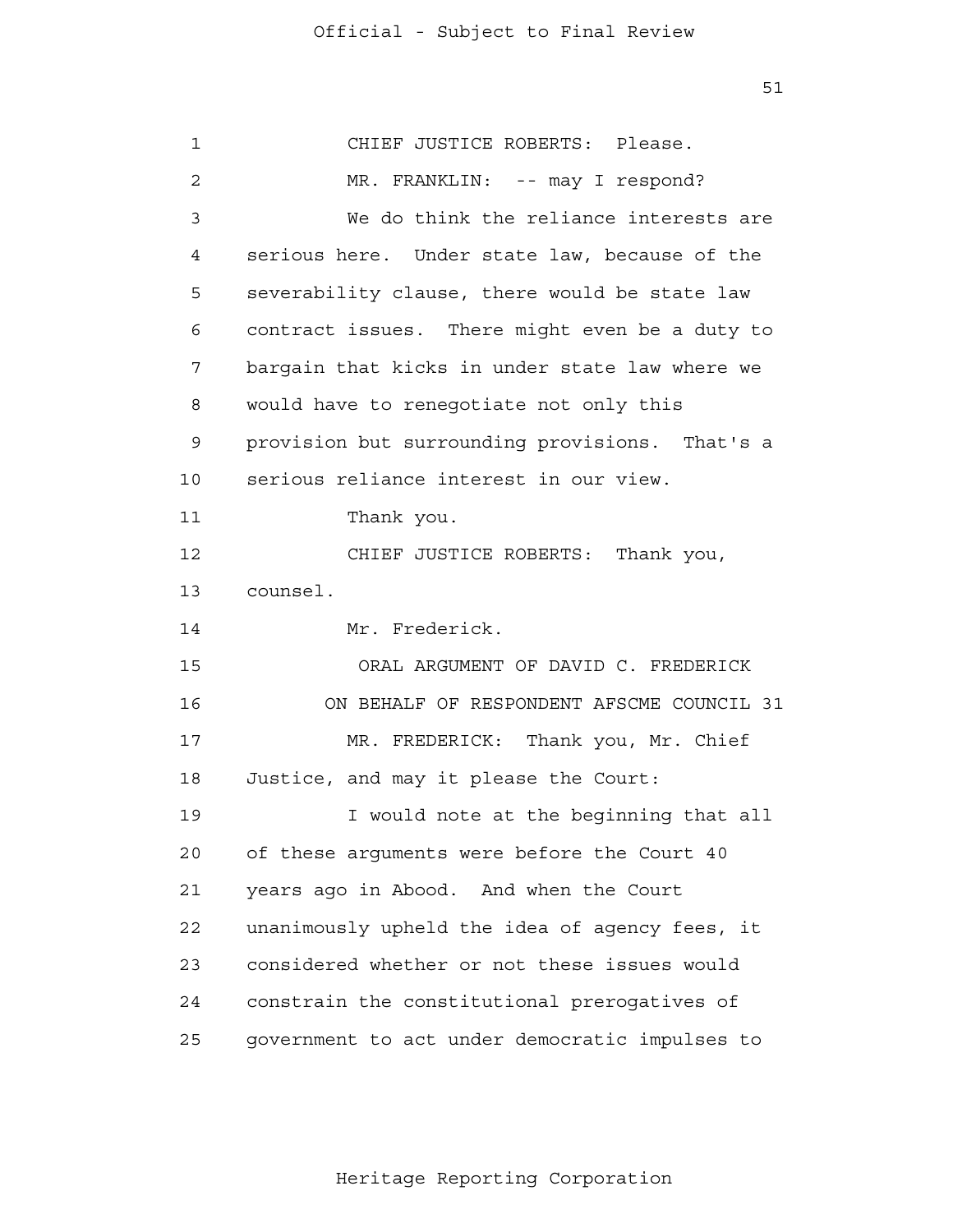1 2 3 4 **5**  6 come up with a system that would fit the local culture, history, private sector background of what state governments were having to do to recruit and attract the most willing and able people to discharge the public services that public employees are required to perform.

 7 8 9 10 11 12 13 14 15 16 17 18 So, when this Court addressed in Lehnert the question of how do you draw the line between those fees that are deemed to be ideological and those that are deemed to be part of a statutorily mandated process, the Court cleaved, and the question of whether or not the statute mandated, as it does here, exclusive representation and the union is required to represent the minority members, what Justice Scalia said was it is fair to assign a fee for the services that the union by statute is required to provide.

> 19 20 21 22 23 24 25 JUSTICE ALITO: And what if the statute -- what if the state statute says that lobbying is a man -- is a mandatory subject of bargaining? MR. FREDERICK: Well, I -- I think that the question -- I guess, what do you mean by lobbying, Justice Alito? I'm not sure

> > Heritage Reporting Corporation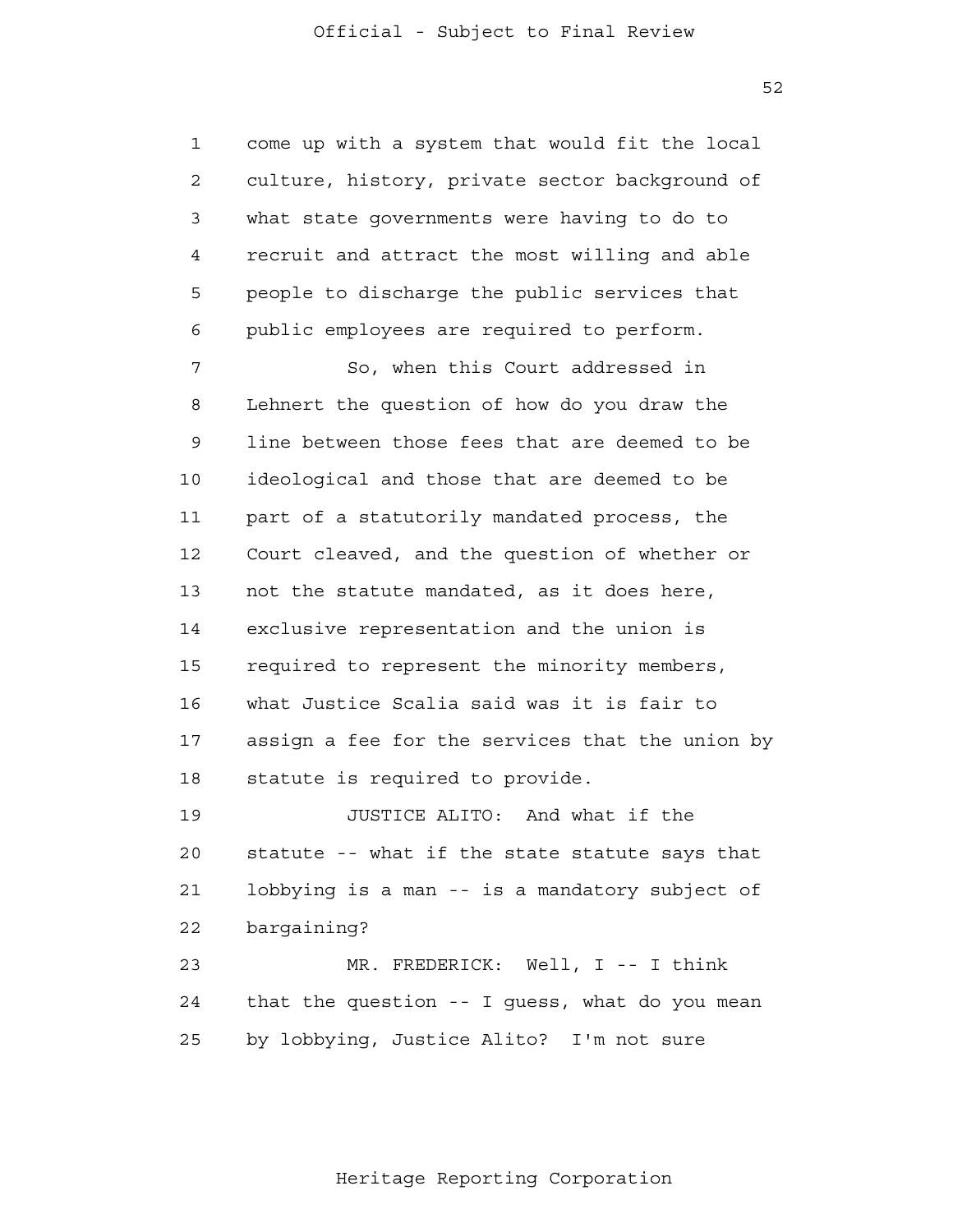53

 1 exactly what you mean.

 2 3 4 **5**  6 7 8 JUSTICE ALITO: Well, there's no -- is there any limit on what states can make a mandatory subject of collective bargaining? So if the test is whether it's -- whether the it's mandated by the -- by the state, the state can make anything it wants a mandatory subject of bargaining.

 9 10 11 12 13 14 15 16 MR. FREDERICK: Justice Alito, I would say that that hypothetical is so far outside of what this case is really all about that if you think that there's a problem, that if any state ever in the union would come up with some requirement like that as part of collective bargaining, you have the opportunity to review it at this time.

> 17 18 19 20 But what we're talking about here is a system that is well settled within the states to allow for this kind of dynamic interchange for the benefit of management.

 21 **22**  23 JUSTICE KENNEDY: Well, do you think that this case affects the political influence of the unions?

> 24 25 MR. FREDERICK: No. The reason --JUSTICE KENNEDY: So you've -- I can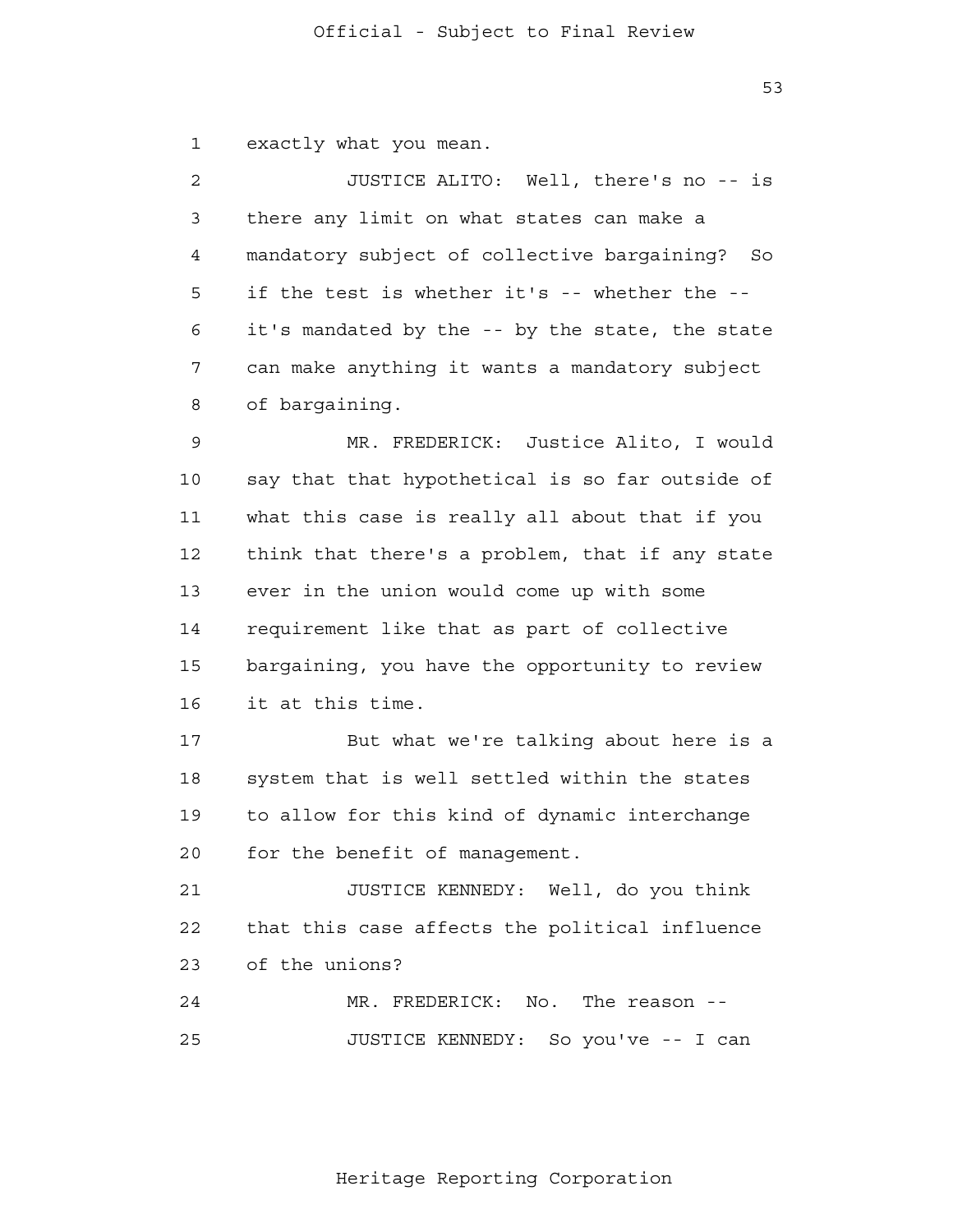54

 1 2 3 4 **5**  6 7 8 9 10 11 12 13 14 15 16 17 18 19 20 21 22 23 24 25 try to find a union newsletter which says don't worry about the Supreme Court, our political influence will be exactly the same as it was before, if this case comes out against us? MR. FREDERICK: That's not a chargeable expense, Justice Kennedy. We're talking about - JUSTICE KENNEDY: I'm asking - MR. FREDERICK: Chargeable --JUSTICE KENNEDY: I'm asking you whether or not in your view, if you do not prevail in this case, the unions will have less political influence; yes or no? MR. FREDERICK: Yes, they will have less political influence. JUSTICE KENNEDY: Isn't that the end of this case? MR. FREDERICK: It is not the end of the case, Your Honor, because that is not the question. The question is: Do states, as part of our sovereign system, have the authority and the prerogative to set up a collective bargaining system in which they mandate that the union is going to represent minority interests on pain of being subject to any fair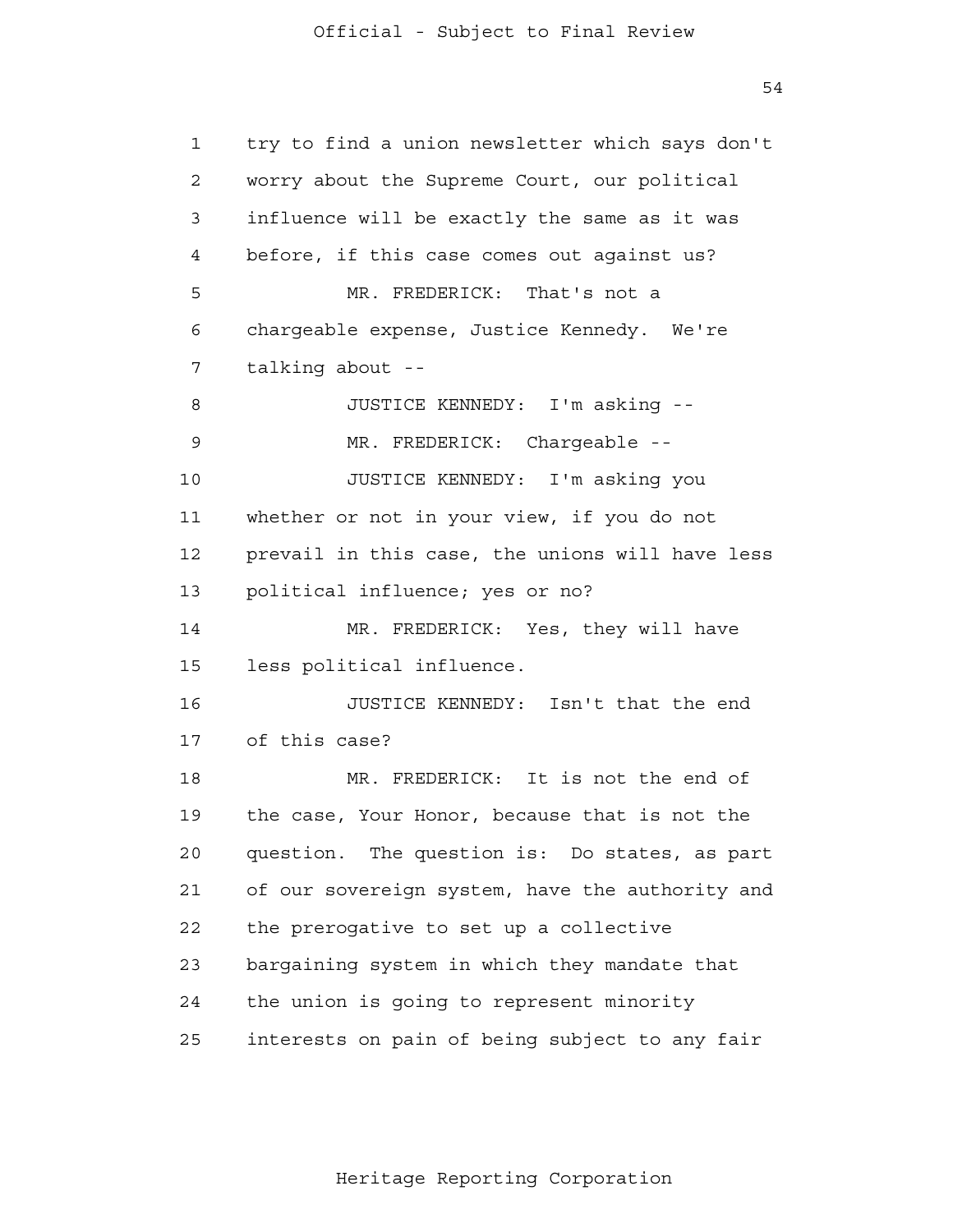$55$ 

 1 2 3 4 **5**  6 7 8 9 10 11 12 13 14 15 16 17 18 19 20 21 22 23 24 25 labor practice. JUSTICE KENNEDY: And in which they mandate people that object to certain union policies to pay for the implementation of those policies against their First Amendment interests? MR. FREDERICK: Justice Kennedy, I would ask you to read Justice Harlan's opinion in Lathrop where he addressed every single one of those considerations. JUSTICE KENNEDY: I -- I read it, I think, last night between 7:00 and 8:30. (Laughter.) MR. FREDERICK: It's a wonderful -it's a wonderful opinion, because what he says is that the -- what he says is that the subsidization goes to the purpose of the organization, here that is state-mandated collective bargaining, and in which the person who doesn't agree with the positions basically gets two cracks. One is to try to persuade the group that he's right and, if that doesn't fail, he still has his conscience and his speech to speak outside as a citizen to explain why that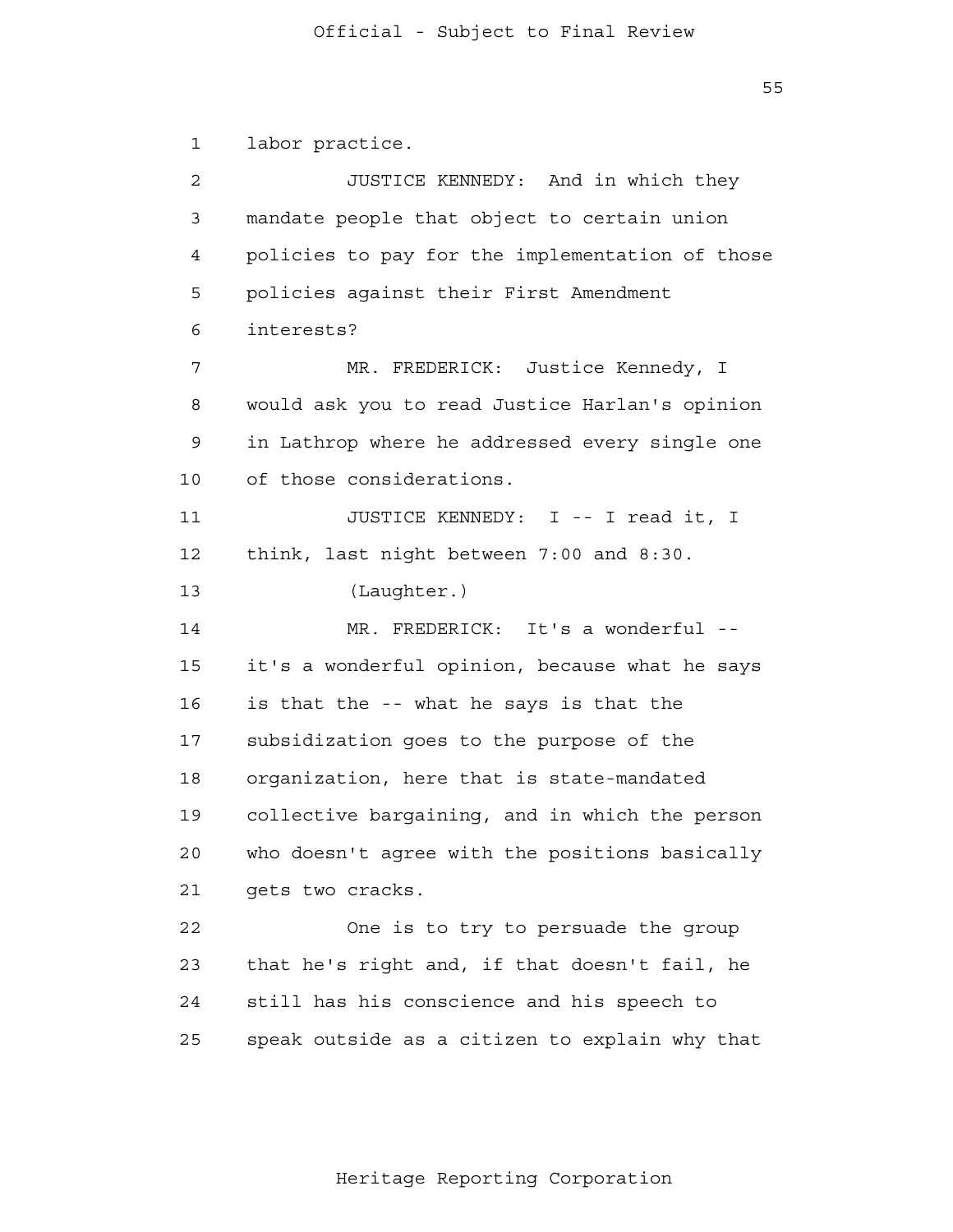1 2 3 4 **5**  6 7 8 9 10 11 12 13 14 15 16 17 18 19 20 21 22 23 24 25 position is wrong. JUSTICE BREYER: Is -- is it possible  $t \circ -$ JUSTICE ALITO: Mr. Frederick, when I -- when I read your brief I saw something I thought I would never see in a brief filed by a public employee union, and that is the argument that the original meaning of the Constitution is that public employees have no free speech rights. Where do you want us to go with that? MR. FREDERICK: Well --JUSTICE ALITO: Should -- should we adopt that rule? MR. FREDERICK: What I would say is that what this Court, Justice White's opinion in Connick, explains that if you look at this from a question of what are the three choices before you, at the origins, there were no rights. What they are asking for is basically unfettered First Amendment for public servants and what Justice White explained was that, as the First Amendment evolved, there were limitations on what the government could do

Heritage Reporting Corporation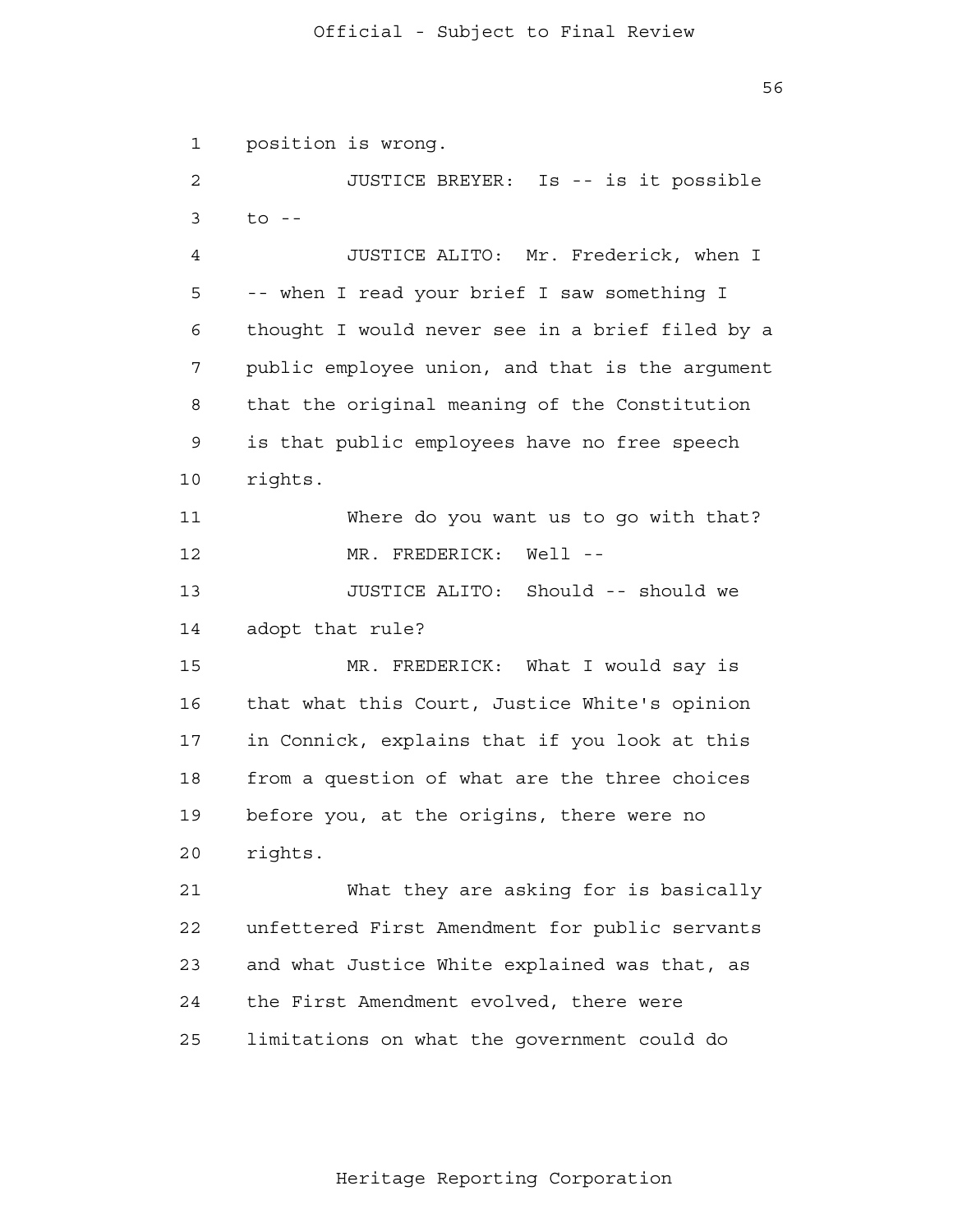57

 1 2 3 4 **5**  6 7 8 9 10 11 12 13 14 15 16 17 18 19 20 21 **22**  23 24 25 with respect to certain expression, but the core principle, from the founding to today, is that government has a free rein in regulating expressive rights in its workplace. That principle from the founding to today is at stake here because what they are saying is that every grievance, every employment issue, becomes a constitutional issue. And Justice White's opinion in Connick says, of course you can't run government if that becomes the principle - JUSTICE ALITO: Do you think that's a fair characterization of their argument? MR. FREDERICK: I do think that it's a fair characterization insofar as what they say is the collective bargaining issues that are in the contract are all raising matters of public concern. You could look at them. They are talking about who gets assignments on holidays? What are leave policies all about? Things that do not affect the public fisc at all but go to who can manage the workplace in an appropriate way where there is buy-in by the employee - JUSTICE KAGAN: If I understood -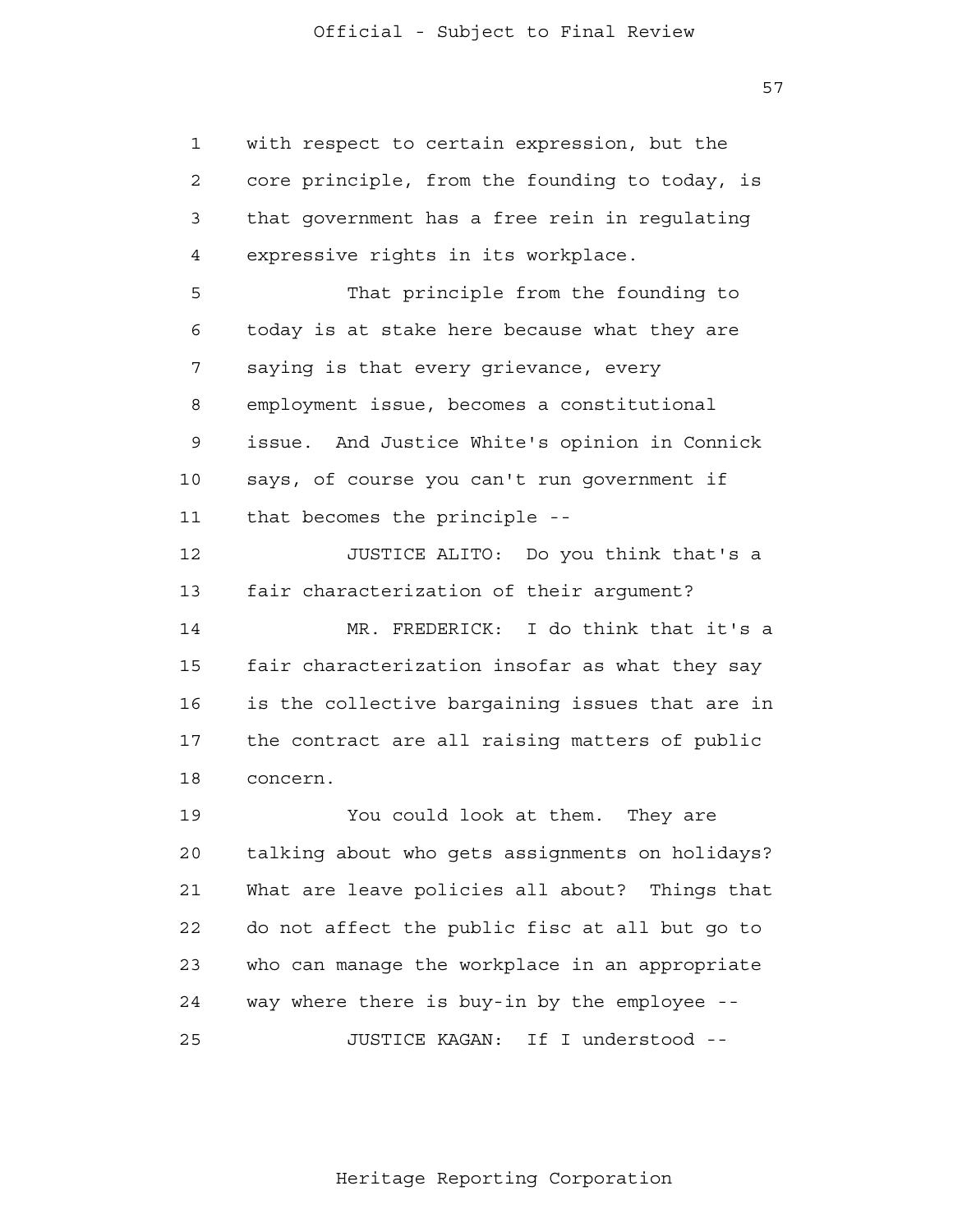58

 1 2 3 4 **5**  6 7 8 9 10 11 12 13 14 15 16 17 18 19 20 21 22 23  $24 - -$  25 JUSTICE BREYER: Can you do that? Can you limit it to wages, hours, working conditions, where mandated as subjects of compulsory bargaining by the state, those three terms have a hundred years of history written around them. It shouldn't be hard to administer and should keep the things like lobbying and so forth out of it. MR. FREDERICK: That's correct. And even in this statute - JUSTICE BREYER: Is that correct? Is that what you favor? MR. FREDERICK: Yes. It is. JUSTICE BREYER: And can we get that from the Connick -- from the Connick -- from the Lehnert Kennedy, Scalia compromise there? MR. FREDERICK: Yes, you can, Justice Breyer. And I would point out that the state here has carved out the questions about managerial discretion. Managerial policy cannot be bargained for. The state's budget, that can't be bargained for. So what we're talking about is CHIEF JUSTICE ROBERTS: Well how does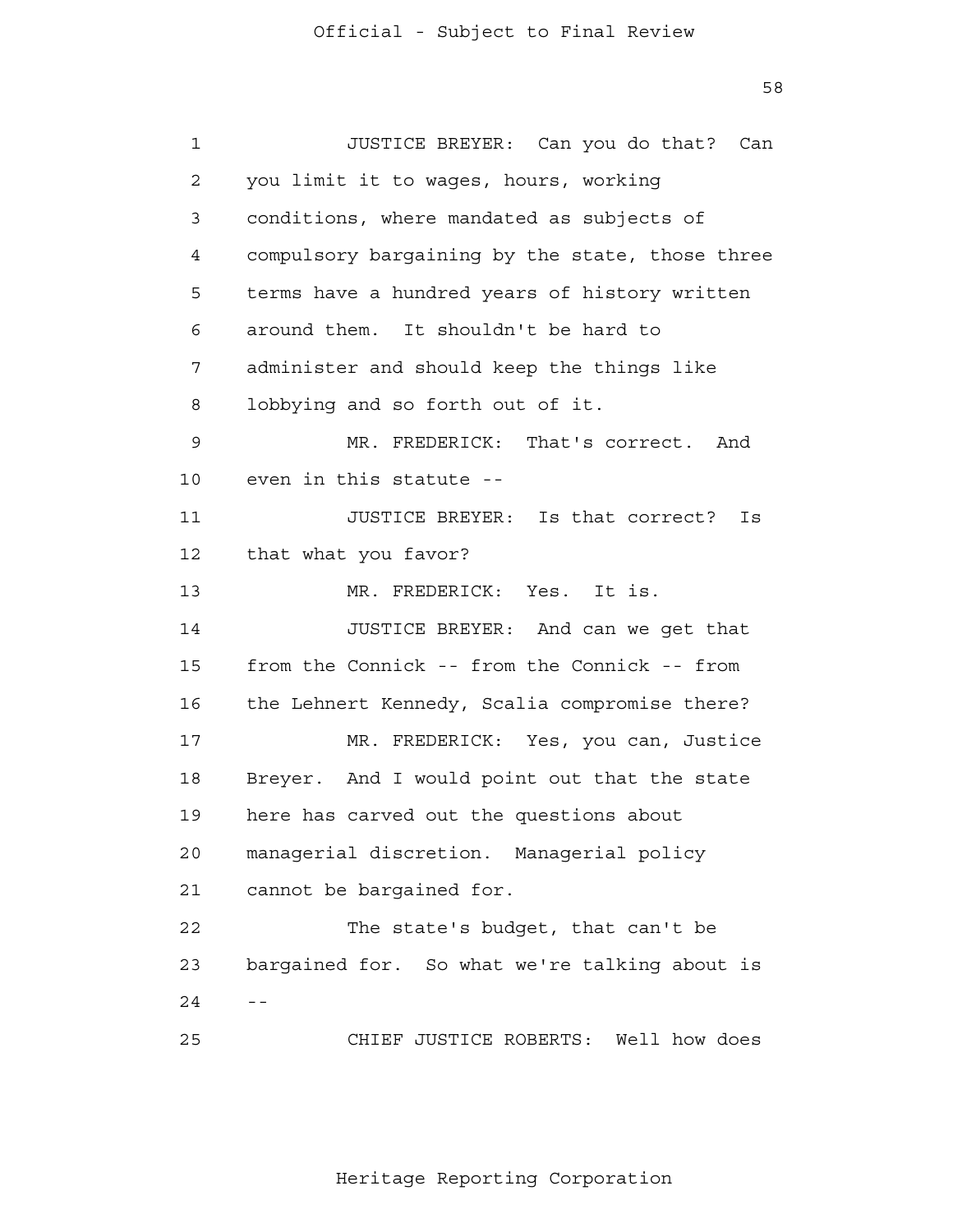$1 - -$  2 3 4 **5**  6 7 8 9 10 11 12 13 14 15 16 17 18 19 20 21 22 23 24 25 MR. FREDERICK: -- how you manage the workplace. CHIEF JUSTICE ROBERTS: How do negotiation over wages not affect the state budget? MR. FREDERICK: Your Honor, what essentially happens as I understand it is that either the budget is set and the negotiation occurs within that parameter or the Governor takes the collective bargaining agreement to the state and the legislature decides to either ratify it or not. CHIEF JUSTICE ROBERTS: So the public unions do not engage in advocacy with respect to the state budget to the extent that impacts the available wages? MR. FREDERICK: I think -- I wouldn't put it quite that way. What I would say is that of course most public servants are underpaid, and I will stipulate to that before this body. (Laughter.) MR. FREDERICK: And the question is -the question is how do you come to the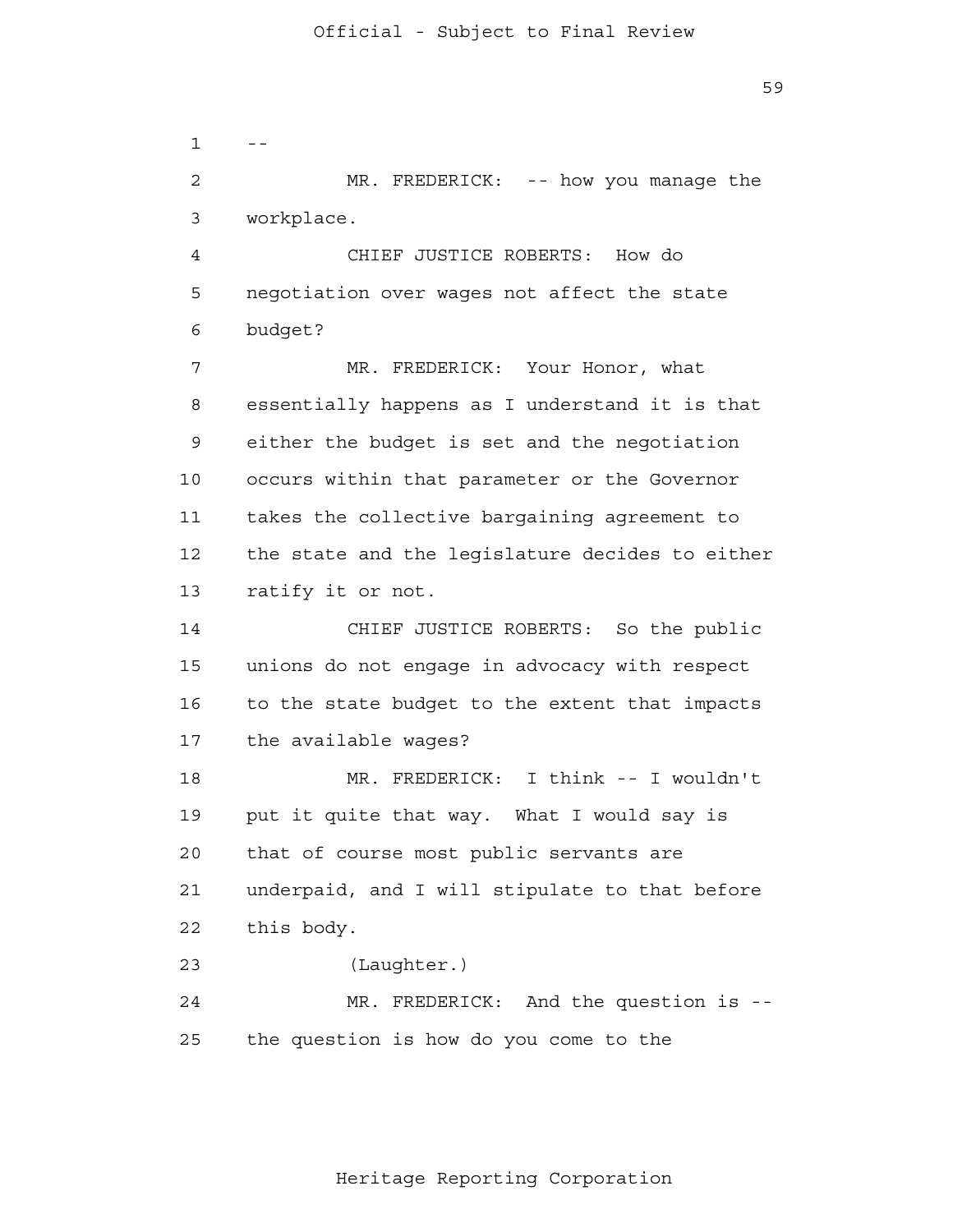60

| $\mathbf{1}$ | appropriate compromises in order to achieve a   |
|--------------|-------------------------------------------------|
| 2            | system that attracts the best workers?          |
| 3            | JUSTICE KENNEDY: I just want to make            |
| 4            | sure that if I want to write something down to  |
| 5            | get -- the amount of wages paid to government   |
| 6            | employees, the size of the work force, the      |
| 7            | amount of overtime, and the existence of tenure |
| 8            | do not affect the amount of the state budget?   |
| 9            | That's what I have got down.                    |
| 10           | MR. FREDERICK: No. What I'm saying,             |
| 11           | Your Honor --                                   |
| 12           | JUSTICE KENNEDY: Isn't that what you            |
| 13           | just said?                                      |
| 14           | MR. FREDERICK: What I said is that in           |
| 15           | different states the system works differently.  |
| 16           | Sometimes the budget is set first and then the  |
| 17           | bargaining happens and sometimes the bargaining |
| 18           | happens and, if the legislature doesn't think   |
| 19           | it fits within the budget, they say we're not   |
| 20           | going to ratify this or we're going to ratify   |
| 21           | the budget, you go back and renegotiate this to |
| 22           | make it fit.                                    |
| 23           | JUSTICE KAGAN: Mr. Frederick, if I              |
| 24           | understood General Francisco's argument, it is  |
| 25           | that speech as to matters of pay and benefits   |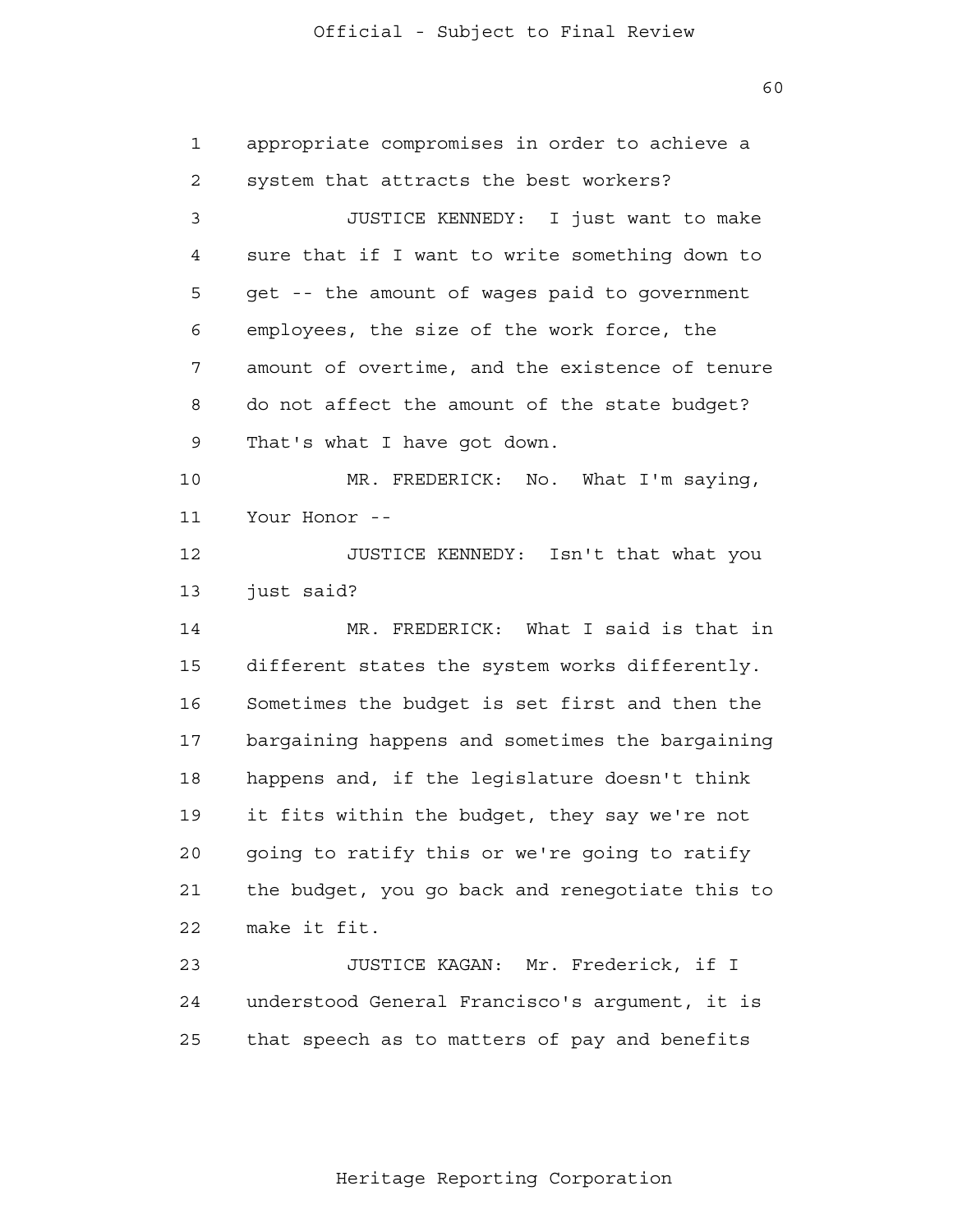1 2 3 4 **5**  6 7 8 9 10 11 12 13 14 15 16 17 18 19 20 21 22 23 and employment conditions and so forth are matters of public concern when they are addressed in a collective bargaining framework, but are not matters of public concern when they are addressed outside of a collective bargaining framework by individual employees. Tell -- tell me about that. What do you think of that? MR. FREDERICK: I don't know any case of this Court that hinges the First Amendment prerogatives of the government on the scope or manner of the speech with respect to that. And in fact, as my colleague said, when this Court upheld the Hatch Act, that applied to all workers. And the -- and the Court applied Pickering balancing to say that the government interest was sufficient to outweigh the restrictions on the employee's speech. And the Court also did the same thing. It applied the same Pickering balance when it decided that it was constitutional to have exclusive representation. That quelled the

> 25 majority.

24

Heritage Reporting Corporation

speech of the minority to the exclusion of the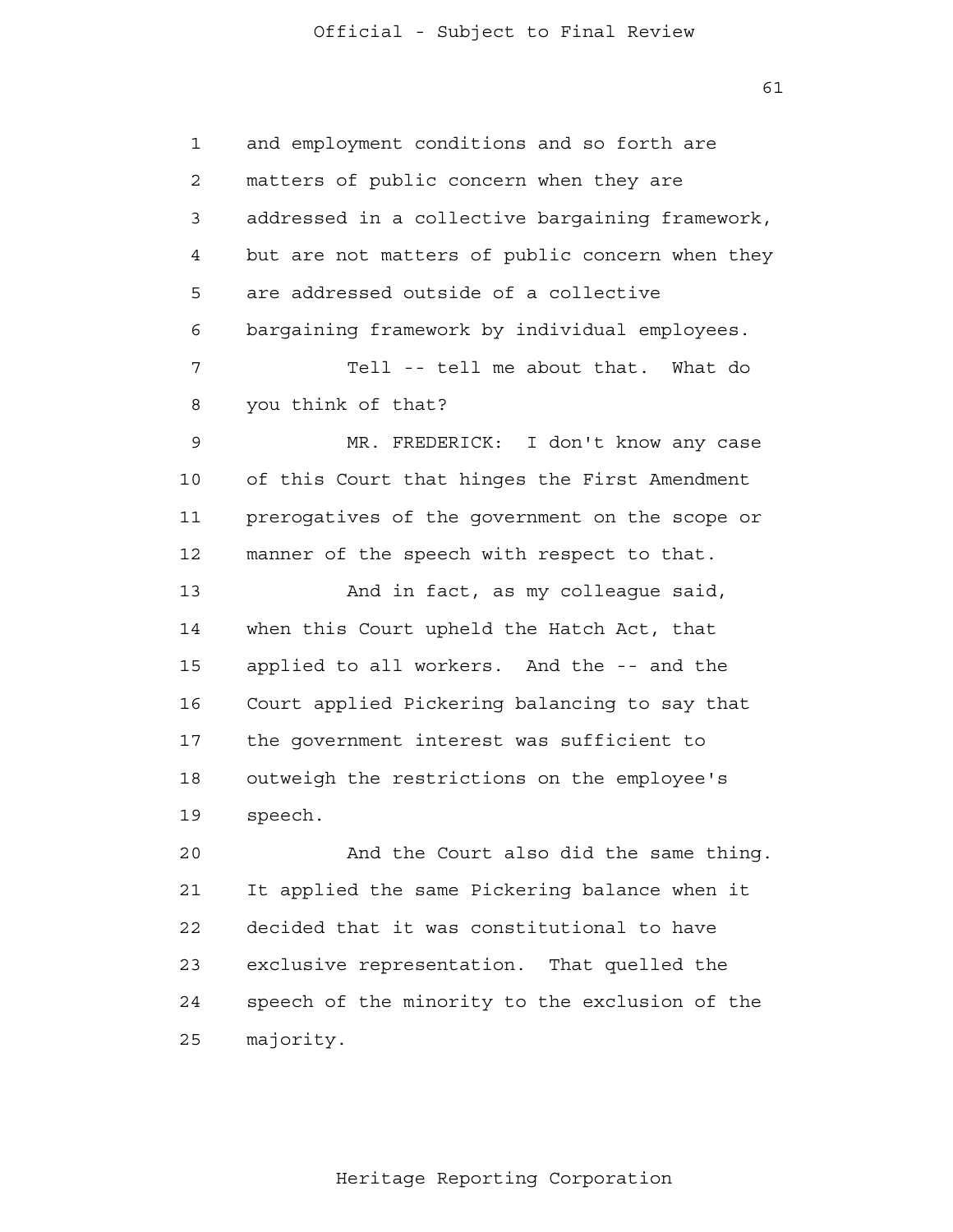1 2 3 So these are all broad-sweep, broad-scope principles where this Court has applied Pickering.

 4 **5**  6 7 8 9 10 11 12 JUSTICE ALITO: Well, if one employee says I deserve a 5 percent raise, is that a matter of public concern or private concern? MR. FREDERICK: Well, it depends on whether it affects the morale of the workplace, as Justice White's opinion in Connick said. There may be a circumstance, you look at the balancing, and you look at the content and the context in which that speech arises.

 13 14 15 16 17 18 19 20 21 22 So that, for instance, in Connick, what the Court said, the only thing that was a matter of public concern there was whether it affected the morale of the workplace. And the Court said on the basis of that, it could be a matter of public concern, but an individual worker's agitation ordinarily for pay would not raise a matter of public concern. That would be classic government workplace speech. JUSTICE ALITO: All right. So if

 23 24 25 that's a matter of private concern, if the union demands a 5 percent wage increase for all of the employees it represents, can that be a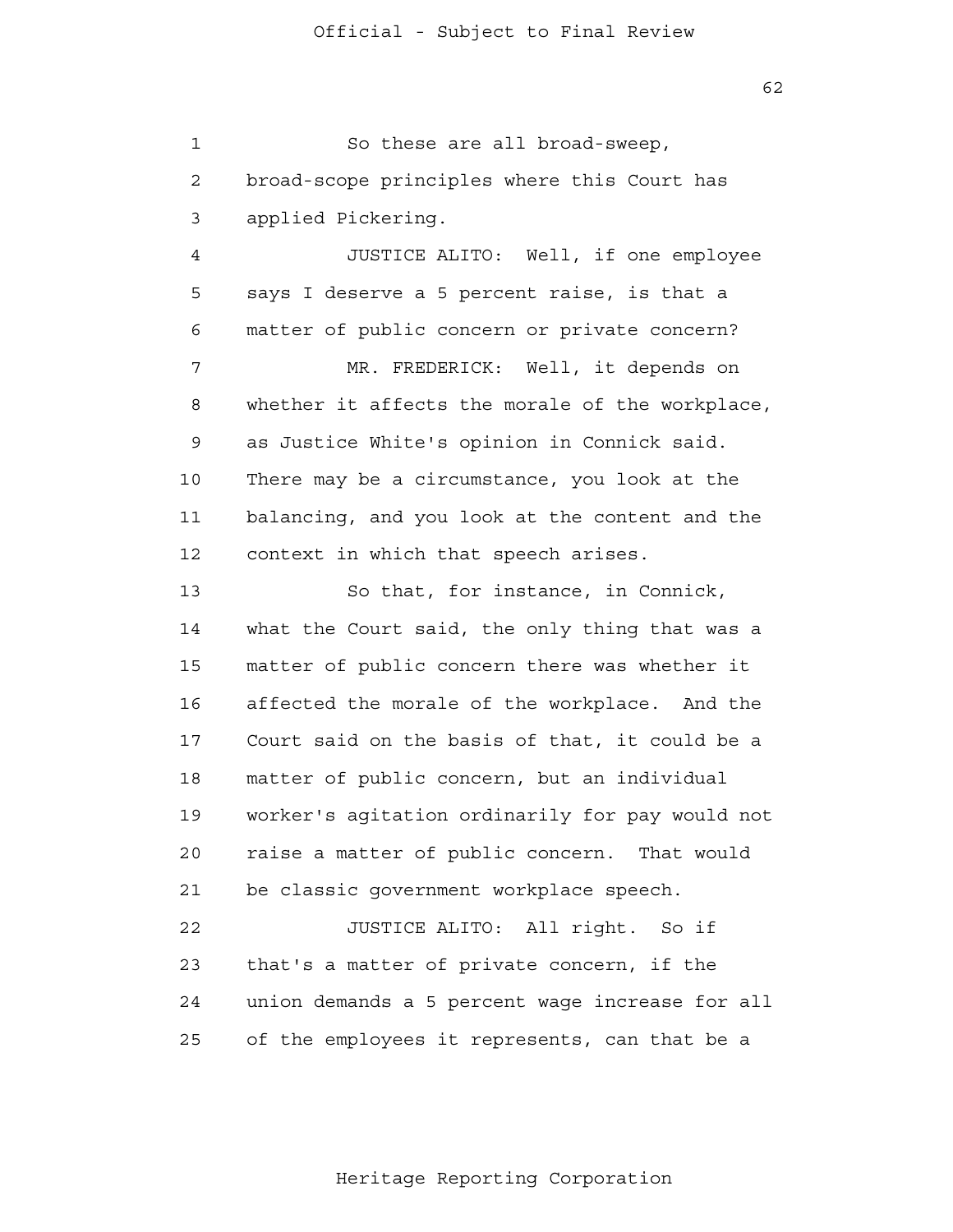1 2 3 4 **5**  6 7 8 9 10 11 12 13 14 15 16 17 18 19 20 21 22 23 24 25 matter of public concern? MR. FREDERICK: I don't think so because - JUSTICE ALITO: It can't? No? MR. FREDERICK: No, because what the -- what is happening in a negotiation, of course this is a closed universe, your hypothetical posits the opening bid by the union. And -- and it's important to keep in mind the content and context of that speech. All negotiations between workers and management do not take place in a public forum. JUSTICE ALITO: So what -- what if the effect of the 5 percent wage increase across the board would push a city to the brink and perhaps over the brink into bankruptcy. Would it then become a matter of public concern? MR. FREDERICK: Well, I think that you would look at that in terms of the context of the particular scenario. I would say -- and there are briefs on our side that make this very clear -- that that particular hypothetical, in fact, is an unfair smearing of the -- of the collective bargaining process.

63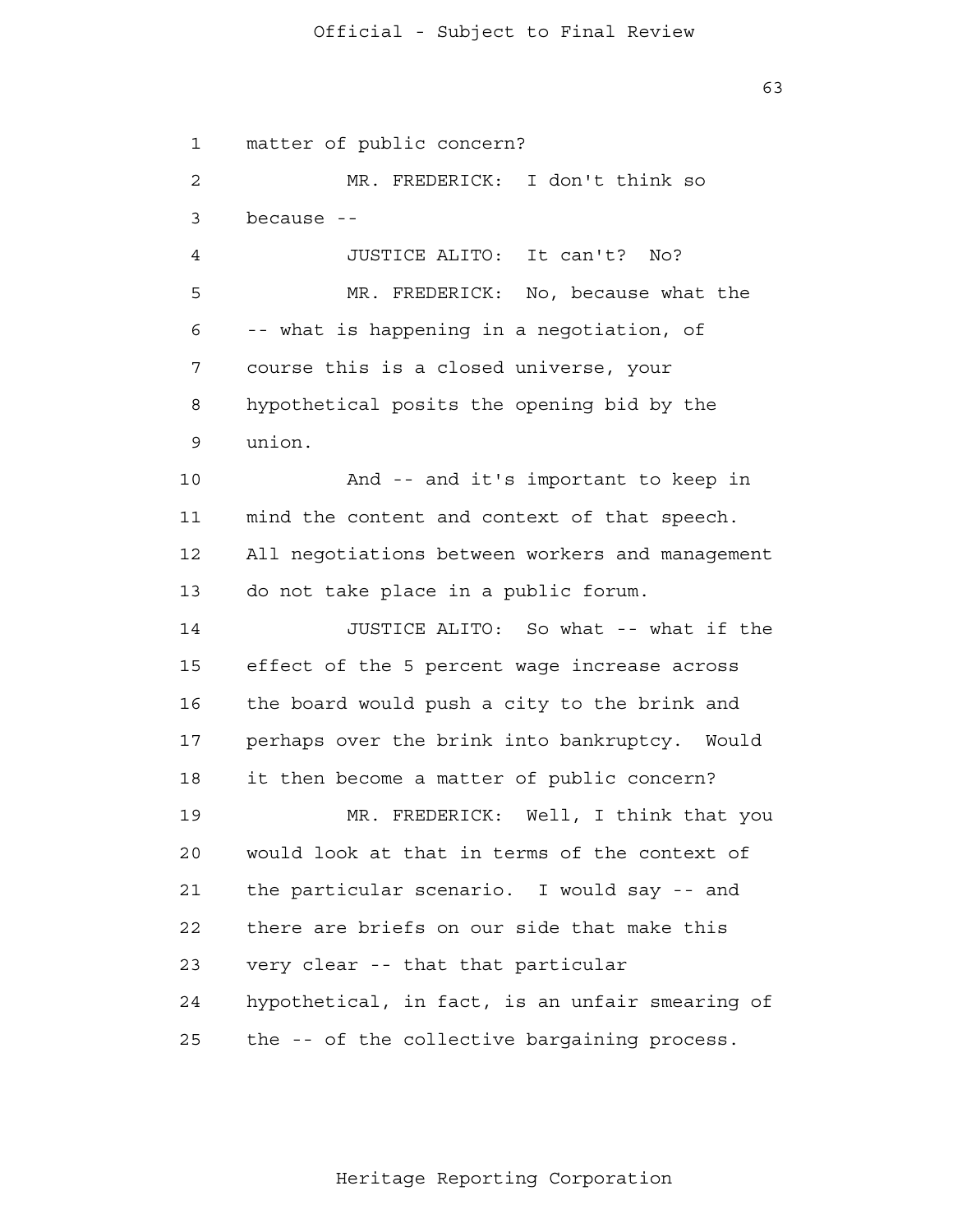1 2 3 4 **5**  6 7 8 9 10 11 12 13 14 15 16 17 18 19 20 21 **22**  23 24 25 But what I would also point out is that if management says we cannot pay for this, and, therefore, there is no agreement, there are state-mandated procedures to determine whether one side is bargaining in good faith or not. And if the union is taking a position that is not a good-faith position, it can be subject to a state penalty. JUSTICE BREYER: So I don't see how you can say, if one person asks for more money, that affects the budget. If one person in the railroads asks for more money, that affects the rates that a public body, the Interstate Commerce Commission, used to have to set. If one person in a public utility, an electricity company, asks for money, that affects the electricity rate. So the line can't be, I would think, whether or not you are asking for higher wages, whether collectively or individually, because they all affect the budget. So then what is the line? I had thought the line was wages, hours, working conditions is okay, and if it is not okay, then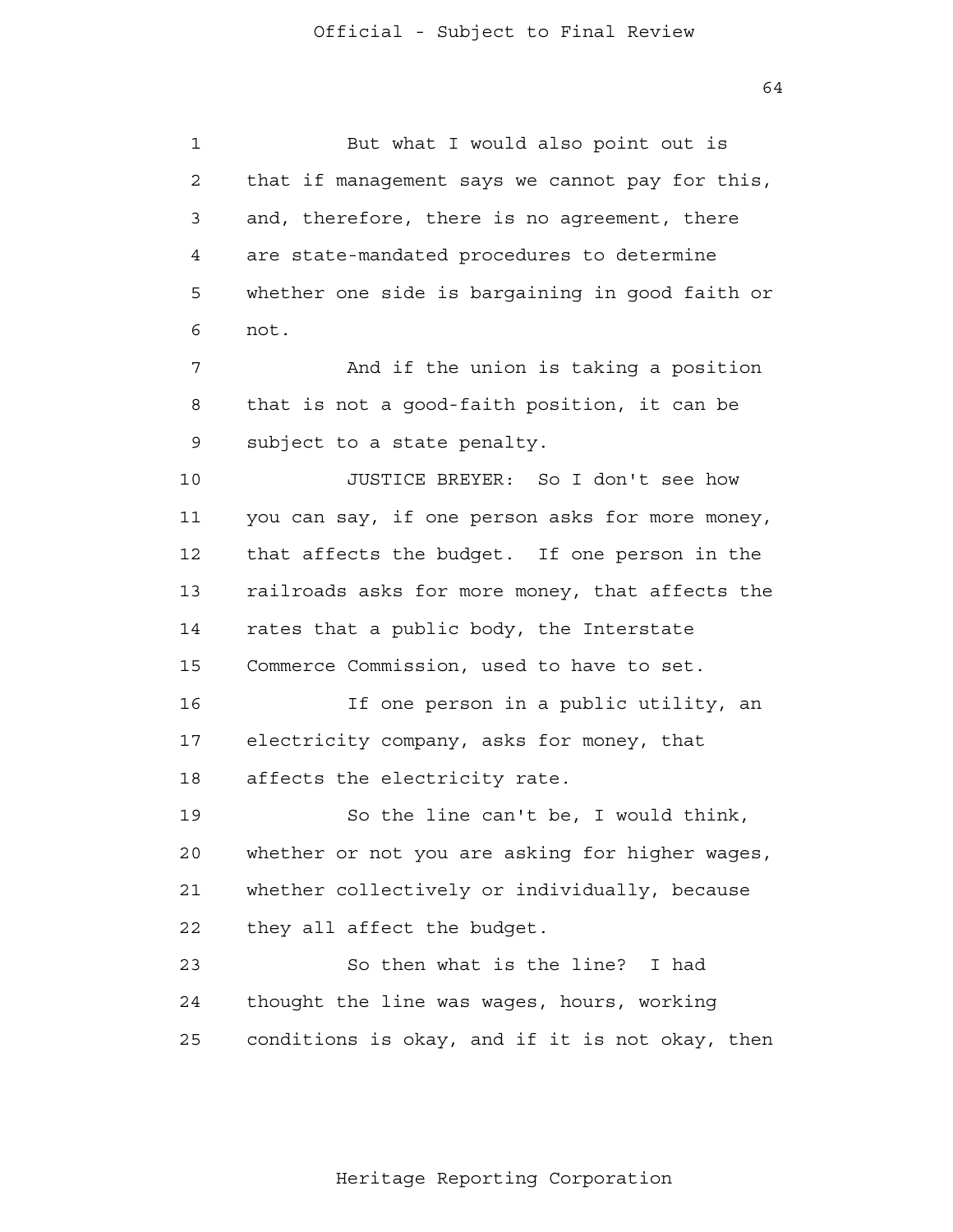$65$ 

 1 2 3 4 **5**  6 7 8 9 10 11 12 13 14 15 16 17 18 19 20 21 **22**  23 24 25 that goes way beyond just public employees, doesn't it? MR. FREDERICK: Yes. And I would note that Justice Powell even had no problem in Abood with the wages/hours formulation and he was the one who disagreed with the basic formulation. CHIEF JUSTICE ROBERTS: Well, hypotheticals are asked to address a principle that can then be expanded. If one employee doesn't affect wages, do -- does 20 percent of the work force affect wages -- I mean, negotiate or demands with respect to wages affect the public policy concerns that go into how much of a budget, as to which there are many competing demands, is allocated to employees? MR. FREDERICK: Your Honor, the question -- I'll -- I'll concede you that there are certain matters in collective bargaining that might raise matters of public concern. But what the Court's cases say is that, even if there is a matter of public concern, the government has the adequate power to restrict that speech if it can show there's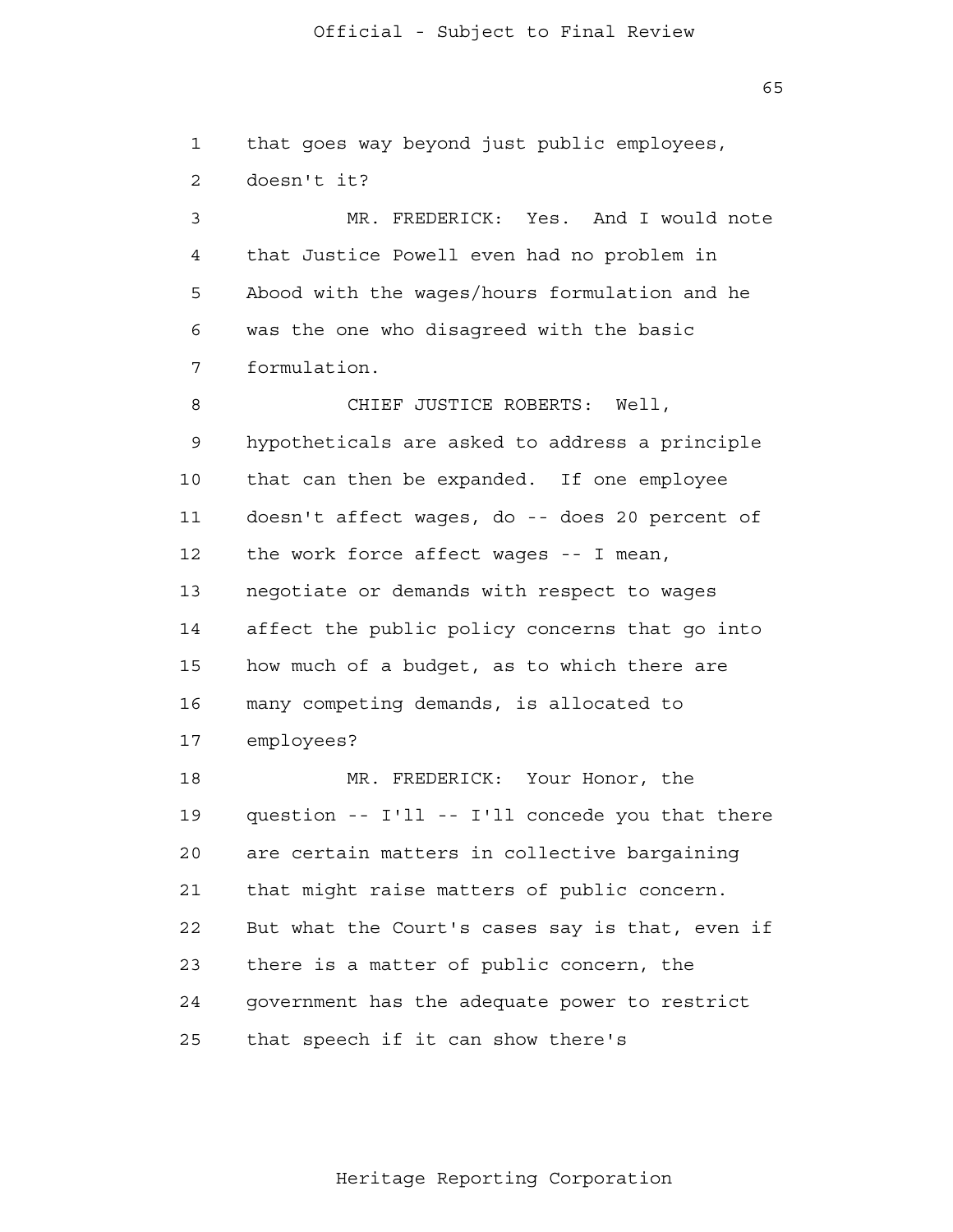1 2 3 4 **5**  6 7 8 9 10 11 12 13 14 15 16 17 18 19 20  $21$  -- 22  $23$  -- 24 25 justification. And Justice Scalia's opinion in Lehnert provides the compelling interest by saying that the state is mandated that the union be the exclusive representative and must conduct itself through a duty of fair representation. And that's where you get the compelling interest in agency fees. JUSTICE ALITO: Well, the germaneness rule came out of Abood itself and it was fleshed out in Lehnert. So do you -- are you asking -- you're suggesting we should overrule Abood in part? MR. FREDERICK: No. What I'm suggesting is that if you were to go to this line, you should consider revisiting Lehnert. That's not a question of Abood's basic correctness. Abood has been foundational precedent JUSTICE ALITO: And didn't Abood talk MR. FREDERICK: -- in a lot of different areas.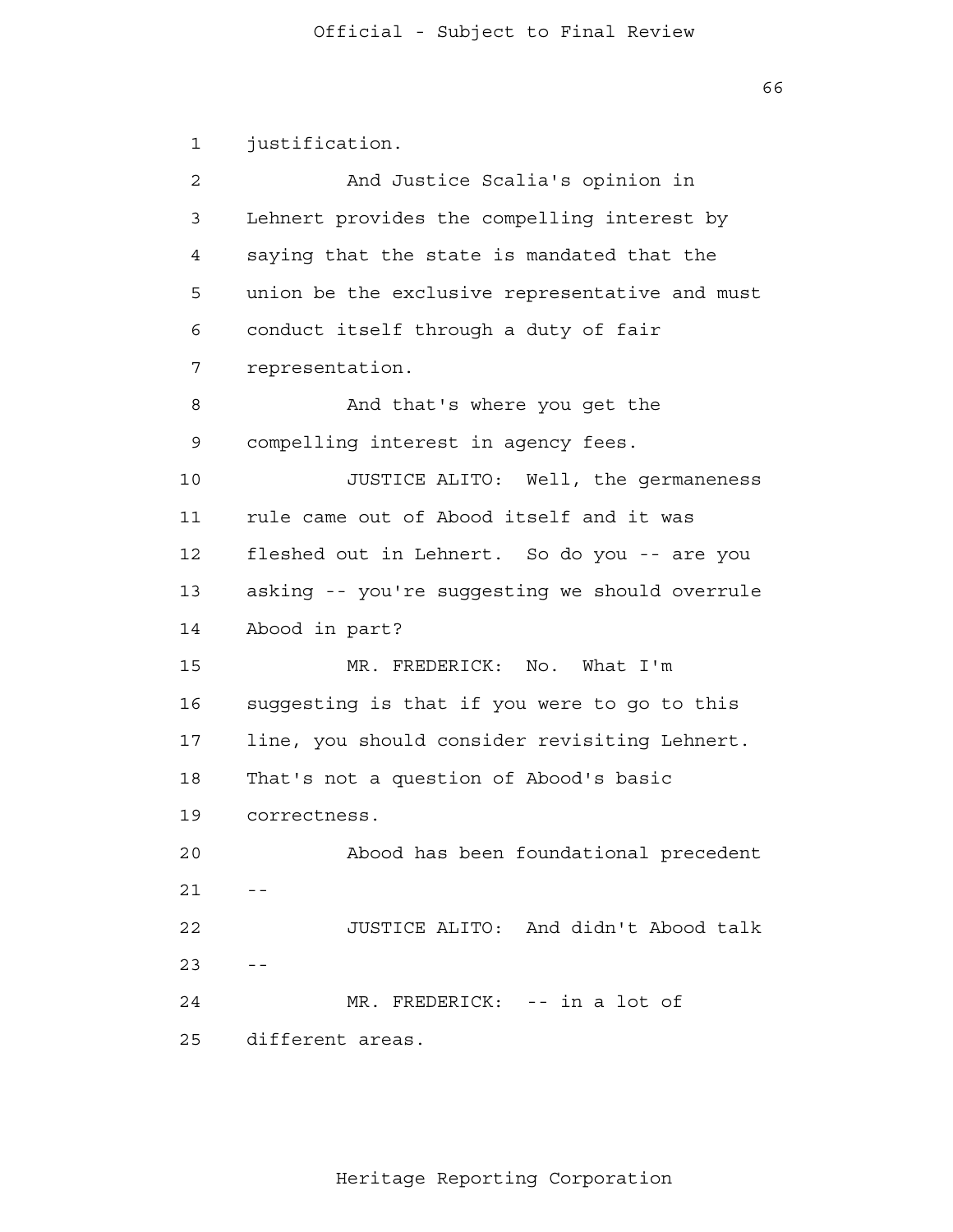1 2 3 4 **5**  6 7 8 9 10 11 12 13 14 15 16 17 18 19 20 21 22 23 24 25 JUSTICE ALITO: Didn't Abood draw talk about germaneness? MR. FREDERICK: I think Abood used the word germaneness. But what Lehnert did was to give content to that because what Abood simply said was it is constitutional for this to happen. Now, I'd like to turn to the reliance interest because, if the other side succeeds in persuading a majority of you to overrule Abood, it will affect thousands of contracts and, more importantly, it is going to affect the work of state legislatures, city councils, school districts, who are going to have to go back to the drawing board in deciding what are the rules for negotiating and how that works. And what that means is that the key thing that has been bargained for in this contract for agency fees is a -- a limitation on striking. And that is true in many collective bargaining agreements. The fees are the tradeoff. Union security is the tradeoff for no strikes. And so if you were to overrule Abood, you can raise an untold specter of labor unrest throughout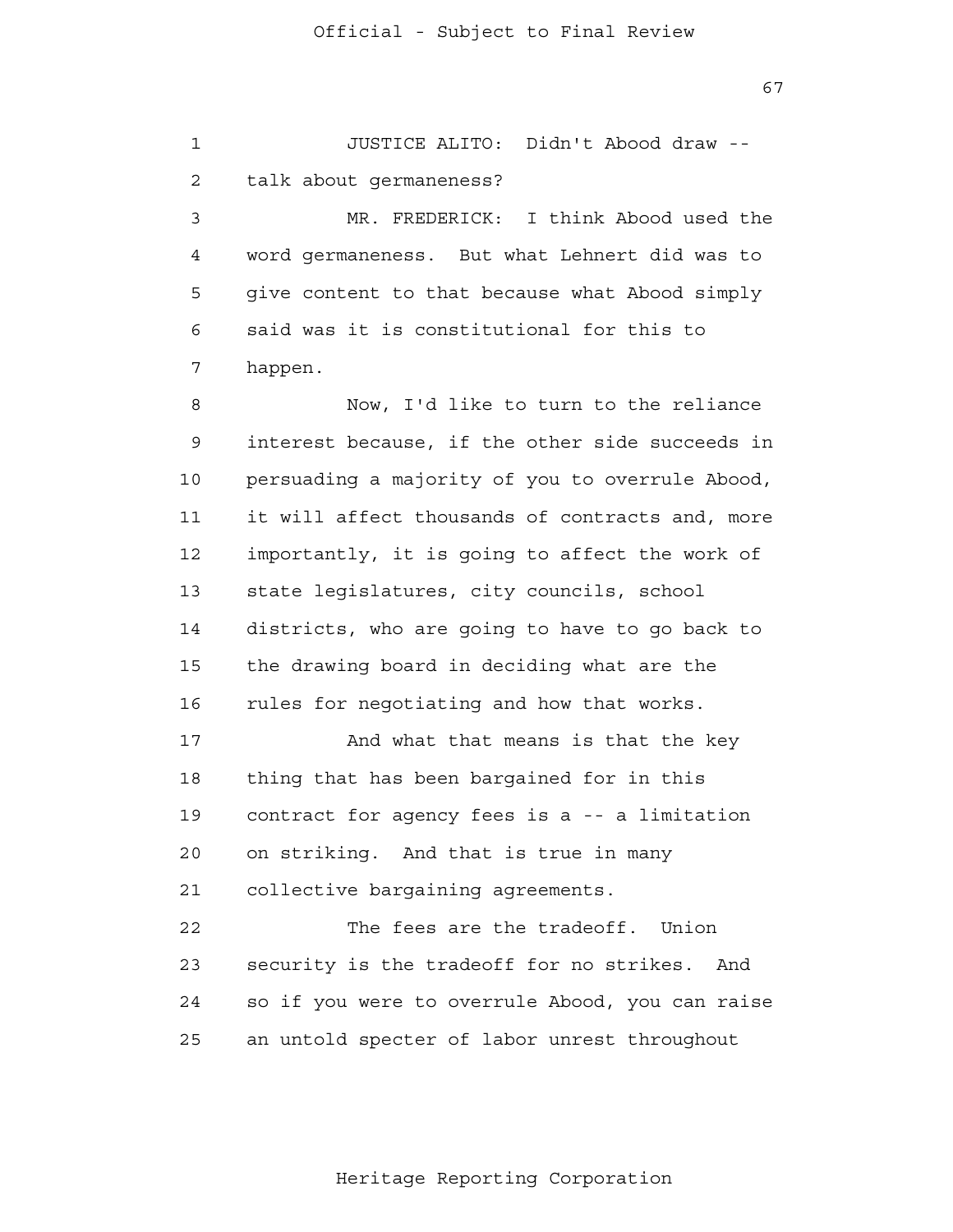1 2 3 4 **5**  6 7 8 9 10 11 12 13 14 15 16 17 18 19 20 21 **22**  23 24 25 the country. Thank you. CHIEF JUSTICE ROBERTS: Thank you, counsel. Two minutes remaining, Mr. Messenger. REBUTTAL ORAL ARGUMENT OF WILLIAM L. MESSENGER ON BEHALF OF THE PETITIONERS MR. MESSENGER: Mr. Chief Justice: Just to pick up on the last point made, the proposition that agency fees are the costs employees have to pay to prevent unions from striking, I submit is not only extremely attenuated but also would make agency fees effectively a form of protection money, the idea that the government needs to force its employees to subsidize unions or otherwise the unions will disrupt the government, and I submit that's not an interest that this Court can accept as a compelling one for infringing on individuals' First Amendment rights. I would also like to make a brief point about the grievance process. And we've talked a lot about collective bargaining today. But grievance processing is equally an expressive activity, and in the aggregate can't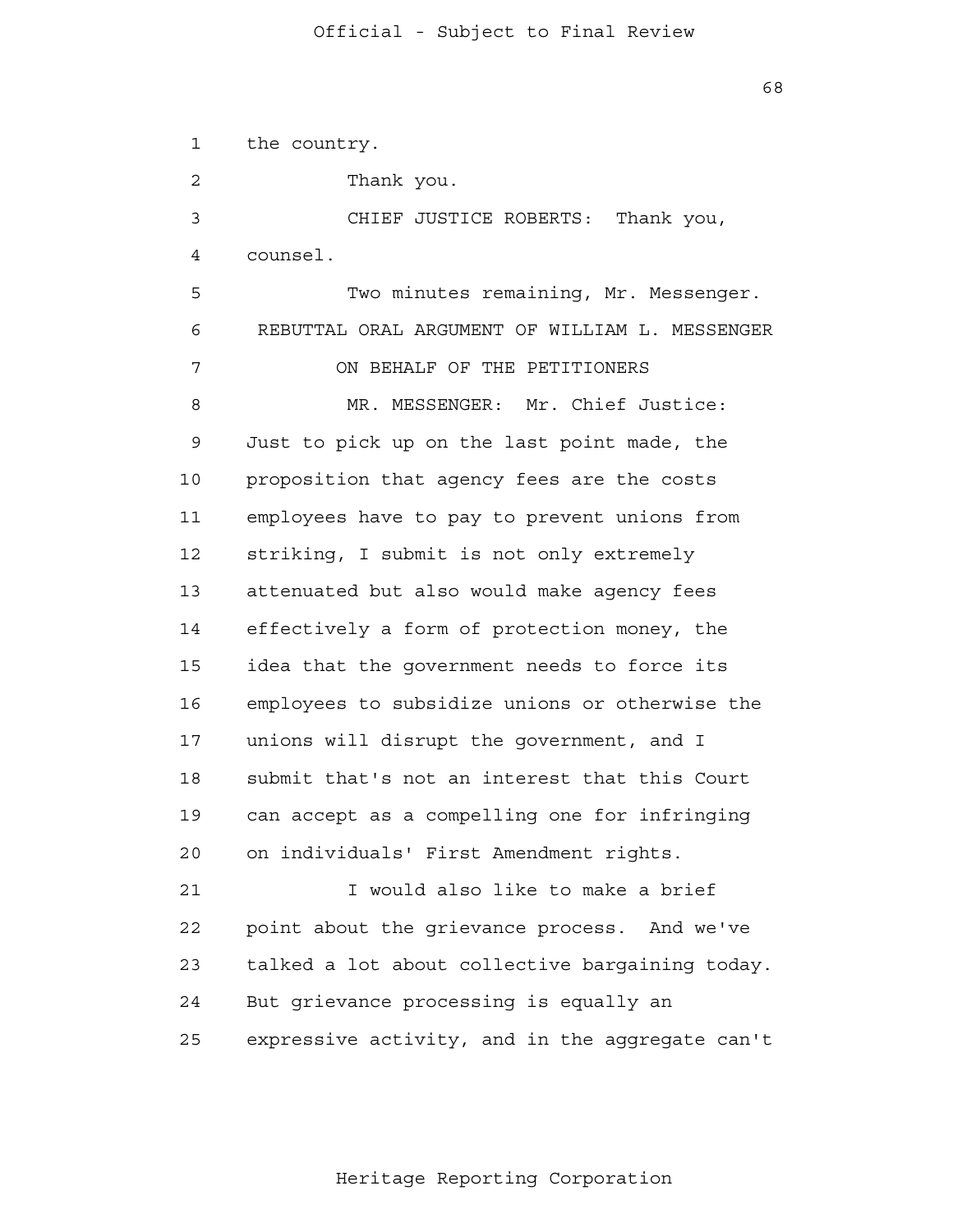1 2 3 4 **5**  6 7 8 9 10 11 12 13 14 15 16 17 18 19 20 21 22 23 24 25 have an effect upon the public fisc. Now, in terms of expressive activity, a grievance is, by definition, the union is trying to influence what the government is wants to do and, if it's a grievance, it is something the government is resistant to actually doing. And advocacy to enforce a policy is tied into advocacy to adopt that process. JUSTICE SOTOMAYOR: You're basically arguing do away with unions, because you are really taking, in essence, and saying every single employee decision is really a public policy decision. I have an individual person I want to fire or discipline. You just said it's a public policy question. MR. MESSENGER: No, where I was going with that, Your Honor, is that grievance as a whole is a public -- a matter of public concern. JUSTICE SOTOMAYOR: But grievances don't deal with one issue. Every grievance has a different issue. Some people are disciplined for being late. Some people are disciplined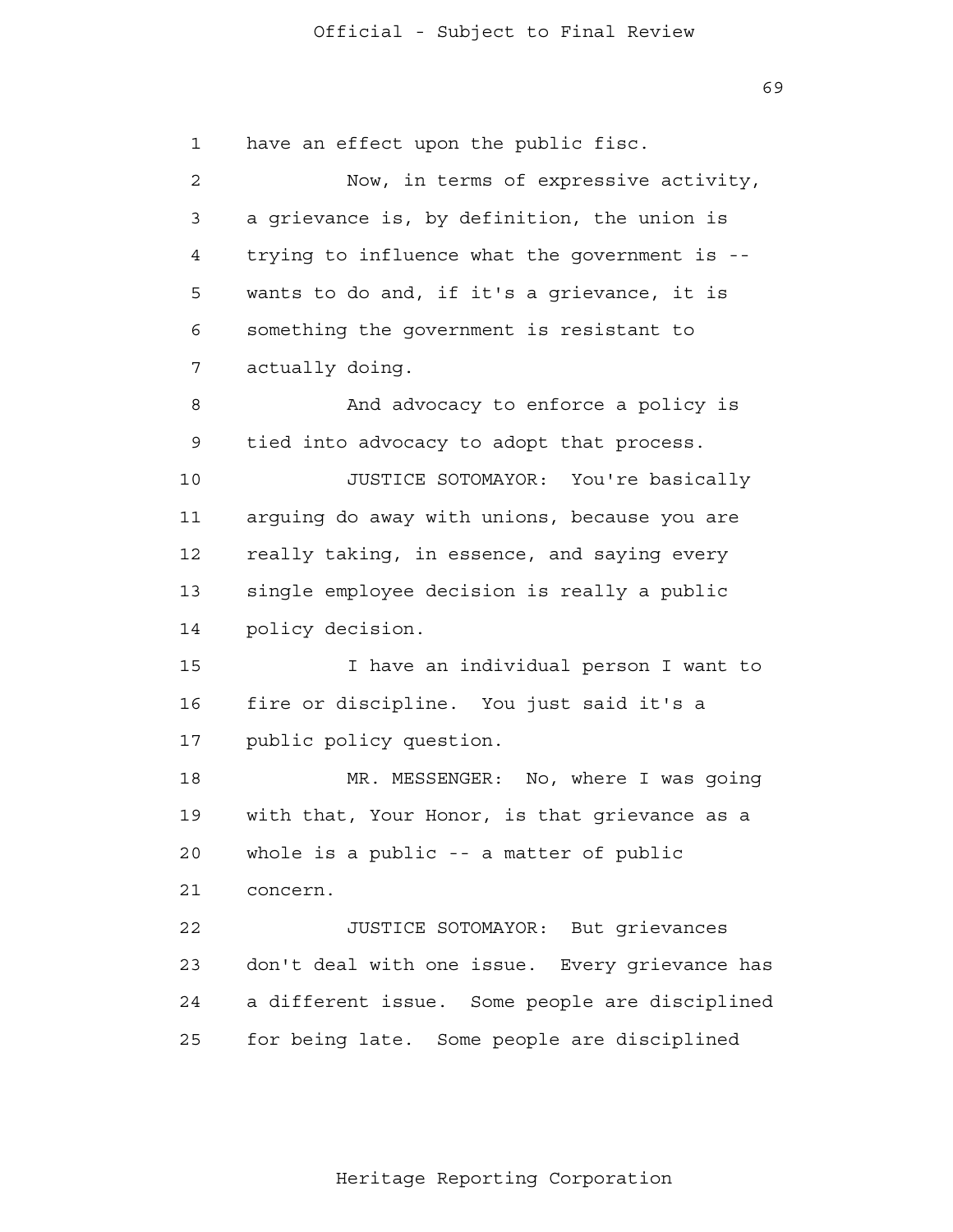1 2 3 4 **5**  6 7 8 9 10 11 12 13 14 15 16 17 18 19 20 21 22 23 24 25 for a workplace disruption. Some for - MR. MESSENGER: Yes, Your Honor, but non-members - JUSTICE SOTOMAYOR: -- violating a dozen other workplace rules. MR. MESSENGER: But under the statute non-members are charged for contract administration an a whole. They're charged for an entire year's worth of AFSCME grievance processing, some of which are very significant, like the grievance AFSCME recently filed to compel the state to expend 75 million dollars to pay for a 2 percent wage increase. That went to the Illinois Supreme Court. Maybe some other grievances are more minor matters, as you mentioned, but as a whole, in the aggregate, they affect matters of public concern. JUSTICE SOTOMAYOR: As Justice - MR. MESSENGER: That is what --JUSTICE SOTOMAYOR: -- Breyer said, every single decision affects the public fisc. Every time you lose something, you -- the public fisc is affected. You are talking - CHIEF JUSTICE ROBERTS: Care to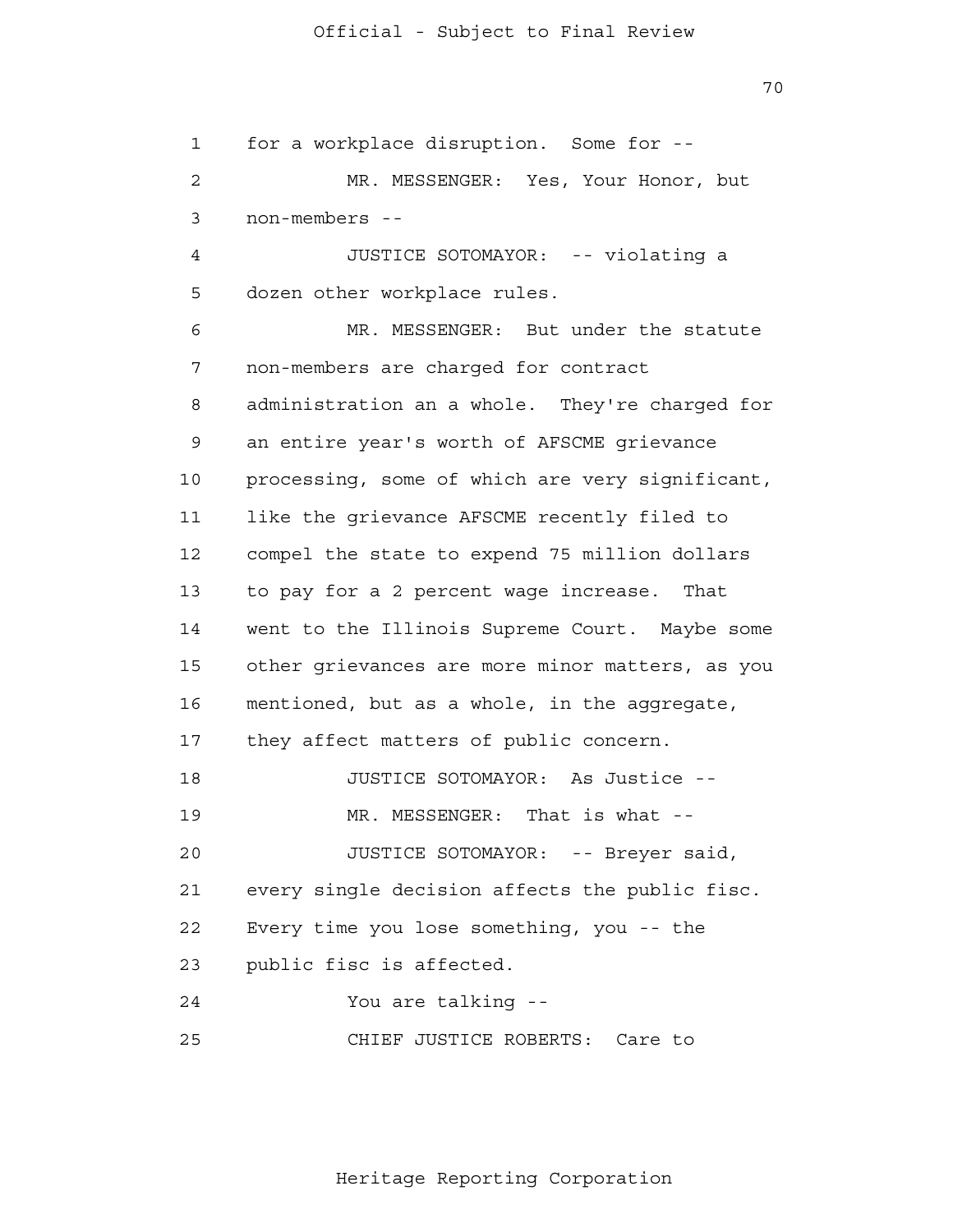```
 
comment?
 1 
 2 
 3 
            4 
5
            6 
            7 
            8 
 9
           10
           11
           12
           13
           14
           15
           16
           17
           18
           19
           20
           21
           22
           23
           24
           25
                        MR. MESSENGER: Again, to go back, I
                think it's the scale that makes the
                distinction, Your Honor.
                        CHIEF JUSTICE ROBERTS: Thank you,
               counsel. The case is submitted.
                        (Whereupon, at 11:08 a.m., the case
               was submitted.)
```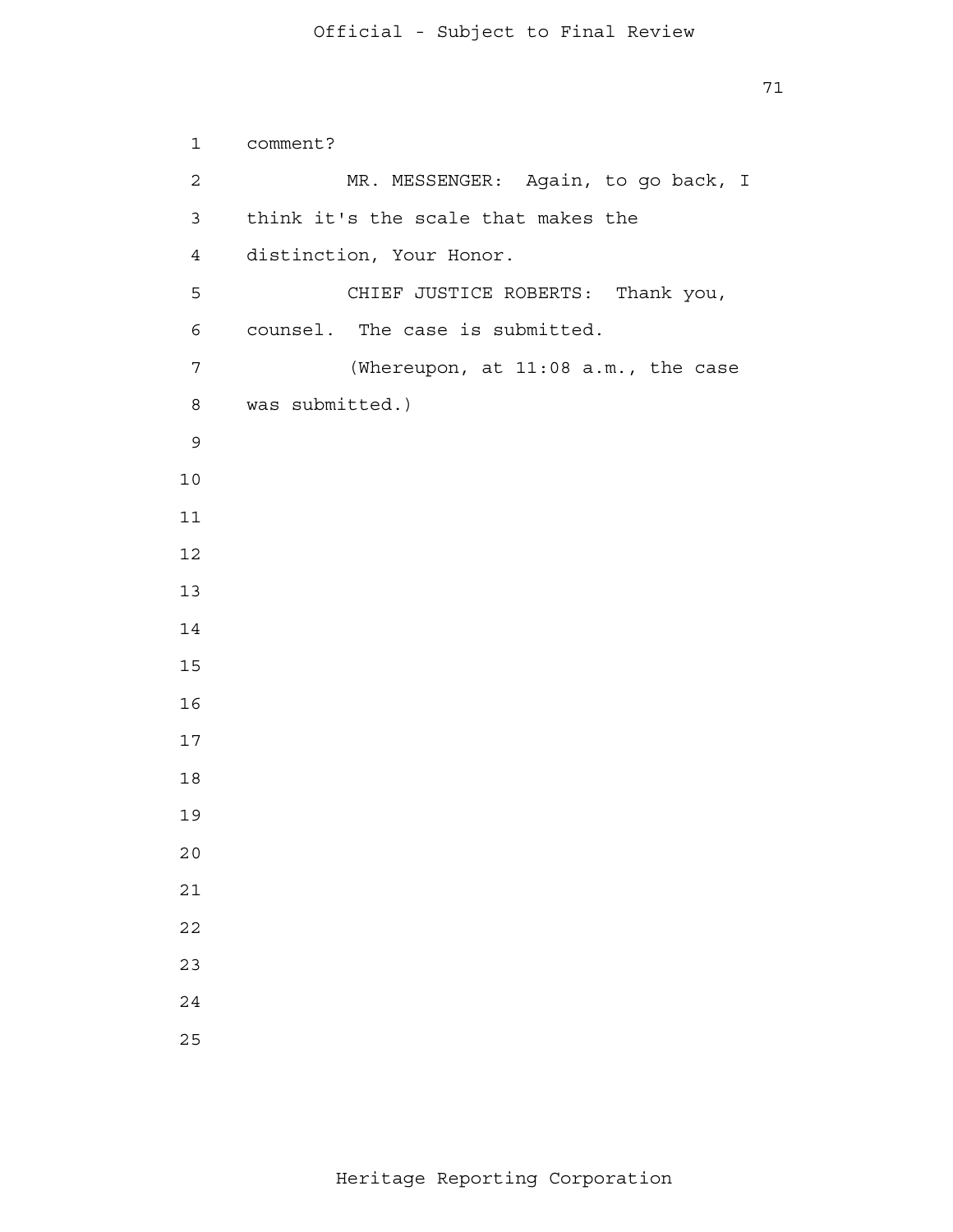**All Contracts** 

|                                          | action [4] 5:23 6:1 27:23 50:11           | 17 55:5 56:22,24 61:10 68:20                 | available [3] 11:4 38:3 59:17                                          |
|------------------------------------------|-------------------------------------------|----------------------------------------------|------------------------------------------------------------------------|
|                                          | actions [2] 34:23 35:5                    | <b>AMERICAN [2] 1:6 4:5</b>                  | avoid [1] 46:3                                                         |
| 10 [2] 19:2 31:20                        | activities [4] 5:1 7:1 37:7,25            | amicus [4] 2:8 3:8 22:17 28:2                | aware [1] 50:13                                                        |
| 10:06 [2] 1:16 4:2                       | activity [5] 8:13 15:18,24 68:25 69:      | among [2] 15:15 46:9                         | away [2] 49:17 69:11                                                   |
| 11:08 [1] 71:7                           | $\mathcal{P}$                             | amount [4] 26:21 60:5,7,8                    | awful [1] 23:17                                                        |
| 16-1466 [1] 4:4                          | actual [1] 23:19                          | analyzed [1] 41:6                            | B                                                                      |
| 184 [1] 20:23                            | actually [3] 29:9 44:13 69:7              | anecdotal [1] 20:21                          |                                                                        |
| 1945 [1] 28:7                            | add [1] 10:8                              | Another [2] 5:2 8:11                         | <b>back</b> [8] <b>12:</b> 24 <b>23:</b> 18 <b>26:</b> 14 <b>48:</b> 6 |
| 1970 [1] 28:8                            | address [2] 14:7 65:9                     | answer [8] 21:4,6 27:7 34:17,19              | 49:4 60:21 67:14 71:2                                                  |
| $\mathbf{2}$                             | addressed [6] 50:14,19 52:7 55:9          | 41:3.4 42:17                                 | <b>backed</b> [1] <b>42:</b> 3                                         |
| 2 [4] 41:7,8,17 70:13                    | 61:3.5                                    | anybody [1] 41:2                             | background [1] 52:2                                                    |
| 20 [3] 31:20 37:13 65:11                 | addressing [1] 50:16                      | anyways [1] 22:8                             | balance [2] 44:7 61:21                                                 |
| 2018 [1] 1:12                            | adequate [1] 65:24                        | appear [1] 40:24                             | <b>balancing [2] 61:16 62:11</b>                                       |
| 22 [1] 3:9                               | administer [1] 58:7                       | APPEARANCES [1] 2:1                          | <b>bandied</b> [1] 23:18                                               |
| 23 [1] 19:17                             | administration [1] 70:8                   | applicable [1] 36:9                          | bankruptcy [1] 63:17                                                   |
| 26 [1] 1:12                              | administrations [1] 34:8                  | applied [8] 6:1 13:4 14:13 42:2 61:          | bar [8] 5:2,9,13 7:11 8:15 44:25 45:                                   |
|                                          | adopt [2] 56:14 69:9                      | 15, 16, 21 62: 3                             | 5,8                                                                    |
| 3                                        | advising [1] 38:11                        | applies [1] 36:13                            | bargain [2] 15:10 51:7                                                 |
| 31 [4] 1:8 2:16 3:16 51:16               | advocacy [9] 7:7 9:9 10:23 15:1,1         | apply [7] 4:13 6:2,21 12:19,24 28:           | bargained [3] 58:21,23 67:18                                           |
| 35 [1] 3:12                              | 35:8 59:15 69:8,9                         | 16 35:3                                      | bargained-for [3] 21:12,18 22:6                                        |
| 4                                        | advocating [1] 46:17                      | applying [2] 14:19,20                        | bargaining [44] 9:8,18,24 10:4 15:                                     |
|                                          | affect [12] 17:2,3 57:22 59:5 60:8        | appropriate [3] 26:12 57:23 60:1             | 8, 17, 17 17:1 22:2 23:4 24:8, 13 26:                                  |
| 4 [1] 3:4                                | 64:22 65:11,12,14 67:11,12 70:17          | approved [1] 6:12                            | 17 27:24 29:7,12,20 30:2,3,12 31:                                      |
| 40 [1] 51:20                             | affected [4] 19:7,18 62:16 70:23          | arbitration [1] 28:8                         | 13,22 32:6 37:4 38:14 47:7 52:22                                       |
| 5                                        | affects [7] 33:21 53:22 62:8 64:12,       | Archie [1] 28:5                              | 53:4,8,15 54:23 55:19 57:16 58:4                                       |
|                                          | 13,18 70:21                               | area [1] 50:12                               | 59:11 60:17,17 61:3,6 63:25 64:5                                       |
| 5 [3] 62:5,24 63:15                      | affiliation [1] 42:7                      | areas [1] 66:25                              | 65:20 67:21 68:23                                                      |
| 50 [2] 12:20 32:23                       | affirmatively [1] 43:6                    | arguably [1] 17:16                           | <b>bargains</b> [1] 31:18                                              |
| $51$ [1] 3:16                            | AFSCME [6] 2:16 3:16 17:1 51:16           | argue [2] 35:25 39:13                        | basic [4] 22:21 49:18 65:6 66:18                                       |
| 6                                        | 70:9,11                                   | argued [1] 28:2                              | basically [5] 12:18 35:3 55:20 56:                                     |
| 68 [1] 3:19                              | agency [22] 4:24 5:5 8:1,24 22:23         | arguing [4] 34:1 36:24 39:11 69:             | 21 69:10                                                               |
| 7                                        | 23:2,8 24:15 27:4 29:5,6,18 33:19         | 11                                           | basis [3] 23:6 38:16 62:17                                             |
|                                          | 37:1 43:20 45:25 49:1 51:22 66:9          | argument [18] 1:15 3:2,5,10,13,17            | <b>bear</b> [1] 46:4                                                   |
| 7:00 [1] 55:12                           | 67:19 68:10.13                            | 4:4,8 22:16 29:23 35:12 37:21 49:            | Beck [2] 28:2 37:18                                                    |
| 70s [1] 13:10                            | aggregate [2] 68:25 70:16                 | 7 51:15 56:7 57:13 60:24 68:6                | become [5] 18:1 48:19 49:2,19 63:                                      |
| 75 [1] 70:12                             | agitation [1] 62:19                       | arguments $[1]$ 51:20                        | 18                                                                     |
| 8                                        | ago [2] 28:3 51:21                        | arises [1] 62:12                             | <b>becomes</b> [2] 57:8,11                                             |
| 8:30 [1] 55:12                           | agree [6] 27:2 30:15 39:10 44:21          | Arizona [1] 20:1                             | beg [1] 23:15                                                          |
| 80 [3] 24:17,20 37:11                    | 45:10 55:20                               | around [3] 36:13 50:16 58:6                  | begin [1] 12:25                                                        |
|                                          | agreement [2] 59:11 64:3                  | articulated [1] 18:3                         | beginning [1] 51:19                                                    |
| 9                                        | agreements [5] 24:13 26:17 27:            | aside [1] 39:25                              | behalf [14] 2:4,8,12,15 3:4,7,12,15,                                   |
| 94 [1] 24:12                             | 24 31:13 67:21                            | asks [4] 17:7 64:11,13,17                    | 19 4:9 22:17 35:14 51:16 68:7                                          |
|                                          | agrees [1] 31:6                           | aspects [1] 28:22                            | <b>behavioral</b> [1] 48:23                                            |
| A                                        | AL [1] 1:8                                | <b>assess</b> [1] 41:9                       | <b>behind</b> [1] <b>39:</b> 16                                        |
| a.m [3] 1:16 4:2 71:7                    | ALITO [33] 11:12,22 12:4 27:18 38:        | assign [1] 52:17                             | belief [1] 10:25                                                       |
| ability [2] 33:11 46:7                   | 21 39:8, 17, 21, 25 40: 3, 13, 14 41: 10, | assignments [1] 57:20                        | believe [3] 25:3 27:21 34:10                                           |
| <b>able</b> [3] <b>9:17 46:11 52:4</b>   | 18 42:10,16 43:22,25 44:6 52:19,          | assistant [4] 40:16,17,24 42:17              | <b>benefit</b> [2] <b>9:5 53:2</b> 0                                   |
| Abood [26] 4:12,22 8:6 13:10 14:9,       | 25 53:2,9 56:4,13 57:12 62:4,22           | association [7] 4:18 5:2,9,10,16 7:          | <b>benefits</b> [3] 23:11 30:1 60:25                                   |
| 15, 20, 21 19:15, 16 26: 22 37:17 43:    | 63:4,14 66:10,22 67:1                     | 11 45:8                                      | <b>best</b> [2] 41:1 60:2                                              |
| 18 48:5,13 51:21 65:5 66:11,14,          | allegations [1] 23:23                     | associations [3] 5:13 8:15 44:25             | <b>better</b> [1] <b>32:13</b>                                         |
| 20,22 67:1,3,5,10,24                     | allocated [1] 65:16                       | <b>assumes</b> [1] 10:6                      | between [10] 32:3,6 38:22 42:11,                                       |
| Abood's [3] 4:15,20 66:18                | allow [5] 15:16 46:3 47:24 50:8 53:       | assuming [1] 10:7                            | 20 44:20 47:17 52:9 55:12 63:12                                        |
| above [1] 10:9                           | 19                                        | assumption [1] 22:4                          | beyond [3] 10:9 50:22 65:1                                             |
| above-entitled [1] 1:14                  | allowed [1] 33:10                         | assumptions [2] 23:17 38:16                  | <b>bid</b> [1] <b>63:</b> 8                                            |
| accept [1] 68:19                         | allows [3] 15:8,12 47:23                  | attempt [1] 4:19                             | <b>big</b> [1] <b>44:19</b>                                            |
| acceptable [1] 11:10                     | <b>almost</b> [2] <b>26:</b> 3,18         | attention [1] 13:23                          | <b>blink</b> [1] <b>47:</b> 2                                          |
| according [2] 24:11,23                   | already [4] 10:9 33:20 34:7 35:21         | attenuated [1] 68:13                         | board [4] 17:3 20:4 63:16 67:15                                        |
| <b>account</b> [1] <b>10:12</b>          | alternative [1] 8:17                      | attorney [5] 40:16,17,23,24 42:18            | body [3] 16:20 59:22 64:14                                             |
| accounts $[1]$ 40:12                     | alternatives [1] 8:16                     | <b>attract</b> [2] <b>49:</b> 8 <b>52:</b> 4 | <b>bona</b> [1] <b>42:</b> 3                                           |
| <b>achieve</b> [1] <b>60:1</b>           | although [2] 10:18 30:15                  | <b>attractive</b> [1] <b>49:</b> 10          | <b>bonded</b> [1] 46:21                                                |
| <b>across</b> [3] <b>17:3 20:4 63:15</b> | amazing [1] 32:19                         | attracts [1] 60:2                            | <b>boss</b> [1] <b>39:</b> 15                                          |
| Act [9] 7:1 12:1 13:12,12 14:22 36:      | Amendment [22] 4:13 10:24 11:9            | auditorium [3] 17:9,18,22                    | both [3] 18:9,13 23:18                                                 |
| 11 43:4 51:25 61:14                      | 14:14 15:2,14,24 16:4,10,19 17:           | authority [4] 10:8 35:22 38:25 54:           | <b>Brandeis</b> [1] <b>12:</b> 22                                      |
| acting [2] 36:4 39:20                    | 13 19:17 20:3,6 29:10 41:23 43:           | 21                                           | break [3] 38:4,18 41:23                                                |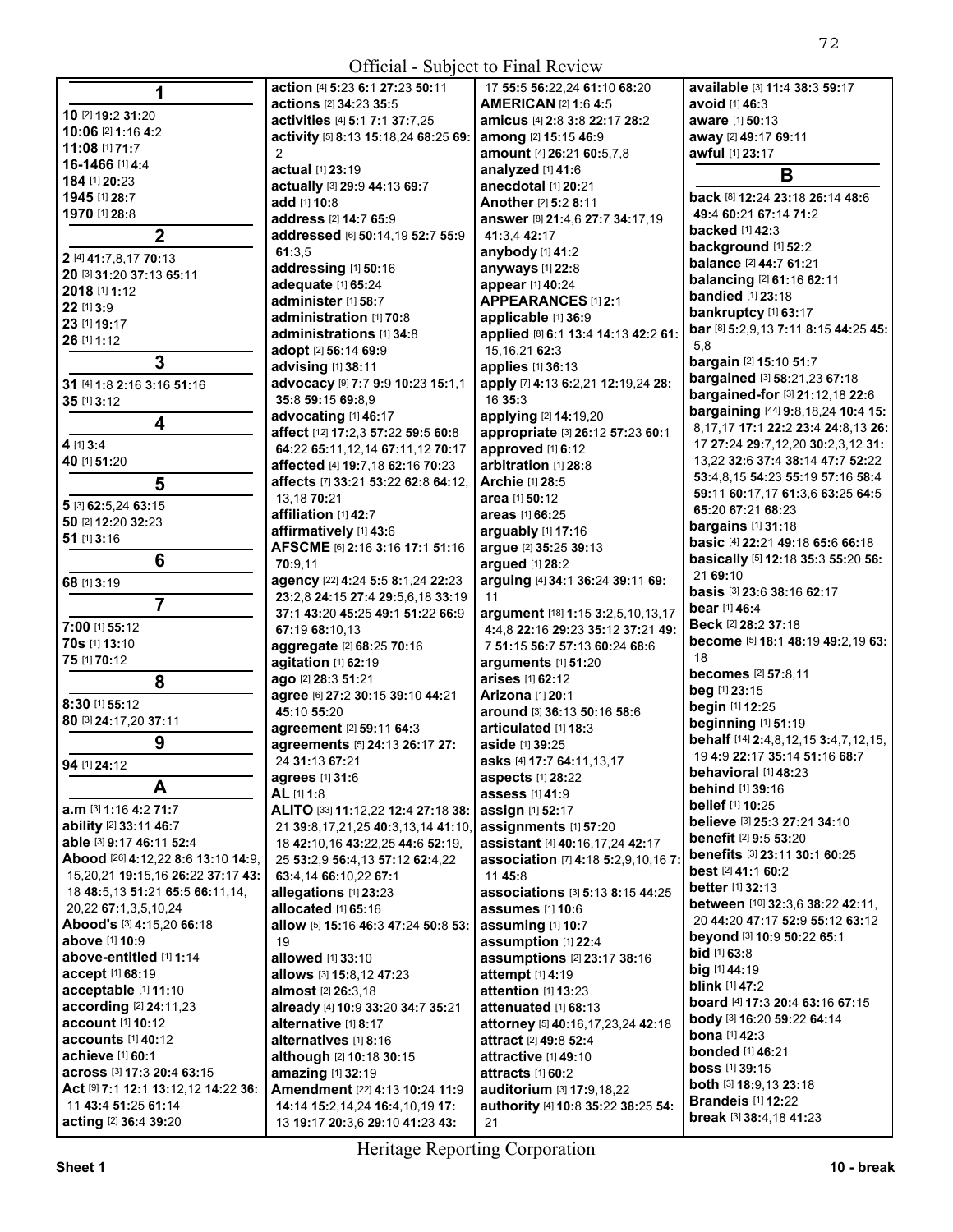| <b>Official - Subject to Final Review</b>      |                                                    |                                                              |                                          |  |
|------------------------------------------------|----------------------------------------------------|--------------------------------------------------------------|------------------------------------------|--|
| <b>breaks</b> [1] 38:17                        | choices [1] 56:18                                  | condition [2] 37:1 42:2                                      | 22                                       |  |
| BREYER [19] 12:15 14:8 20:24 21:               | chosen [2] 8:18 32:12                              | conditions [6] 29:24 32:16 35:22                             | <b>courts</b> [1] 5:16                   |  |
| 4 27:25 28:4,11,18,25 34:16 37:4               | Circuit [2] 27:19,20                               | 58:3 61:1 64:25                                              | <b>cover</b> [1] 19:2                    |  |
| 47:10 56:2 58:1,11,14,18 64:10                 | circulating [1] 40:18                              | <b>conduct</b> [1] <b>66:</b> 6                              | Cox [2] 28:5 37:5                        |  |
| 70:20                                          | circumstance [1] 62:10                             | confer [1] 10:10                                             | <b>cracks</b> [1] 55:21                  |  |
| brief [7] 13:24 20:25 28:3 29:5 56:            | circumstances [1] 43:13                            | confidence [1] 40:19                                         | cultivate $[1]$ 46:7                     |  |
| 5.6 68:21                                      | citizen [2] 40:9 55:25                             | confrontational [1] 49:2                                     | <b>culture</b> [1] 52:2                  |  |
| <b>briefs</b> [1] 63:22                        | <b>citizens</b> [1] 35:20                          | Connick [9] 40:16 50:3,7 56:17 57:                           | curiae [3] 2:8 3:8 22:17                 |  |
| <b>bring</b> [1] 49:4                          | city [2] 63:16 67:13                               | 9 58:15,15 62:9,13                                           | <b>cut</b> [2] 6:23 28:20                |  |
| <b>brink</b> [2] <b>63:16,17</b>               | classic [1] 62:21                                  | conscience [2] 43:10 55:24                                   | D                                        |  |
| <b>broad</b> [1] 35:22                         | clause [2] 21:10 51:5                              | consider [1] 66:17                                           | D.C [4] 1:11 2:7,15 27:20                |  |
| broad-scope [1] 62:2                           | clauses [2] 20:17,21                               | consideration [1] 19:23                                      | data [2] 24:11,24                        |  |
| broad-sweep [1] 62:1                           | clear [2] 19:22 63:23                              | considerations [1] 55:10                                     | DAVID [6] 2:11,15 3:11,14 35:12          |  |
| <b>broader</b> [2] 40:8 49:10                  | <b>cleaved</b> [1] <b>52:12</b>                    | considered [2] 50:19 51:23                                   | 51:15                                    |  |
| broadly [1] 48:17<br><b>brought</b> [1] 28:23  | <b>clients</b> [1] 13:14<br><b>closed</b> [1] 63:7 | constantly [1] 36:20<br>Constitution [2] 11:13 56:8          | day [4] 38:10,10 45:6 46:11              |  |
| budget [11] 58:22 59:6,9,16 60:8,              | cohesion $[1]$ 46:8                                | constitutional [6] 11:15 19:25 51:                           | day-to-day [1] 37:5                      |  |
| 16, 19, 21 64: 12, 22 65: 15                   | coin [1] 42:15                                     | 24 57:8 61:22 67:6                                           | deal [1] 69:23                           |  |
| <b>Bureau</b> [2] 24:11,24                     | coincide [1] 47:19                                 | constitutionally [2] 12:5 15:13                              | dealing [2] 14:25 45:20                  |  |
| <b>business</b> [1] 17:10                      | collaboration [1] 46:8                             | constrain [1] 51:24                                          | debatable [1] 28:22                      |  |
| buy-in [1] 57:24                               | colleague [1] 61:13                                | contagious [1] 49:20                                         | decide [3] 15:13 38:15 49:22             |  |
| C                                              | collective [31] 6:18 15:8,16,17,21                 | content [3] 62:11 63:11 67:5                                 | decided [3] 6:17 15:9 61:22              |  |
|                                                | 16:20 24:13 26:16 27:24 29:7,12,                   | context [6] 30:12 32:6 45:14 62:                             | decides [1] 59:12                        |  |
| California [4] 20:24,25 21:8,25                | 20 30:2.3 31:13.21 32:5 37:3 38:                   | 12 63:11,20                                                  | deciding [1] 67:15                       |  |
| called [1] 13:23                               | 14 53:4,14 54:22 55:19 57:16 59:                   | <b>continued</b> [1] 26:22                                   | decision [4] 4:21 69:13,14 70:21         |  |
| came [7] 1:14 14:10,11,18 17:9 26:             | 11 61:3,5 63:25 65:20 67:21 68:                    | contract [15] 10:1,3 19:4 21:9,13,                           | decisions [2] 6:7 27:1                   |  |
| 11 66:11                                       | 23                                                 | 17 22:4,6 27:13 37:7 46:15 51:6                              | decisis [6] 4:22 14:3 19:20,21 22:       |  |
| <b>cannot</b> [3] <b>15:19 58:21 64:2</b>      | collectively [2] 31:18 64:21                       | 57:17 67:19 70:7                                             | 24 26:15<br>declared [2] 18:24 21:15     |  |
| Care [1] 70:25<br><b>carried</b> [1] 45:17     | <b>Columbia [1] 18:23</b>                          | contracts [11] 19:1,1 20:11,12,16,                           | deemed [2] 52:9,10                       |  |
| <b>Carriers</b> [1] 36:10                      | come [10] 16:13,13 17:8 35:21 44:                  | 20,23 22:7 26:18 48:8 67:11                                  | deference [2] 35:25 50:4                 |  |
| cars [1] 20:2                                  | 8 45:6 47:6 52:1 53:13 59:25                       | contrary [2] 33:17 42:8                                      | deferential [1] 36:8                     |  |
| <b>carved</b> [1] 58:19                        | comes [4] 27:23 31:13 35:6 54:4                    | contribute [1] 46:5                                          | definition [1] 69:3                      |  |
| Case [30] 4:4 5:4,23 6:2 13:10 18:             | coming [2] 16:20 39:12                             | controlled [1] 25:21                                         | degree [1] 11:7                          |  |
| 18 26:11 27:10 29:11,14 36:11,23,              | command [1] 33:18<br>comment [1] 71:1              | controlling [2] 34:22 35:4<br>core [4] 15:18 29:4 33:10 57:2 | delivery [2] 18:14 30:14                 |  |
| 23, 24, 25 37: 18, 18 38: 15 40: 4, 22         | <b>Commerce</b> [1] 64:15                          | corporate [1] 25:8                                           | demand [4] 9:18 11:13 17:12,14           |  |
| 50:3 53:11,22 54:4,12,17,19 61:9               | Commission [1] 64:15                               | correct [6] 16:4, 15 45:11, 12 58:9,                         | demands [3] 62:24 65:13.16               |  |
| 71:6,7                                         | <b>committed</b> [1] <b>12:</b> 12                 | 11                                                           | democratic [1] 51:25                     |  |
| cases [18] 5:10,22 12:9,20,23,25               | company [1] 64:17                                  | COrrectness [1] 66:19                                        | <b>denied</b> [2] 47:5.9                 |  |
| 13:3,12 14:10,11 34:15 35:17 38:               | comparable [1] 6:19                                | corresponding [1] 35:6                                       | density [1] 48:20                        |  |
| 7 42:7 44:23 45:13 47:20 65:22                 | compel [5] 9:7 29:20 39:1 43:8 70:                 | corrosive [1] 46:7                                           | deny [1] 47:2                            |  |
| categories [1] 38:4                            | 12                                                 | corruption $[1]$ 33:18                                       | Department [1] 2:7                       |  |
| CBA [1] 38:8                                   | compelled [13] 5:5 15:19 36:17,                    | cost [7] 29:6,12 30:6,8,13 31:15                             | departure [1] 14:15                      |  |
| Ceballos [1] 44:11                             | 17 42:21 43:14,15 44:18,20,20,25                   | 46:4                                                         | depends [2] 36:1 62:7                    |  |
| certain [4] 44:8 55:3 57:1 65:20               | 45:1,3                                             | COStS [3] 9:24 10:8 68:10                                    | deprive [2] 6:9,10                       |  |
| cetera [1] 38:12                               | compelling [15] 5:14,18 6:5,14,19,                 | couldn't [2] 20:18 39:13                                     | deprived [1] 49:1                        |  |
| <b>chain</b> [1] <b>33:17</b>                  | 22 7:17,21 8:1 23:3 35:7 44:2 66:                  | COUNCIL [4] 1:8 2:16 3:16 51:16                              | deserve [1] 62:5<br>destruction [1] 50:9 |  |
| challenged [1] 5:24<br><b>chance</b> [1] 10:17 | 3.9 68:19                                          | <b>councils</b> [1] 67:13                                    | determine [1] 64:4                       |  |
| change [3] 17:7 37:15 44:16                    | competing [1] 65:16                                | counsel [5] 22:14 44:17 51:13 68:                            | dictate [1] 49:18                        |  |
| changes [1] 22:9                               | complementary [1] 46:1                             | 4 71:6                                                       | <b>Diego</b> [1] 36:12                   |  |
| changing $[1]$ 28:12                           | compromise [4] 13:21 14:6 47:11                    | counterparty [1] 46:13                                       | difference [1] 44:19                     |  |
| characterization [2] 57:13,15                  | 58:16                                              | country [3] 36:14 50:16 68:1<br><b>COUNTY [2] 1:7 4:6</b>    | differences [1] 38:22                    |  |
| chargeability [1] 47:25                        | compromises [1] 60:1<br>compulsion [2] 42:11,14    | course [11] 7:5 14:25 15:15 21:2.                            | different [13] 5:1,12 7:9 21:14 23:      |  |
| chargeable [6] 15:13 38:5,13 47:               | compulsory [6] 4:14 19:14 20:9,                    | 11 26:13 49:7 50:13 57:10 59:20                              | 15 31:16 40:11 42:23 50:20,21 60:        |  |
| 17 54:6.9                                      | 13 21:23 58:4                                      | 63:7                                                         | 15 66:25 69:24                           |  |
| charged [2] 70:7,8                             | concede [1] 65:19                                  | COURT [39] 1:1,15 4:11 7:24 8:6                              | differently [2] 44:8 60:15               |  |
| charges $[1]$ 38:8                             | concern [25] 17:17 30:5,10 31:19,                  | 11:20 14:23 16:24 20:3 22:20 27:                             | difficulties [1] 48:11                   |  |
| charging [2] 15:8,16                           | 23 32:23 41:12,16,18,19 57:18 61:                  | 1,14 28:20 35:16 36:6 40:17 41:                              | dignity [1] 43:9                         |  |
| Chicago [1] 2:12                               | 2,4 62:6,6,15,18,20,23 63:1,18 65:                 | 10 42:1,12 48:12 50:2,13,14 51:                              | diminished [3] 9:16 11:5,8               |  |
| CHIEF [20] 4:3,10 22:11,13,19 35:              | 21,23 69:21 70:17                                  | 18, 20, 21 52: 7, 12 54: 2 56: 16 61:                        | disagree [3] 31:8 33:24 45:2             |  |
| 9,15 49:6 50:25 51:1,12,17 58:25               | <b>concerns</b> [2] 29:10 65:14                    | 10,14,16,20 62:2,14,17 68:18 70:                             | disagreed [1] 65:6                       |  |
| 59:4,14 65:8 68:3,8 70:25 71:5                 | concluding [1] 23:6                                | 14                                                           | discharge [1] 52:5                       |  |
| choice [1] 49:24                               | concrete [1] 40:15                                 | Court's [4] 28:15 35:17 41:23 65:                            | discipline [1] 69:16                     |  |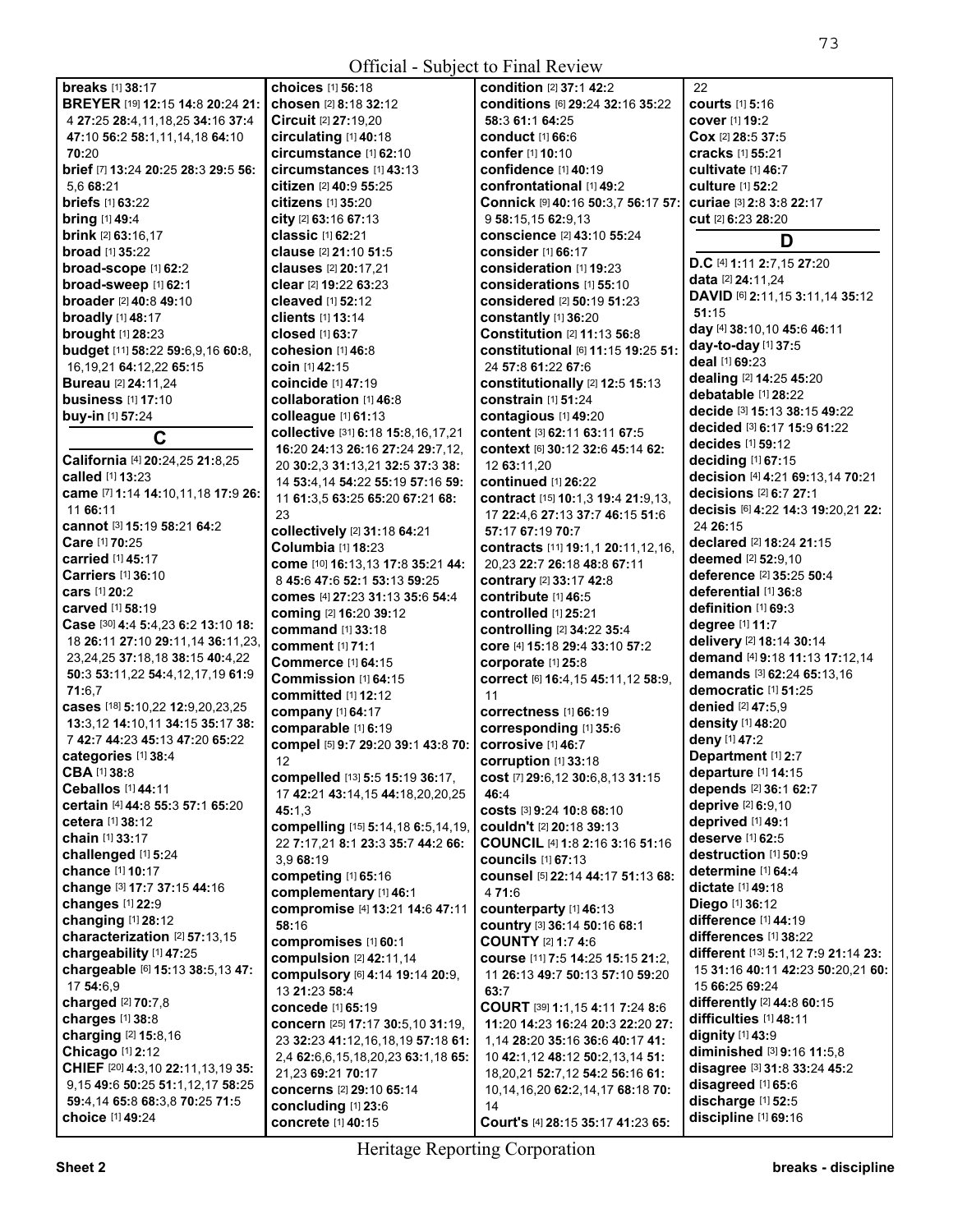| <b>Official - Subject to Final Review</b>                           |                                                      |                                                    |                                                           |  |
|---------------------------------------------------------------------|------------------------------------------------------|----------------------------------------------------|-----------------------------------------------------------|--|
| disciplined [4] 16:8 44:14 69:24,                                   | 25 65:1,17 68:11,16                                  | extent [3] 22:5 50:9 59:16                         | forth [4] 13:21 23:18 58:8 61:1                           |  |
| 25                                                                  | employees' [1] 35:23                                 | extraordinary [1] 9:6                              | forum [3] 5:19 7:11 63:13                                 |  |
| discretion [2] 10:4 58:20                                           | employer [11] 6:5,14 9:19 32:1,4                     | extremely [1] 68:12                                | <b>found</b> [1] <b>4:20</b>                              |  |
| discussed [1] 12:9                                                  | 35:19 36:5 37:9 40:9 42:5 50:8                       | F                                                  | <b>foundational</b> [2] 48:23 66:20                       |  |
| dismiss [5] 26:10,12,14 38:2 48:                                    | employer's [1] 36:1                                  |                                                    | founding [2] 57:2,5                                       |  |
| 16                                                                  | employers [2] 21:14 35:4                             | faces [1] 9:19                                     | four [1] 50:15                                            |  |
| disparage [1] 43:16                                                 | employment [12] 6:6 16:14 17:25                      | fact [6] 6:22 20:3 24:10 42:1 61:13                | four-year [1] 26:18                                       |  |
| disposition [1] 44:12                                               | 29:24 32:16 37:2,6,9 40:6 42:3 57:                   | 63:24                                              | <b>Fourth [2] 20:3.6</b>                                  |  |
| disputes [2] 30:24 31:11                                            | 8 61:1                                               | factored [1] 27:1                                  | framework [7] 12:19,23 31:9,10                            |  |
| disrupt [1] 68:17                                                   | employment-related [2] 16:3,9                        | <b>facts</b> [1] <b>17:21</b>                      | 36:7 61:3,6                                               |  |
| disruption [2] 27:3 70:1                                            | end [3] 46:11 54:16,18                               | <b>factual</b> [1] <b>23:23</b>                    | frameworks [2] 12:25 13:4                                 |  |
| dissent [2] 14:12 15:6                                              | endemic [1] 49:19                                    | fail [1] 55:23                                     | FRANCISCO [40] 2:6 3:6 22:15,16,                          |  |
| distinction [3] 13:16 42:10 71:4                                    | enforce [2] 27:14 69:8                               | failed [1] 4:13                                    | 19 23:12,25 24:3,23 25:3,10,12,19,                        |  |
| distinguish [1] 14:4                                                | engage [1] 59:15                                     | <b>failure</b> [1] <b>4:16</b>                     | 22 26:1,4,9 27:6,15 28:1,10,17,24                         |  |
| distinguishable [1] 5:11                                            | enormous [1] 26:21                                   | fair [8] 6:10 12:2 34:16 52:16 54:                 | 29:3,17 30:11,25 31:3,7,24 32:14,                         |  |
| District [6] 18:22 40:16,17,23,24                                   | <b>enough [1] 46:13</b>                              | 25 57:13,15 66:6                                   | 20 33:5, 14, 23 34:3, 9, 13, 19 48:5                      |  |
| 42:18                                                               | ensuring [2] 8:22 45:16                              | faith [1] 64:5                                     | Francisco's [1] 60:24                                     |  |
| <b>districts</b> [1] 67:14                                          | entire [1] 70:9                                      | <b>far</b> [2] <b>34:15 53:10</b>                  | FRANKLIN [33] 2:11 3:11 35:11,                            |  |
| doctrine [4] 14:20 19:20,21 27:12                                   | entirely [1] 18:6                                    | <b>favor</b> [1] <b>58:12</b>                      | 12, 15 36: 21 37: 16, 23 39: 4, 15, 19,                   |  |
| doing [6] 8:11 12:18 19:10 34:24                                    | entitled [2] 16:3,10                                 | February [1] 1:12                                  | 23 40:2,4 41:3,13,20 43:12,24 44:                         |  |
| 38:10 69:7                                                          | entitlement [1] 16:18                                | federal [9] 7:21 11:20 23:7,20 24:                 | 4,7,21 45:4,12 46:24 47:4,12 48:3,                        |  |
| dollars [2] 17:2 70:12                                              | equal [2] 9:11,19                                    | 6,15,19 25:1,4<br><b>FEDERATION [2] 1:6 4:5</b>    | 14 49:12 50:18,25 51:2                                    |  |
| done [1] 19:8                                                       | equally [1] 68:24                                    | fee [7] 4:14 6:10 8:24 27:4 29:6 43:               | frankly [1] 38:19                                         |  |
| down [8] 38:17,18 41:6 48:20,20,                                    | especially [1] 38:7                                  | 14 52:17                                           | FREDERICK [38] 2:15 3:14 51:14,                           |  |
| 21 60:4,9                                                           | ESQ [2] 2:3,15                                       | fees [29] 4:25 5:1,5,9,10,17,24 7:                 | 15,17 52:23 53:9,24 54:5,9,14,18                          |  |
| <b>dozen</b> [1] 70:5                                               | essence [1] 69:12                                    | 10 8:1,11 10:17 22:23 23:2,8 24:                   | 55:7,14 56:4,12,15 57:14 58:9,13,                         |  |
| drains [1] 9:10                                                     | essential [1] 21:8                                   | 15 29:18 37:1,11 43:20 45:25 49:                   | 17 59:2,7,18,24 60:10,14,23 61:9                          |  |
| dramatic [1] 6:15                                                   | essentially [2] 30:22 59:8                           | 1,22 51:22 52:9 66:9 67:19,22 68:                  | 62:7 63:2,5,19 65:3,18 66:15,24                           |  |
| draw [4] 42:11 47:16 52:8 67:1                                      | established [1] 31:9                                 | 10,13                                              | 67:3                                                      |  |
| drawing [1] 67:15                                                   | ET $[2]$ 1:8 38:12                                   | few [5] 18:21 28:3,3 45:19 48:6                    | free [4] 9:2 45:8 56:9 57:3                               |  |
| drawn [4] 42:20 44:19 47:15 48:2                                    | even [14] 14:3,12,21 21:11 22:2,5                    | fide [1] 42:4                                      | free-rider [1] 49:19                                      |  |
| drew [2] 43:5 47:13                                                 | 24:14 26:23 33:9 50:22 51:6 58:                      | field [1] 38:9                                     | Freed [1] 13:24<br>freer [2] 35:18,21                     |  |
| due [2] 20:14 47:4<br>dues [3] 10:20 37:12 49:23                    | 10 65:4,22<br>events [1] 50:8                        | filed [2] 56:6 70:11                               | friend [1] 42:11                                          |  |
| duties [7] 15:12 36:23,25 39:6,9,                                   | everybody [2] 8:23 40:25                             | financial [1] 48:18                                | friends [1] 35:24                                         |  |
| 20 40:1                                                             | everyone [1] 45:24                                   | financing [2] 28:12,21                             | full [1] 24:5                                             |  |
| duty [8] 9:23 10:5 11:20 12:2 15:                                   | evidentiary [1] 38:16                                | find [4] 20:18 24:12 38:6 54:1                     | function [2] 39:5,9                                       |  |
| 10 45:23 51:6 66:6                                                  | evolved [1] 56:24                                    | fire [2] 6:8 69:16                                 | fundamentally [1] 35:1                                    |  |
| dynamic [1] 53:19                                                   | exact [2] 33:3,4                                     | fired [2] 33:21 40:18                              | further [2] 23:3 29:14                                    |  |
|                                                                     | exacting [1] 14:13                                   | firing [1] 6:15                                    |                                                           |  |
| Е                                                                   | exactly [5] 25:15 44:2,4 53:1 54:3                   | firm $[1]$ 48:1                                    | G                                                         |  |
| economics [2] 48:23 49:18                                           | example [8] 6:25 11:15,25 20:1 21:                   | <b>first</b> [35] <b>4:4,13 5:8 9:22 10:23 11:</b> | gains [1] 49:3                                            |  |
| effect [3] 40:8 63:15 69:1                                          | 25 23:7 42:22 50:3                                   | 9 14:9.14 15:2.14.24 16:4.10.18                    | Gant [1] 20:1                                             |  |
| effective [1] 49:9                                                  | except [2] 20:13 21:17                               | 17:13 19:13,16 22:22 24:4 29:10                    | Garcetti [6] 36:12,15,23 39:7 40:4                        |  |
| effectively [1] 68:14                                               | <b>excision</b> [2] <b>20:</b> 13 <b>21:</b> 10      | 31:2 37:23 41:23 43:17 45:20 46:                   | 44:10                                                     |  |
| effects [3] 23:19 50:20,23                                          | exclusion [1] 61:24                                  | 1,3 49:13,15 55:5 56:22,24 60:16                   | GEN [2] 2:6 3:6                                           |  |
| <b>efficient</b> [1] 49:9                                           | exclusive [7] 8:25 9:4 10:7 23:4                     | 61:10 68:20                                        | General [51] 2:6,11 20:12,20,22                           |  |
| either [4] 10:20 23:8 59:9.12                                       | 52:14 61:23 66:5                                     | <b>fisc</b> [6] <b>18:13 33:22 57:22 69:1 70:</b>  | 22:15,16,19 23:12,16,25 24:3,23                           |  |
| elect [1] 33:2                                                      | exercising [1] 11:8                                  | 21,23                                              | 25:3,8,10,12,19,22 26:1,4,9 27:6,                         |  |
| electricity [2] 64:17,18                                            | existence [1] 60:7                                   | fiscal [1] 47:8                                    | 15 28:1,10,17,24 29:3,17,22 30:11,                        |  |
| Ellis [1] 37:18                                                     | expanded [1] 65:10                                   | fit $[2]$ 52:1 60:22                               | 25 31:3,7,24 32:14,20 33:5,14,23                          |  |
| Elrod [2] 14:12.12                                                  | expend [1] 70:12                                     | fits $[1]$ 60:19                                   | 34:3,6,9,13,19 35:10,13 37:5 48:5                         |  |
| elsewhere [1] 42:13                                                 | expense [1] 54:6                                     | fleshed [1] 66:12                                  | 60:24                                                     |  |
| employee [19] 15:22 16:7 18:2 30:                                   | expenses [4] 38:5,13,18 47:18                        | flip [1] 19:20                                     | generally [8] 6:12 16:6,16 23:9 24:<br>16 25:4 26:17 36:9 |  |
| 1 31:25 32:3 33:17,20 35:4 36:8<br>37:8 41:15 47:7 49:21 56:7 57:24 | expensive [1] 10:2                                   | flipped [1] 34:7<br>flush [1] 49:15                |                                                           |  |
|                                                                     | expire [1] 22:7                                      | focus [2] 22:21 29:12                              | germaneness [4] 47:22 66:10 67:                           |  |
| 62:4 65:10 69:13<br>employee's [2] 33:11 61:18                      | explain [1] 55:25                                    | follow-up [1] 27:9                                 | 2.4<br>gets [4] 17:23 49:17 55:21 57:20                   |  |
| employee/employer [1] 30:24                                         | explained [3] 8:6 14:23 56:23                        | force [3] 60:6 65:12 68:15                         | GINSBURG [6] 4:23 9:10 10:11,                             |  |
| EMPLOYEES [36] 1:7 4:6 7:3 10:                                      | explains [1] 56:17                                   | forcing [3] 7:6,9,12                               | 14 11:1 27:6                                              |  |
| 1 16:13,20 17:3,8,9,18 24:12 31:                                    | exploits [1] 40:6                                    | Foremost [1] 21:23                                 | give [3] 40:15 42:22 67:5                                 |  |
| 19 32:11, 12, 13, 23, 25 34: 23 35: 7                               | expresses [1] 36:19                                  | form [1] 68:14                                     | given [4] 8:21 23:11 42:23 50:23                          |  |
| 36:5,13 38:11 39:1 41:24 45:22                                      | expression [1] 57:1                                  | formal [1] 31:21                                   | Glickman [1] 45:13                                        |  |
| 46:4 49:11 52:6 56:9 60:6 61:6 62:                                  | expressive [3] 57:4 68:25 69:2<br>expressly [1] 12:2 | formulation [2] 65:5,7                             | good-faith [1] 64:8                                       |  |
|                                                                     |                                                      |                                                    |                                                           |  |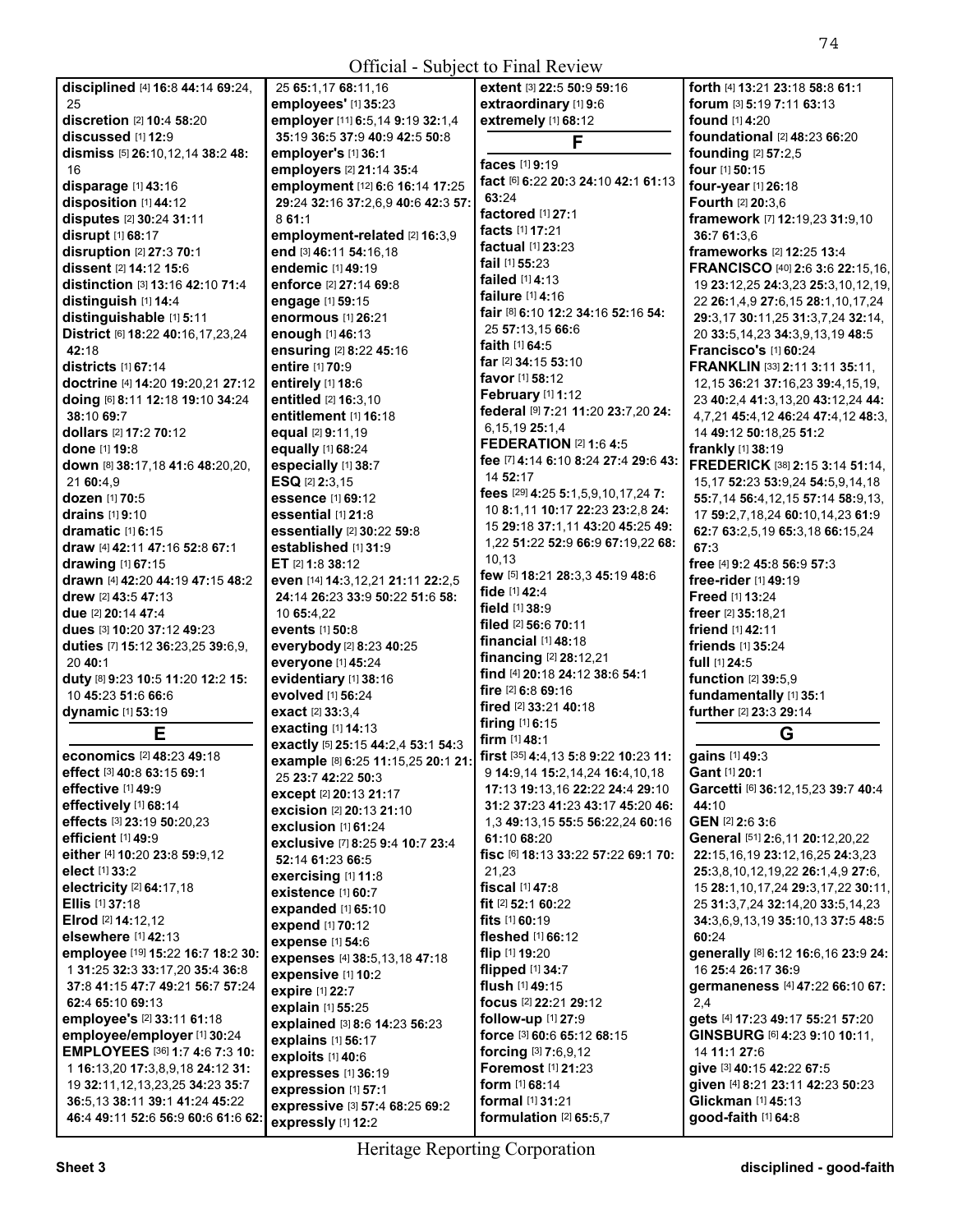## Official - Subject to Final Review

| Official - Subject to Final Review        |                                            |                                             |                                                            |
|-------------------------------------------|--------------------------------------------|---------------------------------------------|------------------------------------------------------------|
| got [5] 17:11 38:19 40:10 41:14 60:       | 31:8,25 33:24 34:9,13 37:17 39:            | inquiry [1] 34:21                           | justification [4] 19:9 29:18 36:17                         |
| 9                                         | 20 43:12 44:5 50:12 54:19 59:7             | insist [1] 43:3                             | 66:1                                                       |
| government [51] 5:14 6:5,8,13 7:          | 60:11 65:18 69:19 70:2 71:4                | <b>insofar</b> [1] 57:15                    | justified [3] 5:12,14,17                                   |
| 3, 13, 14, 21 8: 3, 22 9: 7 10: 24 14: 25 | <b>hour</b> [1] <b>37:14</b>               | <b>instance</b> [2] <b>20:8 62:13</b>       | justify [2] 4:19 7:6                                       |
| 15:9,12 18:12 23:7,8 24:7,15,19           | hours [2] 58:2 64:24                       | instances [3] 5:8 44:9 47:23                | K                                                          |
| 25:2,4 29:1 30:14,20,22 31:5,16           | <b>However</b> [1] 37:1                    | $instrument$ [1] $28:6$                     |                                                            |
| 32:8,9,21 33:9,19 36:4,16 46:20           | <b>Hudson</b> [1] 38:4                     | <b>insurance</b> [1] <b>18:11</b>           | KAGAN [19] 18:16 19:12,19 20:15                            |
| 47:25 51:25 56:25 57:3,10 60:5            | huge [1] 33:22                             | intangibly [1] 48:24                        | 21:11 29:16,22 30:18 31:1,4,17                             |
| 61:11,17 62:21 65:24 68:15,17 69:         | human [1] 49:18                            | interchange [1] 53:19                       | 32:10,15,21 48:3,15 50:18 57:25                            |
| 4,6                                       | <b>hundred</b> [1] 58:5                    | interest [33] 5:15,18 6:6,14,16,19,         | 60:23                                                      |
| government's [10] 5:17 6:11,20,           | hundreds [1] 17:2                          | 24 7:17,22 8:3,5,7 22:22 23:3 31:           | Kagan's [1] 34:18                                          |
| 24 8:7 13:13 22:22 23:21 30:8 34:         | hypothetical [4] 17:16 53:10 63:8,         | 12 34:22 35:2.6 40:9 42:4 45:18.            | keep [3] 9:15 58:7 63:10                                   |
| 22                                        | 24                                         | 20,22 46:11,22,25,25 51:10 61:17            | Keller [2] 37:18 45:13                                     |
| governmental [1] 4:15                     | hypotheticals [1] 65:9                     | 66:3,9 67:9 68:18                           | KENNEDY [23] 10:13 12:8 13:22                              |
| governments [1] 52:3                      |                                            | interested [1] 30:7                         | 26:7 36:15,22 37:10,20 46:16 47:                           |
| Governor [1] 59:10                        |                                            | interests [18] 5:12 6:21 7:5,13 8:1,        | 1,5 53:21,25 54:6,8,10,16 55:2,7,                          |
| grant [1] 44:9                            | idea [5] 12:12 29:18,23 51:22 68:          | 22 18:17,19 22:10 26:16 30:21 43:           | 11 58:16 60:3,12                                           |
| greater [2] 16:14 46:17                   | 15                                         | 17 45:16 46:1.2 51:3 54:25 55:6             | key [1] 67:17                                              |
| qreatest [1] 28:6                         | idealogical [1] 10:19                      | interferes [1] 33:11                        | <b>kicks</b> [1] <b>51:</b> 7                              |
| grievance [15] 28:8 29:8,9 37:6,14        | identical [2] 13:11,11                     | <b>Interstate [1] 64:14</b>                 | kind [2] 46:6 53:19                                        |
| 38:11 57:7 68:22,24 69:3,5,19,23          | identified [2] 27:19,20                    | invalidate [1] 27:4                         | kinds [3] 8:16 13:3 48:18                                  |
| 70:9,11                                   | ideological [1] 52:10                      | invalidated [1] 19:1                        | known [1] 21:15                                            |
| grievances [5] 11:17 37:15,25 69:         | <b>illegal</b> [2] <b>19:25 27:13</b>      | investigate [1] 9:17                        | <b>Knox</b> [2] <b>4:17 26:2</b> 0                         |
| 22 70:15                                  | Illinois [8] 2:11,12 11:25 12:1 35:        | <b>involve</b> [1] 37:7                     | <b>Kraemer</b> [1] 27:13                                   |
| group [5] 7:7 17:23 36:6 49:10 55:        | 13 38:25 39:13 70:14                       | involved [6] 13:14,14 20:2 33:4             |                                                            |
| 22                                        | $immaterial$ $[1]$ 10:22                   | 36:15 42:24                                 | labor [16] 7:14, 15, 25 8:3, 5 12:1 13:                    |
| groups [1] 9:9                            | <b>impacts</b> [1] 59:16                   | irrespective [1] 7:18                       | 12, 12 <b>14:</b> 22 <b>24:</b> 11, 24 <b>28:</b> 4, 7, 23 |
| guess [1] 52:24                           | implementation [1] 55:4                    | irresponsible [1] 38:19                     | 55:1 67:25                                                 |
| н                                         | implicate [1] 30:16                        | isn't [8] 6:18 7:15 8:25 14:16 18:6         | lack [1] 40:19                                             |
| hand [3] 32:25 35:18,21                   | implications [1] 47:9<br>implicit [1] 42:9 | 19:14 54:16 60:12                           | largely [1] 27:18                                          |
| handle [1] 11:16                          | implied [1] 11:20                          | issue [16] 16:9, 15 17:25 22:6 23:1         | last [2] 55:12 68:9                                        |
| happen [3] 27:17 38:6 67:7                | important [5] 18:12 19:22 29:22            | 26:10 27:20 29:4 33:7 43:17 48:9            | <b>late</b> [1] <b>69:25</b>                               |
| happened [1] 44:13                        | 43:19 63:10                                | 50:17 57:8,9 69:23,24                       | Lathrop [1] 55:9                                           |
| happening [2] 47:3 63:6                   | importantly [2] 33:7 67:12                 | issues [7] 6:17 16:3 17:1 22:22 51:         | Laughter [3] 39:18 55:13 59:23                             |
| happens [5] 27:11 30:5 59:8 60:           | imposed [1] 11:18                          | 6,23 57:16                                  | law [14] 5:5,15 11:18,20,23,24,25                          |
| 17,18                                     | imposing [1] 45:23                         | itself [5] 9:5 29:6 34:21 66:6,11           | 12:20 14:20 36:3 41:24 51:4,5,7                            |
| happy [3] 36:21 42:6 48:14                | impulses [1] 51:25                         |                                             | lawyers [3] 13:2,20 28:19                                  |
| hard [1] 58:6                             | includes [1] 35:22                         | JANUS [3] 1:3 4:5 6:2                       | lay [1] 41:5                                               |
| <b>harder</b> [1] 24:8                    | including [1] 24:16                        | job [1] 33:12                               | least [4] 8:2 20:20 28:20,21                               |
| <b>Harlan's [1] 55:8</b>                  | income [1] 6:10                            | jobs [2] 23:22 34:24                        | leave [2] 21:17 57:21                                      |
| harm [1] 50:5                             | incompatible [1] 35:2                      | judgments [1] 50:5                          | legal [3] 21:22 45:23 50:2                                 |
| <b>harmful</b> [1] <b>50:2</b> 0          | inconsistent [3] 14:9,11,16                | judicial [1] 50:4                           | legislature [2] 59:12 60:18                                |
| Harris [6] 4:16 5:11 14:23 16:25          | increase [4] 49:25 62:24 63:15 70:         | Justice [171] 2:7 4:3,10,23 6:3 7:8,        | legislatures [1] 67:13                                     |
| 26:13,20                                  | 13                                         | 20 8:10 9:1,10 10:11,13,14 11:1,            | legs [1] 28:20                                             |
| Hatch [3] 6:25 36:11 61:14                | increasing [2] 46:21,21                    | 12,22 12:4,8,15 13:9 14:8,13 15:            | Lehnert [8] 23:1 47:13 52:8 58:16                          |
| <b>head</b> $[1]$ 26:5                    | incredibly [1] 10:5                        | 20 16:2,7,12,17 17:6,20 18:7,15,            | 66:3,12,17 67:4                                            |
| health [1] 18:11                          | indebtedness [1] 46:21                     | 16 19:12,19 20:15,24 21:4,11 22:            | Leonard $[1]$ 15:7                                         |
| hear [1] 4:3                              | <b>independent</b> [2] 46:10,12            | 11, 13, 19 23: 10, 14 24: 1, 21, 25 25: 7,  | Lerner [1] 13:23                                           |
| heard [1] 28:5                            | indicate [1] 49:14                         | 11, 16, 20, 24 26: 2, 7 27: 6, 18, 25 28:   | less [3] 25:14 54:12,15                                    |
| heart [1] 30:3                            | individual [7] 10:22 27:4 31:11,25         | 4, 11, 18, 25 29: 16, 22 30: 18 31: 1, 4,   | Letter [1] 36:10                                           |
| heightened [4] 4:13 15:2 35:1,3           | 61:6 62:18 69:15                           | 17 32:10, 15, 21 33:13, 15, 25 34:5,        | <b>level</b> [1] <b>31:12</b>                              |
| held [2] 27:22 40:17                      | individually [1] 64:21                     | 11, 16, 18 35: 9, 16 36: 15, 22 37: 4, 10,  | leverages $[1]$ 40:7                                       |
| higher [5] 17:11,24 32:24 46:20           | individuals [4] 7:6 11:8 15:19 19:         | 20 38:21 39:8,17,21,25 40:3,12,14           | life [1] 43:5                                              |
| 64:20                                     | 6                                          | 41:10,18 42:10,16 43:22,25 44:6,            | <b>limit</b> [2] 53:3 58:2                                 |
| highly [1] 37:12                          | individuals' [3] 10:25 20:6 68:20          | 17,22,24 45:5 46:16 47:1,5,10,13,           | <b>limitation</b> [2] 40:21 67:19                          |
| hinge [1] 5:22                            | industries [2] 14:5 25:18                  | 19 48:3,15 49:6 50:18,25 51:1,12,           | limitations [4] 38:24 39:3 40:1 56:                        |
| <b>hinges</b> [1] 61:10                   | industry [3] 25:17,17 28:14                | 18 52:16, 19, 25 53: 2, 9, 21, 25 54: 6,    | 25                                                         |
| history [4] 12:11 42:19 52:2 58:5         | inequitable [1] 21:19                      | 8, 10, 16 55: 2, 7, 8, 11 56: 2, 4, 13, 16, | limited [2] 12:16 24:8                                     |
| holidays [1] 57:20                        | influence [6] 4:15 53:22 54:3,13,          | 23 57:9,12,25 58:1,11,14,17,25 59:          | <b>limiting</b> $[2]$ 13:5,6                               |
| <b>Holmes</b> [1] 12:22                   | 15 69:4                                    | 4, 14 60: 3, 12, 23 62: 4, 9, 22 63: 4, 14  | line [15] 38:14,14 42:20 43:5 44:19                        |
| Honor [36] 5:7 7:23 9:4,21 10:22          | infringe [1] 43:9                          | 64:10 65:4,8 66:2,10,22 67:1 68:3,          | 47:12,17,19,21 48:1 52:9 64:19,                            |
| 11:19 12:7,14 16:1,5 20:19 21:3,7         | <b>infringing</b> [1] 68:19                | 8 69:10,22 70:4,18,18,20,25 71:5            | 23,24 66:17                                                |
| 23:13 24:4 26:6 27:16 29:3 30:11          | initial [1] 49:15                          | <b>Justices [1] 13:22</b>                   | <b>listen</b> $[3]$ 8:8 9:7,8                              |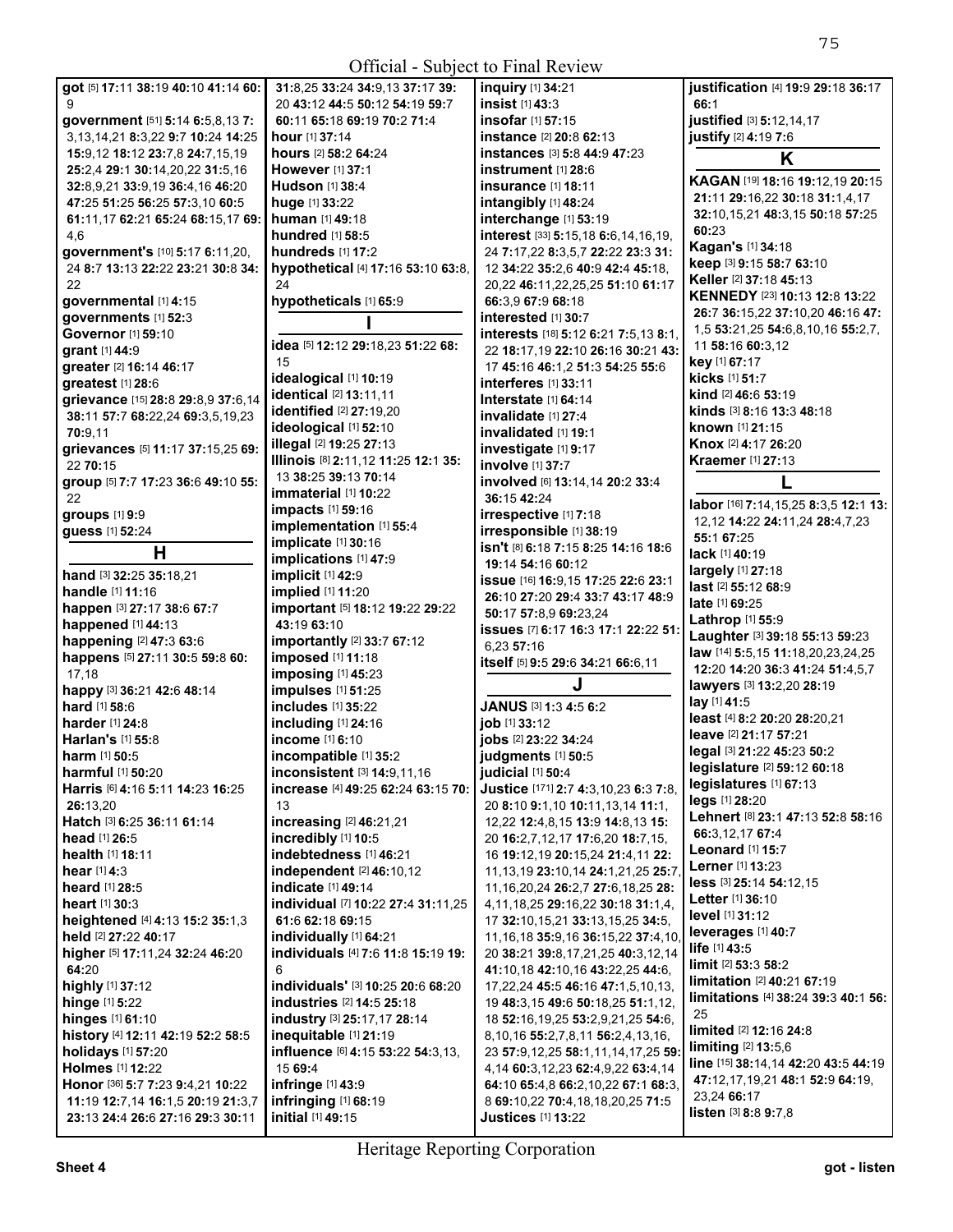| Official - Subject to Final Review               |                                                         |                                               |                                                |  |
|--------------------------------------------------|---------------------------------------------------------|-----------------------------------------------|------------------------------------------------|--|
| listening [2] 8:4,7                              | memo [1] 44:12                                          | new [4] 14:19 26:25 34:2 48:7                 | Orwellian [1] 41:14                            |  |
| litigate [1] 30:23                               | mentioned [1] 70:16                                     | newsletter [1] 54:1                           | other [19] 4:17 9:8 12:9 14:4 15:11,           |  |
| litigation [1] 12:10                             | merely [1] 16:19                                        | next [2] 22:7 26:25                           | 16 21:25 23:5,22 26:8,9 32:25 35:              |  |
| livelihoods [1] 19:6                             | merit [1] 46:18                                         | night [1] 55:12                               | 24 36:8 49:7 50:1 67:9 70:5,15                 |  |
| lobbying [3] 52:21,25 58:8                       | messages [2] 6:12,12                                    | NOEL [3] 2:6 3:6 22:16                        | others [4] 6:19 30:17 46:5 49:22               |  |
| local [1] 52:1                                   | MESSENGER [46] 2:3 3:3,18 4:7,                          | non-chargeable [1] 47:17                      | otherwise [1] 68:16                            |  |
| <b>logic</b> [1] 44:15                           | 8,10,24 5:7 6:20 7:18,23 8:24 9:3,                      | non-members [6] 9:23 10:6 11:                 | <b>ought</b> [1] 50:4                          |  |
| long [3] 45:1 49:17 50:24                        | 20 10:21 11:6,19,24 12:7,14 14:7                        | 14,17 70:3,7                                  | out [17] 10:17 24:18 28:20 37:4 38:            |  |
| <b>long-term</b> [1] <b>30:</b> 21               | 16:1,5,11,16,24 17:15 18:4,9,16                         | normal [1] 48:6                               | 4, 10 44:8 45:6, 17 49:3 54:4 58:8,            |  |
| look [9] 24:18 27:25 38:3 44:22 56:              | 19:11,24 20:18 21:2,6,21 27:8 48:                       | north [1] 24:19                               | 18,19 64:1 66:11,12                            |  |
| 17 57:19 62:10,11 63:20                          | 4 68:5,6,8 69:18 70:2,6,19 71:2                         | note [2] 51:19 65:3                           | out-years [1] 38:7                             |  |
| <b>looking</b> [1] <b>30:</b> 20                 | Messenger's [1] 29:23                                   | nothing [2] 44:15 46:5                        | outcome [1] 44:16                              |  |
| <b>lose</b> [1] 70:22                            | method [1] 28:12                                        | notices [1] 38:4                              | <b>outside</b> [5] <b>6:11 45:14 53:10 55:</b> |  |
| lot [5] 23:17,22 25:18 66:24 68:23               | might [2] 51:6 65:21                                    | nowhere [1] 4:20                              | 25 61:5                                        |  |
| lots [1] 13:1                                    | militant [1] 49:2                                       | number [4] 20:19 24:17 25:23 26:              | outweigh [1] 61:18                             |  |
| love [1] 41:1                                    | million [2] 19:3 70:12                                  | 5                                             | over [11] 10:7 15:10 17:1 19:2 32:1,           |  |
| M                                                | millions [4] 17:2 19:2,6 36:13                          | numerous [1] 38:22                            | 15 41:22 49:17,22 59:5 63:17                   |  |
| machine [1] 7:4                                  | mind [1] 63:11                                          | O                                             | overall [2] 31:14 32:8                         |  |
| <b>made</b> [1] <b>68:</b> 9                     | <b>minor</b> [1] <b>70:15</b>                           | O'Connor [1] 13:22                            | overlap [1] 47:18                              |  |
| Madison [1] 13:1                                 | minority [3] 52:15 54:24 61:24                          | object [1] 55:3                               | overriding [1] 46:25                           |  |
| <b>majority</b> [2] <b>61:</b> 25 <b>67:</b> 10  | minutes [1] 68:5                                        | obligations [1] 48:18                         | overrule [4] 48:13 66:13 67:10,24              |  |
| malfeasance [1] 16:9                             | mobilization [1] 49:16                                  | obviously [1] 48:16                           | overruled [3] 4:12 18:18 48:5                  |  |
| Man [4] 43:2,20,23 52:21                         | modern [4] 12:19,23,25 13:4                             | <b>occurring</b> [1] 20:4                     | <b>overtime</b> [1] 60:7                       |  |
| manage [2] 57:23 59:2                            | <b>moments</b> [1] 45:19                                | <b>occurs</b> [1] 59:10                       | own [1] 9:15                                   |  |
| management [3] 53:20 63:12 64:                   | Monday [1] 1:12                                         | odds [1] 4:16                                 | P                                              |  |
| 2                                                | money [8] 6:9 9:15 30:6,8 64:11,                        | offered [1] 47:16                             | PAGE [1] 3:2                                   |  |
| managerial [4] 45:17 46:2 58:20,                 | 13,17 68:14<br>Moore [1] 43:3                           | <b>office</b> [2] 40:20,25                    | paid [2] 43:5 60:5                             |  |
| 20                                               | morale [2] 62:8,16                                      | official [6] 36:23,24 39:6,9,20 40:1          | pain [1] 54:25                                 |  |
| manages [1] 35:19                                | morning [2] 4:4 35:25                                   | <b>oftentimes</b> [3] <b>6:23 16:11,12</b>    | parameter [1] 59:10                            |  |
| <b>Mancur</b> [1] 48:22                          | most [5] 13:25 20:20 47:20 52:4                         | Okay [6] 12:21 23:20 40:20 41:7               | <b>paramount</b> [1] 45:16                     |  |
| <b>mandate</b> [2] <b>54:</b> 23 <b>55:</b> 3    | 59:20                                                   | 64:25,25                                      | part [7] 27:21 29:23 34:2 52:11 53:            |  |
| mandated [6] 21:24 52:11,13 53:6                 | motion [5] 26:10,12,13 38:2 48:16                       | old [1] 12:25                                 | 14 54:20 66:14                                 |  |
| 58:3 66:4                                        | move [1] 18:5                                           | older [2] 12:19 13:3                          | participate [2] 8:12,14                        |  |
| mandatory [4] 5:2 52:21 53:4,7                   | movie [1] 43:2                                          | <b>Olson</b> [1] 48:22                        | participation [1] 7:10                         |  |
| manifest [1] 50:10                               | much [11] 24:21,25 25:7 27:3 31:8,                      | Once [6] 16:21 18:24 19:7 22:1 28:            | particular [5] 21:18 32:2 50:6 63:             |  |
| <b>manner</b> [1] 61:12                          | 24 33:23 35:18 37:22 38:13 65:15                        | 442:5                                         | 21,23                                          |  |
| many [13] 12:23 18:11 19:5 20:4,5,               | multiple [1] 8:8                                        | One [28] 4:25 8:4,7,18 13:5,17 17:            | particularly [2] 14:4 26:16                    |  |
| 16 34:6,12 38:7 42:19 47:6 65:16                 | <b>MUNICIPAL [3] 1:7 4:6 48:8</b>                       | 10,23 21:18 22:7 23:15 28:20 33:              | partner [3] 9:11 46:14,16                      |  |
| 67:20                                            | municipalities [1] 18:25                                | 6 38:24 43:15 44:14 47:14 55:9.               | party [2] 36:18,19                             |  |
| <b>Marbury</b> [1] 13:1                          | must [1] 66:5                                           | 22 62:4 64:5,11,12,16 65:6,10 68:             | pass [2] 10:19 48:7                            |  |
| <b>MARK [1] 1:3</b>                              | N                                                       | 19 69:23                                      | past [1] 50:15                                 |  |
| <b>marker</b> [1] <b>41:</b> 6                   |                                                         | only [11] 5:23 8:7 9:13 14:9 42:22            | patronage [1] 14:14                            |  |
| marketing [1] 9:12                               | narrowly [1] 8:19                                       | 46:15 49:20 50:13 51:8 62:14 68:              | pay [11] 8:12 10:20 29:25 37:2 44:             |  |
| marketplace [1] 40:8<br><b>massive</b> [1] 46:20 | nature [8] 15:21 16:22 31:10 33:8                       | 12                                            | 25 55:4 60:25 62:19 64:2 68:11                 |  |
| matter [20] 1:14 13:7 17:16 18:5                 | 34:20 37:13 42:23 49:18<br><b>near</b> [1] <b>13:11</b> | opening [1] 63:8<br><b>operates</b> [1] 18:12 | 70:13<br>paying [1] 10:17                      |  |
| 21:23 30:10 31:19,23 32:17,23 41:                | necessarily [5] 10:8 14:19 15:3                         | operation [1] 18:13                           | payment [1] 43:14                              |  |
| 11 62:6, 15, 18, 20, 23 63:1, 18 65: 23          | 21:22 29:13                                             | opinion [10] 27:19,21 28:15 47:14             | payments [2] 5:3 49:8                          |  |
| 69:20                                            | necessary [2] 8:25 23:3                                 | 55:8,15 56:16 57:9 62:9 66:2                  | peace [8] 6:16 7:15,25 8:3,5 28:4,             |  |
| matters [14] 16:23 30:4 32:22 33:6               | necessity [2] 22:23 50:7                                | opportunity [1] 53:15                         | 7,23                                           |  |
| 37:12 41:16 57:17 60:25 61:2,4                   | need [6] 7:24 8:19 22:8 26:11 29:                       | oppose [1] 10:15                              | penalty [1] 64:9                               |  |
| 65:20,21 70:15,17                                | 19 49:8                                                 | opposed [2] 9:13 44:13                        | people [13] 6:9 9:13 10:15,16 28:              |  |
| mean [11] 13:9 18:10 20:25 25:24                 | needs [1] 68:15                                         | opposite [2] 6:23 20:25                       | 23 38:10 42:19 44:25 50:16 52:5                |  |
| 32:17 44:19,22 50:19 52:24 53:1                  | <b>negative</b> [1] 25:25                               | oral [10] 1:14 3:2,5,10,13 4:8 22:16          | 55:3 69:24,25                                  |  |
| 65:12                                            | negotiate [2] 15:23 65:13                               | 35:12 51:15 68:6                              | percent [10] 24:12,17,20 37:11,13              |  |
| Meaning [2] 26:2 56:8                            | negotiated [1] 26:19                                    | order [5] 14:8 25:13 32:8 34:23 60:           | 62:5,24 63:15 65:11 70:13                      |  |
| means [4] 8:2 26:18 30:22 67:17                  | negotiating [5] 10:1,2 26:25 32:1                       | 1                                             | percentage [1] 37:24                           |  |
| mechanical [1] 25:16                             | 67:16                                                   | ordinarily [1] 62:19                          | perfectly [1] 11:10                            |  |
| <b>meeting</b> [1] 40:25                         | negotiation [6] 24:6 32:2 46:15                         | organization [2] 32:7 55:18                   | perform [1] 52:6                               |  |
| member [1] 45:8                                  | 59:5,9 63:6                                             | organized [1] 7:4                             | perhaps [1] 63:17                              |  |
| members [6] 10:3 24:9,14 45:5 49:                | negotiations [2] 37:14 63:12                            | organizing [1] 49:16                          | permission [1] 17:22                           |  |
| 4 52:15                                          | neutrality [1] 12:13                                    | original [1] 56:8                             | permit [3] 6:8,13 33:20                        |  |
| membership [1] 48:19                             | never [6] 36:3 42:1,5 47:5,9 56:6                       | origins [1] 56:19                             | permitted [1] 8:14                             |  |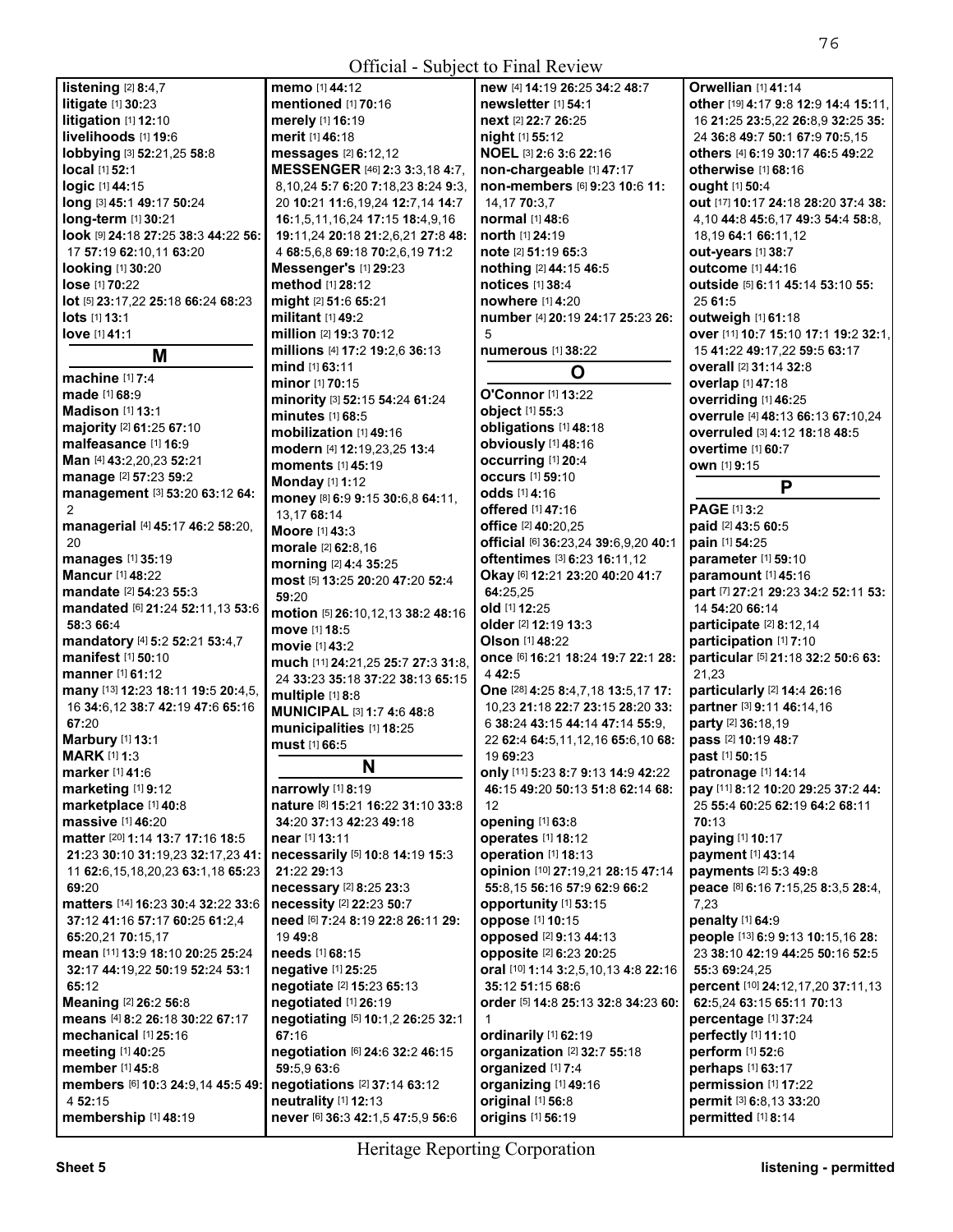| <b>Official - Subject to Final Review</b> |                                            |                                     |                                    |
|-------------------------------------------|--------------------------------------------|-------------------------------------|------------------------------------|
| person [6] 43:11 55:19 64:11,12,          | principles [1] 62:2                        | R                                   | representatives [1] 38:9           |
| 16 69:15                                  | printing [1] 25:17                         |                                     | representing [2] 39:12 46:5        |
| person's [1] 43:9                         | prior [4] 14:16,21 22:4 34:7               | radical [1] 34:2                    | represents [1] 62:25               |
| personnel [2] 35:19 46:9                  | private [21] 5:4,6,21,25 7:13 14:24        | railroad [1] 13:13                  | require [2] 11:13 21:9             |
| persuade [1] 55:22                        | 15:4 25:11, 15 27:11, 17, 22 32:7          | railroads [1] 64:13                 | required [8] 12:6 40:23 41:15 42:  |
| persuading [1] 67:10                      | 36:18,18 41:12,18,19 52:2 62:6,            | Railway [3] 13:11,12 14:22          | 18 44:11 52:6,15,18                |
| Petitioner [9] 1:4 2:4,9 3:4,9,19 4:      | 23                                         | raise [5] 9:23 62:5,20 65:21 67:24  | requirement [2] 11:16 53:14        |
| 9 22:18 41:22                             | privatization [1] 46:18                    | raises [1] 29:10                    | reserve [1] 22:11                  |
| PETITIONERS [1] 68:7                      | probably [3] 19:2 27:2 39:10               | raising [1] 57:17                   | resistant [1] 69:6                 |
| pick [1] 68:9                             | probing [1] 10:24                          | rampant [1] 33:18                   | resolution [1] 37:6                |
| Pickering [18] 31:2,9,16 33:8,9,16        | problem [6] 13:25 15:7 47:23 49:           | range [2] 24:5,8                    | resolve [1] 29:14                  |
| 34:21,21,25 36:7 38:22 40:12 41:          | 19 53:12 65:4                              | rate [2] 25:15 64:18                | resources [5] 9:11,17 11:4,7 48:   |
| 7,8 44:7 61:16,21 62:3                    | procedures [1] 64:4                        | rates [2] 48:20 64:14               | 21                                 |
|                                           | process [9] 29:7,9,10,21 46:14 52:         | rather [2] 9:15 31:2                |                                    |
| place [4] 32:3,6 50:24 63:13              |                                            | ratify [3] 59:13 60:20,20           | respect [9] 5:8,21 15:5 41:24 47:5 |
| places [2] 4:16 20:4                      | 11 63:25 68:22 69:9                        | rationales [1] 4:20                 | 57:1 59:15 61:12 65:13             |
| play [1] 43:2                             | processing [2] 68:24 70:10                 | reach [1] 7:24                      | Respectfully [1] 27:16             |
| please [6] 4:11 22:20 29:16 35:16         | Professor [2] 13:24,24                     | read [6] 21:1 28:15 49:14 55:8,11   | respond [1] 51:2                   |
| 51:1.18                                   | prohibit [2] 33:10 35:4                    | 56:5                                | Respondent [3] 2:16 3:15 51:16     |
| plenty [1] 48:25                          | prohibits [1] 10:24                        | reading [1] 29:5                    | Respondents [5] 1:9 2:13 3:12 4:   |
| plurality $[1]$ 47:15                     | promotion [1] 46:19                        | real [1] 48:9                       | 19 35:14                           |
| plurality's [1] 47:21                     | property [1] 19:4                          |                                     | responses [1] 24:4                 |
| pocket [1] 9:15                           | prophylactic [1] 50:11                     | reality [3] 23:23,24 47:2           | responsible [1] 46:12              |
| point [13] 12:10,11 14:9 15:6 26:         | proposition [1] 68:10                      | really [9] 13:18 22:9 23:6 30:3 31: | rest [1] 24:6                      |
| 10,15 44:1 50:1,2 58:18 64:1 68:9,        | prosperity [1] 28:7                        | 14 40:10 53:11 69:12,13             | Restatement [1] 20:22              |
| 22                                        | protected [1] 17:12                        | reason [9] 9:3,25 19:15,15 20:5,10  | <b>restrict</b> [2] 43:11 65:24    |
| pointed [1] 37:4                          | protection [5] 15:3 16:4,10,19 68:         | 31:11 47:20 53:24                   | restricting [3] 6:21,25 7:1        |
| points [2] 26:8 41:23                     | 14                                         | reasons [4] 5:11 10:19 27:18 33:6   | restriction [3] 42:12,14,20        |
| policies [5] 4:15 36:9 55:4,5 57:21       | provide [3] 7:10 11:14 52:18               | <b>REBUTTAL [2] 3:17 68:6</b>       | restrictions [1] 61:18             |
| policy [12] 6:12 16:23 18:1,6 30:17       | provides [3] 9:6 12:2 66:3                 | <b>recent</b> [1] 22:6              | restrictive [1] 8:2                |
| 45:7 47:8 58:20 65:14 69:8,14,17          | provision [6] 12:1 21:9,18 22:1 29:        | recently [1] 70:11                  | result [1] 11:11                   |
| political [14] 7:1,4 15:1,1,18 17:4       | 6 51:9                                     | recognize [3] 11:2 35:17 43:19      | results [1] 4:20                   |
| 33:10 36:19 37:13 42:7 53:22 54:          | provisions [5] 19:14 20:14 21:13           | recognized [4] 6:4 16:25 43:18      | retaining [2] 4:22 19:15           |
| 2,13,15                                   | 27:5 51:9                                  | 45:15                               | reverse [1] 26:13                  |
| politicalization [1] 7:2                  | public [63] 5:3,23 7:10 16:23 17:          | record [4] 23:17 26:11 38:1,6       | reversing [3] 19:16 20:5,10        |
| position [12] 11:3 28:5 30:9,19 34:       | 17, 18 18: 1, 5, 13 20: 19 28: 13 30: 5,   | recruit [2] 24:9 52:4               | review [1] 53:15                   |
| 2,14 39:11 45:7,10 56:1 64:7.8            | 5, 10, 12, 14, 16 31: 12, 19, 23 32: 5, 22 | reference [1] 12:8                  | <b>revised</b> [1] <b>34:14</b>    |
| positions [2] 34:7 55:20                  | 33:22 36:8,13 37:2 41:16,24 42:3           | referencing [1] 37:5                | revisiting [1] 66:17               |
| posits [1] 63:8                           | 47:7,8 52:5,6 56:7,9,22 57:17,22           | reflects [2] 34:21,25               | Rico [1] 18:23                     |
| possible [2] 41:13 56:2                   |                                            | Regardless [1] 34:17                | riding [1] 9:2                     |
|                                           | 59:14,20 61:2,4 62:6,15,18,20 63:          | regards [1] 45:25                   |                                    |
| possibly [1] 41:2                         | 1,13,18 64:14,16 65:1,14,21,23 69          | regulated [4] 7:11 13:13 14:5 28:   | rights [6] 19:4 20:6 56:10,20 57:4 |
| Post [1] 13:25                            | 1, 13, 17, 20, 20 70: 17, 21, 23           | 14                                  | 68:20                              |
| <b>Postal</b> [7] 23:12,13,21 24:4,10,16, | <b>publicly</b> [2] 38:3 45:9              | regulates [1] 35:20                 | <b>Riley</b> [1] 42:13             |
| 18                                        | <b>Puerto [1] 18:23</b>                    | regulating [3] 5:15 6:6 57:3        | rises [1] 31:12                    |
| Powell [2] 14:13 65:4                     | purpose [4] 7:13,14 29:19 55:17            | rein [1] 57:3                       | ROBERTS [13] 4:3 22:13 35:9 49:    |
| power [2] 32:13 65:24                     | purposes [1] 29:11                         | relations [2] 7:15 12:1             | 6 51:1,12 58:25 59:4,14 65:8 68:3  |
| powers [1] 9:6                            | <b>pursuant</b> [1] 39:20                  | relationship [2] 40:6,7             | 70:25 71:5                         |
| practice [4] 5:15 20:1 47:18 55:1         | push [1] 63:16                             | relationships [2] 46:9 50:10        | Roe [1] 36:12                      |
| precedent [2] 14:16 66:20                 | put [5] 13:21 17:21 18:21 35:22 59:        | reliance [12] 18:17,19 19:22,24,25  | room [1] 13:2                      |
| precedents [3] 4:18 14:17,18              | 19                                         | 22:9 26:16,21,23 51:3,10 67:8       | routine [1] 6:17                   |
| predicated [1] 29:19                      | Q                                          |                                     | rule [7] 6:2 20:22 36:12 50:20,23  |
| predictive [1] 50:5                       |                                            | remainder [1] 22:12                 | 56:14 66:11                        |
| preface [1] 41:4                          | quarter [2] 25:5,5                         | remaining [1] 68:5                  | rules [2] 67:16 70:5               |
| prerogative [1] 54:22                     | quelled [1] 61:23                          | remember [1] 43:1                   | run [1] 57:10                      |
| prerogatives [4] 36:1 45:17 51:24         | question [27] 5:22,25 8:17 9:21,22         | remotely [1] 18:19                  | runs [1] 8:15                      |
| 61:11                                     | 22:24 23:16 27:7 34:18,20 36:2             | removed [1] 43:15                   | S                                  |
| pressure [1] 49:24                        | 41:4 42:10,17 45:7 50:22 52:8,12,          | renegotiate [2] 51:8 60:21          |                                    |
| presumably [1] 21:12                      | 24 54:20,20 56:18 59:24,25 65:19           | renegotiated [3] 22:8 38:8 48:8     | same [13] 7:5 23:21 33:3,4 40:23   |
| pretextual [1] 40:10                      | 66:18 69:17                                | repeatedly [1] 36:7                 | 42:15 44:3,5 45:7 49:24 54:3 61:   |
| prevail [2] 27:10 54:12                   | questions [4] 12:17 14:8 16:23 58:         | represent [6] 8:23 9:23 32:12 45:   | 20,21                              |
| prevalence [2] 19:13 20:9                 | 19                                         | 24 52:15 54:24                      | San [1] 36:12                      |
| prevent [1] 68:11                         | quick [1] 12:17                            | representation [6] 8:25 9:4 12:3    | satisfy [1] 8:2                    |
| preventing [2] 7:2,3                      | quite [5] 19:21 31:4 32:19 42:23           | 52:14 61:23 66:7                    | saw [1] 56:5                       |
| price [1] 8:13                            | 59:19                                      | representative [5] 10:7 23:4 32:    | saying [12] 11:1 17:8 23:20 31:5,  |
| principle [6] 13:6,7 57:2,5,11 65:9       | quote [1] 50:6                             | 11 37:8 66:5                        | 17 32:22 43:3 44:3 57:7 60:10 66:  |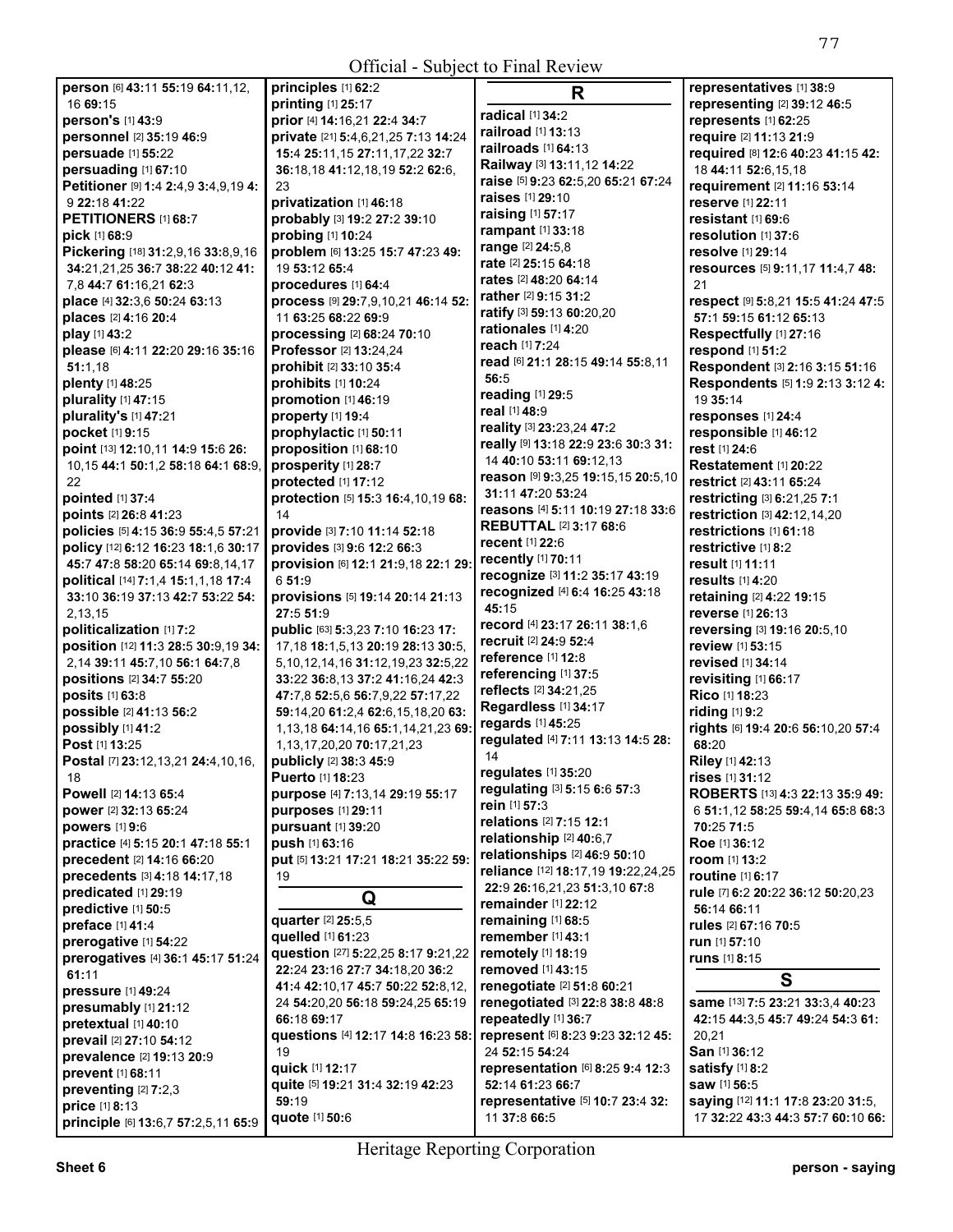| 4 69:12                                                 | size [5] 30:13 31:15 32:9 46:17 60:                      | <b>Stewart</b> [2] <b>13:</b> 9,9    | taxes [1] 46:22                          |
|---------------------------------------------------------|----------------------------------------------------------|--------------------------------------|------------------------------------------|
| says [11] 17:24 20:24 27:13 43:11                       | 6                                                        | stick [2] 49:5.21                    | taxpayers [1] 30:7                       |
| 52:20 54:1 55:15,16 57:10 62:5                          | slew [1] 4:17                                            | still [6] 7:16 17:13 24:19 36:4 41:6 | teacher [1] 46:19                        |
| 64:2                                                    | slightly [1] 50:21                                       | 55:24                                | teaching [1] 34:25                       |
| scale [8] 16:25 17:4,12 18:7,9,15                       | smearing [1] 63:24                                       | stipulate [1] 59:21                  | tend [1] 49:1                            |
| 36:2 71:3                                               | solely [1] 14:19                                         | <b>stood</b> [1] <b>17:19</b>        | tenure [2] 46:19 60:7                    |
| scales [1] 19:23                                        | Solicitor [3] 2:6,11 35:13                               | stop [1] 50:11                       | term [2] 34:6 49:18                      |
| Scalia [4] 13:22 47:13 52:16 58:16                      | solve [1] 13:25                                          | stopped [1] 45:1                     | terms [6] 20:11 23:2 32:15 58:5 63:      |
| Scalia's [2] 47:19 66:2                                 | somebody [2] 43:8 44:2                                   | story [1] 40:11                      | 20 69:2                                  |
| scenario [4] 41:14 43:21,23 63:21                       | somehow [1] 36:1                                         | straight [1] 41:25                   | test [8] 15:6, 11, 12, 15 33: 16 47: 16, |
| school [1] 67:13                                        | <b>someone</b> [1] 6:15                                  | strength [1] 41:9                    | 22 53:5                                  |
| Scope [6] 32:9 33:6, 16, 21 36:2 61:                    | <b>Sometimes</b> [2] 60:16,17                            | stretch [1] 43:21                    | tested [1] 24:2                          |
| 11                                                      | SOrry [3] 6:3 14:17 33:13                                | <b>strict</b> [3] 41:21,25 42:2      | tests [1] 36:8                           |
| scrutiny [7] 4:14 14:14 35:1,3 41:                      | SOTOMAYOR [39] 6:3 7:8,20 8:                             | strikes [2] 30:19 67:23              | text [1] 48:23                           |
| 21,25 42:2                                              | 10 9:1 15:20 16:2,7,12,17 17:6,20                        | striking [3] 31:5 67:20 68:12        | there's [8] 8:10 9:20,25 23:6 35:5       |
| search [1] 49:3                                         | 18:7,15 23:10,14 24:1,21,25 25:7,                        | strong [1] 18:19                     | 53:2,12 65:25                            |
| searches [1] 20:2                                       | 11, 16, 20, 24 26: 2 33: 13, 15, 25 34: 5,               | struck [1] 32:18                     | therefore [2] 6:1 64:3                   |
| Seasons [3] 43:2,20,23                                  | 11 44:17,22,24 45:5 69:10,22 70:                         | structure [3] 30:13 31:15 32:9       | they've [3] 12:9 18:2 28:19              |
| second [4] 22:24 31:1 45:22 46:10                       | 4.18.20                                                  | student [8] 4:25 5:8,9,16 7:9,9 8:   | third [5] 5:3 15:5 22:25 25:5 27:19      |
| sector [17] 5:4,4,6,22,23,25 14:24                      | Souter [1] 13:22                                         | 11,13                                | third-party [2] 32:7 35:7                |
| 15:4 20:19 25:9,11,15 27:11,17,                         | <b>Southworth [1] 45:13</b>                              | students [1] 8:12                    | <b>Thomas</b> [1] 43:3                   |
| 22 32:5 52:2                                            | sovereign [3] 35:20 48:1 54:21                           | studies [2] 48:25 49:14              | though [3] 24:14 28:22 41:5              |
| <b>security</b> [1] 67:23                               | speaking [2] 16:6 45:2                                   | subject [13] 15:2 18:8,10,10 22:2    | thousands [3] 17:3 18:25 67:11           |
| see [7] 8:21 14:2 36:10,11 50:7 56:                     | specifically [1] 13:23                                   | 24:13 41:12 42:24 52:21 53:4,7       | three [13] 4:25 12:16,16 13:19 14:       |
| 6 64:10                                                 | specter [1] 67:25                                        | 54:25 64:9                           | 2,5 22:7,21 34:15 38:12 50:14 56:        |
| seems [2] 37:21,21                                      | speech [35] 4:14,17 5:20 6:21,22,                        | <b>subjective [1] 10:25</b>          | 18 58:4                                  |
| seen [3] 20:21 28:19 48:21                              | 25 7:7 29:24 30:4,9 33:4,10 35:23                        | subjects [3] 30:2 33:3 58:3          | Throughout [2] 42:19 67:25               |
| send [1] 26:14                                          | 36:2,16 37:8 38:17 40:9 42:14,21,                        | submit [10] 9:24 10:21 11:10 15:     | tied [1] 69:9                            |
| sense [1] 25:25                                         | 21 43:15 44:18,20 47:25 55:24 56:                        | 18 18:4 20:12 21:7 24:7 68:12,18     | today [4] 35:21 57:2,6 68:23             |
| separate [2] 29:8 47:13                                 | 9 60:25 61:12,19,24 62:12,21 63:                         | <b>submitted</b> [2] 71:6,8          | together [3] 31:21 32:24 33:1            |
| Serious [4] 29:10 47:8 51:4,10                          | 11 65:25                                                 | subsequent [1] 14:17                 | top [1] 26:5                             |
| seriously [1] 43:19                                     | spend [1] 45:19                                          | subsidization [3] 7:12 36:18 55:     | topic [1] 50:14                          |
| servants [2] 56:22 59:20                                | spoke [1] 48:22                                          | 17                                   | topics [1] 47:6                          |
| <b>serve [1] 46:2</b>                                   | spokesman [2] 45:21,23                                   | subsidize [3] 11:9 35:7 68:16        | towards [1] 18:5                         |
| Service [7] 23:13,13,21 24:5,10,16, Springfield [1] 2:3 |                                                          | subsidy [2] 44:20 45:3               | tradeoff <sup>[2]</sup> 67:22,23         |
| 18                                                      | stable [1] 46:12                                         | substantially [1] 11:5               | training [1] 16:14                       |
| Services [6] 11:14 18:14 30:15 37:                      | stage-in [1] 17:17                                       | substantive [1] 16:22                | transform [1] 16:18                      |
| 3 52:5,17                                               | stake [1] 57:6                                           | <b>succeeds</b> [1] 67:9             | transformative [1] 16:21                 |
| <b>session</b> [1] 26:25                                | stare [6] 4:21 14:2 19:20,21 22:24                       | suddenly [2] 28:11,20                | <b>treats</b> [1] 36:5                   |
| set [5] 32:8 54:22 59:9 60:16 64:15                     | 26:15                                                    | sufficient [1] 61:17                 | tried [1] 42:11                          |
| setting [3] 5:19 9:12 45:9                              | <b>starts</b> [1] <b>18:5</b>                            | suggested [4] 10:14 15:6 40:19       | tries $[1]$ 15:23                        |
| settled [1] 53:18                                       | STATE [53] 1:6 2:12 3:12 4:5 5:5,                        | 48:4                                 | true [3] 21:12,22 67:20                  |
| <b>seven</b> [1] 38:13                                  | 13,22 <b>6:1 7:</b> 17,21 <b>8:</b> 15,17 <b>11:</b> 18, | suggesting [3] 15:22 66:13,16        | try [3] 13:17 54:1 55:22                 |
| severability [4] 20:14, 16, 21 51:5                     | 23, 24, 25 15: 23 16: 8, 14 17: 10 27:                   | superior [2] 47:14,21                | trying [5] 12:18 26:8 32:17 50:21        |
| severable [1] 21:7                                      | 23 35:14,18 38:25 39:1,5,12 40:5                         | supervisors [3] 40:20 41:1,2         | 69:4                                     |
| shadow [1] 26:19                                        | 42:4 45:15 46:22,24 48:7,12 50:                          | support [10] 2:9 3:8 6:22 7:6 10:    | turn [1] 67:8                            |
| share [1] 6:10                                          | 11 51:4,5,7 52:3,20 53:6,6,12 58:                        | 16,23 15:19 22:18 29:20 48:19        | Turning [1] 26:15                        |
| <b>Shelley</b> [1] 27:12                                | 4,18 59:5,12,16 60:8 64:9 66:4 67:                       | supporters [1] 9:14                  | Twenty-three [1] 18:22                   |
| short-lived [1] 26:24                                   | 13 70:12                                                 | Suppose [2] 37:10,11                 | two [15] 5:8 9:21 13:6 19:11 24:3        |
| short-term $[1]$ 49:3                                   | state's [4] 5:14 41:9 45:18 58:22                        | Supremacy [1] 43:4                   | 26:8,17 33:6,7 42:15 46:1,2 49:12        |
| shouldn't [3] 7:20 47:24 58:6                           | state-mandated [2] 55:18 64:4                            | SUPREME [4] 1:1,15 54:2 70:14        | 55:21 68:5                               |
| show [2] 48:25 65:25                                    | stated [1] 5:11                                          | surrounding [1] 51:9                 | two-tiered [1] 46:6                      |
| side [7] 14:1 23:5 35:24 49:7 63:                       | STATES [19] 1:1,15 2:8 3:7 11:13                         | <b>survive [1] 20:12</b>             | U                                        |
| 22 64:5 67:9                                            | 18:22 19:5,17 20:9 21:23,25 22:                          | <b>sustained</b> [1] 50:17           |                                          |
| sides [2] 23:19 42:15                                   | 17 28:2 29:1 30:21 53:3,18 54:20                         | system [7] 28:21 52:1 53:18 54:21,   | unanimously [1] 51:22                    |
| siding [1] 28:15                                        | 60:15                                                    | 23 60:2,15                           | unconstitutional [2] 18:24 21:16         |
| significant [1] 70:10                                   | <b>Statistics [2] 24:11,24</b>                           | Τ                                    | under [15] 15:14 20:2,22 23:9 26:        |
| simply [3] 27:4,23 67:5                                 | statute [8] 21:24 48:7 52:13,18,20,                      |                                      | 19 30:24 31:2 33:16 37:6 41:6,8          |
| since [5] 12:15 27:3 29:15,17 35:2                      | 20 58:10 70:6                                            | table [6] 9:8,18 16:21 18:22 23:5    | 51:4,7,25 70:6                           |
| single [4] 45:21 55:9 69:13 70:21                       | statutes [2] 18:24 19:5                                  | 47:7                                 | undercuts $[1]$ 4:21                     |
| site [1] 17:10                                          | statutorily [1] 52:11                                    | tailored [1] 8:20                    | underlines [1] 40:5                      |
| situation [4] 38:23 39:22 40:15 46: statutory [1] 15:12 |                                                          | talked [1] 68:23                     | underpaid [1] 59:21                      |
| 4                                                       | stays [1] 22:1                                           | talks [1] 33:18                      | understand [7] 12:4 32:18 34:1           |
| SİX [1] 38:12                                           | step [5] 31:1 41:7,8,17 43:15                            | tangibly [1] 48:17                   | 39:10,21,24 59:8                         |